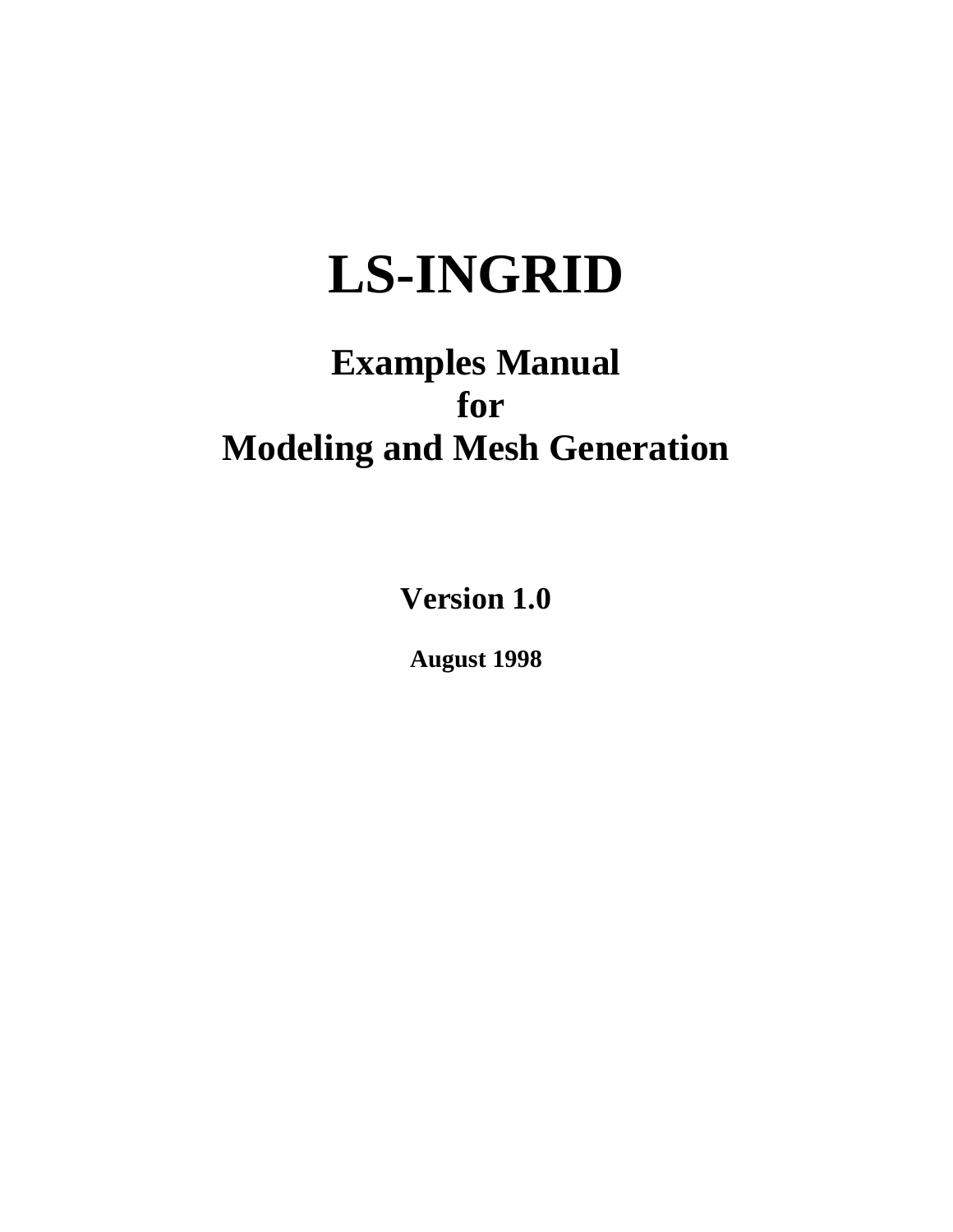**Mailing Address: Livermore Software Technology Coporation** 2876 Waverley Way Livermore, California 94550-1740

**Support Address: Livermore Software Technology Corporation** 97 Rickenbacker Circle Livermore, California 94550-7612

> FAX: 925-449-2507 TEL: 925-449-2500 EMAIL: sales@lstc.com WEBSITE: www.lstc.com

**Copyright 1998 by Livermore Software Technology Corporation All Rights Reserved**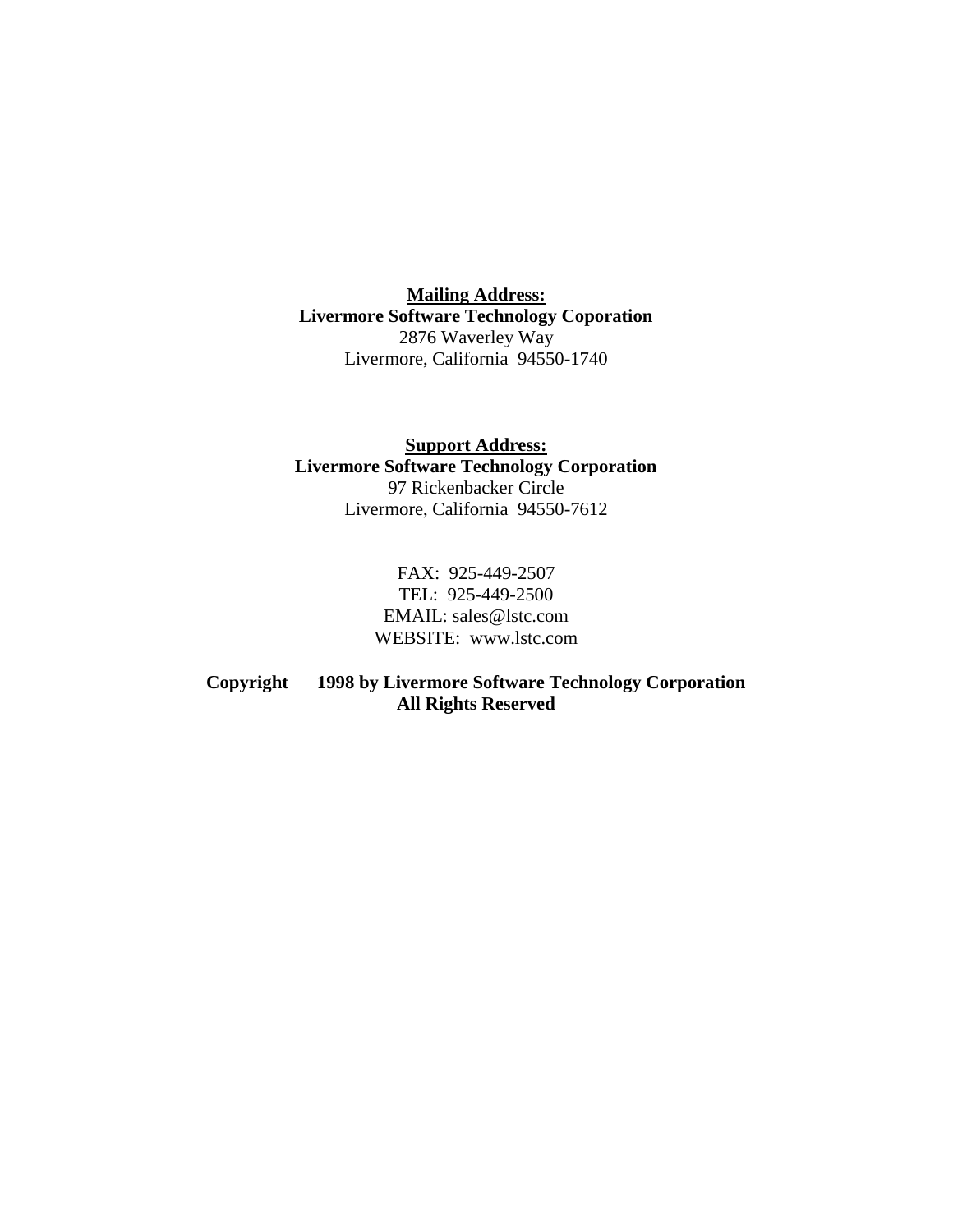## **LS-INGRID EXAMPLES MANUAL**

## **TABLE OF CONTENTS**

## **TABLE OF CONTENTS**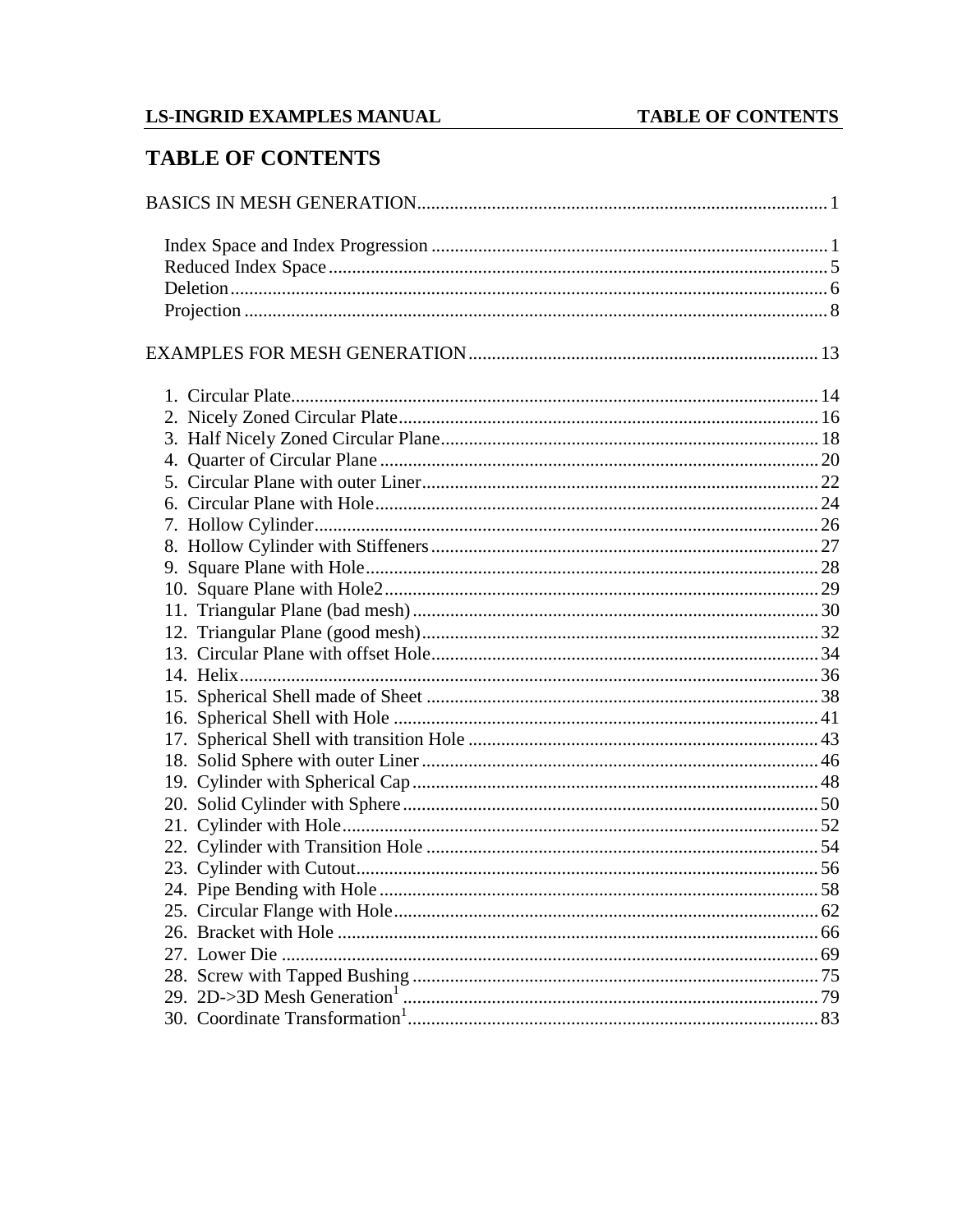## **TABLE OF CONTENTS**

## **LS-INGRID EXAMPLES MANUAL**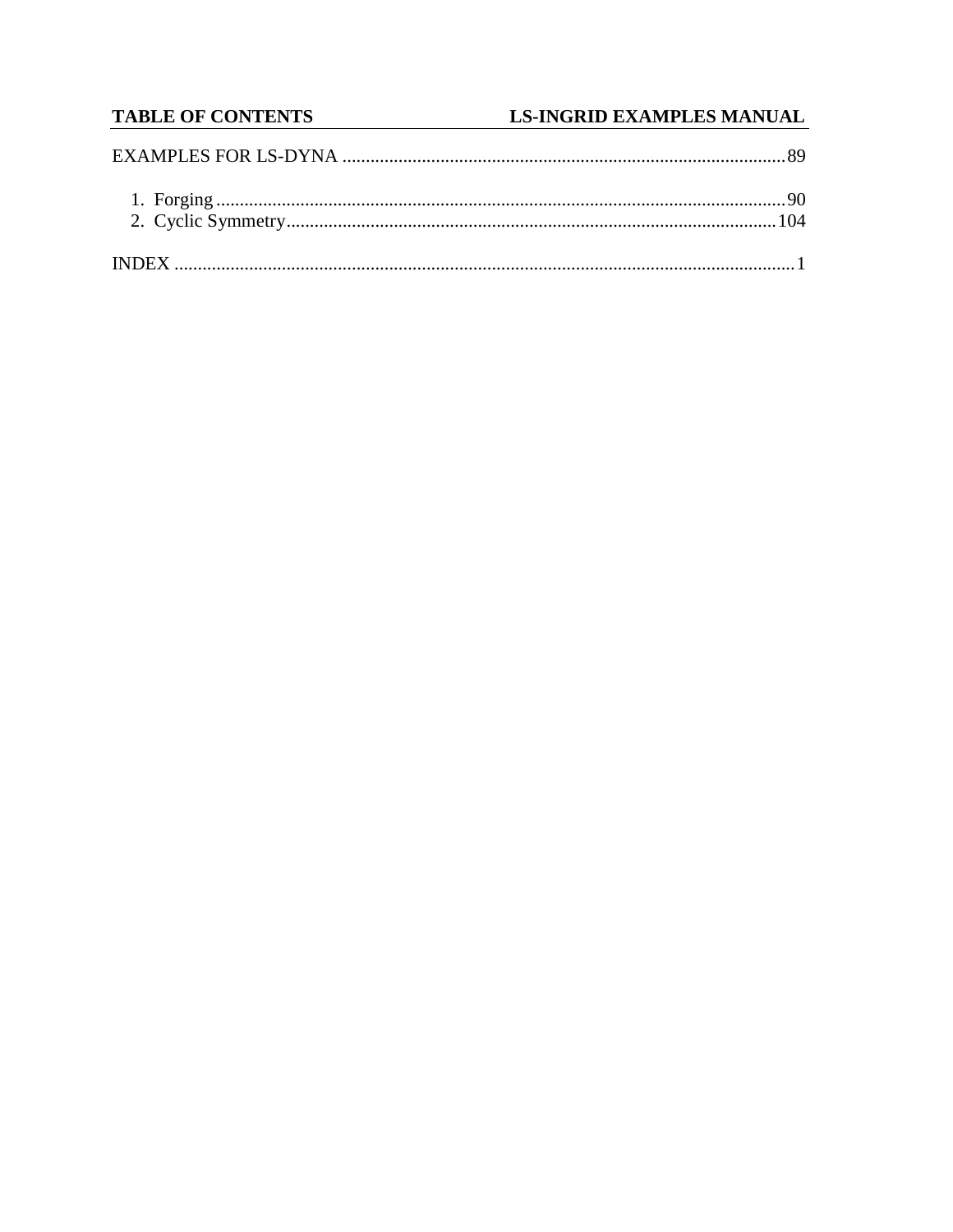## **INTRODUCTION**

This document is divided in two sections called MODELING AND MESH GENERATION and EXAMPLES FOR LS-DYNA.

MODELING AND MESH GENERATION explains the Index Progression and its usage combined with the Projection Method. It contains several Examples to show the capabilities of LS-INGRID.

EXAMPLES FOR LS-DYNA are included to demonstrate how to define Contact, Loads and Boundary Conditions, Outputs, etc.

LS-INGRID is started with the execution syntax

ingrid i={*filename*} o={*output filename*}{*graphics device*}

{*graphics device*} is, e.g. *gl (SGI GL graphics)*, *sb (HP Starbase Graphics)*, *x (X-Windows),* etc. The default name for *{output filename}* is *ingrido* which is overwritten each time LS-INGRID is started. Therefore it is a good idea to define a unique filename.

The input file can be chosen interactively by starting LS-INGRID with the command

ingrid

and choosing proper the {*graphics device*}. At the beginning of the Data Input-Phase the input file is chosen with a click on the [*Input File*] button and the corresponding file. The Graphics- Phase of LS-INGRID is invoked either with the

grap(hics)

command or by selecting on the [*Graphics*] button from the menu. The menu selection or the keybord commands can be used to visualize the model and most of the definitions.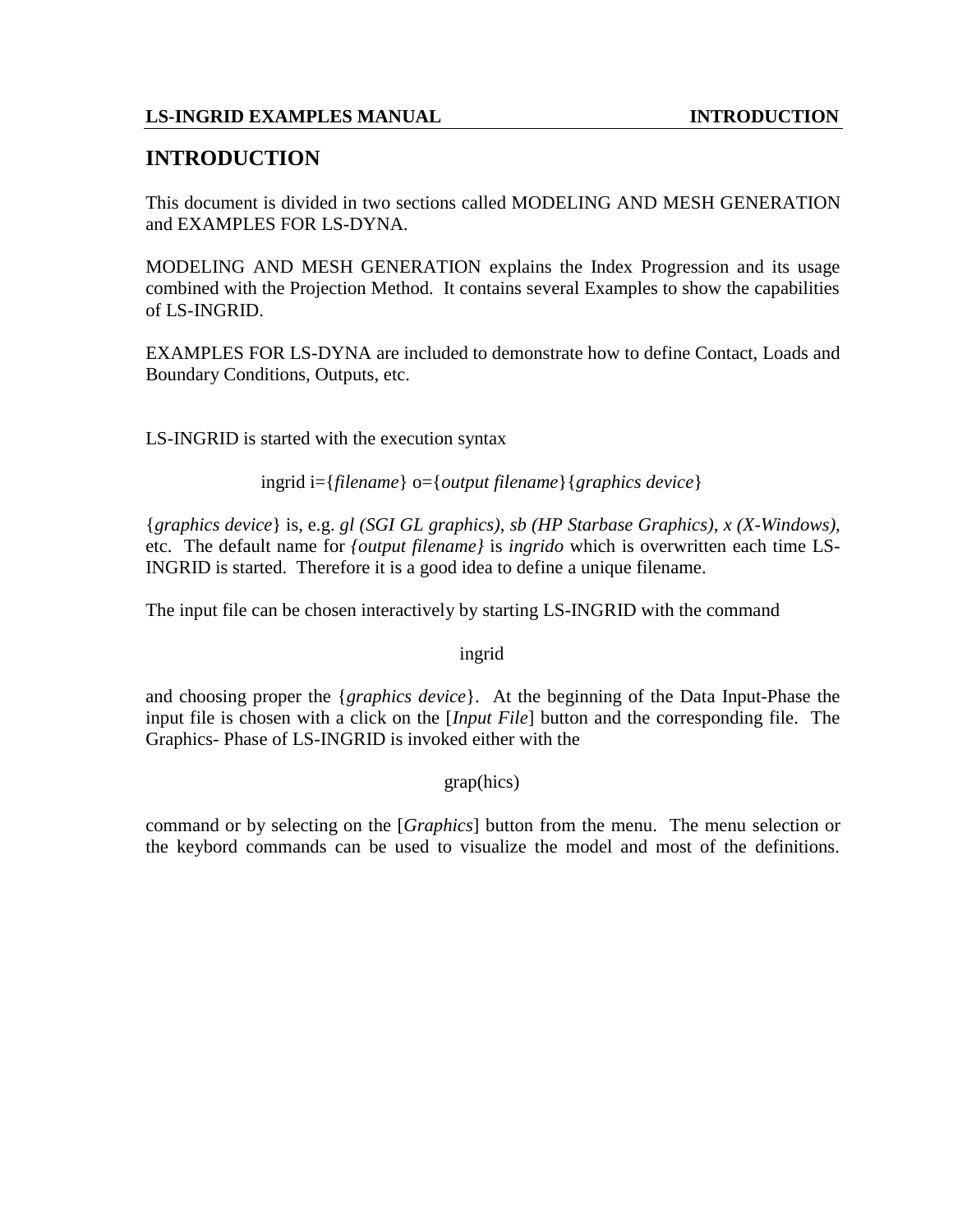Some useful commands for visualizing graphics are

| DRAW           | draw your model with all lines   |
|----------------|----------------------------------|
| GOOD           | hidden display                   |
| <b>SHADE</b>   | shaded display                   |
| <b>RESTORE</b> | reset the position of your model |
| DI SD          | display all surface definitions  |

The model is translated in the XY-plane by using the <shift> key and the middle mouse button, rotated by using  $\langle \sinh(x) \rangle$  key and the left mouse button and scaled by pressing  $\langle \sinh(x) \rangle$ and the right mouse button. For more details see the *LS-INGRID Graphics Interface User's Manual*.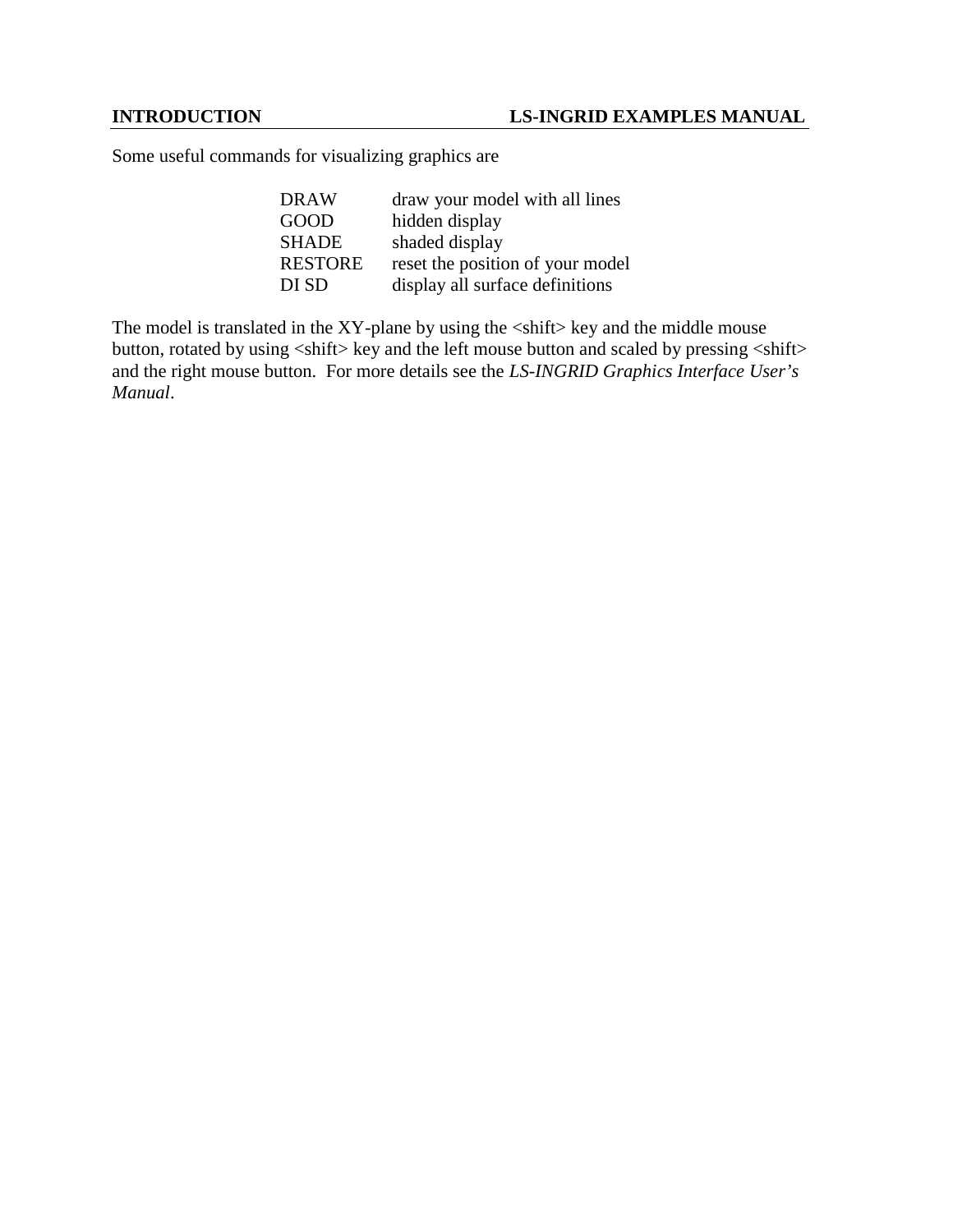## **BASICS IN MODELING AND MESH GENERATION**

LS-INGRID uses Index Progression in Index Space to define a Block (Surface and Line) as a Region. This Region is modified by geometry manipulating commands such as Deletion, Projection, etc. to create a Part. If there are enough Parts then they can be connected to a Model together, i.e. Merge, define Contact, Loads and Boundary Conditions, etc.

## **Index Space and Index Progression**

In general a Region in Index Space is defined with a set of Six Indices  $(I_{MIN} J_{MIN} K_{MIN})$  and  $(I_{MAX} J_{MAX} K_{MAX})$  called Index Progressions. The I, J and K-Axes in Index Space correspond to the X, Y and Z-Axes in the Cartesian Coordinate System.

To demonstrate the use of Index Progression consider the following example shown in Figure 1.



Figure 1. A single Solid defined with Index Progression

The Solid is defined by the following Index Progression: 1 2; 1 2; 1 2;  $(I_1 I_2; J_1 J_2; K_1 K_2;$ ). This is due to the fact that there are two points in each direction and therefore 2-1=1 element in each direction. The main purpose of the Index Progression is to define the number of points for each Region of a Part. The definition always begins with a real number≠0 but does not necessarily have to be equal to 1. Figure 2 shows another simple example.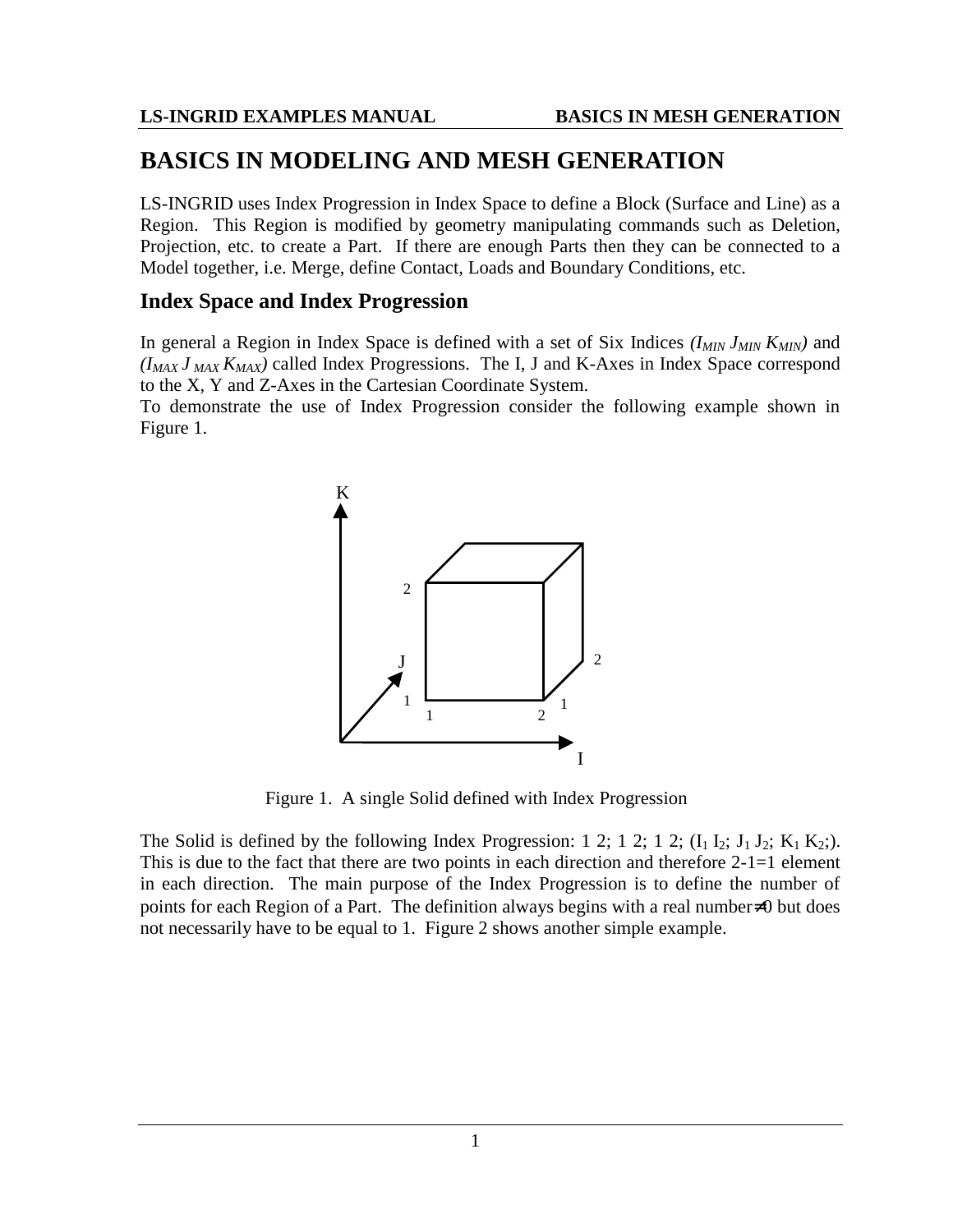

Figure 2. Solid with Index Progression 1 4; 1 3; 1 2;

In order to generate a finer mesh in a particular space of a Part it is necessary to define more Regions. Figure 3 shows such a Part.



Figure 3. Part with 2 Regions

This Part has the Index Progression 1 5; 1 3; 1 5 9;. The "first" Region is 1 5; 1 3; 1 5;, the "second" is 1 5; 1 3; 5 9;.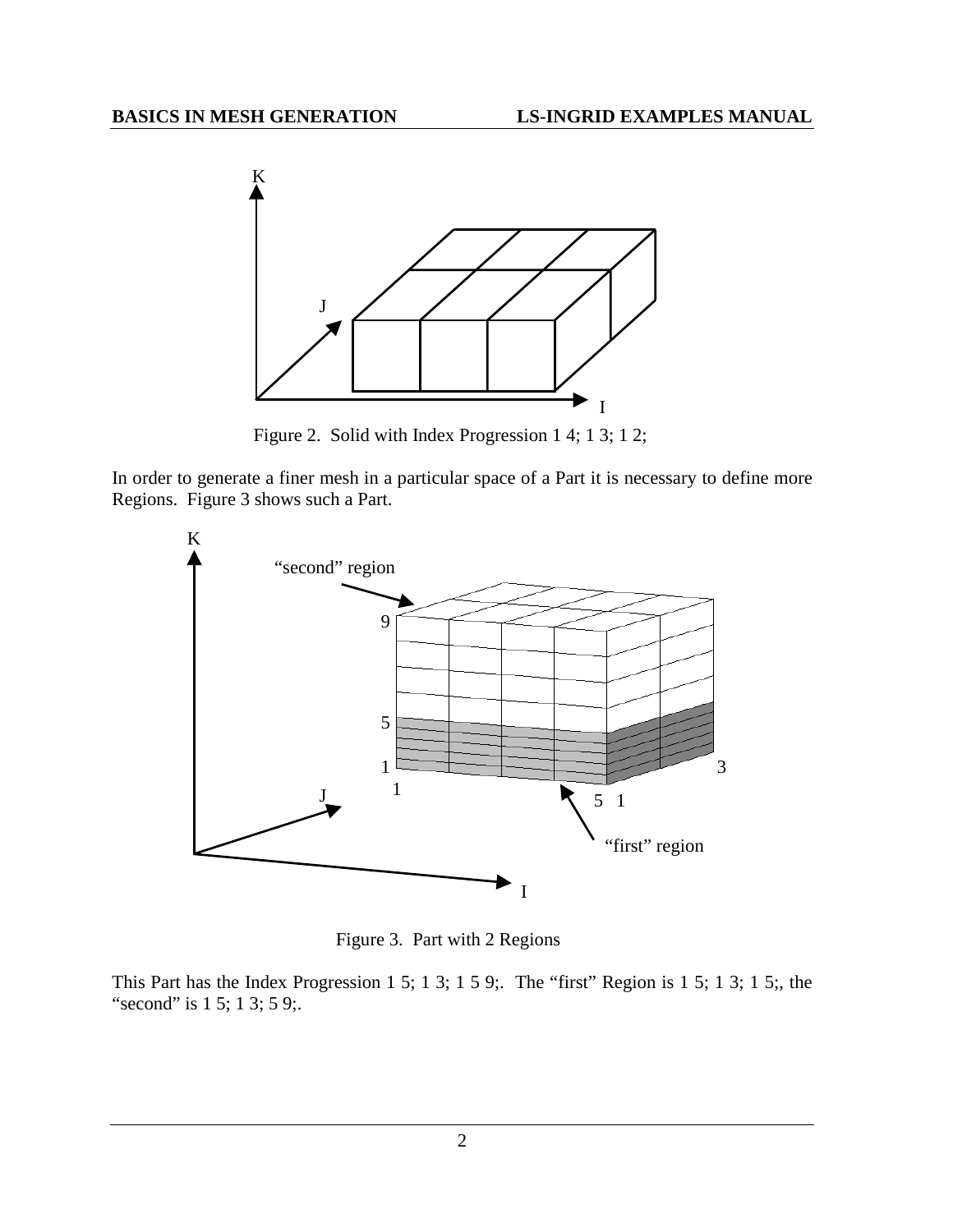#### **LS-INGRID EXAMPLES MANUAL BASICS IN MESH GENERATION**

To define a Plane using Index Progression assign a negative number in one direction. -1; 1 4; 1 4; defines the Plane shown in Figure 4a and  $-1 - 2$ ; 1 4; 1 6; defines the Plane in Figure 4b.



Figure 4. Planes in Index Progression

One can also define two separate Regions at one time. This is shown in Figure 5 where two Solids are generated as one Part.

Index Progression: 1 2 0 4 7; 1 4 ; 1 4;



Figure 5. Two separated solids in one PART

The **ZERO** in the I-Direction indicates that the structure is **discontinuous**. This feature makes it possible to create complex structures.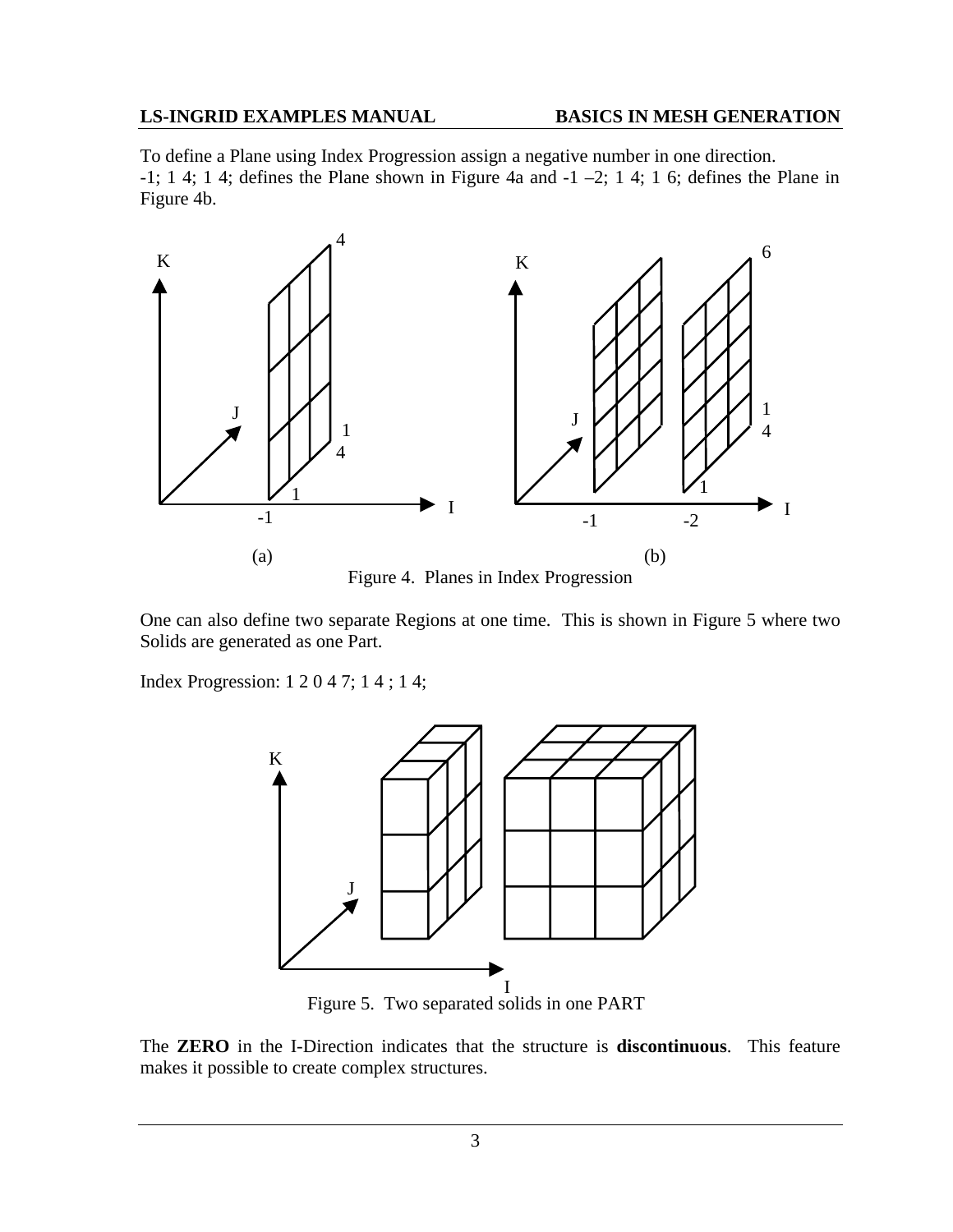#### **BASICS IN MESH GENERATION LS-INGRID EXAMPLES MANUAL**

It is possible to define a Line in Index Space by holding two directions constant and varying the third. An example of this option is shown in Figure 6a where I and K are constant and J is varied. This results in a Line parallel to the J-axis. Figure 6b shows another example of a Line definition.



Figure 6a. Line in Index Space (1; 1 3; 1;)



Figure 6b. Line parallel to the I-axis (1 2 3; 1; 1;)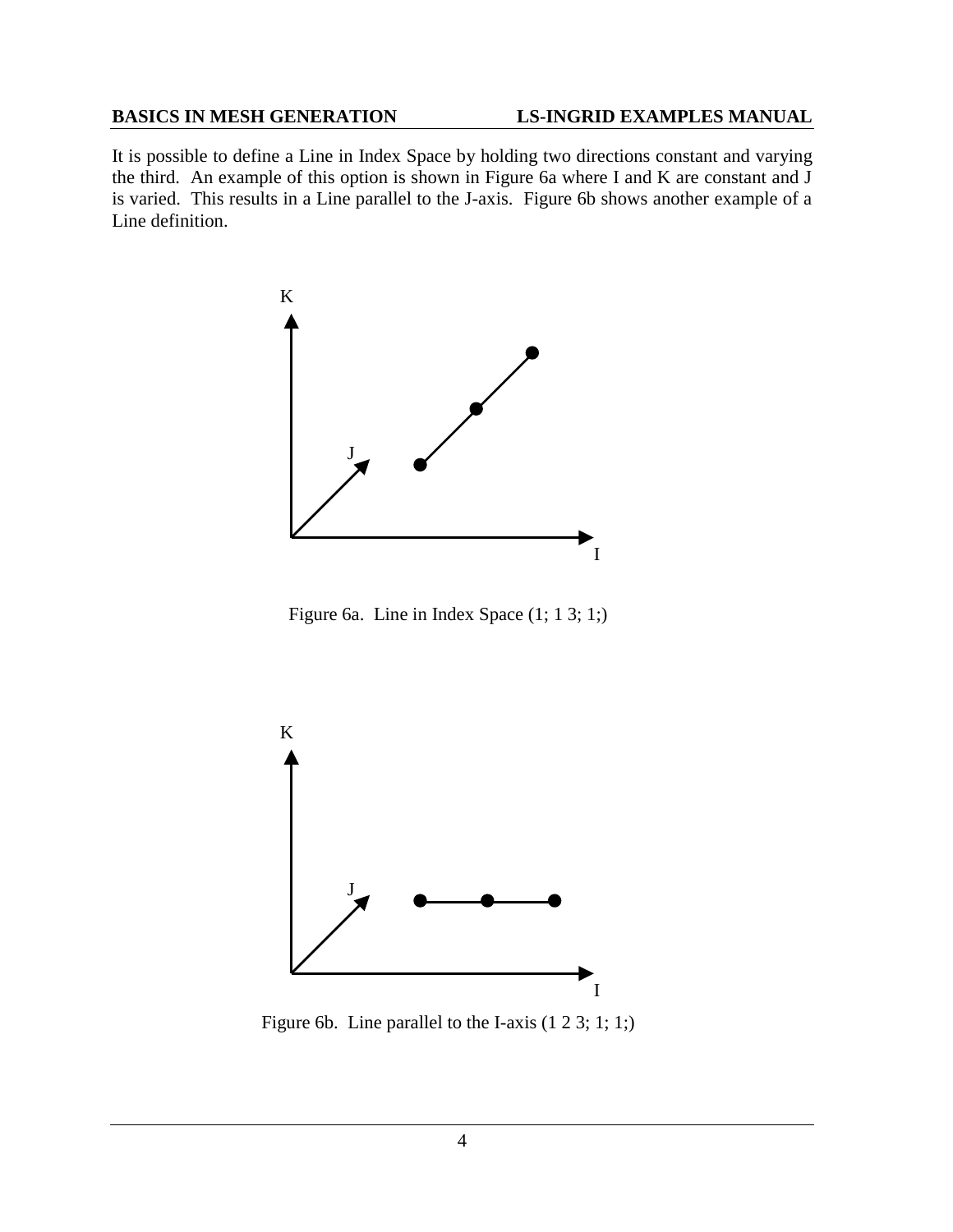## **Reduced Index Space**

Once a Part is defined in Index Progression LS-INGRID creates a Reduced Index Space. For example, given the Index Progression 1 21 25 37; 15 22 27; 1 11 17; which generates the Solid in Figure 7a, LS-INGRID defines the Reduced Index Space as shown in Figure 7b. The Reduced Index is *independent of the actual value* of the Index Progression. By this it is meant that the following Index Progression 1 18 25 37; 15 22 27; 1 11 17; the same set of Reduced Indices is generated. The only difference would be the number of elements between successive Reduced Indices. It is used in all geometry manipulating and constraining commands such as Deletion, Surface Definition, Boundary Conditions, Loads, Contact, etc.



Figure 7. Index Space and Reduced Index Space

5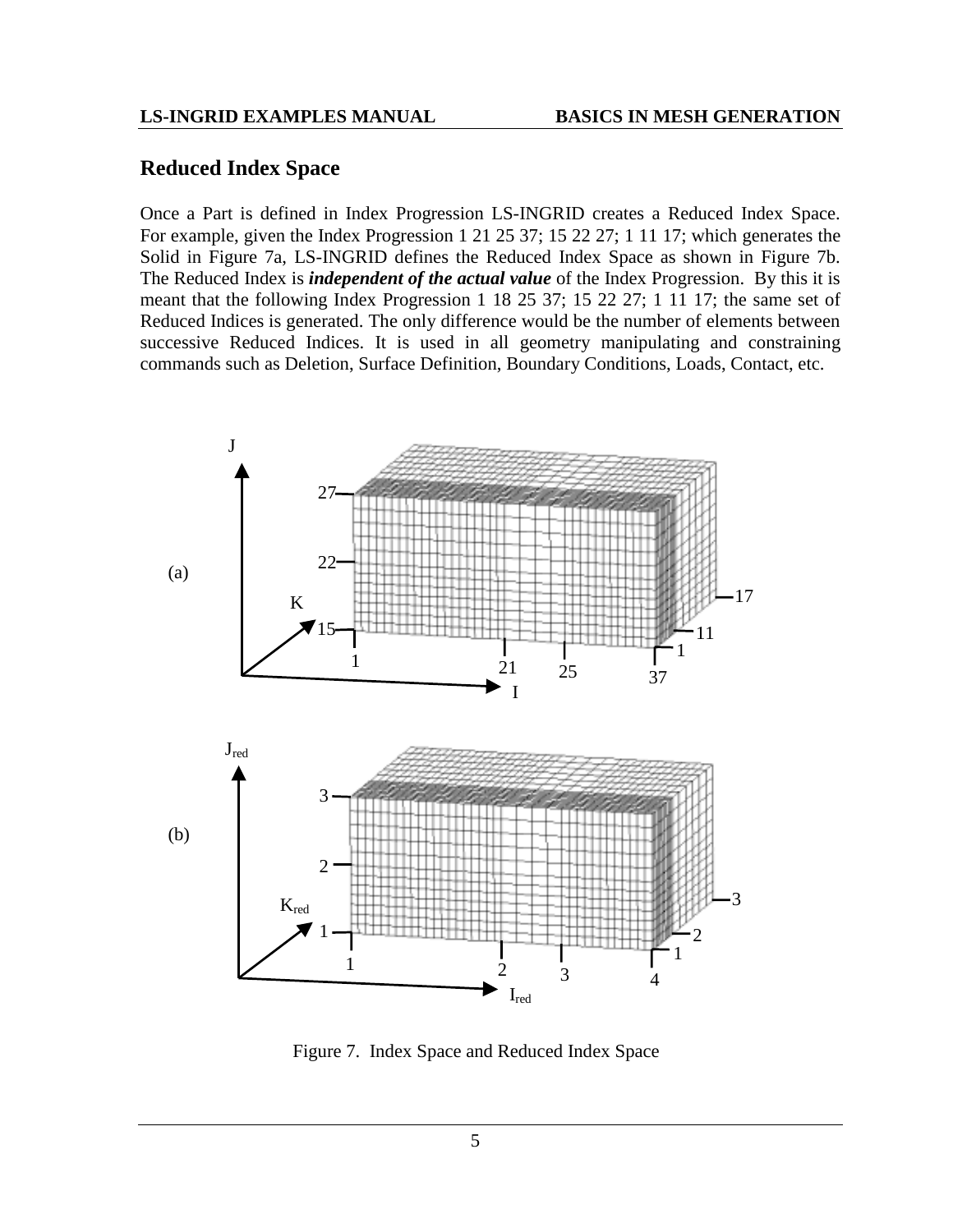## **Deletion**

The next example shows how to delete a Region generated by Index Progression. There are two commands available for Deletion.

**D**  $I_1 J_1 K_1 I_n J_n K_n$ **DI**  $I_1 I_2 ... I_n$ ;  $J_1 J_2 ... J_n$ ;  $K_1 K_2 ... K_n$ ; *where In, Jn and Kn are in Reduced Index Space*

For example to create a Part in the shape of an uppercase "T", first build a block in Index Progression and the delete the two shaded regions shown in Figure 8.



Figure 8.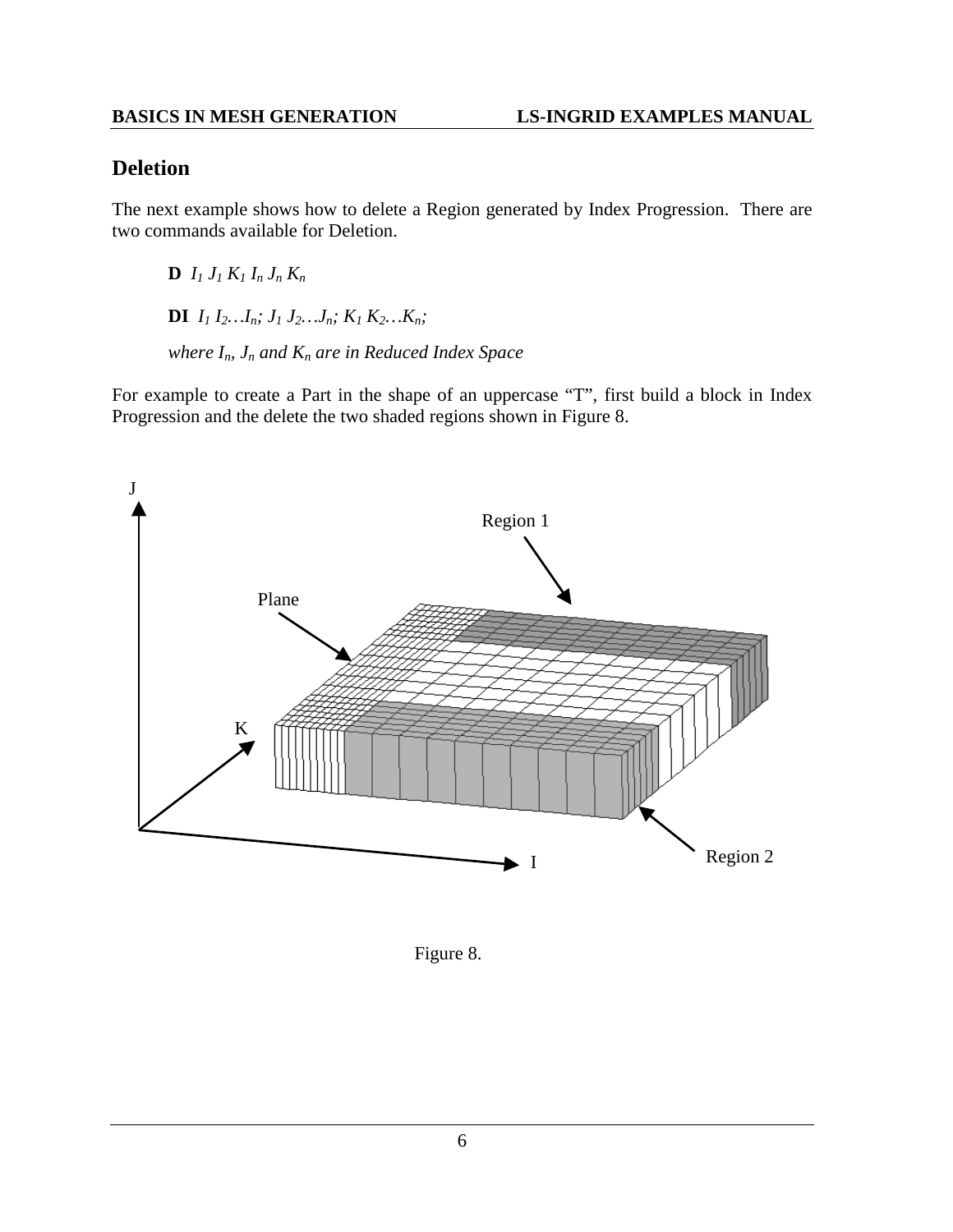#### **LS-INGRID EXAMPLES MANUAL BASICS IN MESH GENERATION**

The Index Progression for the block is

1 *11 21*; **1 2**; 1 7 13 19;

To delete Region 1 and 2 use the following commands:

DI 23;12; 12; (Region 1)

DI *2 3*; **1 2**; 3 4; (Region 2)

An alternative way to delete both Regions at once will be the following:

DI *2 3*; **1 2**; 1 2 0 3 4;

ZERO indicates not to delete the Region between 2 and 3 in the K-Direction. The Dcommand can also be used to delete Region 1 and 2 as follows:

D *2* **1** 1 *3* **2** 2 (Region 1) D *2* **1** 3 *3* **2** 4 ( Region 2)

*Note: One can not use a single D-command to delete both Regions.* For example one want to delete the Plane of the previous model shown in Figure 8. The input is

DI **–1**; 1 2; 1 4;

or

D **1** 1 1 **1** 2 4

The DI-command requires minus sign in one direction whereas the D-command requires holding one direction constant.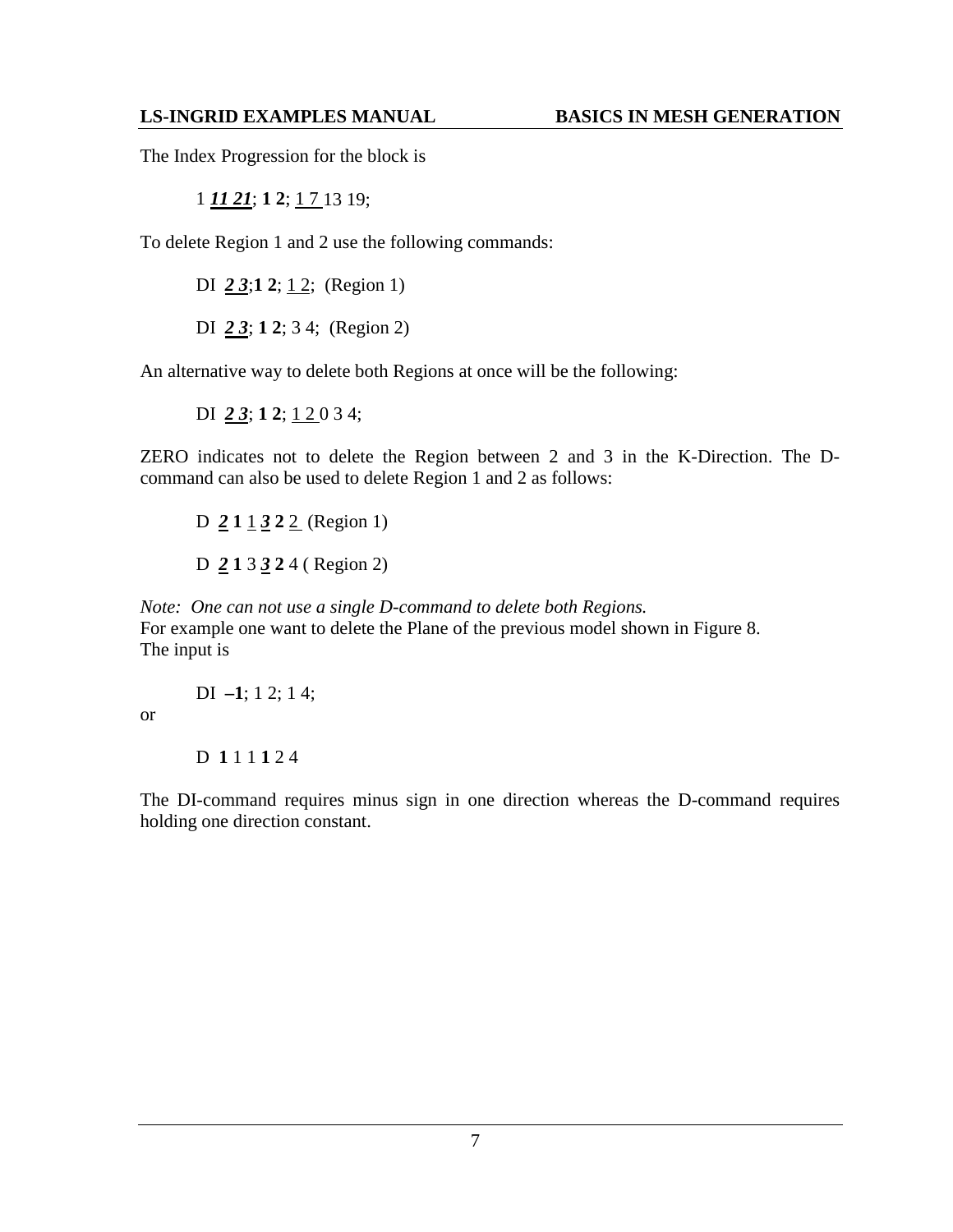## **Projection**

Projection is the most important concept in modeling because it allows one to create very complex geometries.

The projection itself is divided into two steps:

- *The first step is to define the geometry to project onto*
- *The second step is the actual projection*

The experienced user can combine the options in one command, however one cannot visualize it with the DI SD-command (Display Surface Definition). In this example both steps will be used in order to demonstrate clearly the procedure.

For example consider creating a solid cylinder with a good hexahedral mesh as shown in Figure 9.



Figure 9. Solid cylinder with good hexahedral mesh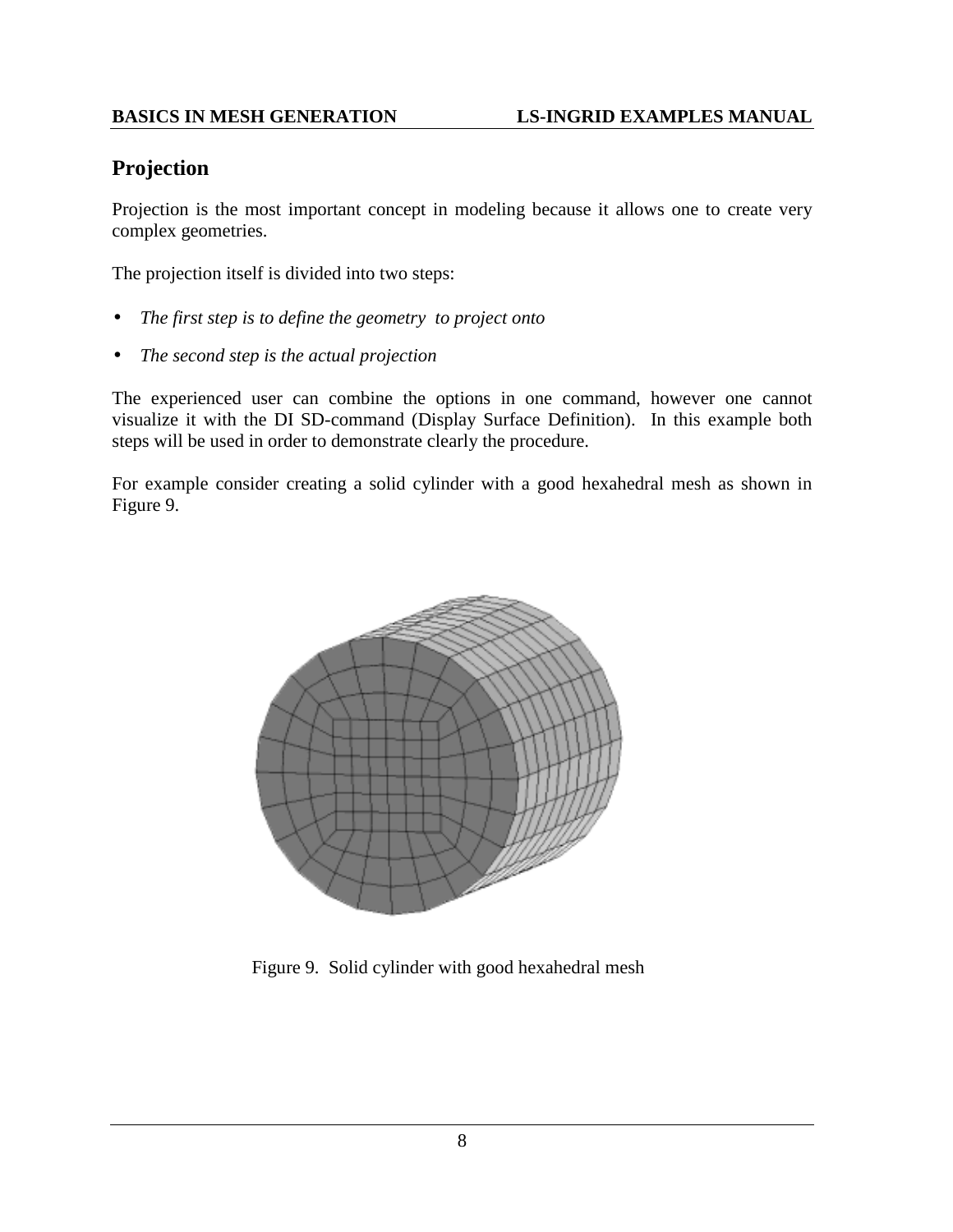The complete Input Deck for LS-INGRID is:

1. solid cylinder with good hexahedral mesh 2. sd 1 cyli 0 0 0 0 0 1 5.0 3. start 4. 1 4 7 10 13; 5. 1 4 7 10 13; 6. 1 11; **[1.0]** 7. -2 -2 0 2 2 c two identical coordinates 8. -2 -2 0 2 2 c two identical coordinates 9. 0 10 10. di 1 2 0 4 5; 1 2 0 4 5; 1 2; 11. sfi -1 -5; -1 -5; 1 2; sd 1 12. end 13. end

*Note: LS-INGRID Input Decks require no line numbering.*

| Line $1$ :  | Header                                                                        |  |  |
|-------------|-------------------------------------------------------------------------------|--|--|
| Line $2$ :  | Cylindrical Geometry (visualize it with DI SD)                                |  |  |
|             | SD 1: Surface Definition 1 (general SD n)                                     |  |  |
|             | CYLI 0 0 0 0 0 1 5.0: a cylinder at the location 0 0 0 (x y z),               |  |  |
|             | the orientation vector $0\ 0\ 1\ (X\ Y\ Z)$ and the radius 5.0                |  |  |
| Line $3$ :  | <b>Start of Index Progression (Part Definition)</b>                           |  |  |
| Line $4$ :  | Index Progression in I-Direction                                              |  |  |
| Line $5$ :  | in J-Direction                                                                |  |  |
| Line $6$ :  | ,,<br>in K-Direction                                                          |  |  |
| Line $7:$   | Coordinates in X-Direction                                                    |  |  |
| Line 8:     | ,,<br>in Y-Direction                                                          |  |  |
| Line $9$ :  | ,,<br>in Z-Direction                                                          |  |  |
| Line $10$ : | Deletion command                                                              |  |  |
| Line $11$ : | Projection command                                                            |  |  |
|             | SFI <region in="" index="" reduced="" space=""> SD n</region>                 |  |  |
|             | This command allows the projection of Lines(s), Plane(s) or Block(s) onto an  |  |  |
|             | exactly specified Surface. This Surface is defined with a Surface Definition. |  |  |
|             | SD n is used when the Surface has already been defined, as in this example,   |  |  |
|             | otherwise SD n has to be replaced by the whole Surface Definition expression  |  |  |
|             | (cyli 0 0 0 0 0 1 5.0).                                                       |  |  |
| Line no.12: | End of Part Definition                                                        |  |  |
| Line no.13: | End                                                                           |  |  |
|             |                                                                               |  |  |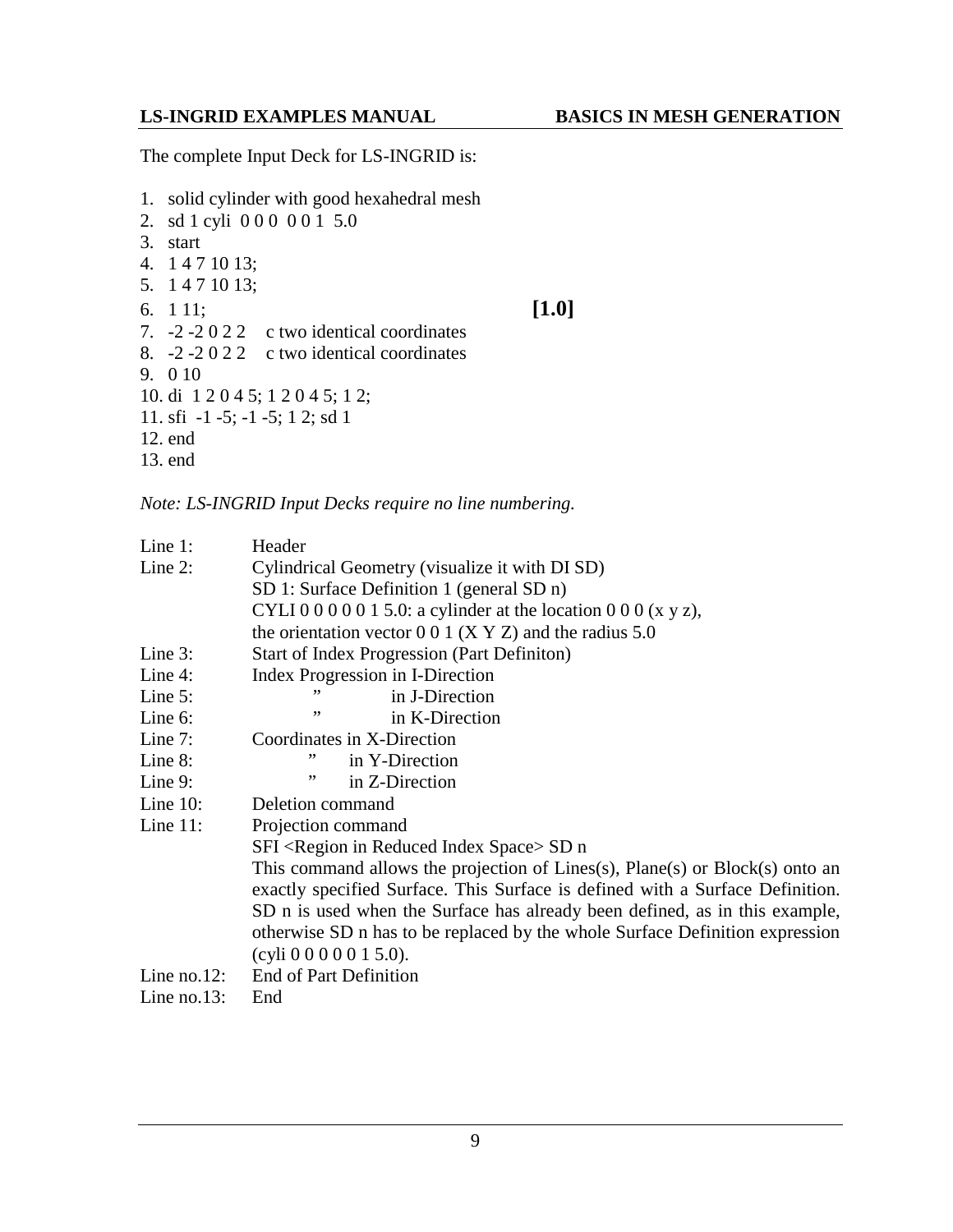This model shows a technique commonly used in LS-INGRID. Two Indices of the Index Progression have identical coordinates (Line no.7 and no. 8) and therefore one Region has zero thickness ("outer" Region, see also Figure 11). The surfaces of the "outer" Region are projected onto the cylinder defined in Surface Definition (Figure10).



Figure 10. Box and Cylinder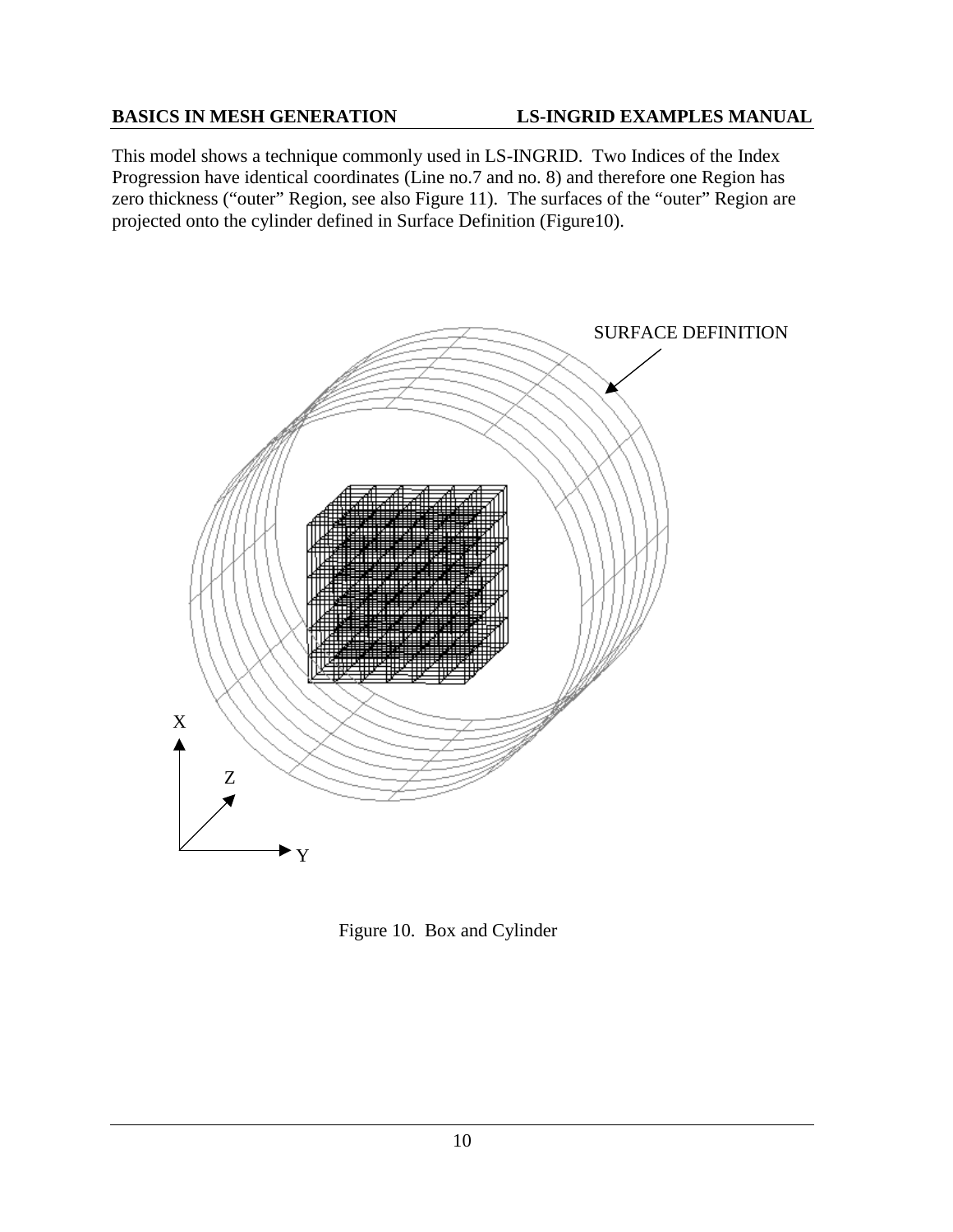

Figure 11. Explanation for the DI-command

Note the dashed lines in Figure 11 are actually at the same location, signified by the zero dimensions. However for the purpose of clarity they are displayed a finite distance apart. The DI-command deletes the shaded regions, otherwise the projection would fail because the Regions overlap. Four Diagonal Planes also result from the projection (dotted lines in Figure 11). At the end of a model definition these Planes have to be merged together with the T *tol* or TP *tol* -commands in the Graphics-Phase of LS-INGRID.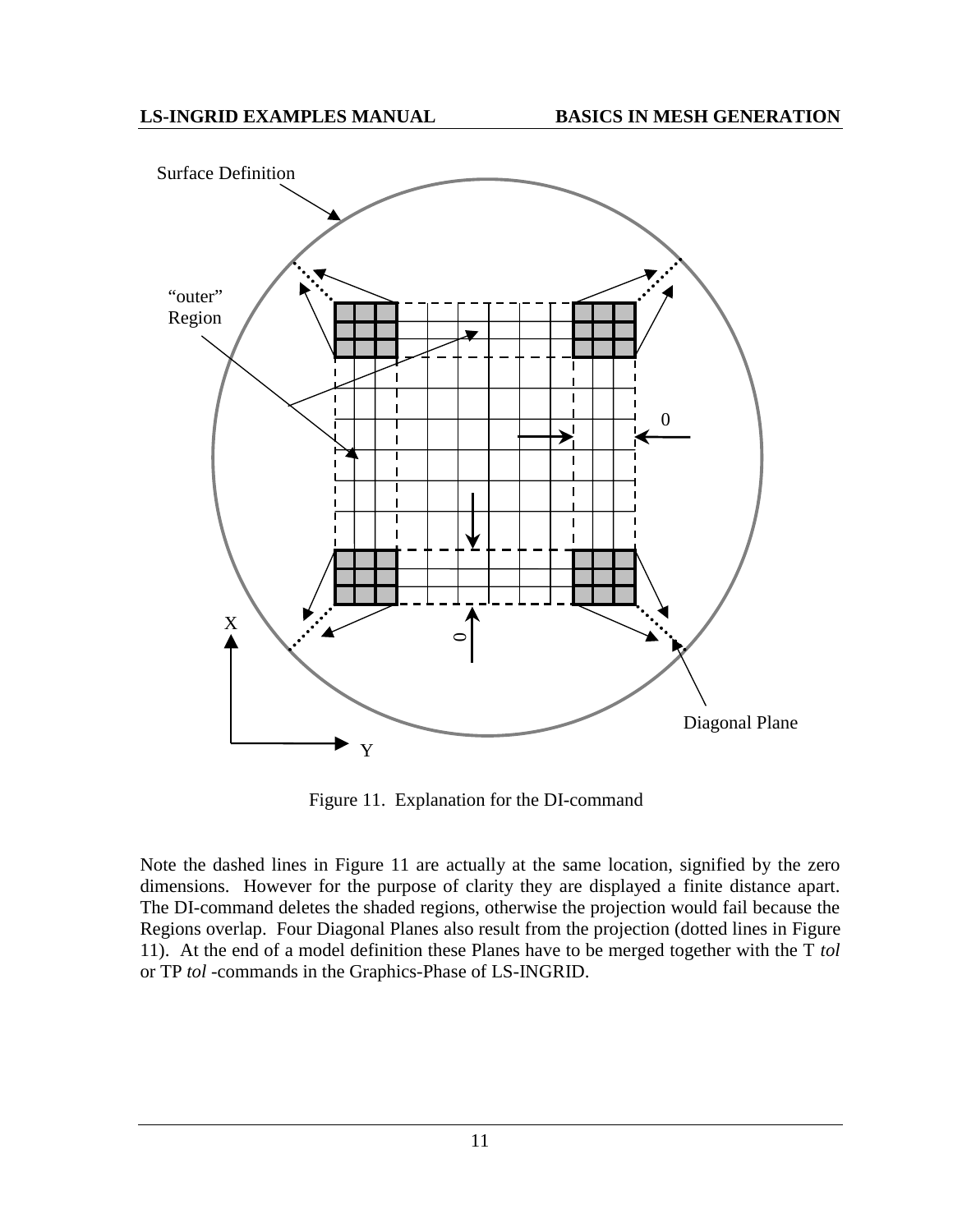This Model can also be generated using Cylindrical Coordinates. The Input Deck is:

| 1.               | header |                                 |       |
|------------------|--------|---------------------------------|-------|
| 2.               | start  |                                 |       |
| 3.               | 16;    | c I-Direction                   |       |
| $\overline{4}$ . |        | 1 25; c J-Direction             |       |
| 5.               |        | 1 11; c K-Direction             | [1.1] |
| 6.               | 0.5    | c R-Coordinates                 |       |
| 7.               |        | $0.360$ c $\Theta$ -Coordinates |       |
| 8.               | 0 10   | c Z-Coordinates                 |       |
| 9.               | cyli   | c Cylindrical Coordinate System |       |
| 10.              | end    |                                 |       |
|                  | end    |                                 |       |

The outer and inner radius (R-direction) are specified in Line 6, in Line 7 the degrees of rotation in Θ-Direction and in Line 8 the length of the cylinder (Z-direction). Figure 12 shows the result.



Figure 12. Example in Cylindrical Coordinates

As one can see the elements in the middle are very distorted making them unacceptable for use as a deformable body, but perfectly acceptable for use as a rigid body (material type 20).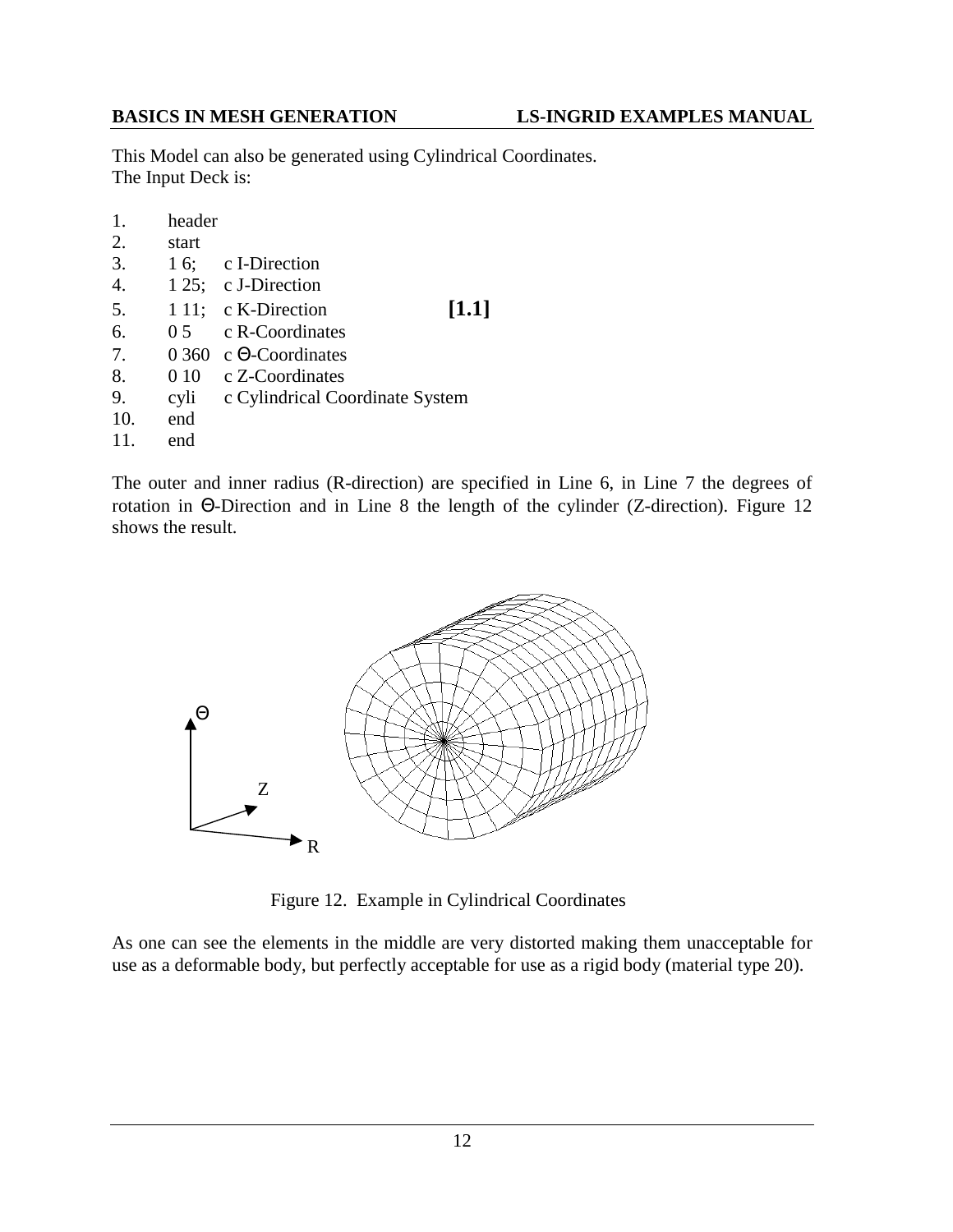## **LS-INGRID EXAMPLES MANUAL EXAMPLES FOR MESH GENERATION**

## **EXAMPLES FOR MESH GENERATION**

In order to understand the following examples it is necessary to be familiar with the structure of an input file.

MODEL NAME (TITLE) CONTROL COMMANDS PATR DEFINITION 1 START INDEX PROGRESSION INITIAL COORDINATES LOADS AND BOUNDARY CONDITIONS PART CONTROL COMMANDS AND FUNCTIONS END CONTROL COMMANDS PART DEFINITION 2 START INDEX PROGRESSION INITIAL COORDINATES PART CONTROL COMMANDS AND FUNCTIONS LOADS AND BOUNDARY CONDITIONS END CONTROL COMMANDS PART DEFINITION N . .

END

.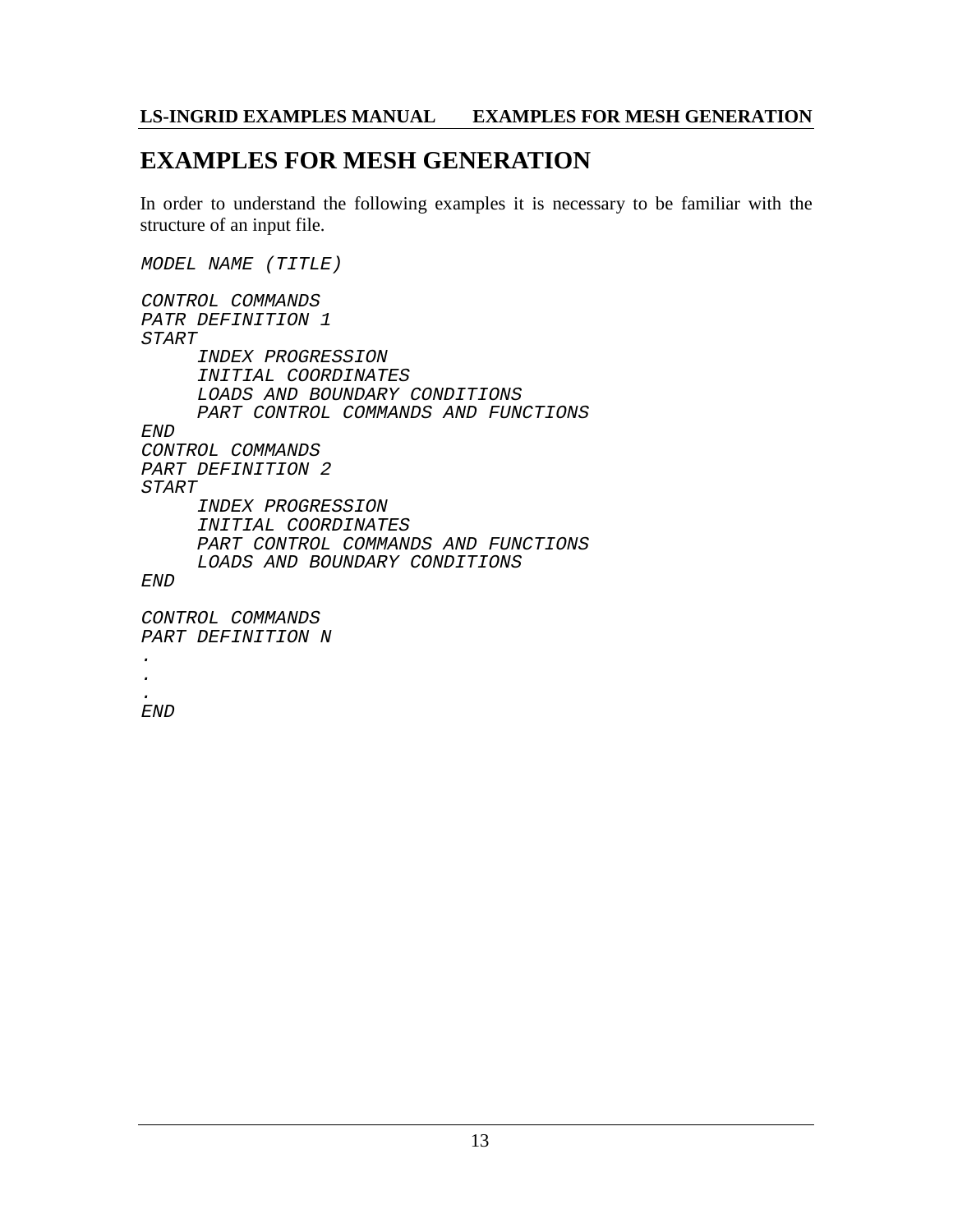## **1. Circular Plate**



Figure 13. Circular Plate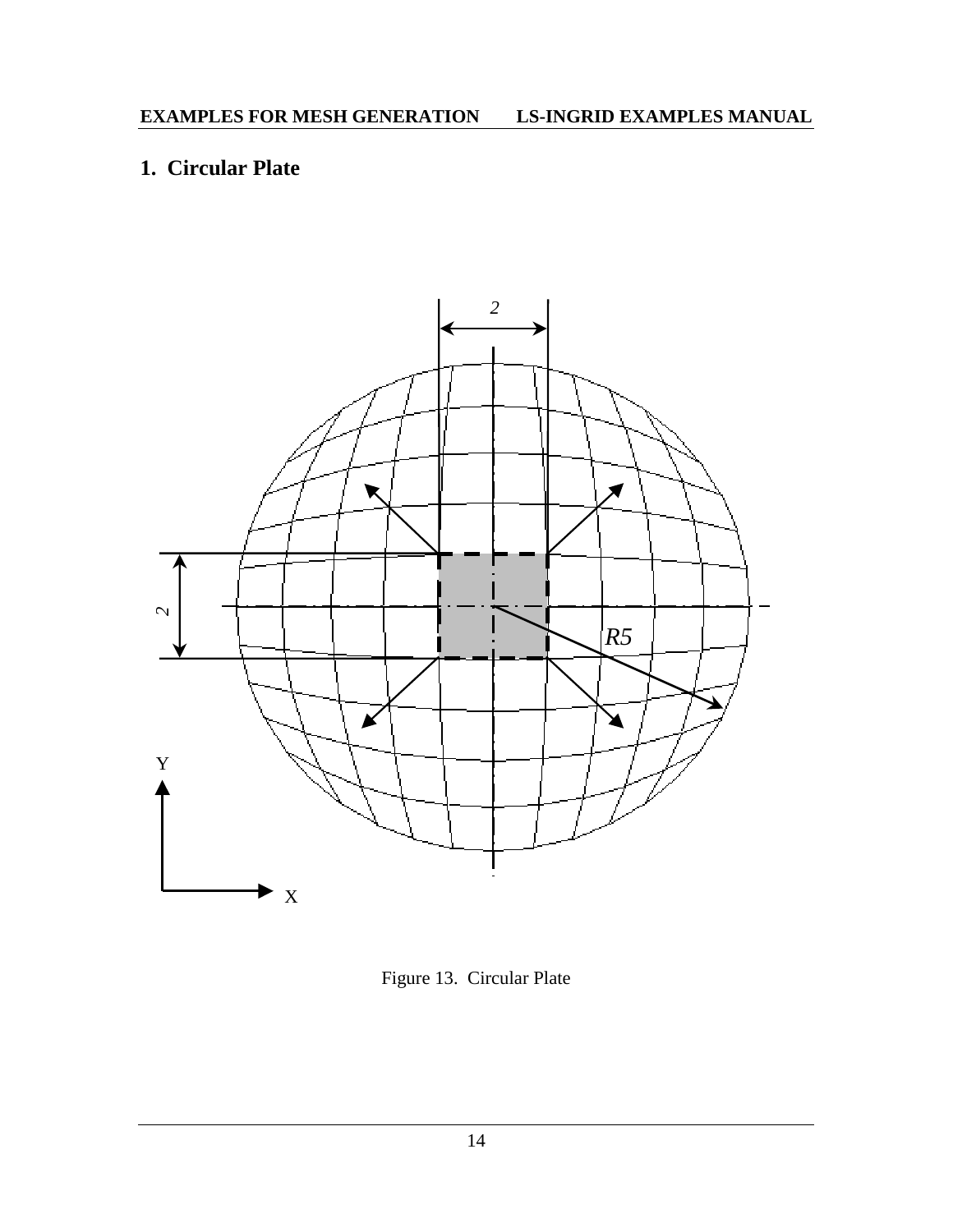#### **EXAMPLES FOR MESH GENERATION LS-INGRID EXAMPLES MANUAL**

## **Input Deck**

```
simple circular plate
```

| start               | c start defining a part               |
|---------------------|---------------------------------------|
| $1\;11;$            | c 10 elements I-direction             |
| $1\;11;$            | c 10 elements J-direction             |
| $-1;$               | c flat plane (minus in K-direction)   |
| $-1 \quad 1$        | c coordinates X-direction             |
| $-1$ 1              | c coordinates Y-direction             |
| $\Omega$            | c location in Z-direction             |
| a 1 1 1 2 2 1 3 5.0 | c projection onto circle (radius 5.0) |
| end                 | c end of part                         |
| end                 | c end of input deck                   |
|                     |                                       |

## **Comment**

The A-command is used to make the circular plate.

#### A <region> idir radius

| $\mathsf{A}$   | arc keyword                                      |
|----------------|--------------------------------------------------|
| $<$ region $>$ | can be a plane or a solid in reduced index space |
| idir           | axes of rotation 1=I, 2=J and $3=K$              |
| r              | radius                                           |

The shaded cube is the Index Progression with 11 points in the I-and J-direction. It is projected onto the circle indicated by the arrows.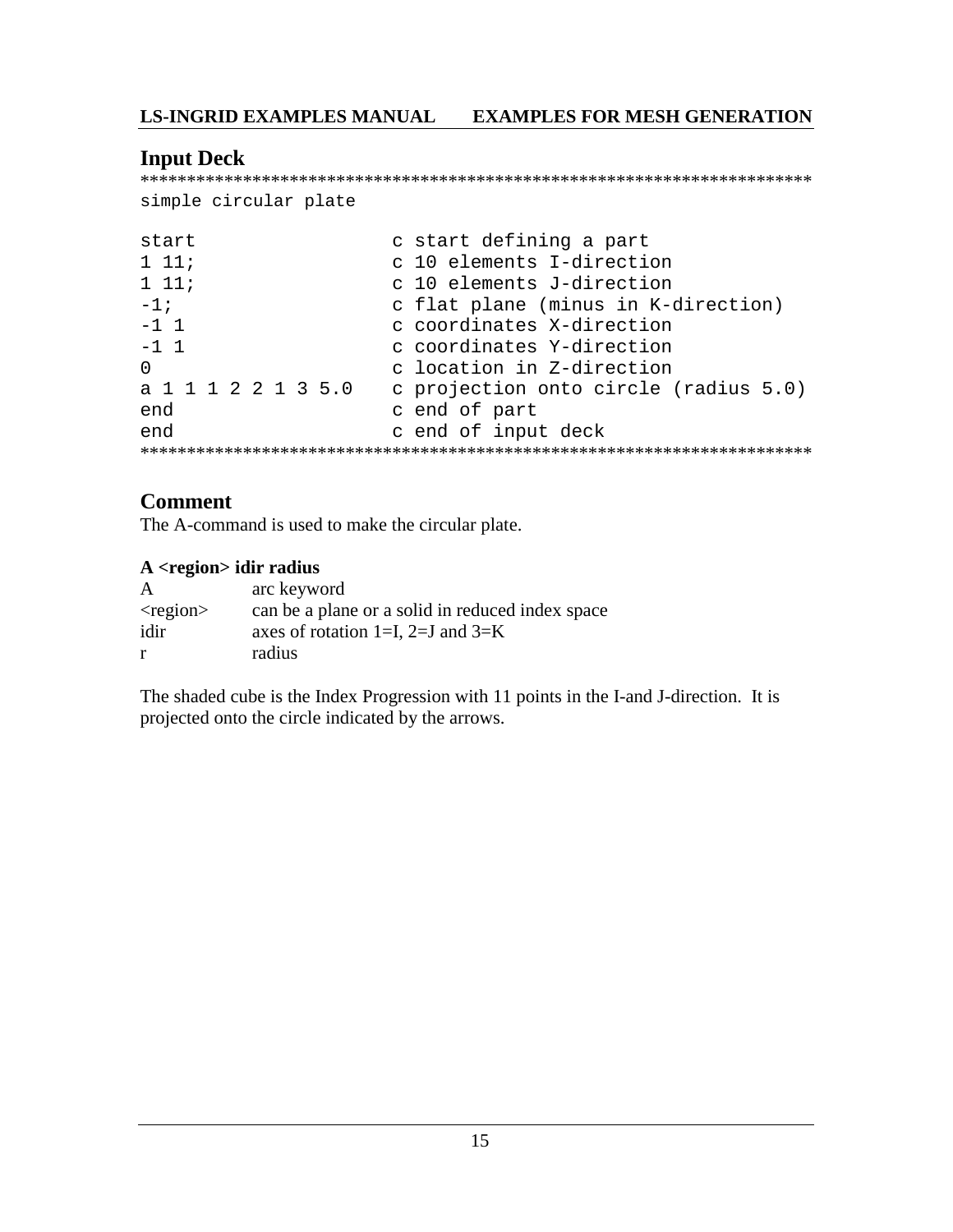## **2. Nicely Zoned Circular Plate**



Figure 13. Nicely zoned circular plate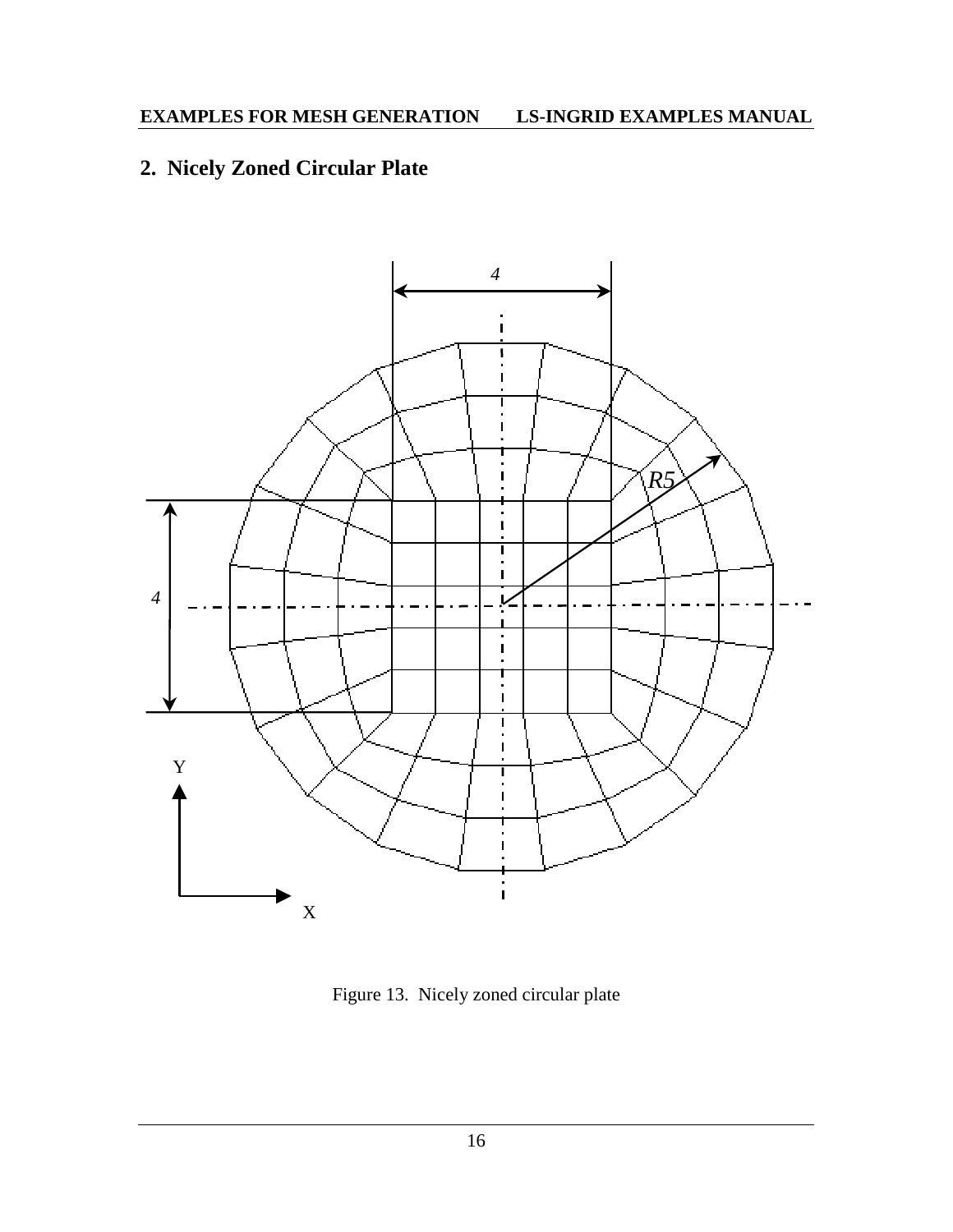#### **EXAMPLES FOR MESH GENERATION LS-INGRID EXAMPLES MANUAL**

## **Input Deck**

nicley zoned circular plate start  $14912;$  $14912;$  $-1;$  $-2$   $-2$  2 2 c two equal coordinates in X-direction  $-2$   $-2$  2 2 c two equal coordinates in Y-direction c position in Z-direction  $\Omega$ di 1 2 0 3 4; 1 2 0 3 4; -1; a 1 1 0 4 4 0 3 5.0 end end 

## **Comment**

This method is similar to the one used on page  $10/11$ .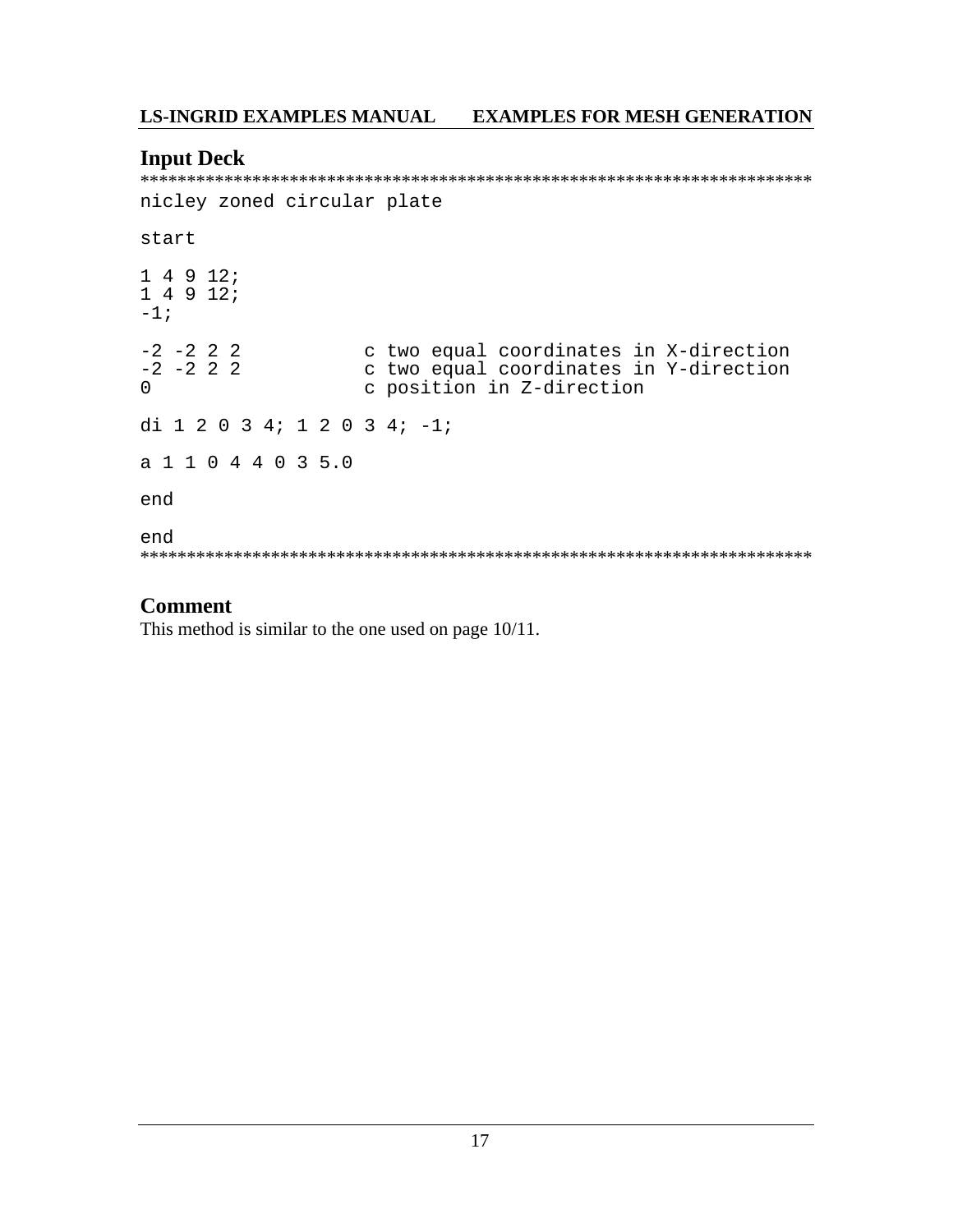## **EXAMPLES FOR MESH GENERATION LS-INGRID EXAMPLES MANUAL**

## **3. Half Nicely Zoned Circular Plane**

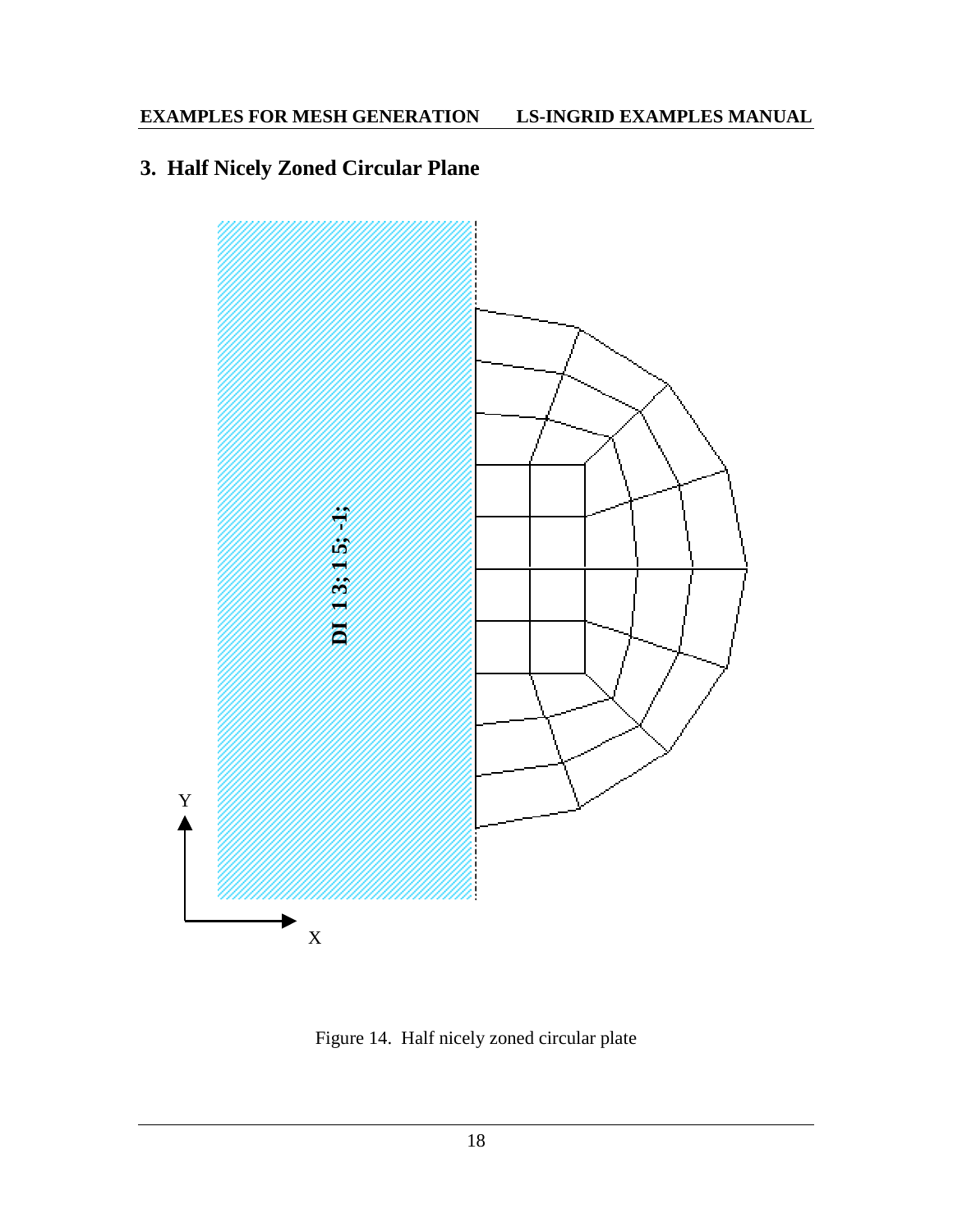#### **LS-INGRID EXAMPLES MANUAL EXAMPLES FOR MESH GENERATION**

#### **Input Deck**

half nicley zoned circular plate

```
start
146811;c 5 indices
146811;c 5 indices
-1 ;
                             c minus sign for plane
                            c 2 identical coordinates
-2 -2 0 2 2
-2 -2 0 2 2
                             c 2 identical coordinates
\mathsf{O}di 1 2 0 4 5; 1 2 0 4 5; -1;
                             c deletes half of the model
di 1 3;1 5 ;-1 ;
a 1 1 0 5 5 0 3 5.0 c projection
end
end
```
### **Comment**

This input file is similar to the previous example except that 5 Index Progressions are used instead of 4. This makes it possible to create only half of the circle.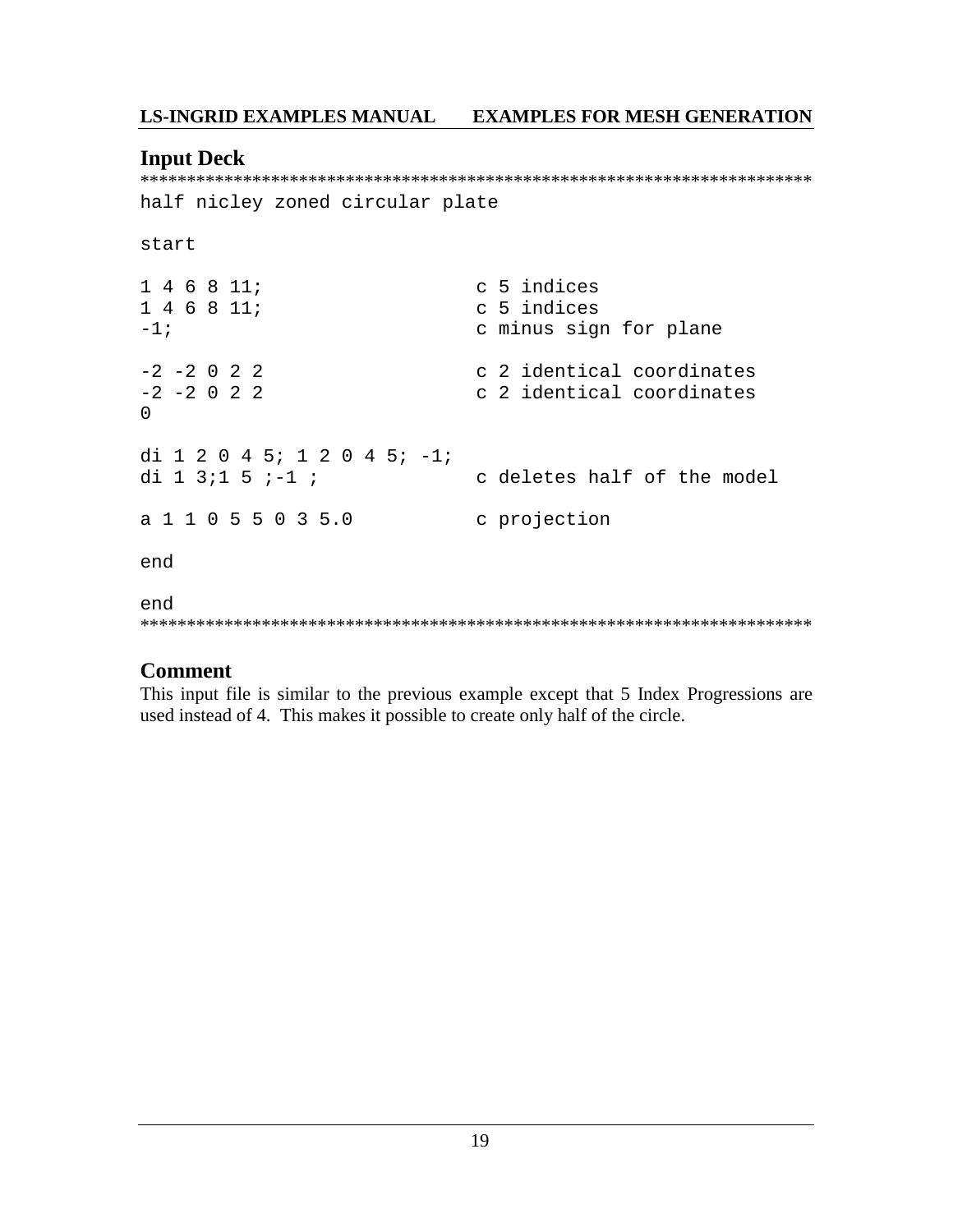## **4. Quarter of Circular Plane**

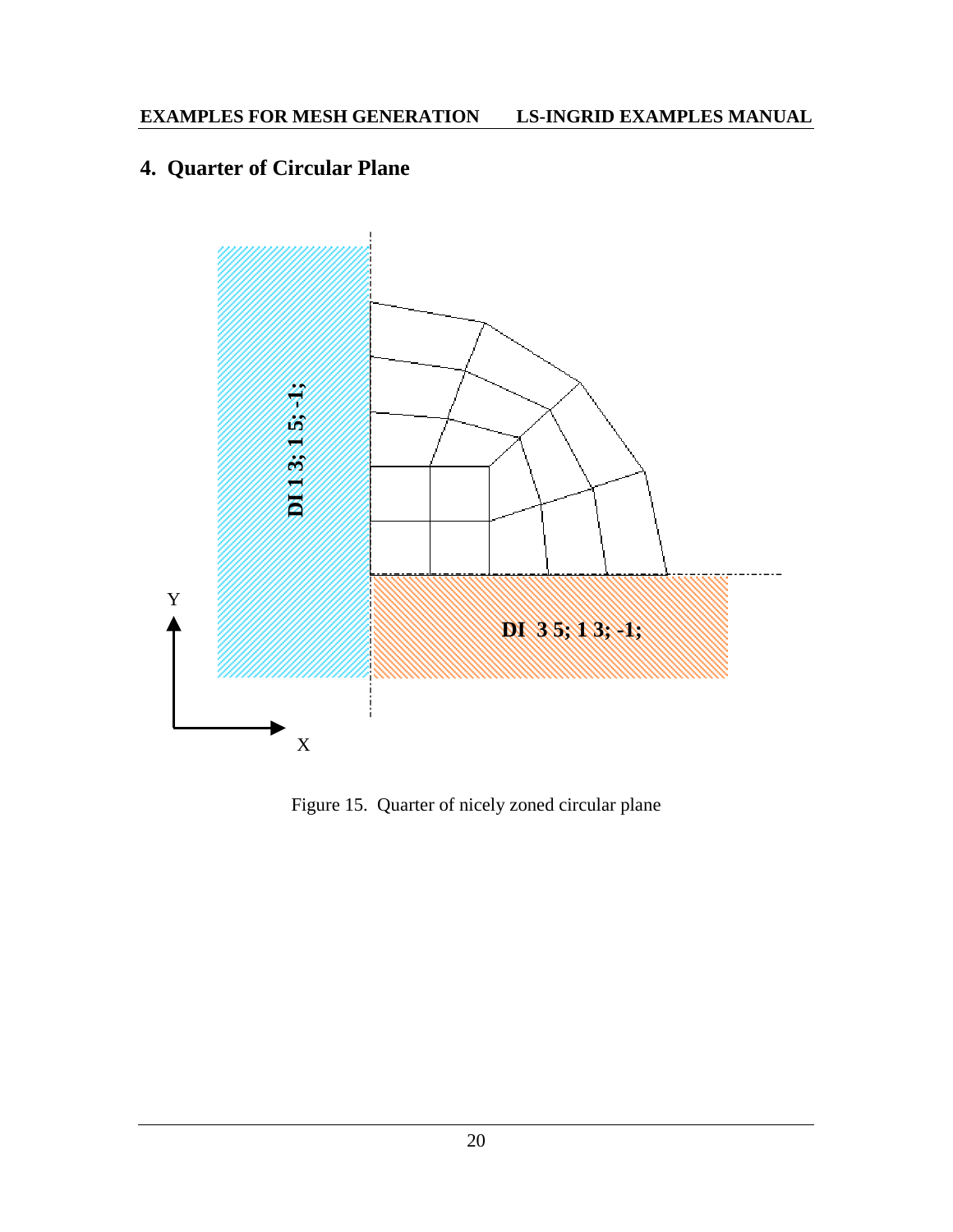## LS-INGRID EXAMPLES MANUAL EXAMPLES FOR MESH GENERATION

### **Input Deck**

quarter nicley zoned circular plane

```
start
```

```
146811ic 5 indices
1 4 6 8 11;c 5 indices
-1;-2 -2 0 2 2
                           c 2 identical coordinates
                            c 2 identical coordinates
-2 -2 0 2 2
\overline{0}di 1 2 0 4 5; 1 2 0 4 5; -1;
di 1 3;1 5;-1 ;
                           c deletes half
di 3 5; 1 3; -1;
                    c deletes quarter
a 1 1 0 5 5 0 3 5.0
                           c projection on circle
end
```
## **Comment**

end

Note the comment next to the DI-commands.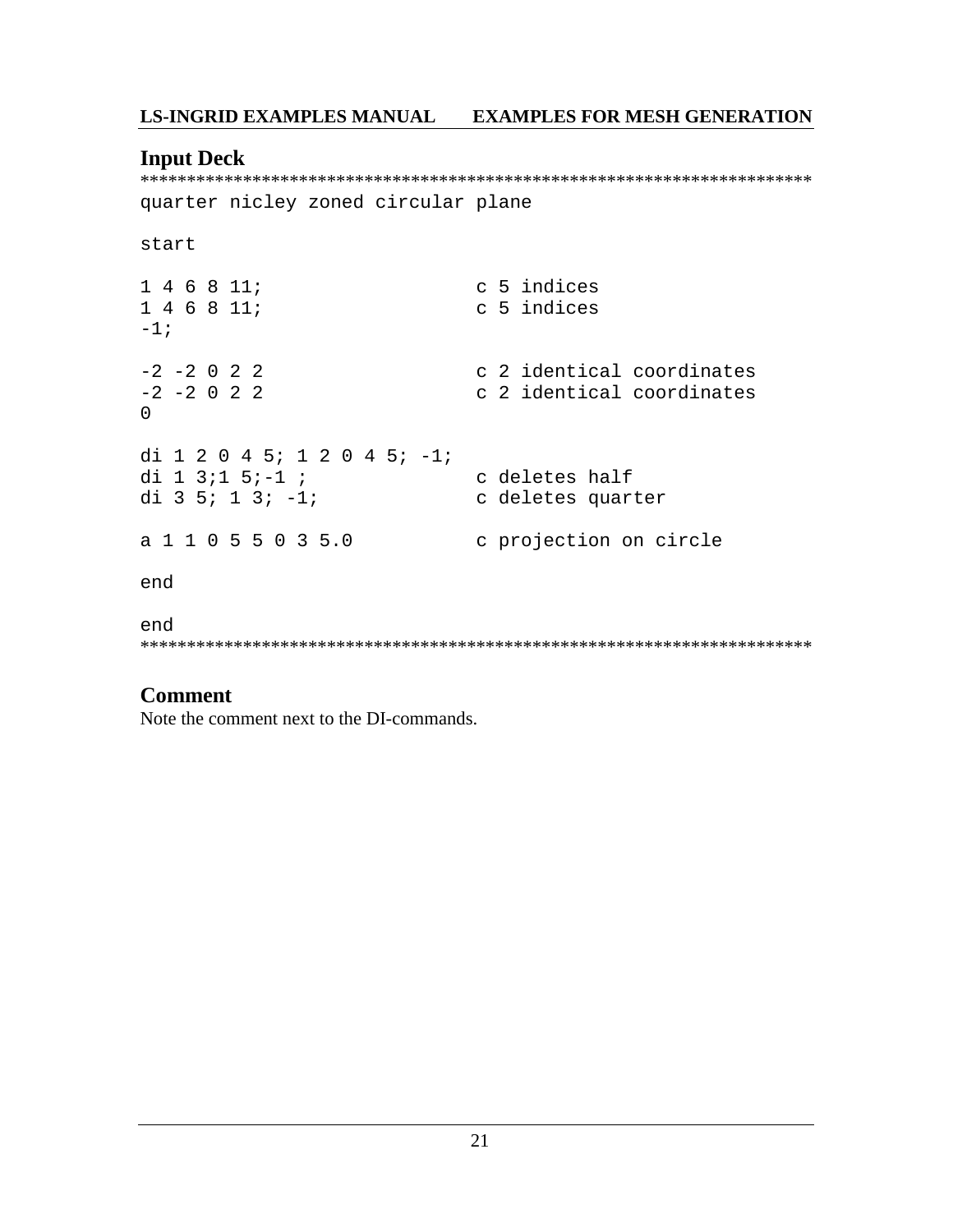## **5. Circular Plane with outer Liner**



Figure 16. Circular plate with outer liner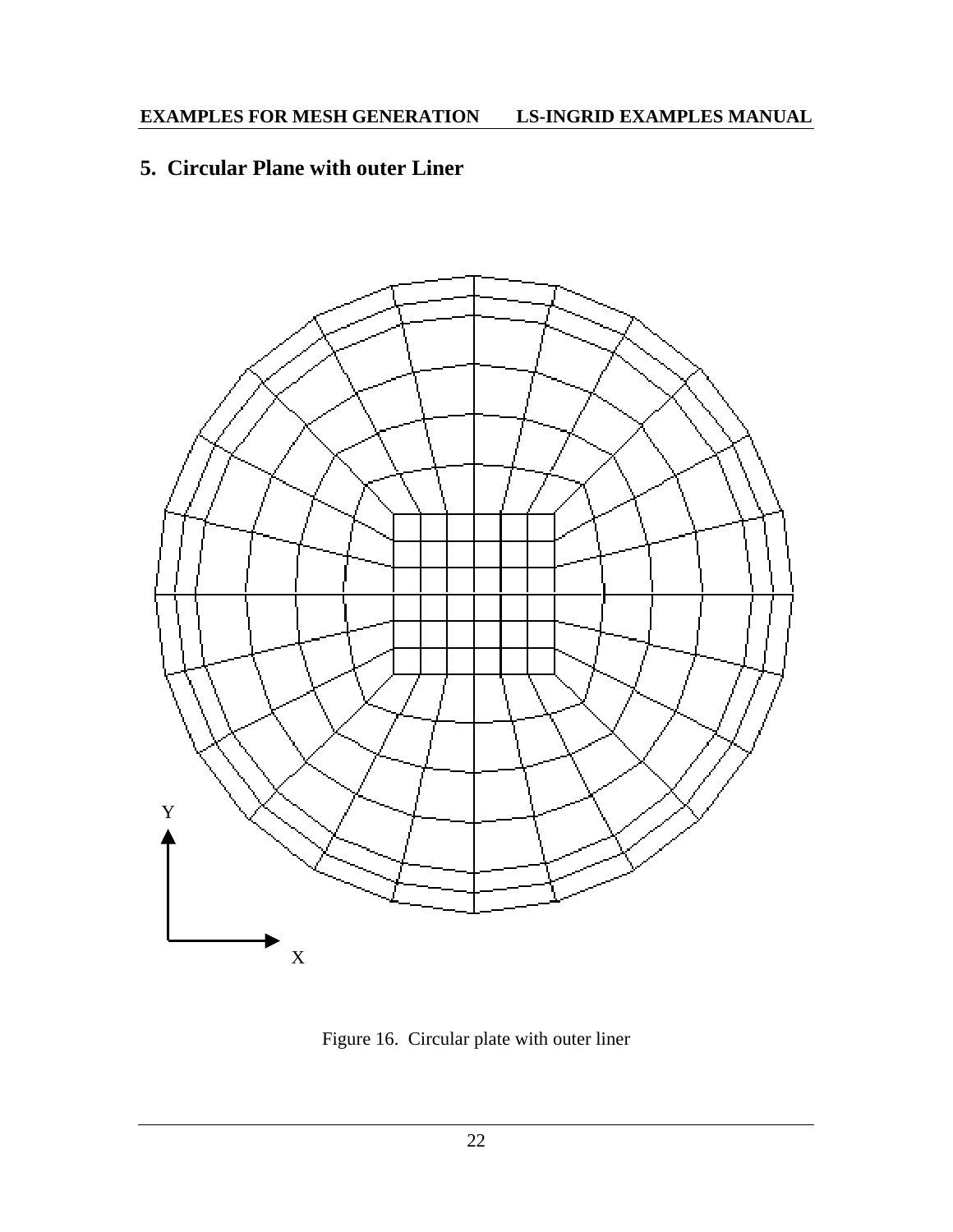## LS-INGRID EXAMPLES MANUAL EXAMPLES FOR MESH GENERATION

#### **Input Deck**

circular plate with outer liner

```
start
```

```
1 3 7 13 17 19;
1 3 7 13 17 19;
-1 ;
-1 -1 -1 1 1 1c 3 identical coordinates
-1 -1 -1 1 1 1c 3 identical coordinates
\Omegac location Z-direction
di 1 3 0 4 6; 1 3 0 4 6; -1;
                     c outer circle
a 1 1 0 6 6 0 3 4.0
a 2 2 0 5 5 0 3 3.5
                      c inner circle
end
end
```
## **Comment**

In order to create this model the DI-command has to be adapted because there are 3 identical coordinates.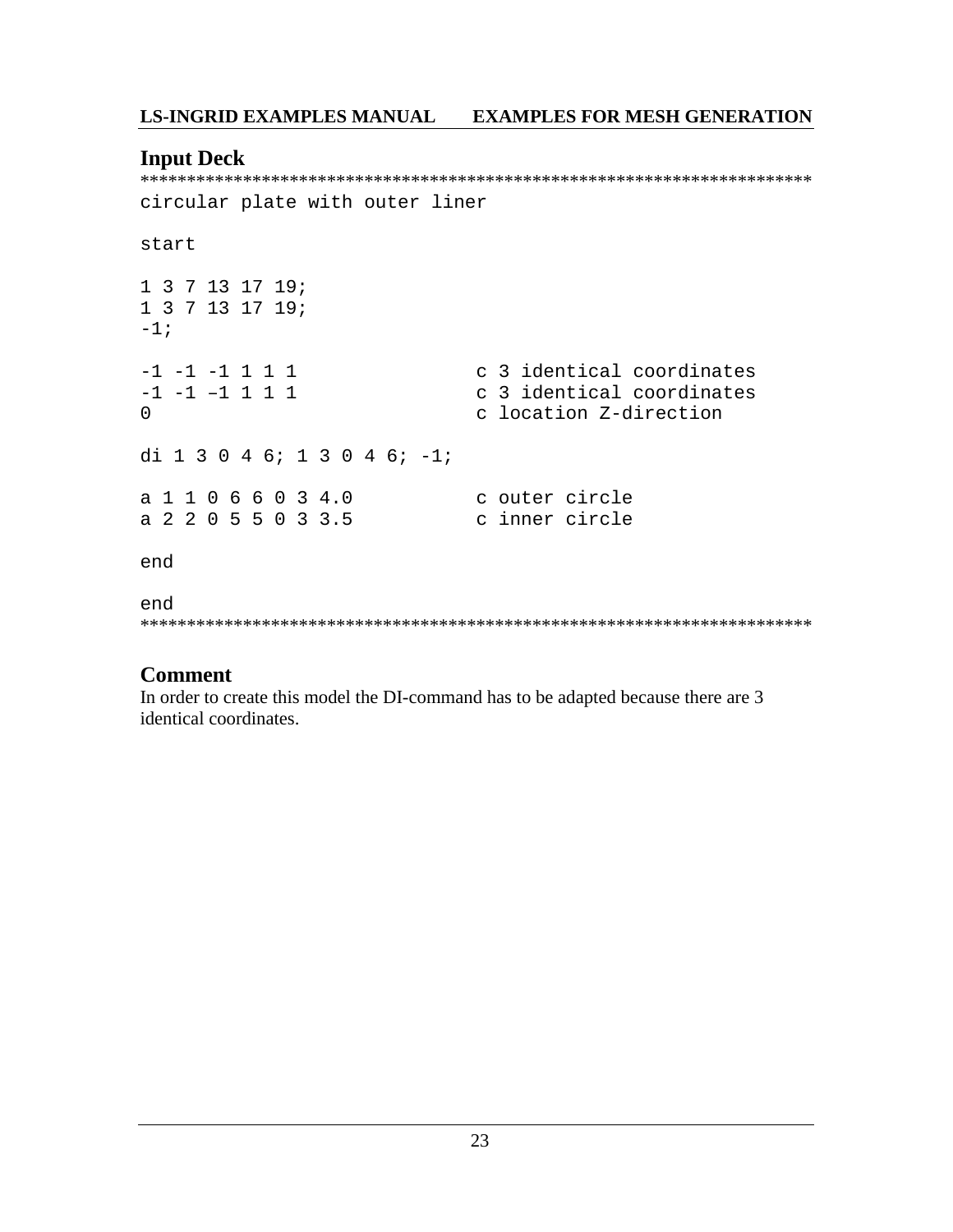## **6. Circular Plane with Hole**



Figure 17. Circular plane with hole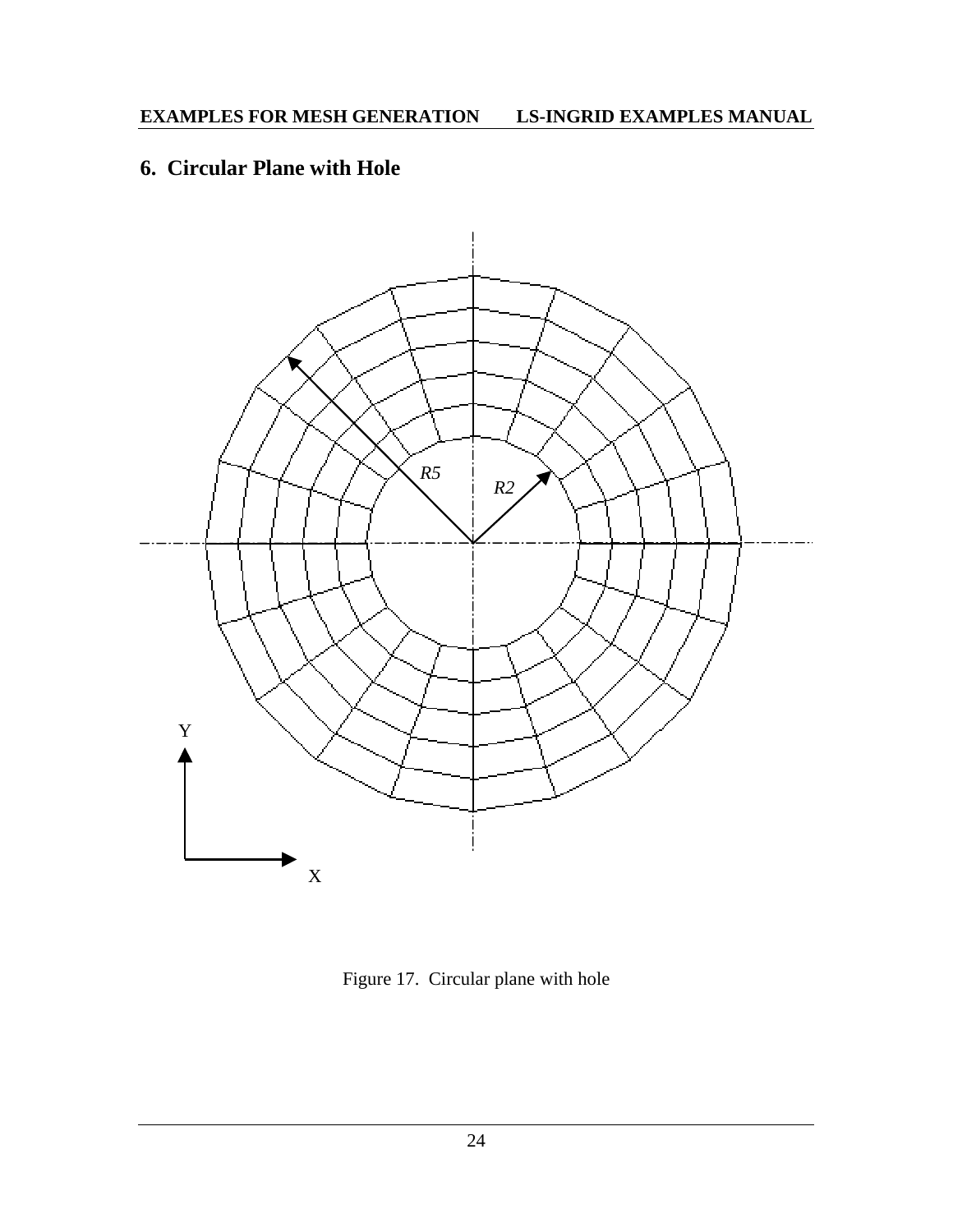#### **LS-INGRID EXAMPLES MANUAL EXAMPLES FOR MESH GENERATION**

## **Input Deck 1**

circular plate with hole

```
start
```

| $1\overline{6}$ ; | c 5 elements between inner and outer         |
|-------------------|----------------------------------------------|
|                   | radius                                       |
| $1\quad21;$       | c 20 elements around cylinder                |
| $-1;$             | c flat Plane                                 |
| 2.05.0            | c inner and outer radius                     |
| 0 360             | c rotation in $\Theta$ -direction in degrees |
| $\Omega$          | c location in Z-direction                    |
| cyli              | c cylindrical coordinate system              |
| end               |                                              |
| end               |                                              |
|                   |                                              |

## **Input Deck 2**

```
circular plate with hole
start
14912:14912i-1 ;
-1 -1 1 1
                   c two identical coordinates
-1 -1 1 1
                    c two identical coordinates
0.0di 1 2 0 3 4; 1 2 0 3 4; ;
a 1 1 0 4 4 0 3 3.0
                   c outer circle (r=3.0)di 2 3; 2 3; -1;
                   c deletes inner region
a 2 2 0 3 3 0 3 2 0
                    c inner circle = hole(r=2.0)end
end
```
## **Comment**

A Cylindrical Coordinate System is used in Input Deck 1. This is indicated by the cyli-command. Alternatively, a Cartesian Coordinate System in combination with the Acommand can be used as demonstrated in Input Deck 2.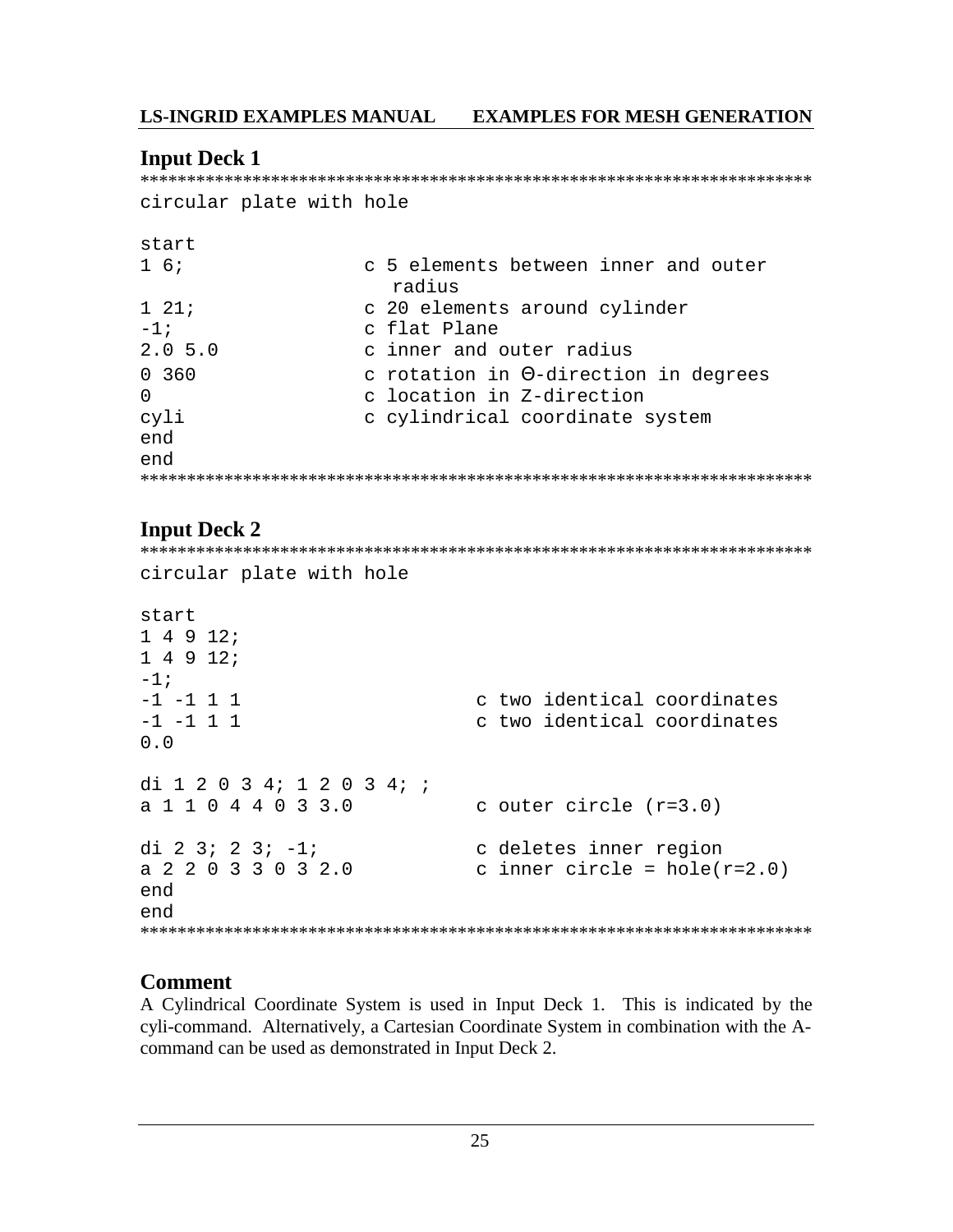## 7. Hollow Cylinder



Figure 18. Hollow Cylinder

## **Input Deck**

hollow cylinder start  $-1$  ; c plane in I-direction  $1 21;$ c 20 elements around cylinder c 5 elements along cylinder  $1\overline{6}$ 5 c radius of plane  $0, 360$ c rotation in degrees about z axes  $0\quad 10$ c length cyli c cylindrical coordinate system end end 

## **Comment**

This cylinder is defined as a plane in the I-direction with radius 5 (R-axis) and length 10  $(Z-axis)$ .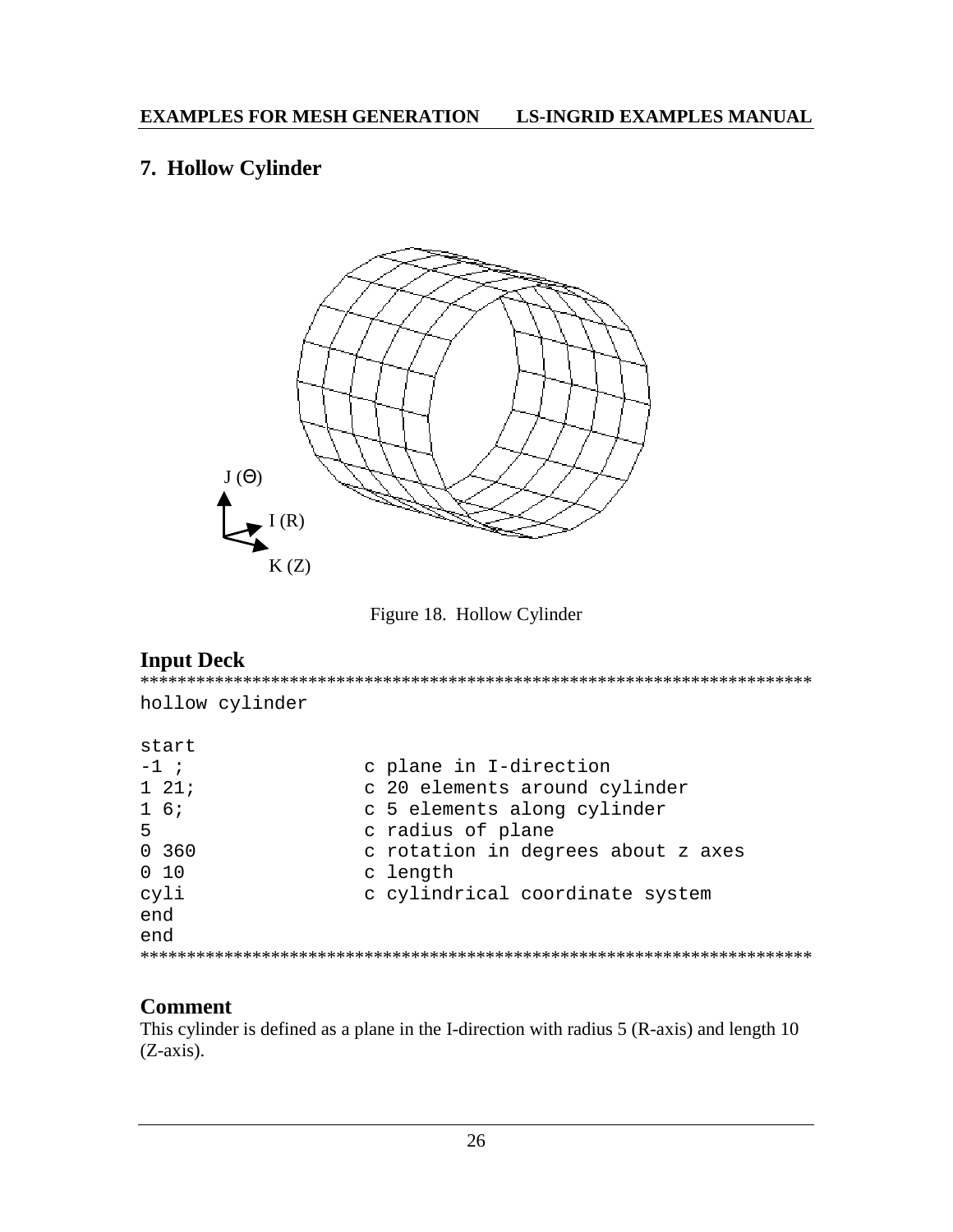## 8. Hollow Cylinder with Stiffeners



Figure 19. Hollow cylinder with stiffeners

## **Input Deck**

hollow cylinders with stiffeners start  $1 - 3i$ c two regions in I-direction  $1\ 21;$ c 20 elements around cylinder -1 -11; c two planes in K-direction  $2.0$  2.5  $0, 360$  $0$  10 cyli end end 

## **Comment**

Region 1 3; 1 21;  $-1$  -11; creates the stiffeners. The additional minus sign in I-direction creates the cylinder.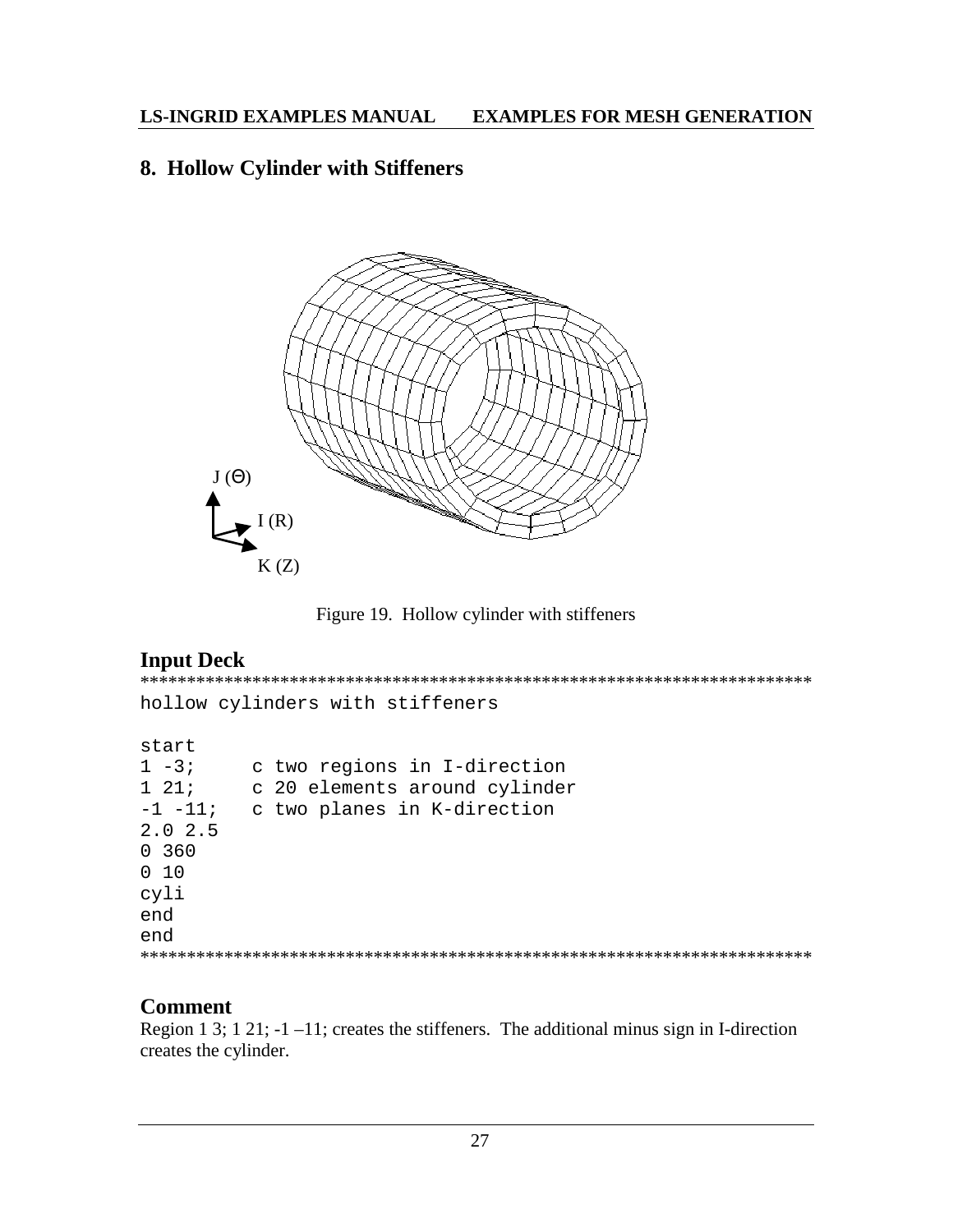## 9. Square Plane with Hole





## **Input Deck**

```
plane with hole
start
1 6 11 16;161116;-1;-6 -2 2 6
-6 -2 2 6
\overline{0}d 2 2 0 3 3 0
              c delete inner region
a 2 2 0 3 3 0 3 3 0
             c deleted region projected onto
                circle (r=3.0)end
end
```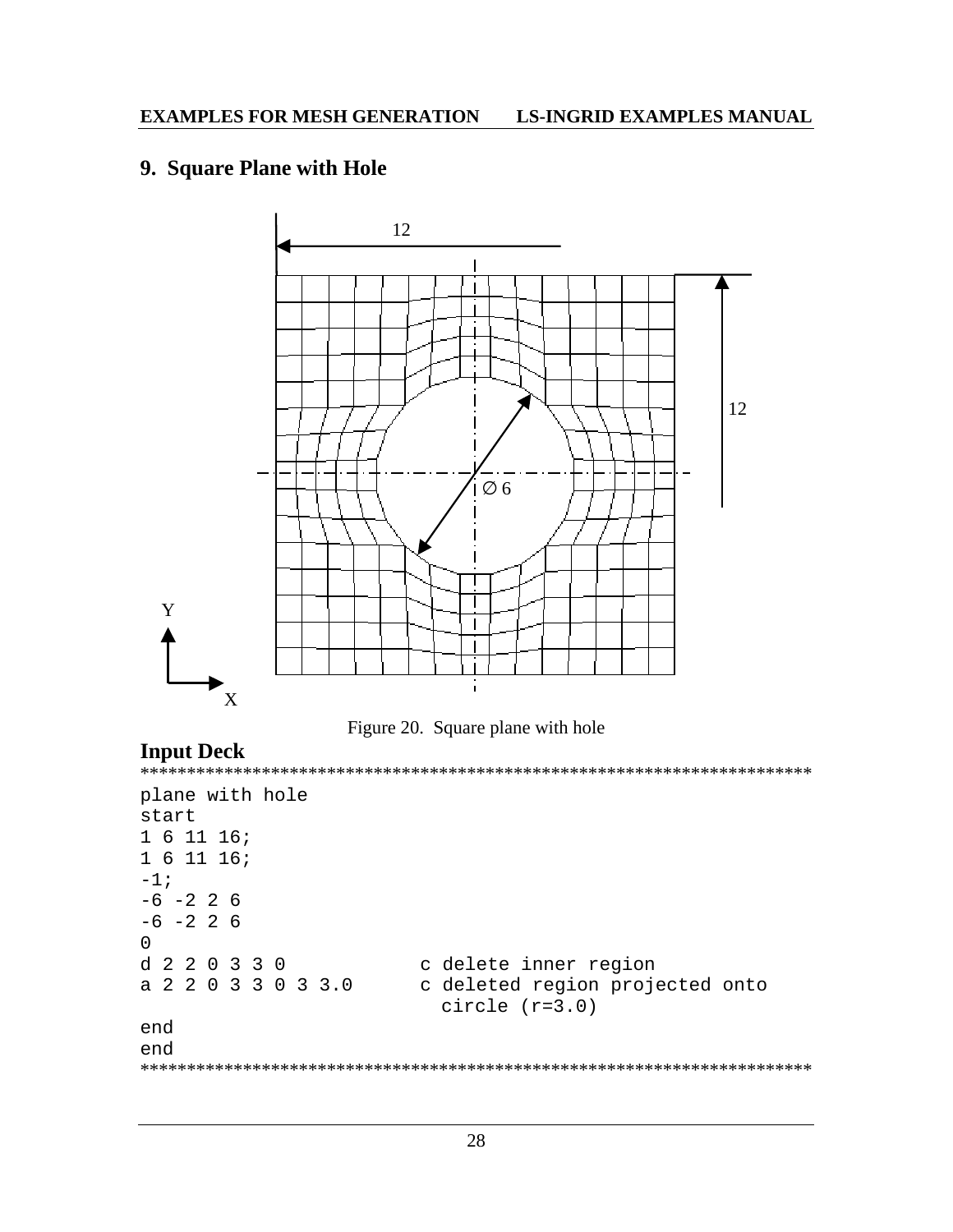## 10. Square Plane with Hole2



Figure 21. Square plane with hole (transition region)

## **Input Deck**

```
plate with hole2
start
1 11 21 31;1 11 21 31;-1;-5 -5 5 5
                  c two identical coordinates
                   -5 -5 5 5
                                 \overline{u}\Omegadi 1 2 0 3 4; 1 2 0 3 4; -1;
d 2 2 0 3 3 0
                  c delete inner region
a 2 2 0 3 3 0 3 2.0 c projection of region
end
end
```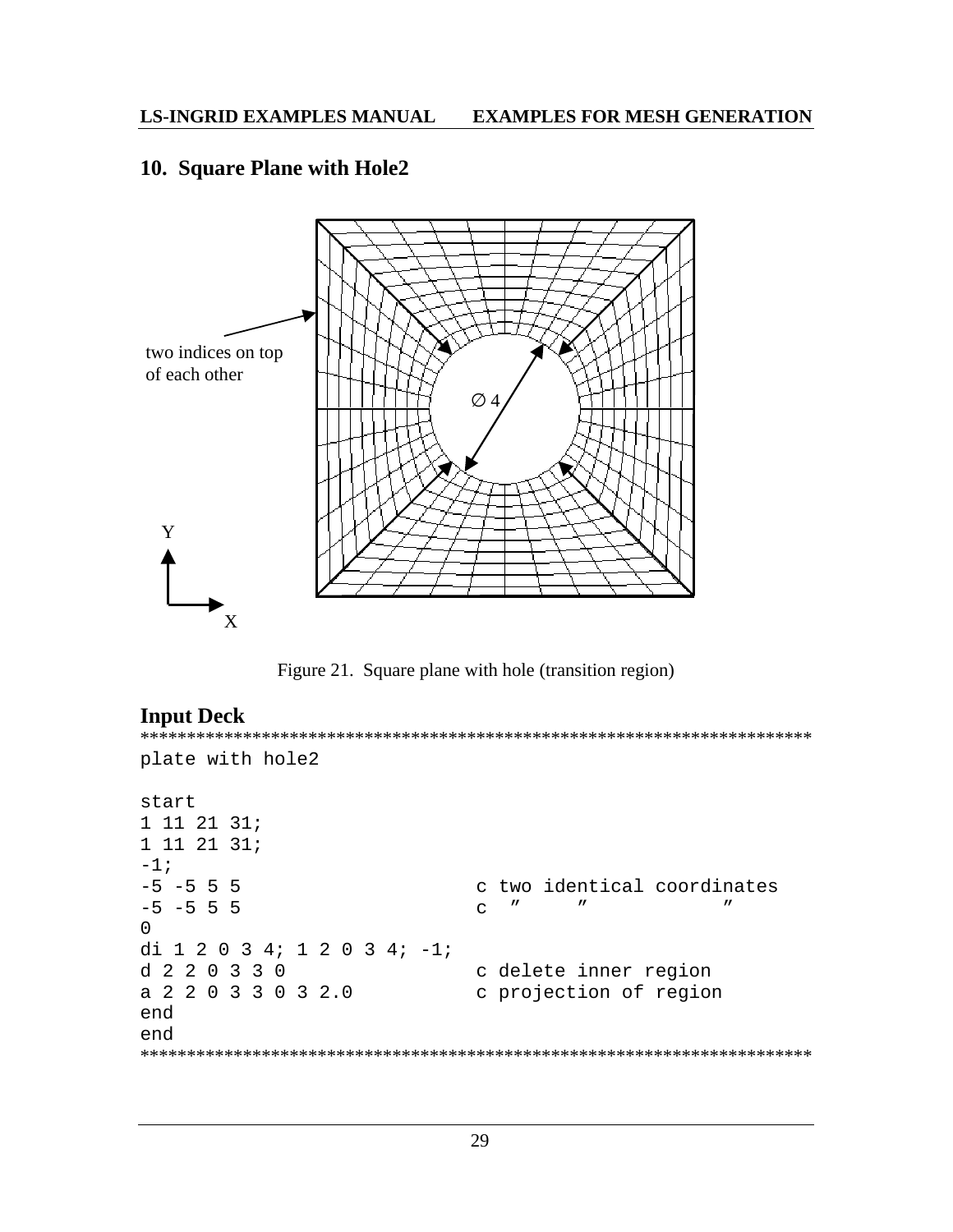## **11. Triangular Plane (bad mesh)**



Figure 22.Triangular plane (bad mesh)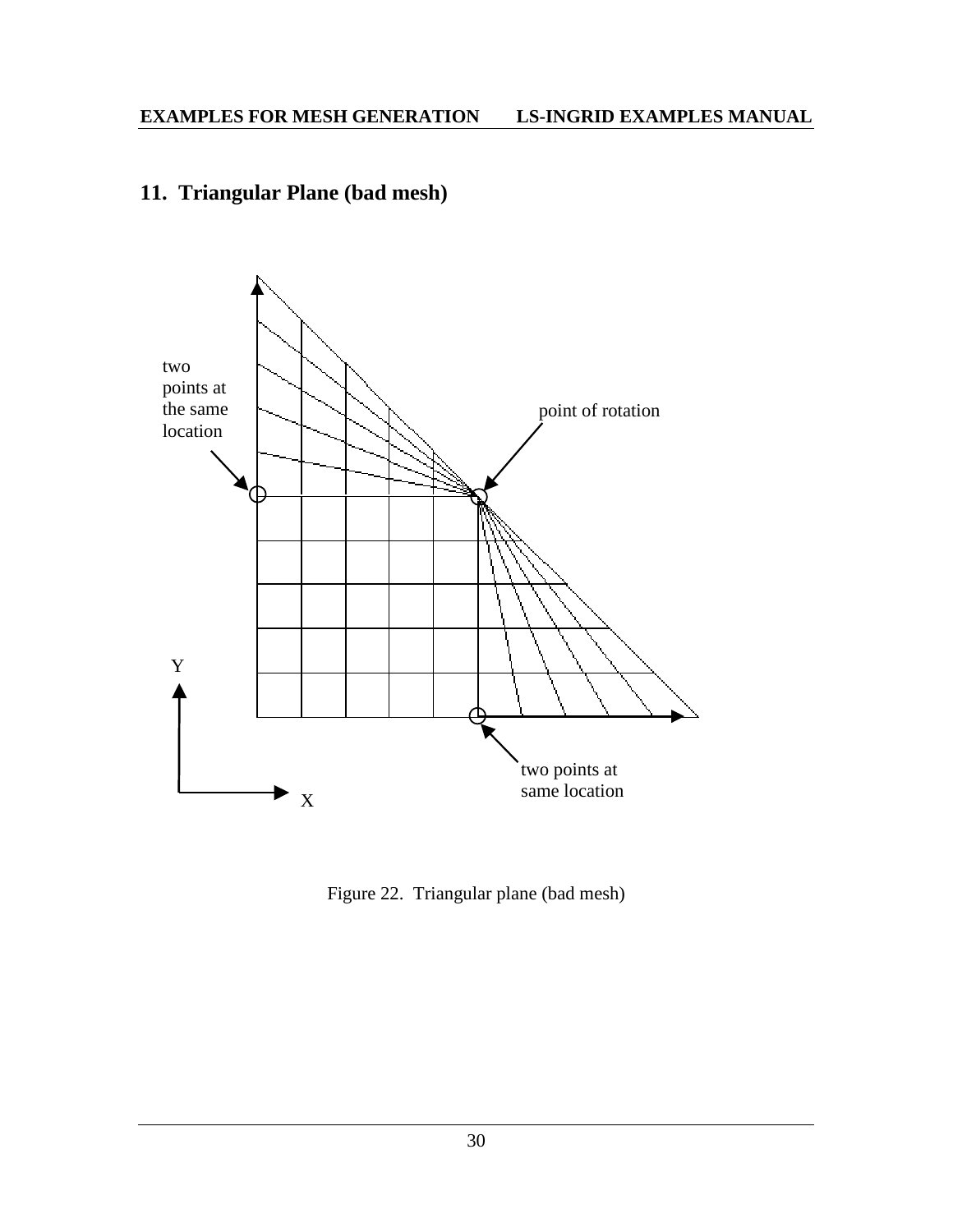## **Input Deck**

```
triangular plane
```

```
start
1611;1611;-1;055c two identical coordinates
0, 5, 5c two identical coordinates
\Omegadi 2 \t3; 2 \t3; -1 c see page 11 if not clear
ma 3 1 0 x 5
              c move point in x-direction 5 units
               c move point in y-direction 5 units
ma 1 3 0 y 5
end
end
```
## **Comment**

The MA-command modifies the coordinates of a <point>.

## $MA <$ point> n d<sub>y</sub> d<sub>y</sub> d<sub>z</sub>

| ma              | modify coordinate of a point                                            |
|-----------------|-------------------------------------------------------------------------|
| $\le$ point $>$ | point in reduced index space                                            |
| n               | flag indicating which coordinates to change, e.g. x, y, z, xy, xz, xyz, |
| $d_x d_y d_z$   | value which is <i>added</i> to the old coordinate                       |
|                 |                                                                         |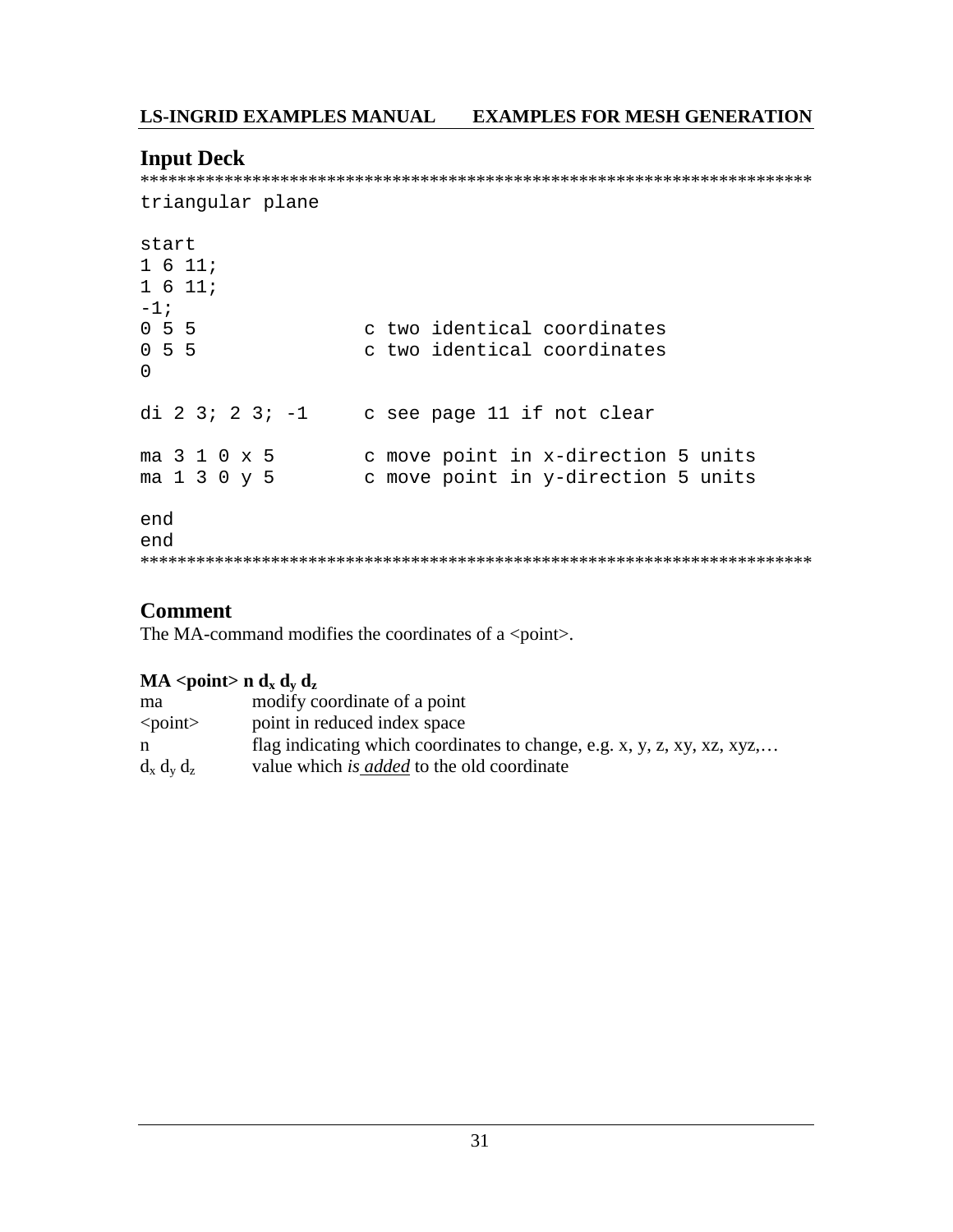# **12. Triangular Plane (good mesh)**



Figure 23. Triangular plane with good mesh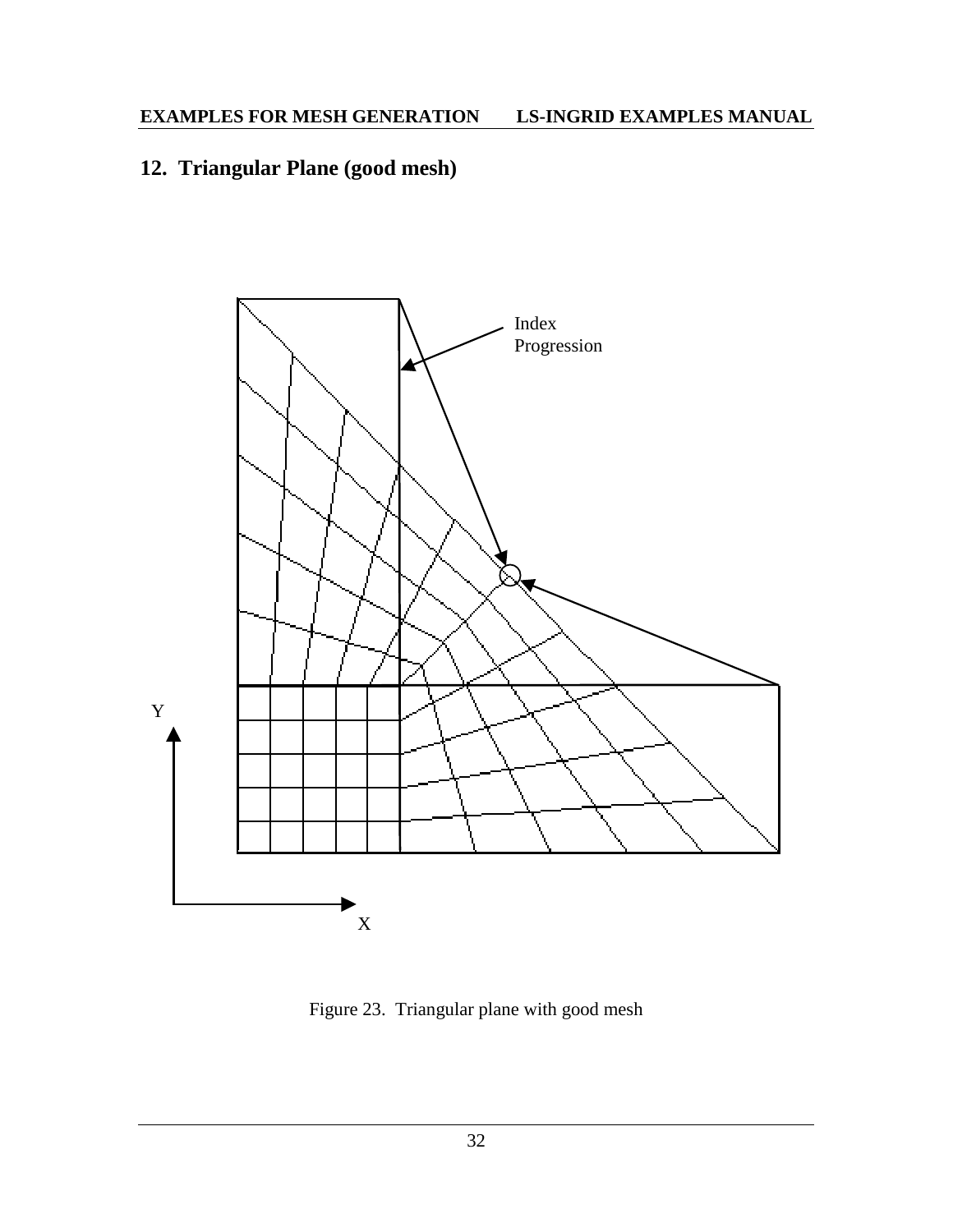## **Input Deck**

```
triangular plane
```

```
start
1611;1611;-1;03100310\Omegadi 2 3; 2 3; -1;<br>ma 3 2 0 xy -5 2<br>ma 2 3 0 xy 2 -5
                  c deletion of a quarter
                   c move these two points to
                  c the same location
end
end
```
## **Comment**

Figure 23 shows the initial design of this plane and the moving direction of the points (arrows) initiated by the MA-commands.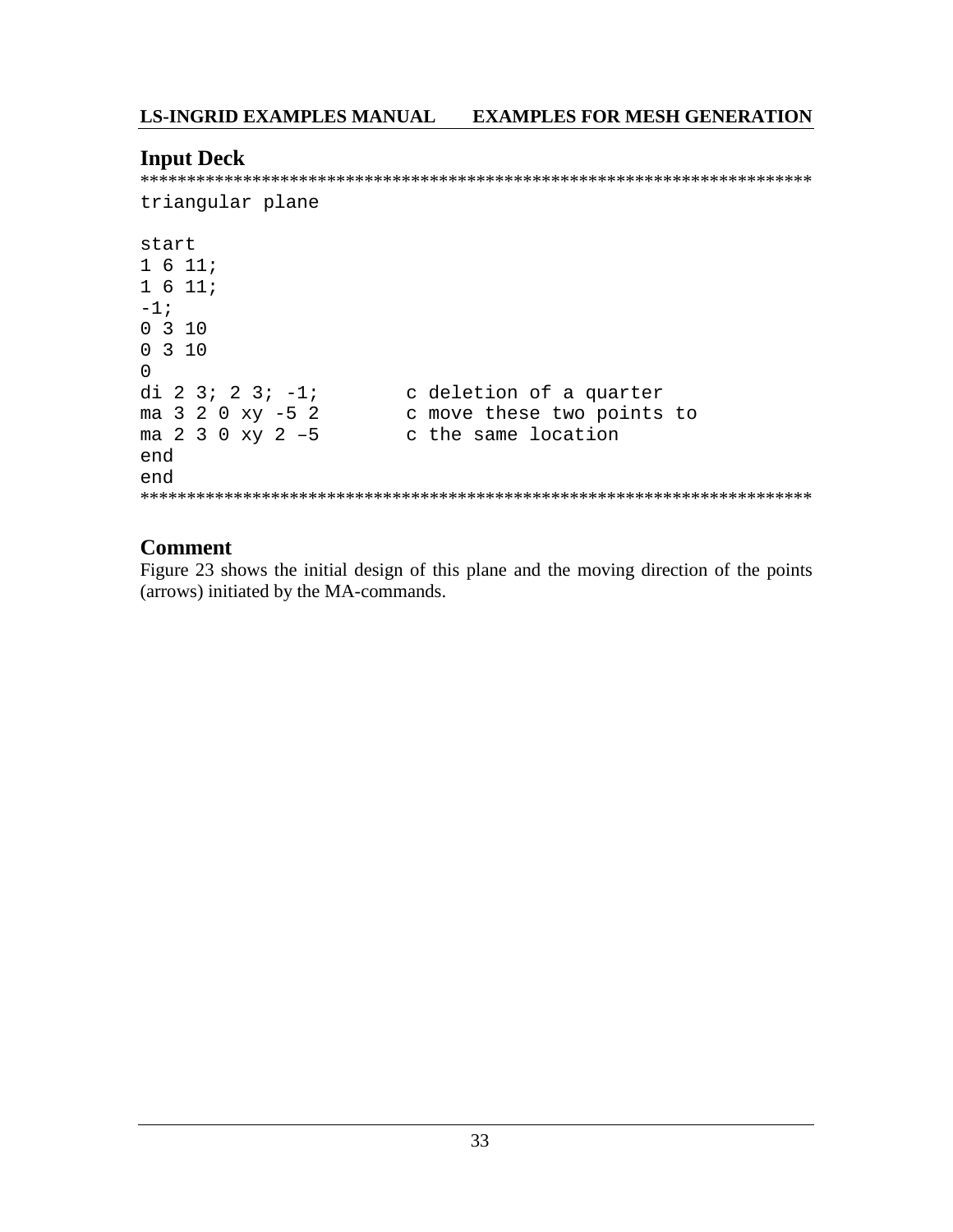## **13. Circular Plane with offset Hole**



Figure 24. Circular plane with offset hole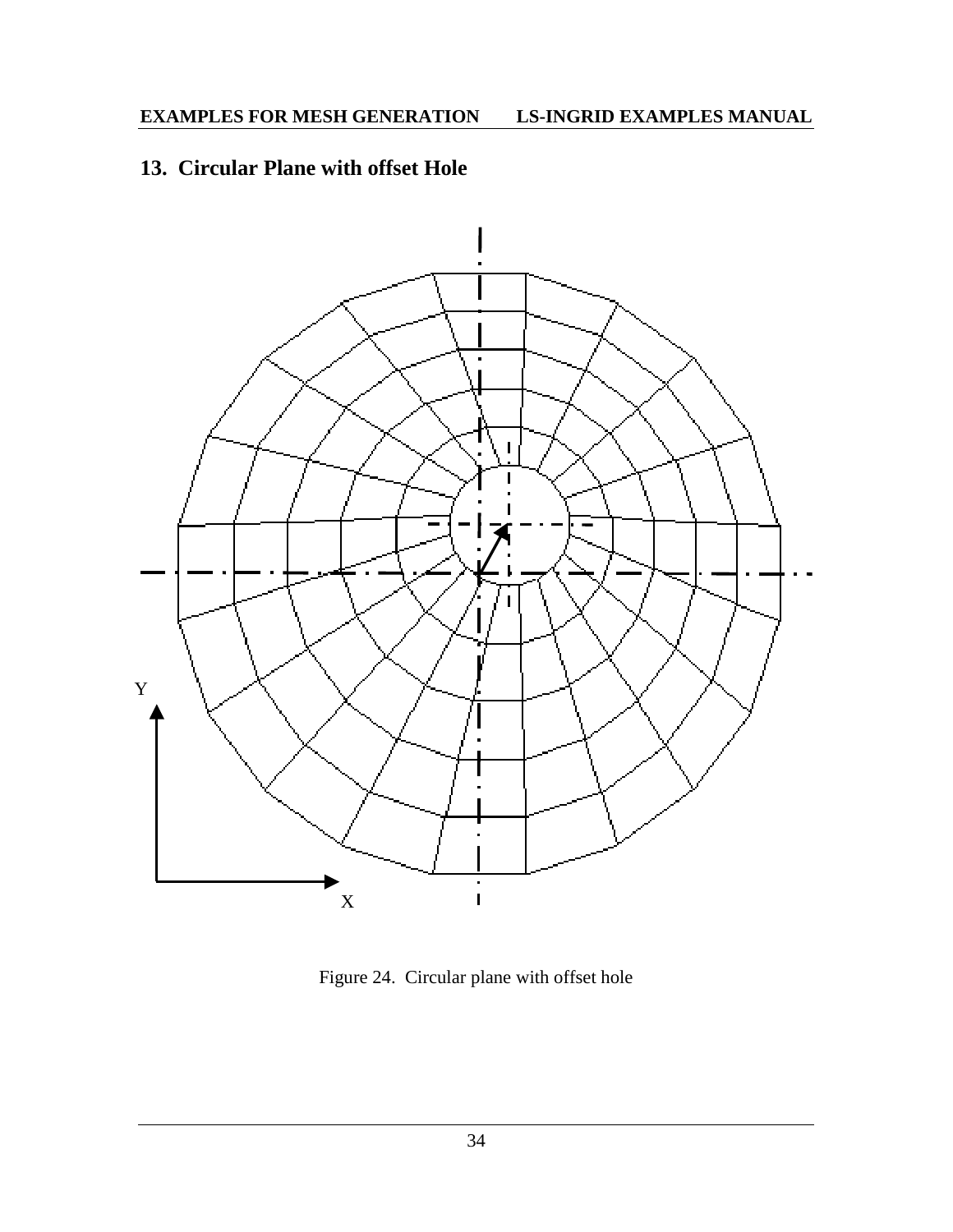## **Input Deck**

circular plate with offset hole

```
start
161116161116;-1;-1 -1 1 1
                        c two indices on top of
-1 -1 1 1
                        c each other
\Omegadi 1 2 0 3 4; 1 2 0 3 4; -1;
a 1 1 0 4 4 0 3 5.0
di 2 3; 2 3; -1;
                        c delete inner region
mb 2 2 0 3 3 0 xy 0.5 0.8
                       c moving deleted region
                          outside the center
a 2 2 0 3 3 0 3 1.0
                        c projection onto moved
                          region
end
end
```
## **Comment**

The MB command is the same as the MA-command, but instead of moving a  $\leq$  point it moves a <region>. Figure 24 shows the direction the region is moved and the resulting distortion of the mesh.

## MB <region> n  $d_x d_y d_z$

| mb             | modify coordinate of a region                                           |
|----------------|-------------------------------------------------------------------------|
| $<$ region $>$ | point in reduced index progression                                      |
| n              | flag indicating which coordinates to change, e.g. x, y, z, xy, xz, xyz, |
| $d_x d_y d_z$  | value which is <i>added</i> to the old coordinate                       |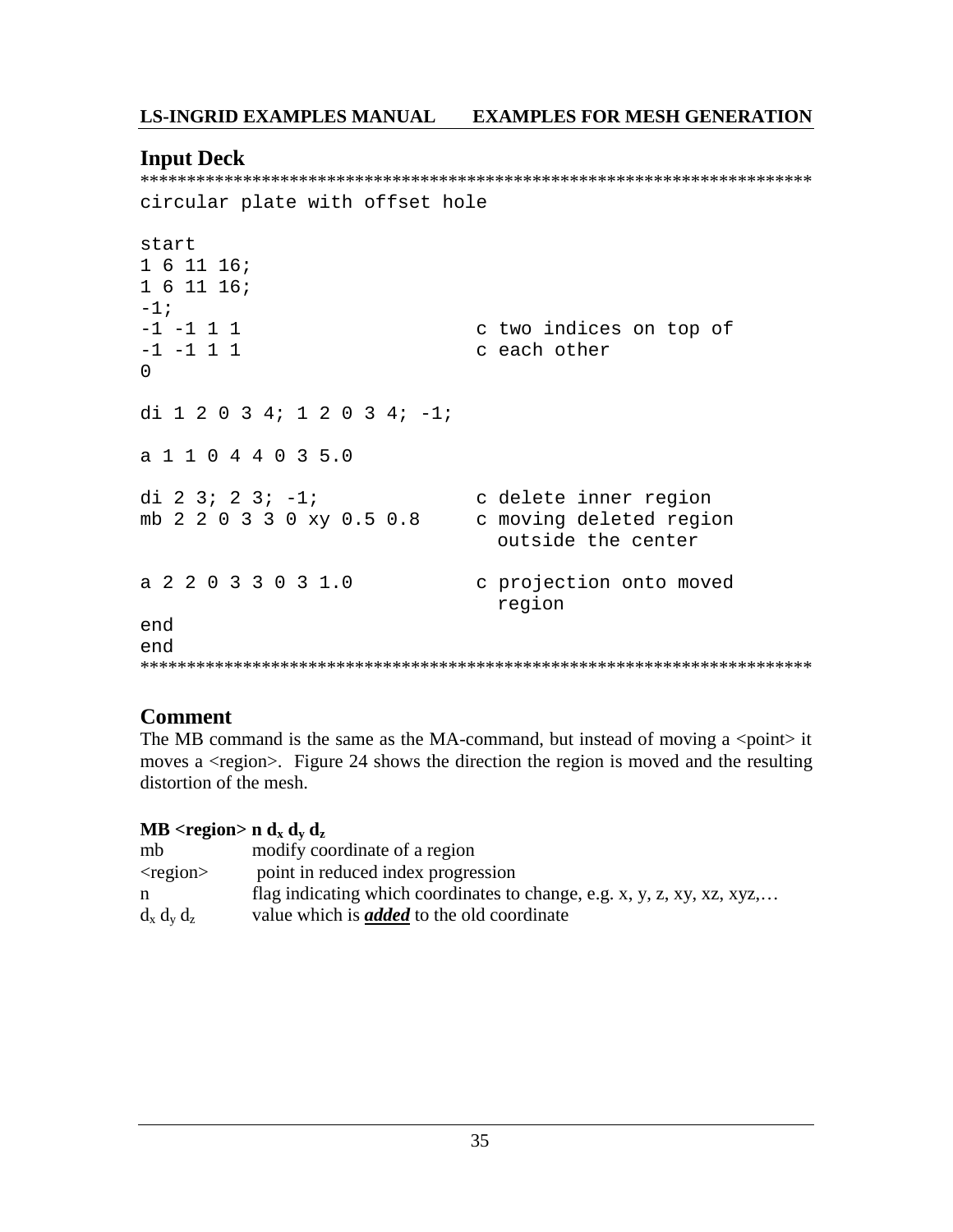# **14. Helix**



Figure 25. Helix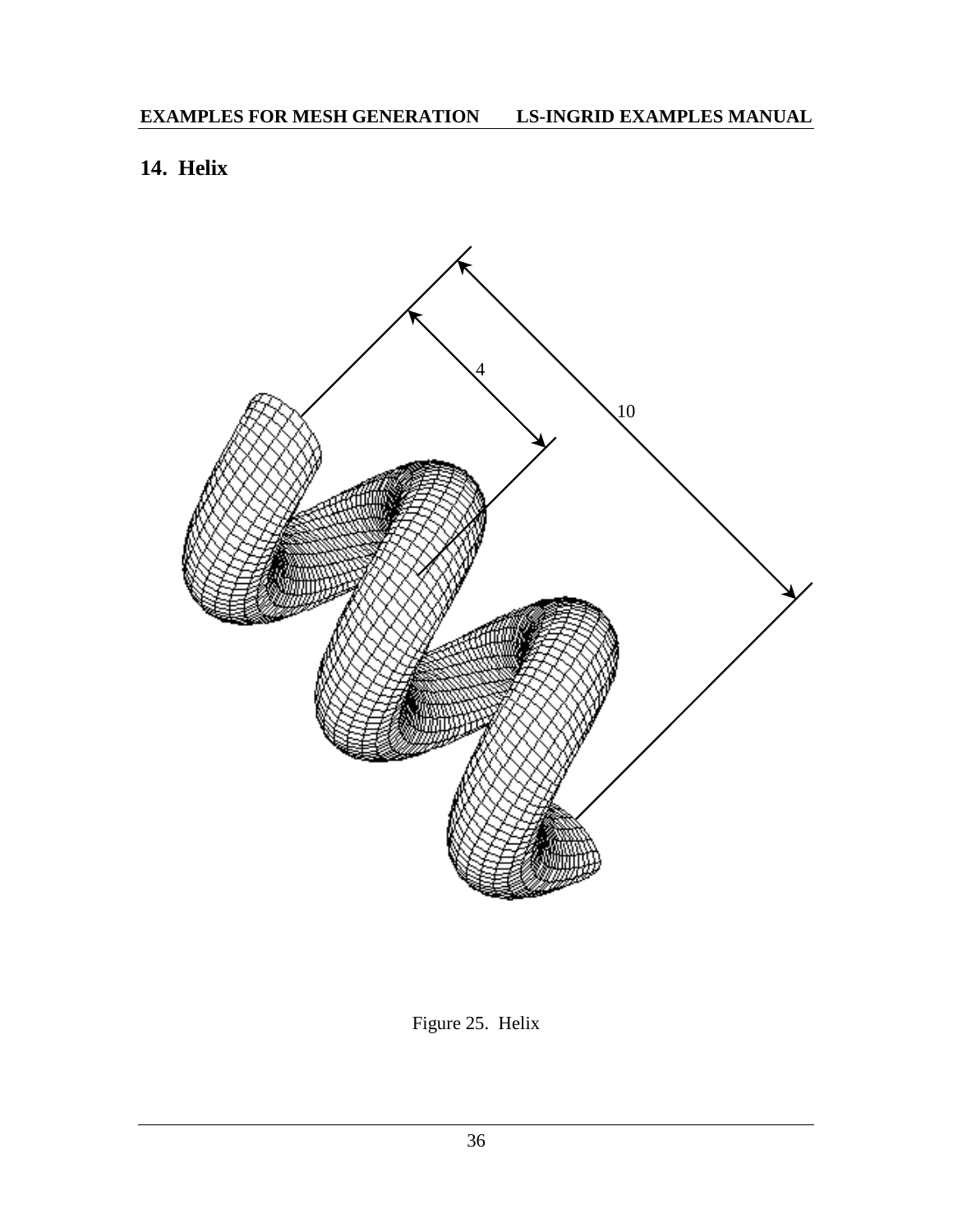### **Input Deck**

 $FX12: H$ elix start  $1\overline{6}$  $1200;$  $1\overline{6}$  $1.5$  2.5 c  $R_I$  and  $R_a$  $c$  0°-900° rotation  $0.900$  $-0.5$  0.5 c length ma 0 2 0 z 10.0 c point moving command a 0 0 0 0 0 0 j  $1.0$ c projection circle r=1.0 c cylindrical coordinates cyli end end 

## **Comment**

This example is useful for creating threads. The logic behind this modeling technique is to first create a long beam and then to transform the beam into the cylindrical coordinate system. The first X-coordinate  $(R_i)$  is the inner radius of the helix while the other influences the mesh size  $(R_a)$ . The value 10 in the Z-direction for the MA-command results from the assumption that one wants to have 2.5 rotations of the beam about the Zaxis (360°\* 2.5= 900°) with the distance of 4 between the point at the beginning and the end of a complete rotation (Figure 25).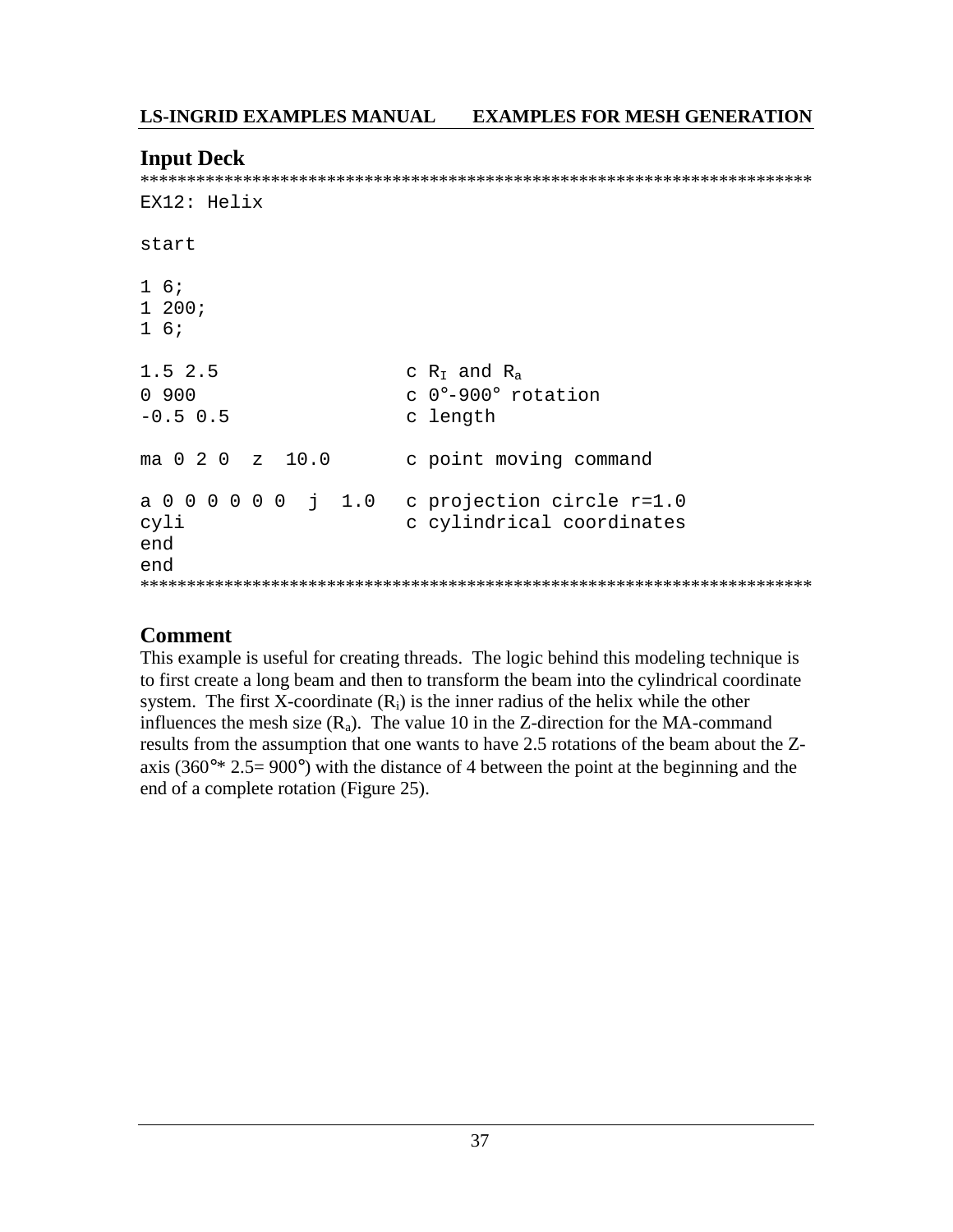## 15. Spherical Shell made of Sheet



Figure 26. Spherical shell made of sheet

## **Input Deck**

```
spherical shell made of sheet
               c surface definition 1
sd 1 sp 0 0 0 5.0
start
141013;141013;-1;-5 -5 5 5
                       c two indices on
-5 -5 5 5
                       c top of each other
\Omegapb 2 2 0 3 3 0 z 5
                      c moving region Z-direction
di 1 \t2 \t0 \t3 \t4 \t1 \t2 \t0 \t3 \t4 \t1 \t1 c standard deletion when two
                         indices are on top of each
                         other
sf 0 0 1 0 0 1 sd 1
                       c projection of region in
                         reduced index space onto
                         surface definition 1
end end
```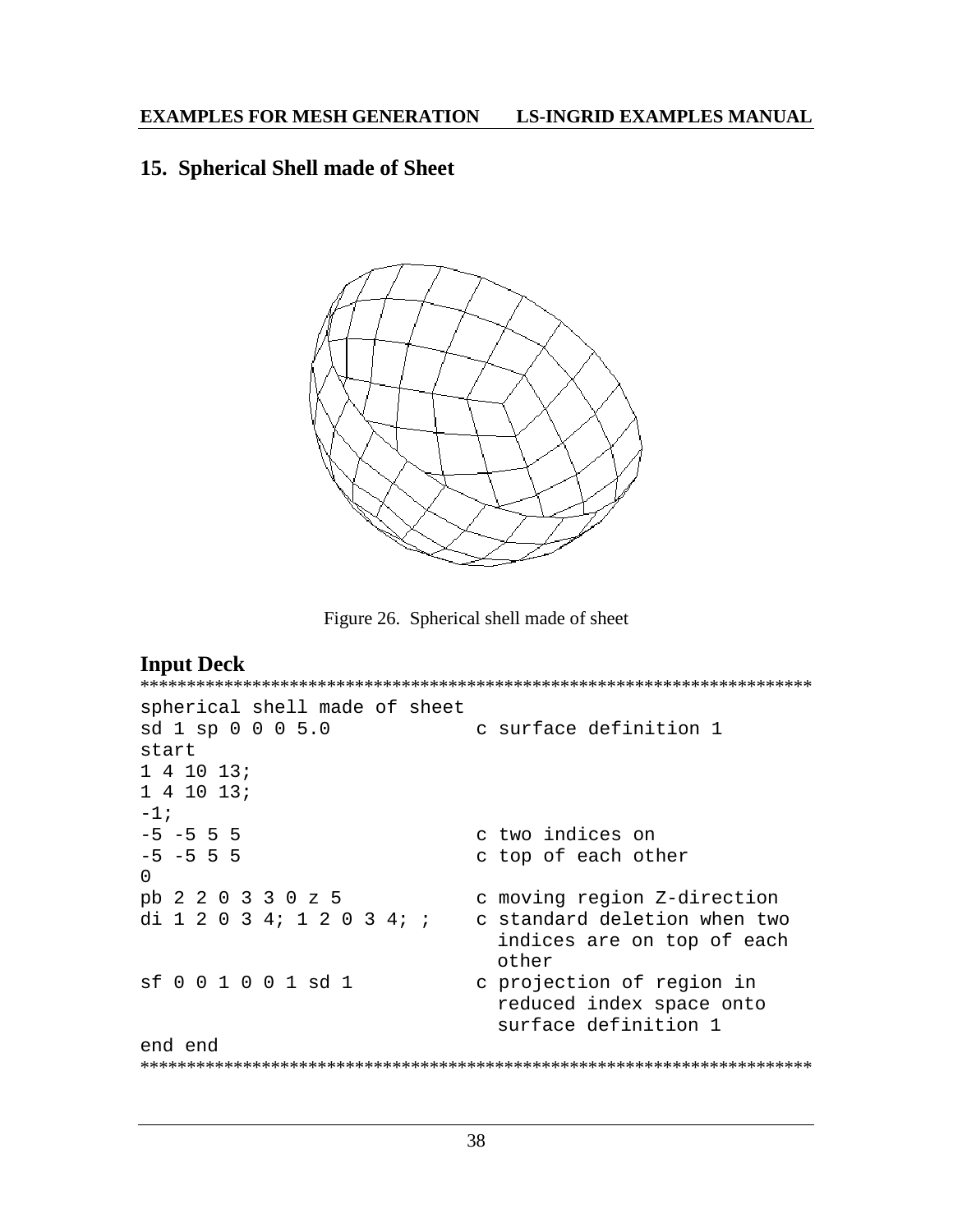## **Comment**

The Surface Definition is not in the Part definition because it can be visualized with the DI SD (DIsplay Surface Definition)-command. One can also use it more than once for the projection.

First a Plane is created in Index Progression with an additional frame at the same location. In order to create a one-sided opened box the Plane is moved with the PBcommand. This is shown in Figure 26a. Then the SF-command is used to project the whole box onto the sphere.



Figure 26a. Surface definition and non-projected box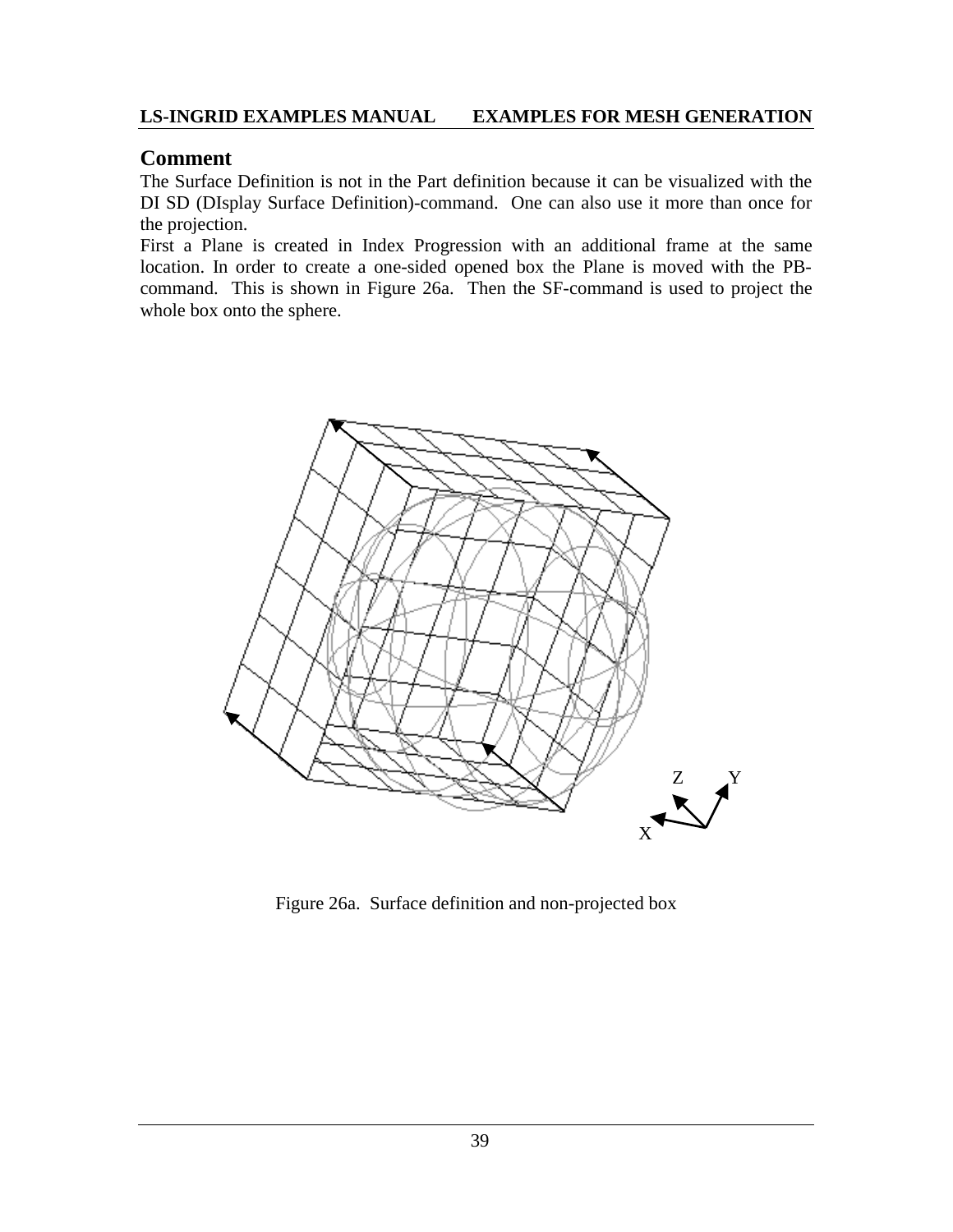## **EXAMPLES FOR MESH GENERATION LS-INGRID EXAMPLES MANUAL**

## **SP pxpypz r**

| <b>SP</b>     | define a sphere  |
|---------------|------------------|
| $p_x p_y p_z$ | center of sphere |
| r             | radius of sphere |

## **PB** <region> n  $d_x d_y d_z$

| <b>PB</b>      | point function; change coordinates of <region></region>                 |
|----------------|-------------------------------------------------------------------------|
| $<$ region $>$ | region in reduced index space                                           |
| n              | flag indicating which coordinates to change, e.g. x, y, z, xy, xz, xyz, |
| $d_x d_y d_z$  | new coordinates                                                         |

## **SF <region>itype SFI** <index progression> itype

| itype $\neq$ sd n then put in the complete Surface Definition |
|---------------------------------------------------------------|
|                                                               |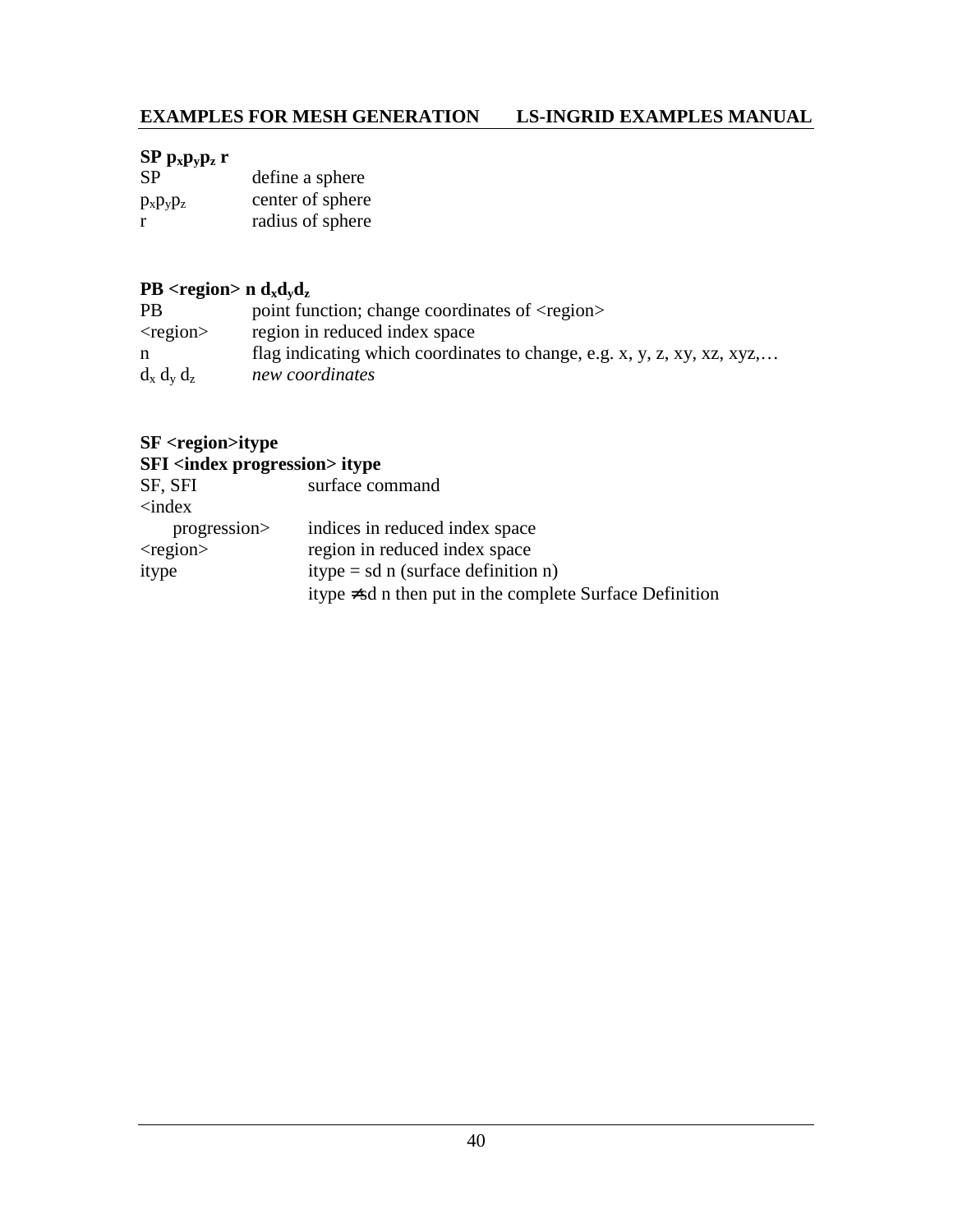## 16. Spherical Shell with Hole



Figure 27. Spherical shell with hole

```
Input Deck
spherical shell with hole
                 c surface def. 1
sd 1 sphe 0 0 0 5.0
sd 2 cyli 0 0 0 0 0 1 2.0 c surface def. 2
start
-1 3 7 -9ic define the box
-1 3 7 -9;
                    c only with index progressions
1 - 5ic (compare with box before!)
-5 -2 2 5
-5 -2 2 5
0.5sfi -1 -4; -1 -4; ; sd 1 \circ projection onto sphere
d 2 2 0 3 3 0
                     c delete inner region for the
                      hole
sfi 2 3; 2 3; ; sd 2
                    c projection of the inner region
                      onto the cylinder of sd 2
end end
```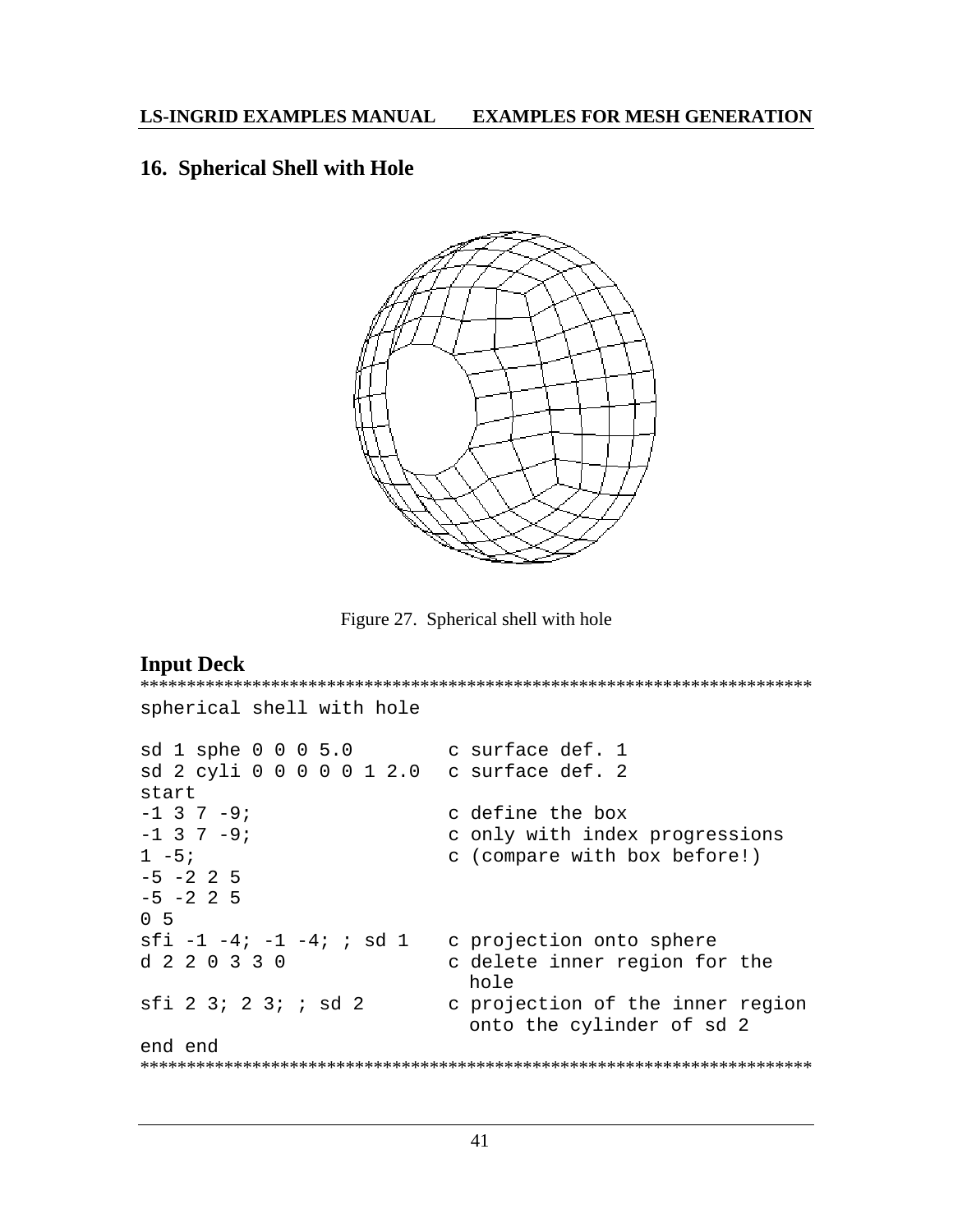## **EXAMPLES FOR MESH GENERATION LS-INGRID EXAMPLES MANUAL**

## **Comment**

This is another way to create the box. It is done without any coordinate manipulating commands, only with Index Progression. Figure 27a shows the box with all the surface definitions. First the whole box is projected onto the sphere then the hole onto the cylinder. There are other ways to make the hole, e.g. with the A-command.

## **CYLI pxpypz vxvyvz r**

| <b>CYLI</b>   | define cylindrical surface    |
|---------------|-------------------------------|
| $p_x p_y p_z$ | point on the axis of rotation |
| $V_X V_Y V_Z$ | orientation vector            |
| r             | radius r of cylinder          |



Figure 27a. Surface definition 1 and 2 with the box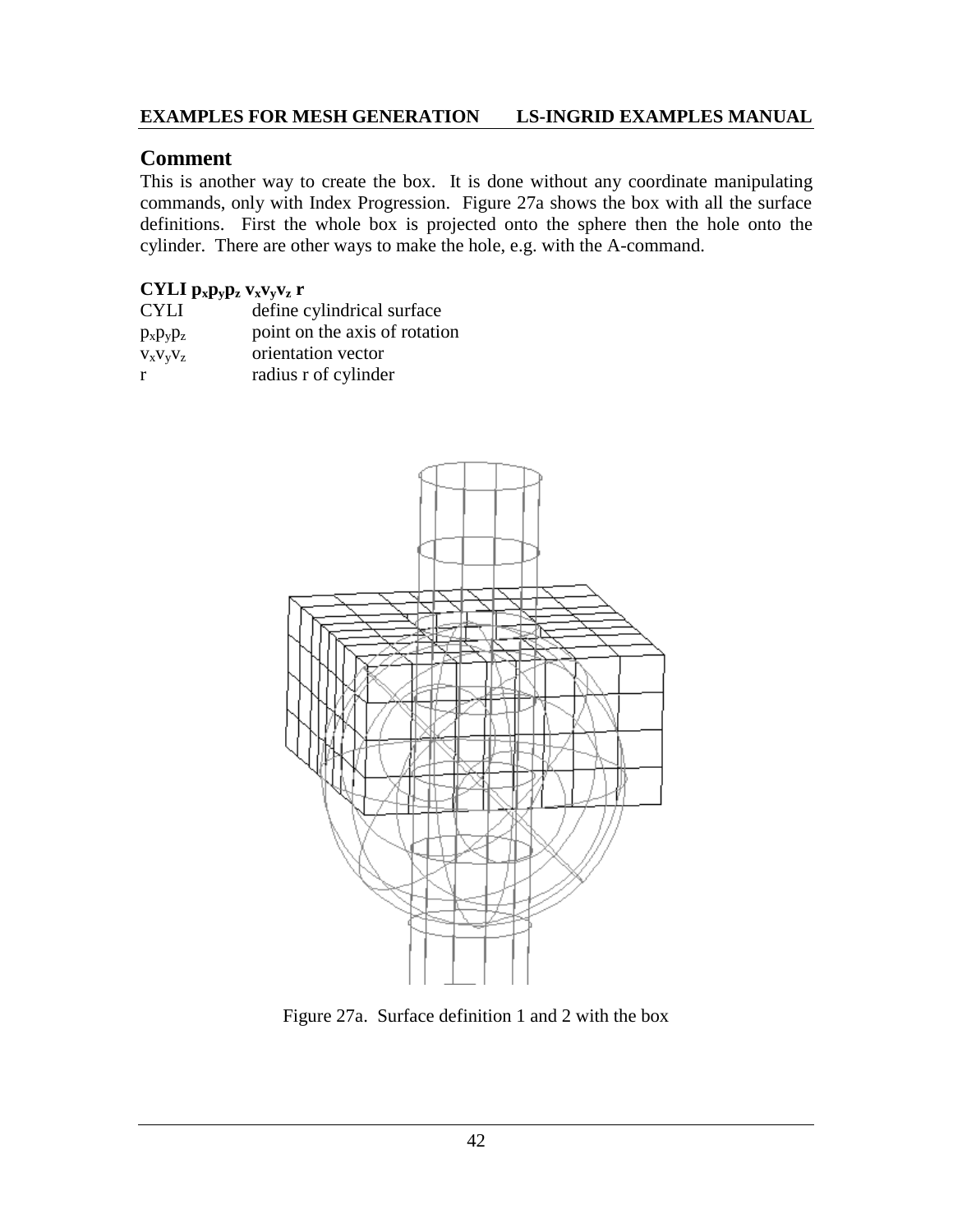# **17. Spherical Shell with transition Hole**



Figure 28. Spherical shell with hole (transition region)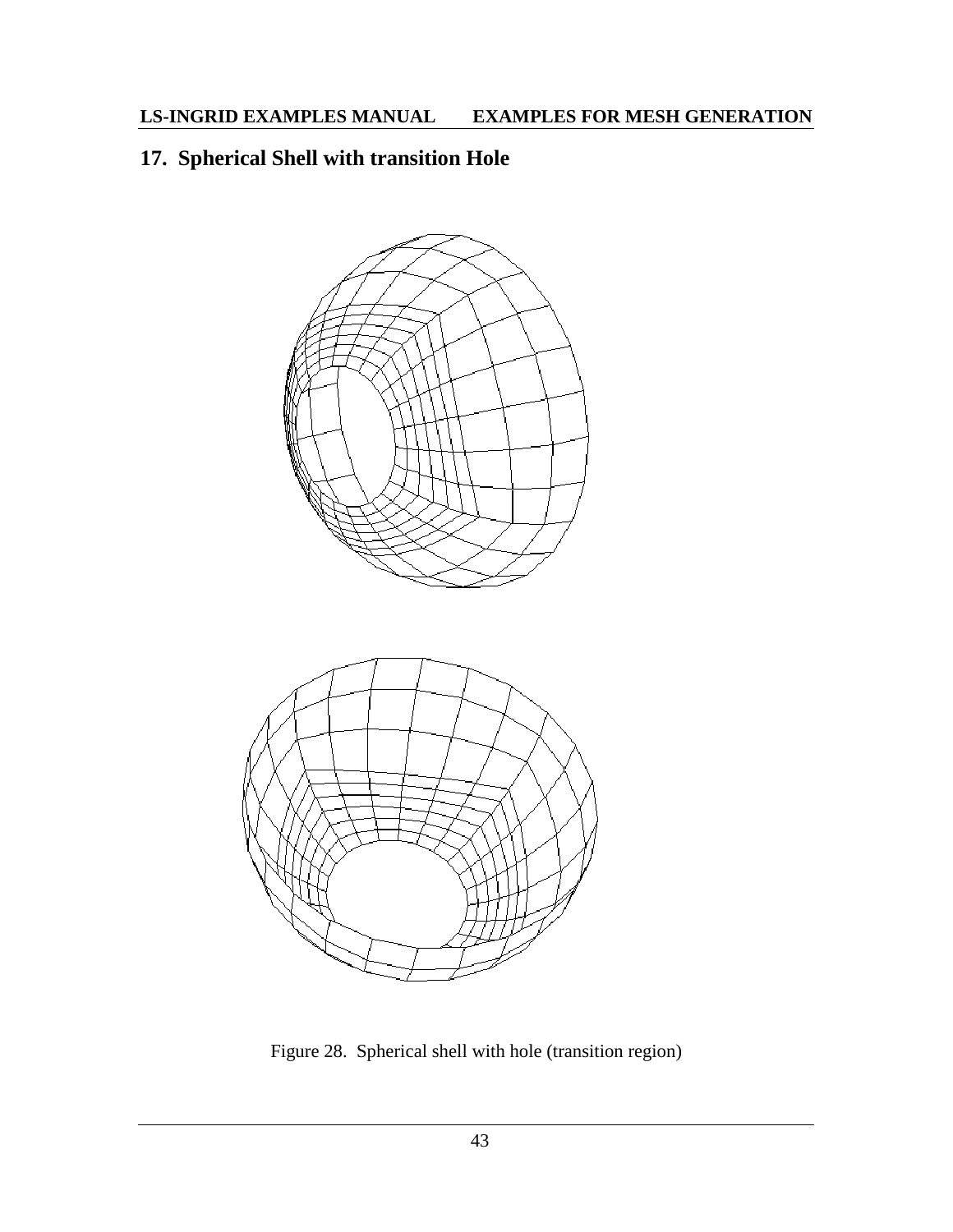#### **EXAMPLES FOR MESH GENERATION LS-INGRID EXAMPLES MANUAL**

#### **Input Deck**

spherical shell with transition hole (2 parts)

sd 1 sphe 0 0 0 5.0 c sphere  $r=5.0$  $sd$  2 cyli 0 0 0 0 0 1 2.0 s cylinder  $r=2.0$ c start  $1^{st}$  part (sphere) start  $-1 - 7i$  $-1$   $-7;$  $1\quad 4i$  $-5$  5  $-5$  5  $0<sub>5</sub>$ sfi -1 -2; -1 -2; ; sd 1 c project whole box onto sphere c end 1st part end c start 2<sup>nd</sup> part (flat plane) start  $1 7 13 19;$  $171319;$  $-1$  ;  $-5$   $-5$  5 5 c two indices on  $-5$   $-5$  5 5 c top of each other 5 di  $1\ 2\ 0\ 3\ 4$ ;  $1\ 2\ 0\ 3\ 4$ ; ; c see page 11 if not clear  $sf001001sd1$ c projection onto sphere  $d220330$ c delete hole sf 2 2 0 3 3 0 sd 2 c project hole onto cylinder c end 2<sup>nd</sup> part end end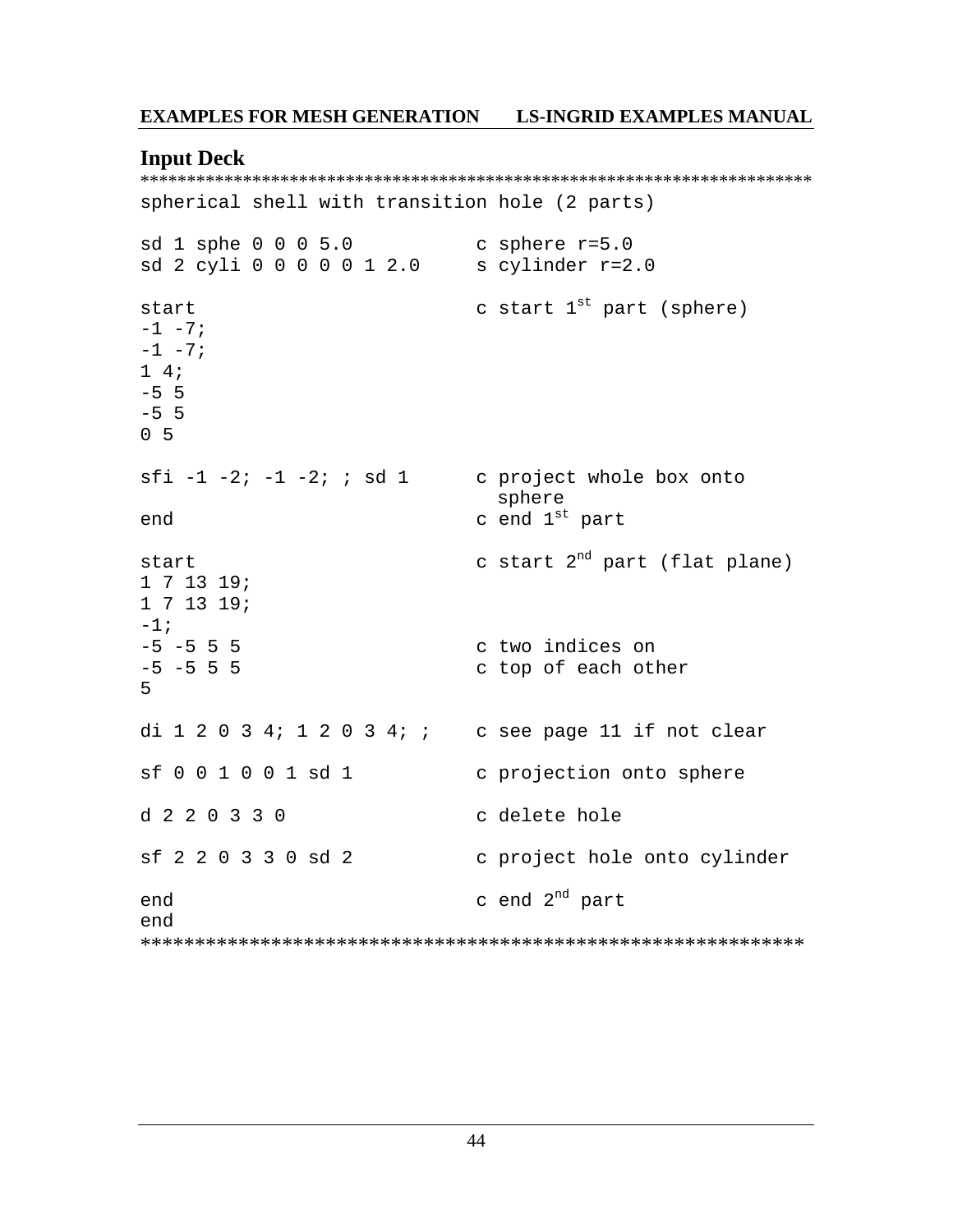## **Comment**

The outer lines of part 2 (flat plane) must have the same length as the sphere's diameter; otherwise it will not fit (Figure 28a). As an exercise try another size for the plane.



Figure 28a. Surface definitions 1 and 2 and the flat plane before projection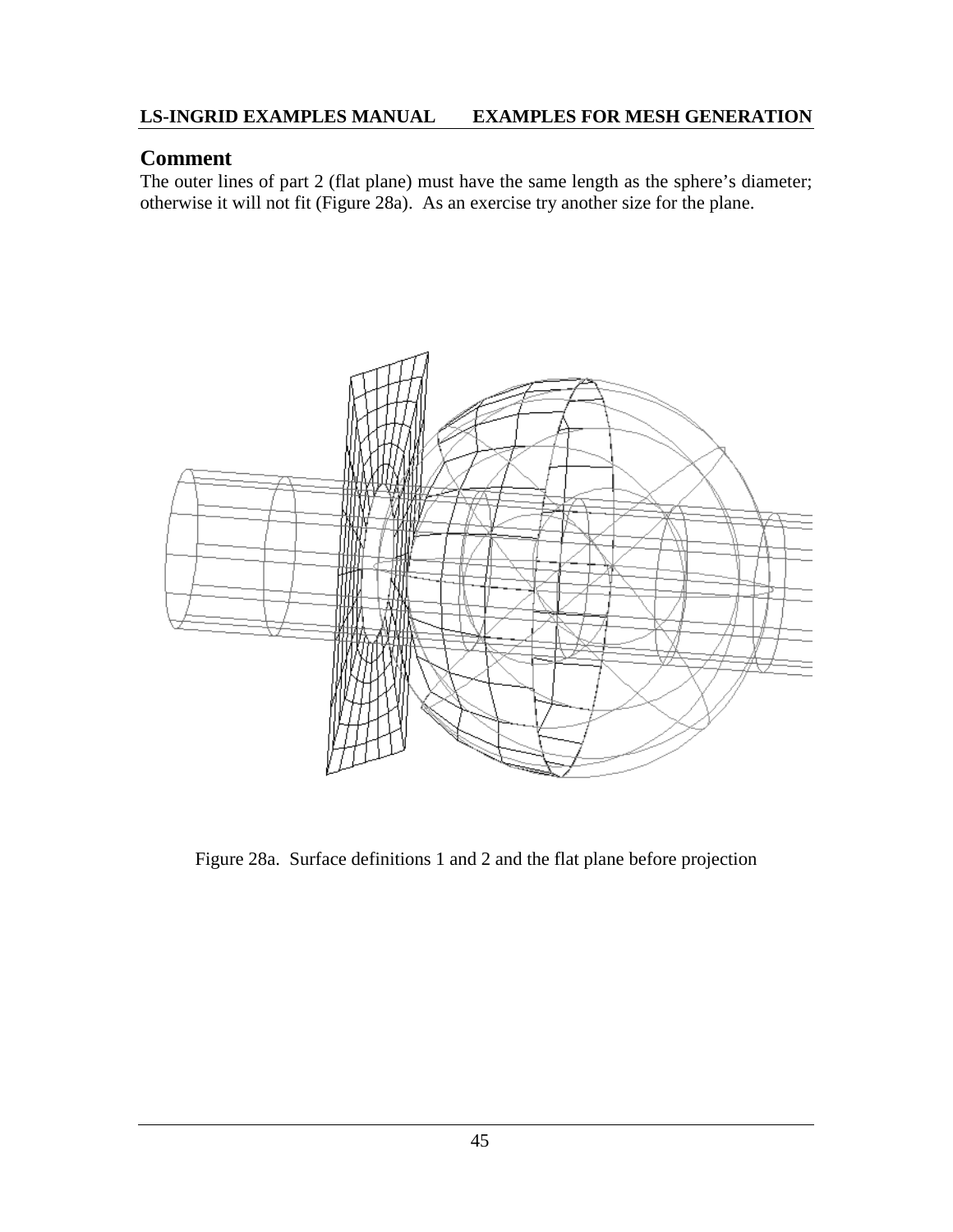# **18. Solid Sphere with outer Liner**



Figure 29. Solid sphere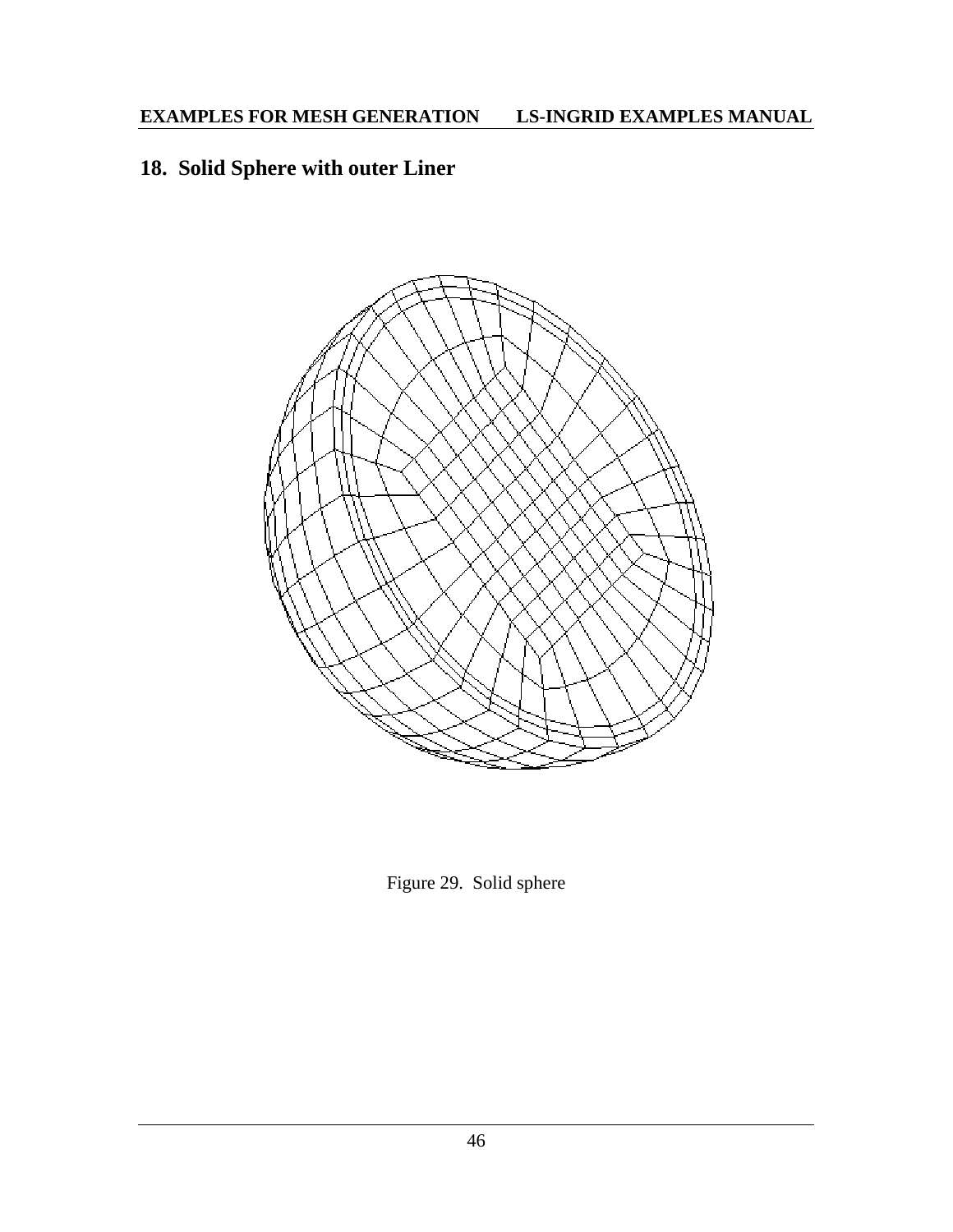$\label{def:1} \centering \centering \begin{minipage}{0.99\linewidth} \hspace*{-0.2cm} \textbf{Input}\normalsize \begin{minipage}{0.99\linewidth} \hspace*{-0.2cm} \textbf{Next} \normalsize \begin{minipage}{0.99\linewidth} \hspace*{-0.2cm} \textbf{Next} \normalsize \begin{minipage}{0.99\linewidth} \end{minipage} \hspace*{-0.2cm} \textbf{Next} \normalsize \begin{minipage}{0.99\linewidth} \hspace*{-0.2cm} \textbf{Next} \normalsize \begin{minipage}{0.99\linewidth} \end{minipage} \hspace*{-0.2cm}$ spherical solid with outer liner

| sd 1 sphe 0 0 0 5<br>sd 2 sphe 0 0 0 5.5<br>start                                                                                 | c two spheres as<br>c surface definitions |
|-----------------------------------------------------------------------------------------------------------------------------------|-------------------------------------------|
| 1 3 5 9 14 16 18;<br>1 3 5 9 14 16 18;<br>1 3 5 9 14 16 18;                                                                       | c index progressions<br>C<br>C            |
| $-2.5$ $-2.5$ $-2.5$ 0 2.5 2.5 2.5 c three indices on<br>$-2.5$ $-2.5$ $-2.5$ 0 2.5 2.5 2.5<br>$-2.5$ $-2.5$ $-2.5$ 0 2.5 2.5 2.5 | c top of<br>c each other                  |
| di 1 3 0 5 7; 1 3 0 5 7; ;<br>di 1 3 0 5 7; ; 1 3 0 5 7;<br>di ; 1 3 0 5 7; 1 3 0 5 7;                                            | c see page 11<br>c if it's not<br>c clear |
| sfi $-2$ $-6$ ; $-2$ $-6$ ; $-2$ $-6$ ; sd 1 c projection onto sd 1<br>sfi -1 -7; -1 -7; -1 -7; sd 2                              | c projection onto sd 2                    |
| di 1 4;1 7; 1 7;                                                                                                                  | c delete half                             |
| end<br>end                                                                                                                        |                                           |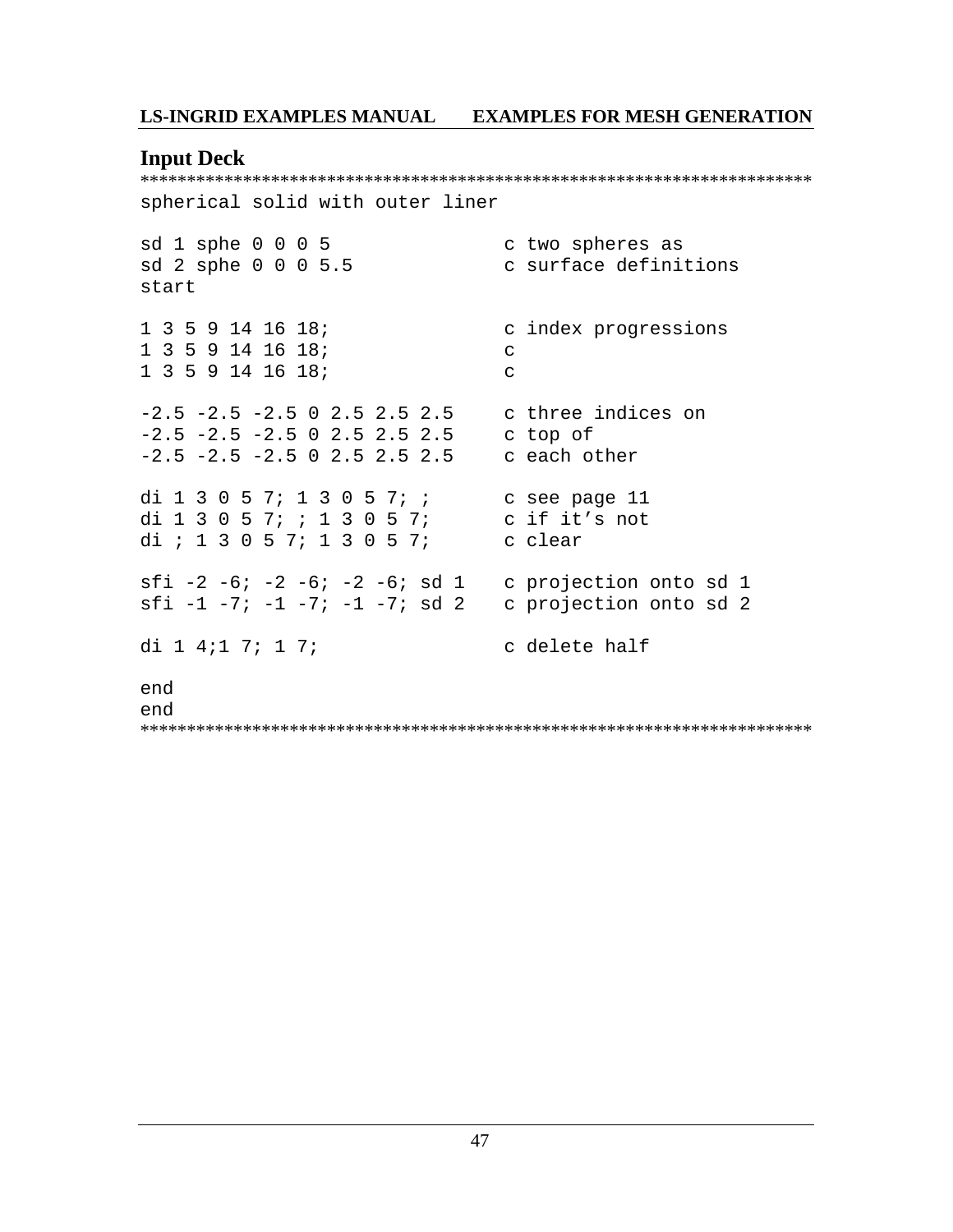# **19. Cylinder with Spherical Cap**



Figure 30. Cylinder with spherical cap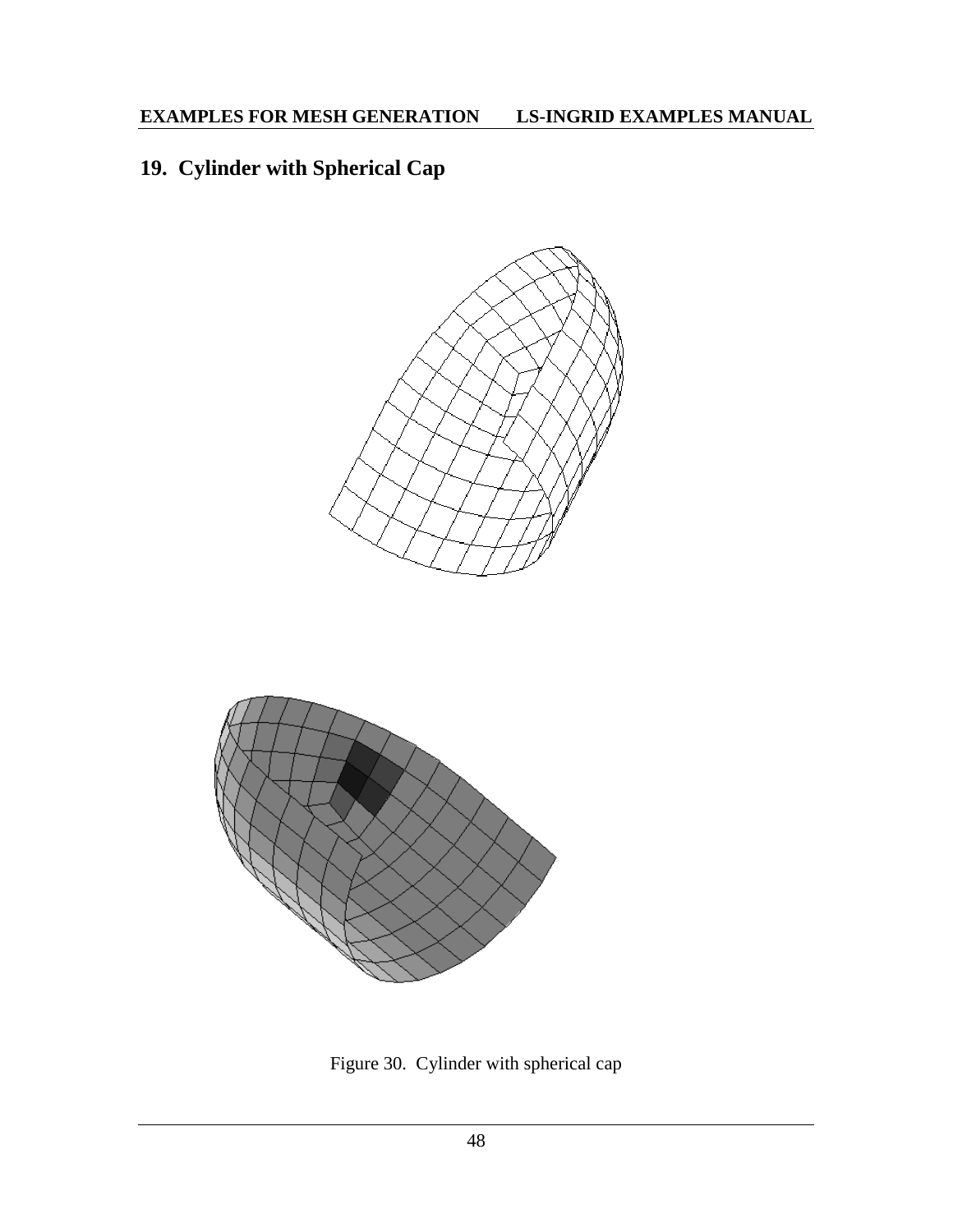### **Input Deck**

cylinder with spherical cap sd 1 cyli 0 0 0 0 0 1 5.0 c sd 1 cylinder<br>sd 2 sphe 0 0 0 5.0 c sd 2 sphere start  $-1$  5  $-9i$  $-1$  5  $-9$ ;  $1 5 -9;$  $-1$  0 1  $-1$  0 1  $-5$  0 1 sfi  $-1$   $-3$ ;  $-1$   $-3$ ; 1 2; sd 1 c projection onto cylinder sfi -1 -3; -1 -3; 2 -3; sd 2 c projection onto sphere di 1 2; 1 3; 1 3; c delete half end end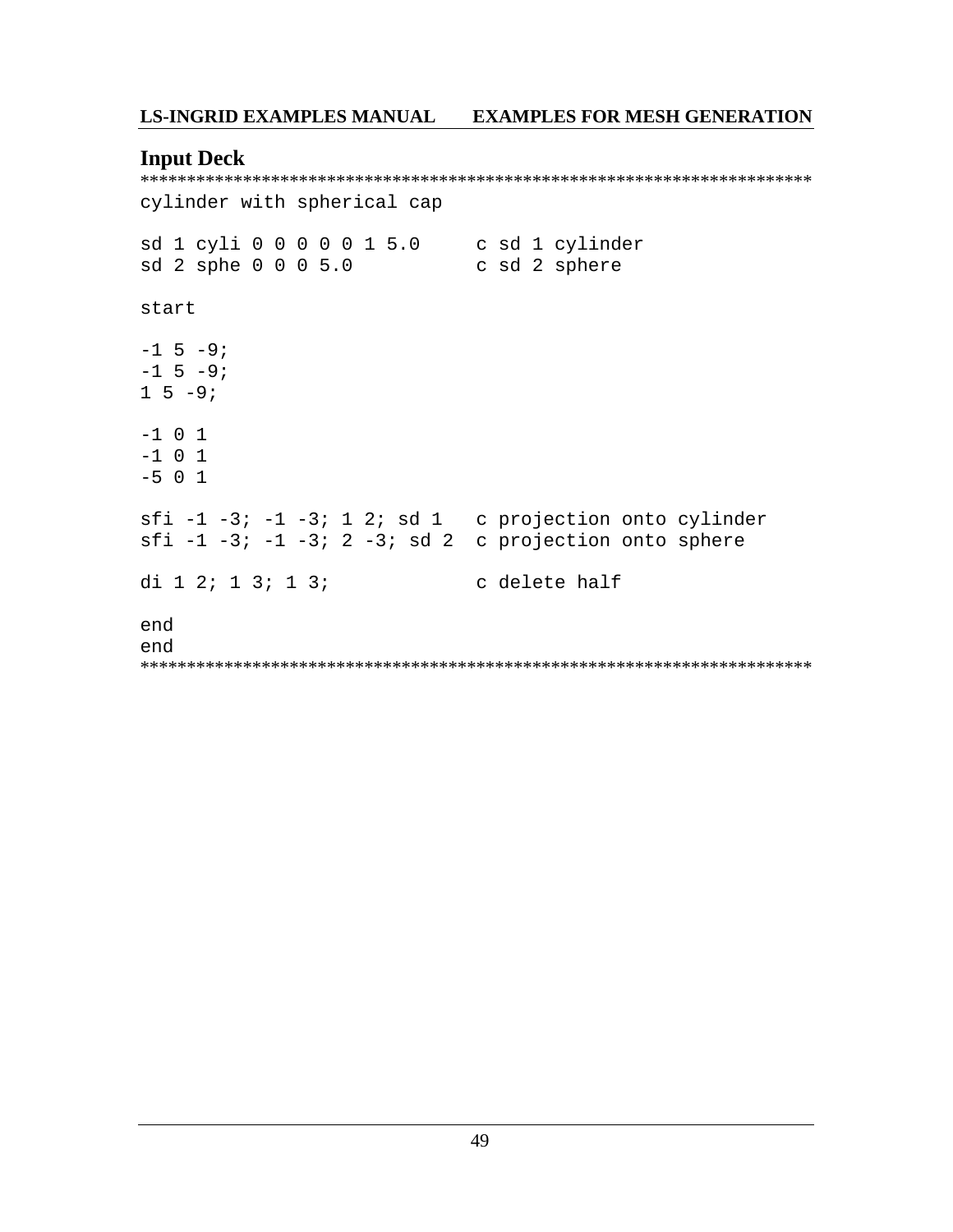# **20. Solid Cylinder with Sphere**



Figure 31. Solid cylinder with spherical cap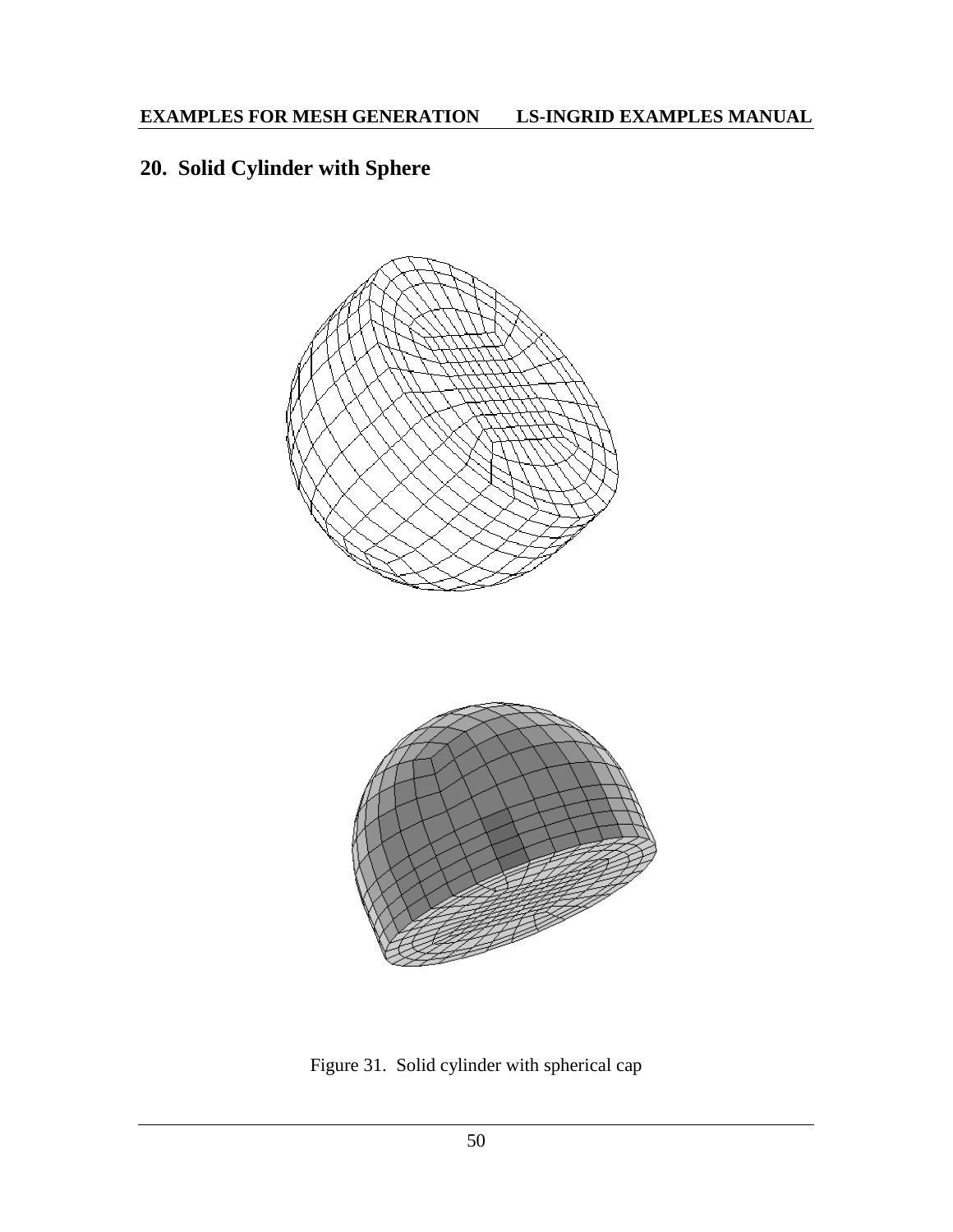## **Input Deck**

solid cylider with sphere sd 1 cyli 0 0 0 0 0 1 5.0 c surface definitions sd 2 cyli 0 0 0 0 0 1 4.0  $\mathbf C$ sd 3 sphe 0 0 0 5.0  $\mathbf C$ sd 4 sphe 0 0 0 4.0  $\mathbf{C}$ start 1 3 5 9 13 15 17; c indices  $1$  3 5 9 13 15 17;  $\mathbf{C}$  $1591317$  $\mathbf{C}$ c three indices on  $-2$   $-2$   $-2$  0 2 2 2  $-2$   $-2$   $-2$  0 2 2 2 c top of each  $-2$  0 2 2 2 c other

di 1 3 0 5 7; 1 3 0 5 7; ; di 1 3 0 5 7; ; 3 5; di ; 1 3 0 5 7; 3 5; sfi  $-1$   $-7$ ;  $-1$   $-7$ ;  $1$   $2$ ; sd  $1$  c projections sfi  $-2$   $-6$ ;  $-2$   $-6$ ; 1 2; sd 2  $\mathsf{C}$ sfi  $-1$   $-7$ ;  $-1$   $-7$ ;  $2$   $-5$ ; sd 3 c sfi  $-2$   $-6$ ;  $-2$   $-6$ ;  $2$   $-4$ ; sd 4 c

end end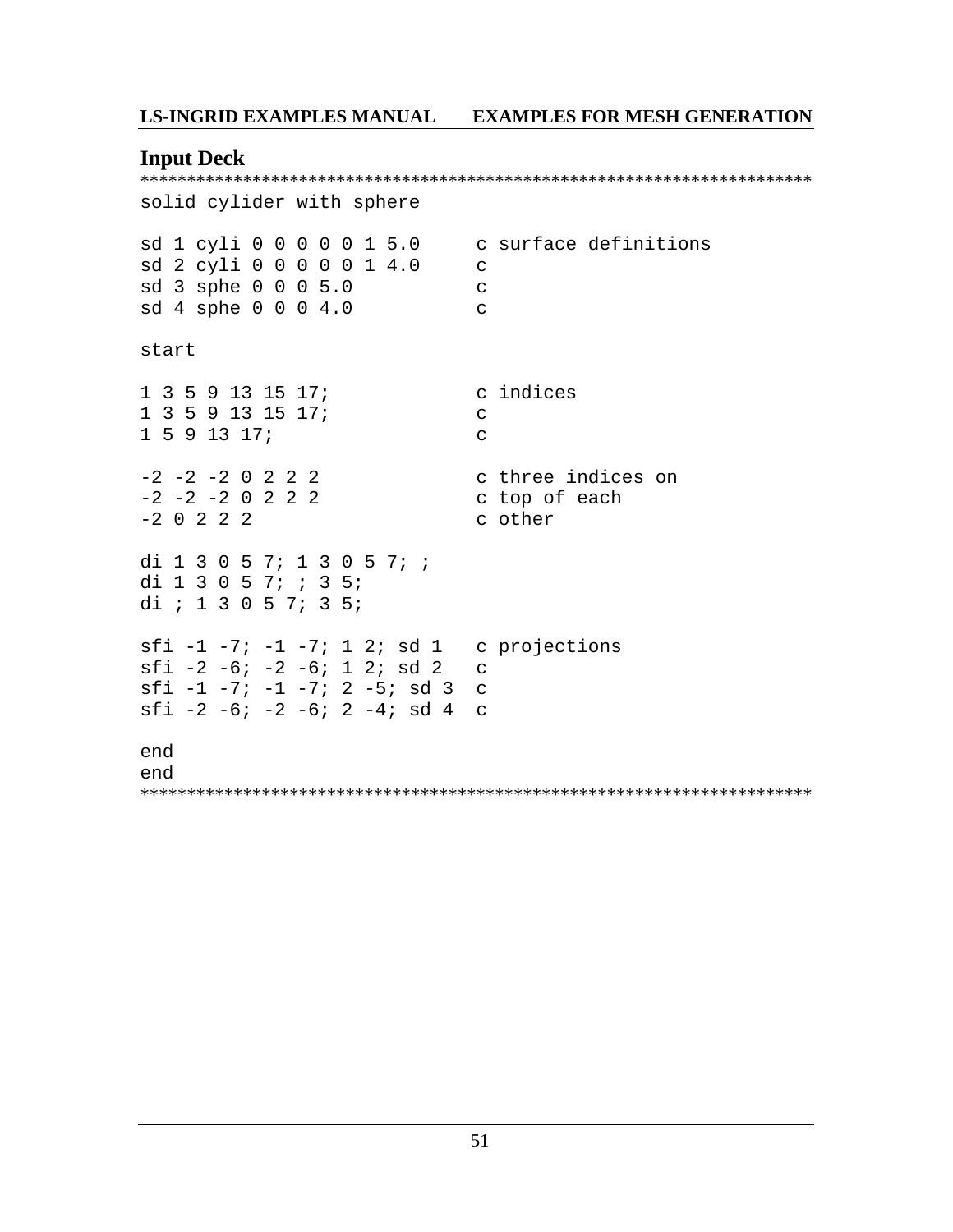# **21. Cylinder with Hole**



Figure 32. Cylinder with hole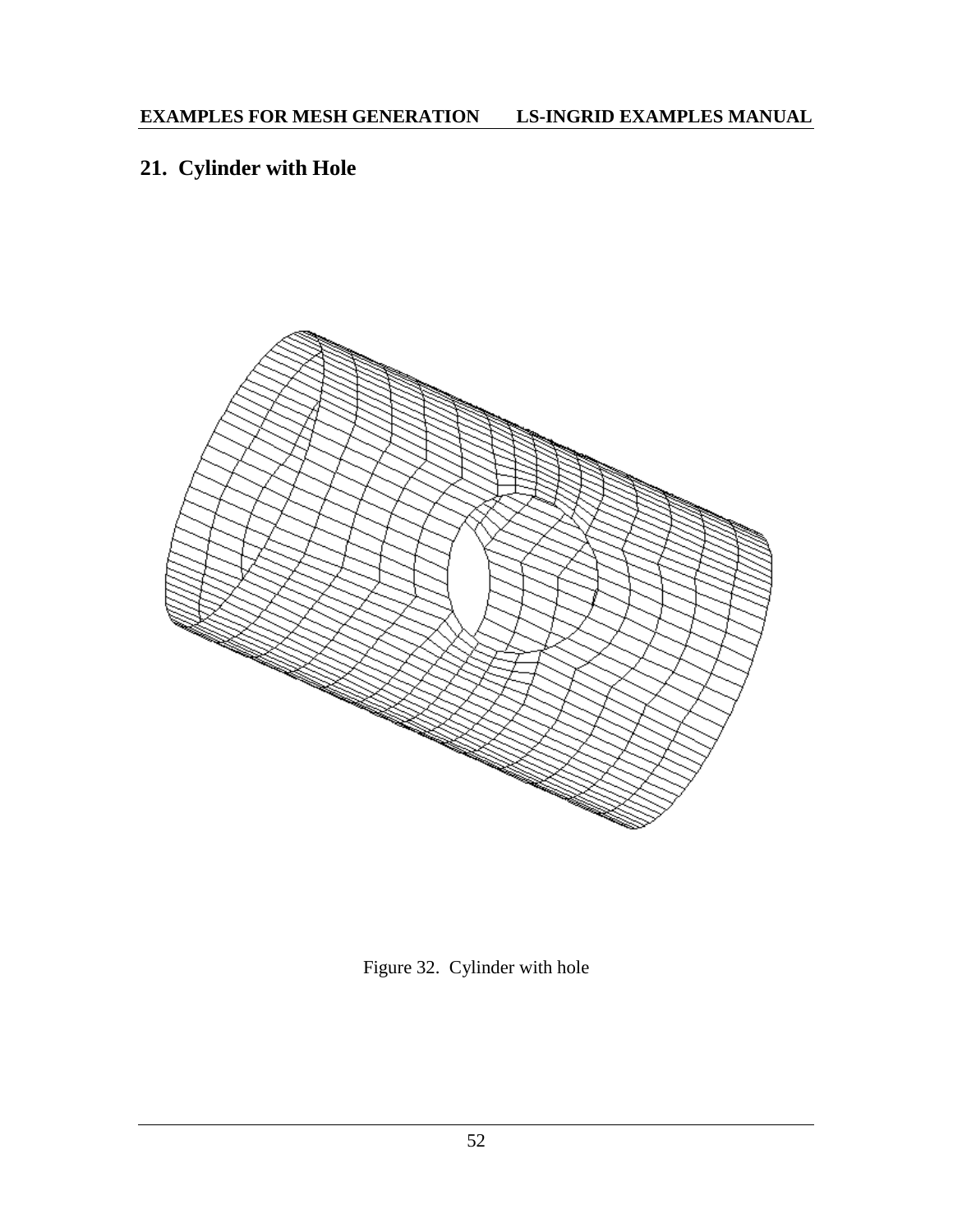### **Input Deck**

```
cylinder with hole
sd 1 cyli 0 0 0 0 0 1 5.0
sd 2 cyli 0 0 0 0 1 0 2.5
start
-1 -21;
-1 6 16 -21;
                   c indices 2 & 3 for the hole
161116c indices 2 & 3 for the hole
-2 2
-2 -1 1 2
-5 -2 2 5
               c deletion of the hole
di ; 2 3; 2 3;
sfi -1 -2; -1 2 3 -4; ; sd 1
sti -1 -2i 2 3i 2 3i sd 2end
end
```
## **Comment**

Four Regions are defined in the J-direction in order to generate a better mesh (Figure 32a).



Figure 32a. Position of the deleted Region for the hole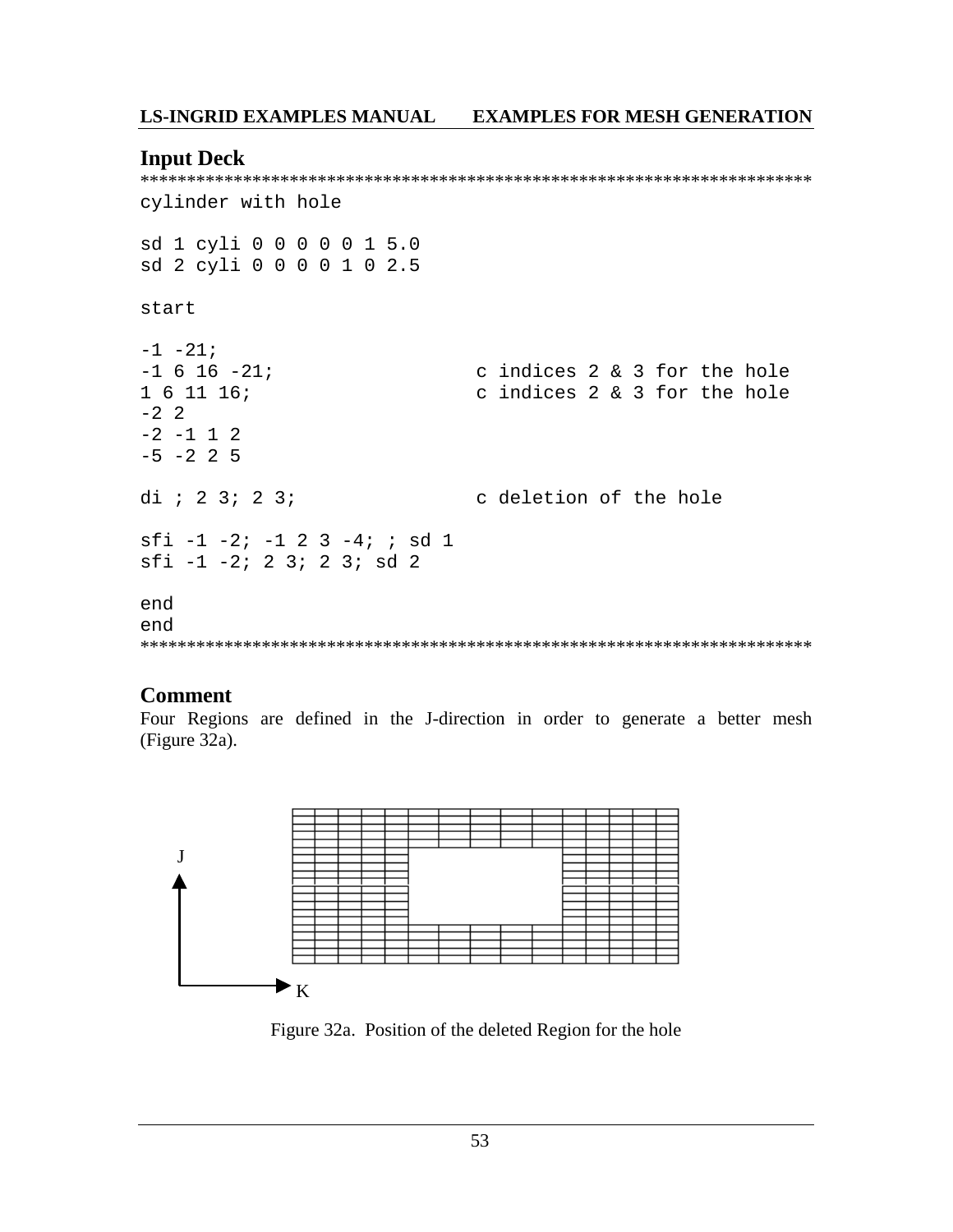# **22. Cylinder with Transition Hole**



Figure 33. Cylinder with transition hole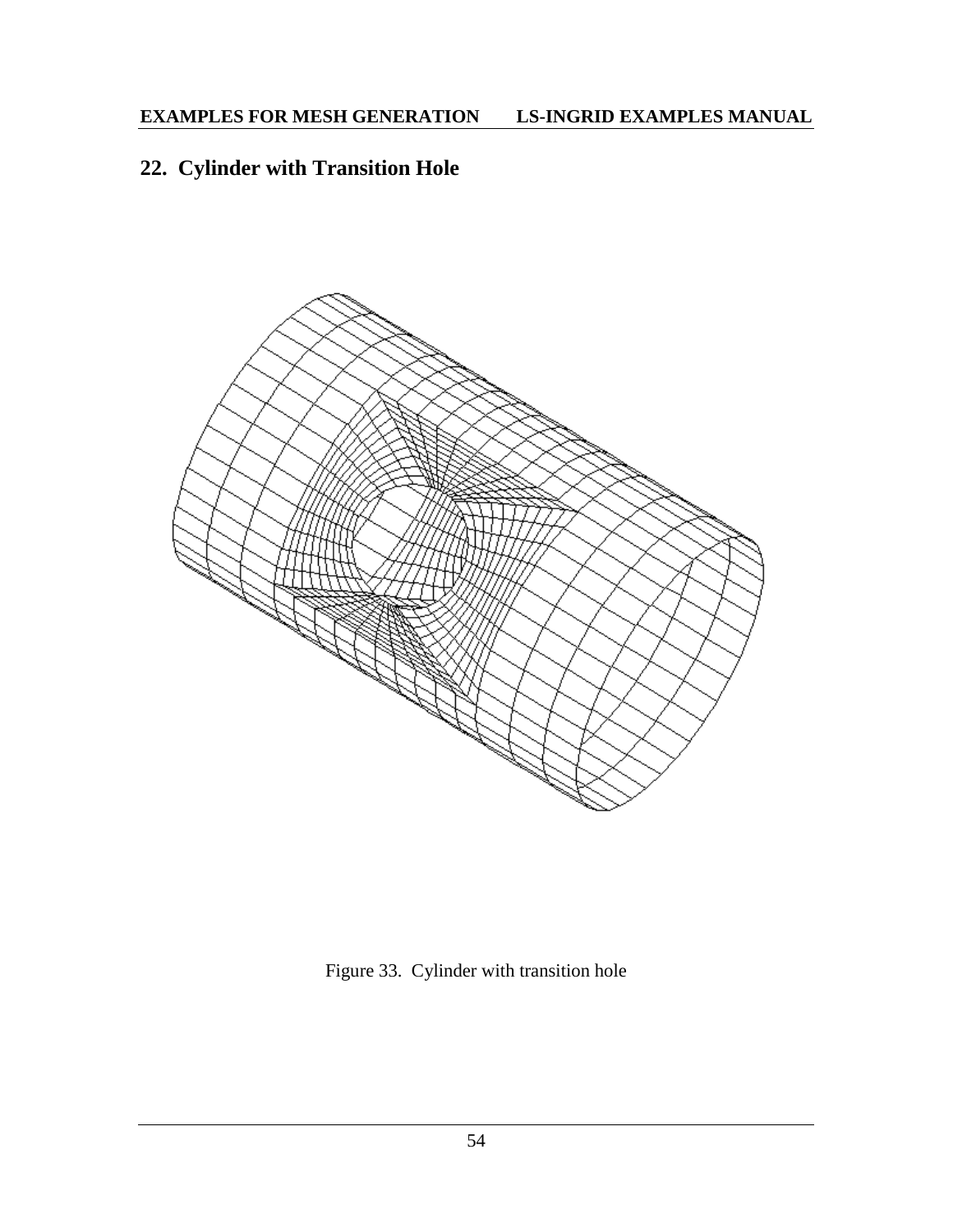## **Input Deck**

cylinder with hole (transition region)

```
sd 1 cyli 0 0 0 0 0 1 5.0
sd 2 cyli 0 0 0 1 0 0 2.0
                                     c 1<sup>st</sup> part (cylinder)
start
-1 - 11i-1 -11;
8 11 21 24;
-1 1
-1 1
-5 -3 3 5
                                     c hole is -3 3
di -1 -2; ; 2 3;
                                     c deletion for the hole
sfi -1 -2; -1 -2; -1 -4; sd 1
end
                                     c 2<sup>nd</sup> part (transition
start
                                       region)
-1 -2i1 11 21 31;1 11 21 31;-1 1
-1 -1 1 1
                                     \mathcal{C}-3 -3 3 3
                                     c exact same size as
                                       hole
di -1 -2; 1 2 0 3 4; 1 2 0 3 4;
d022033c deletion for the hole
sfi -1 -2; ; ; sd 1c projection onto sd 1
sfi ; 2 3; 2 3; sd 2
                                     c projection onto sd 2
end
end
```
## **Comment**

Note the comments for the coordinates and see also example 17.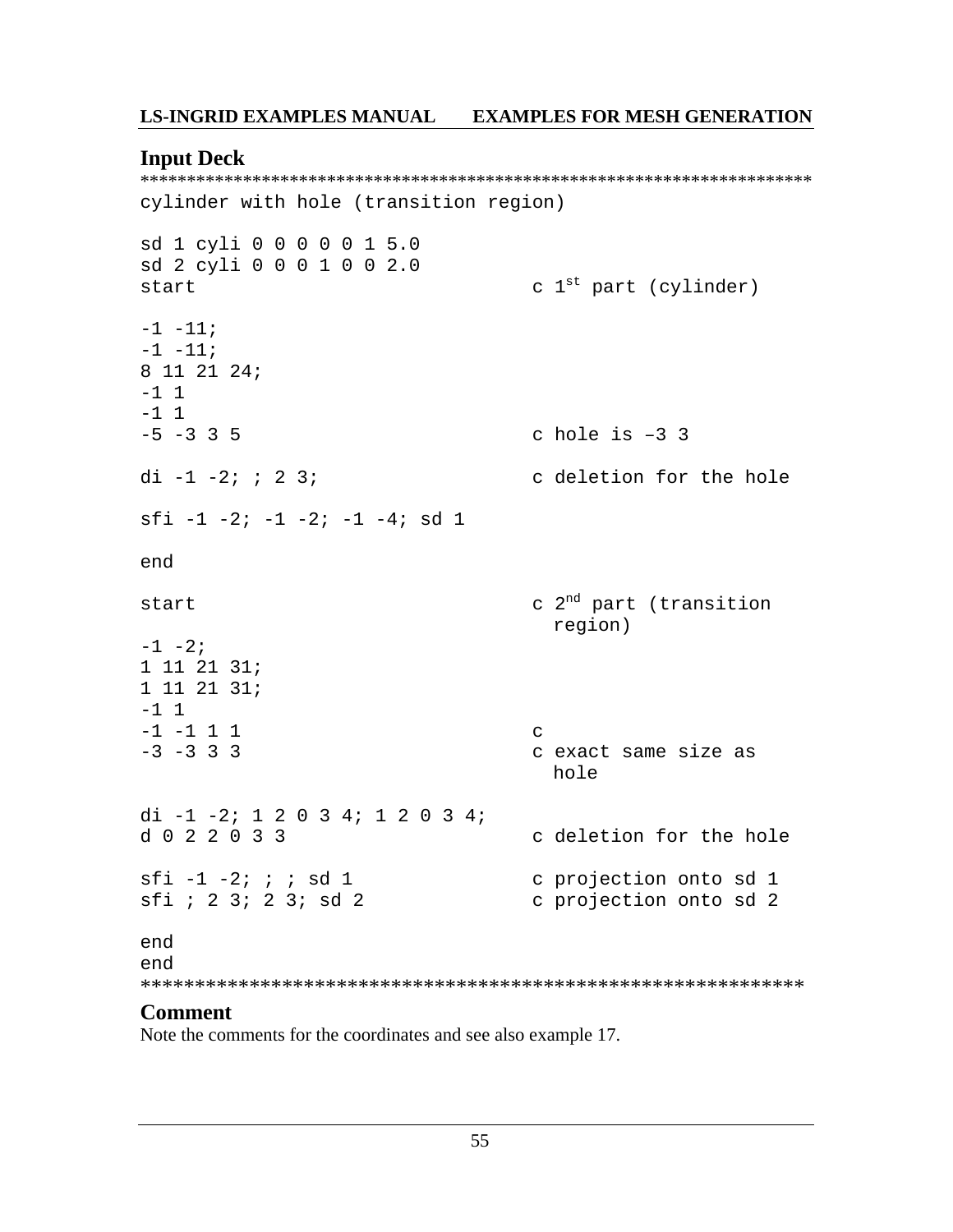# **23. Cylinder with Cutout**



Figure 34. Cylinder with cutout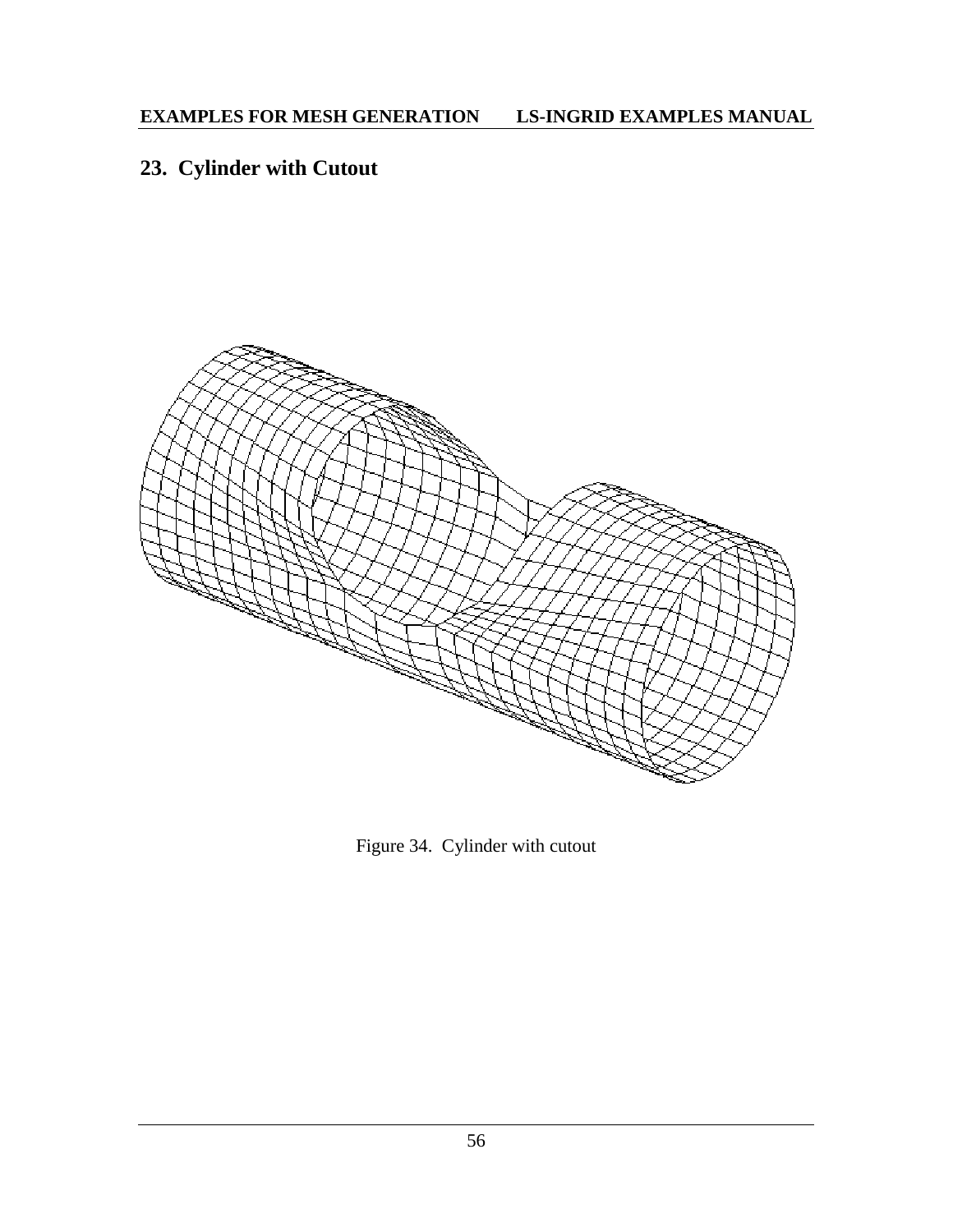## **Input Deck**

```
cylinder with cutout
sd 1 cyli 0 0 0 0 0 1 4.0
sd 2 cyli 0 4 0 1 0 0 4.0
start
-1 6 -11;
-1 6 -11;1 12 15 26;-1 0 1
-1 0 1
-10 -2 2 10di 1 3; 2 3; 2 3;
sfi -1 -3i -1 -3i 1 4i sd 1sfi - 1 2 - 3i - 2 - 3i 2 3i sd 2end
end
```
## **Comment**

Instead of writing  $di \ 1 \ 3 \ i \ 2 \ 3 \ i \ 2 \ 3 \ i$  the DI-command can also be specified as  $di$  ; 2 3; 2 3; The blanket in the I-direction means that LS-INGRID is taking all Indices defined in that direction. This rule is valid for all commands requiring Reduced Index Space input, e.g. SFI, etc.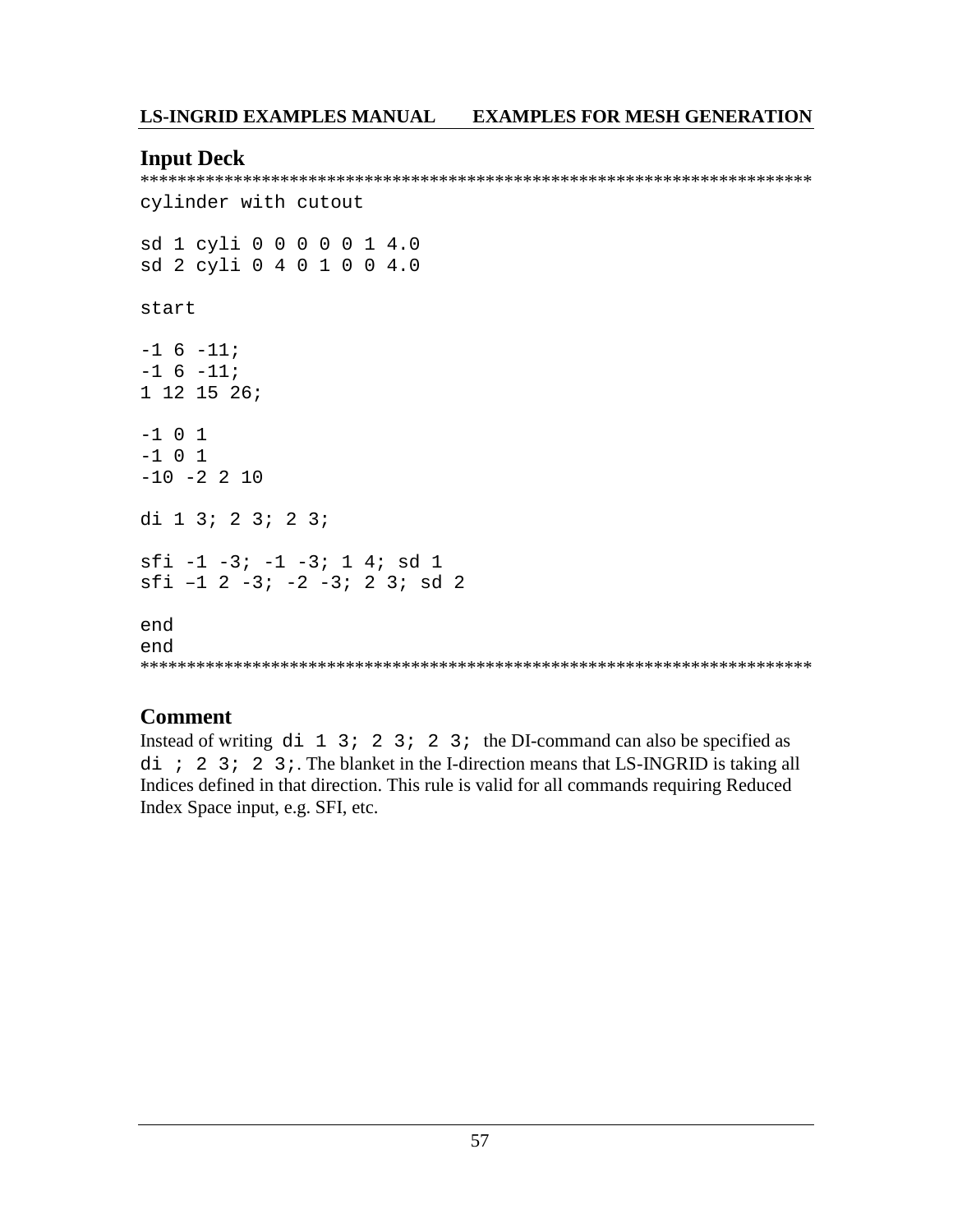# **24. Pipe Bending with Hole**



Figure 35. Pipe bending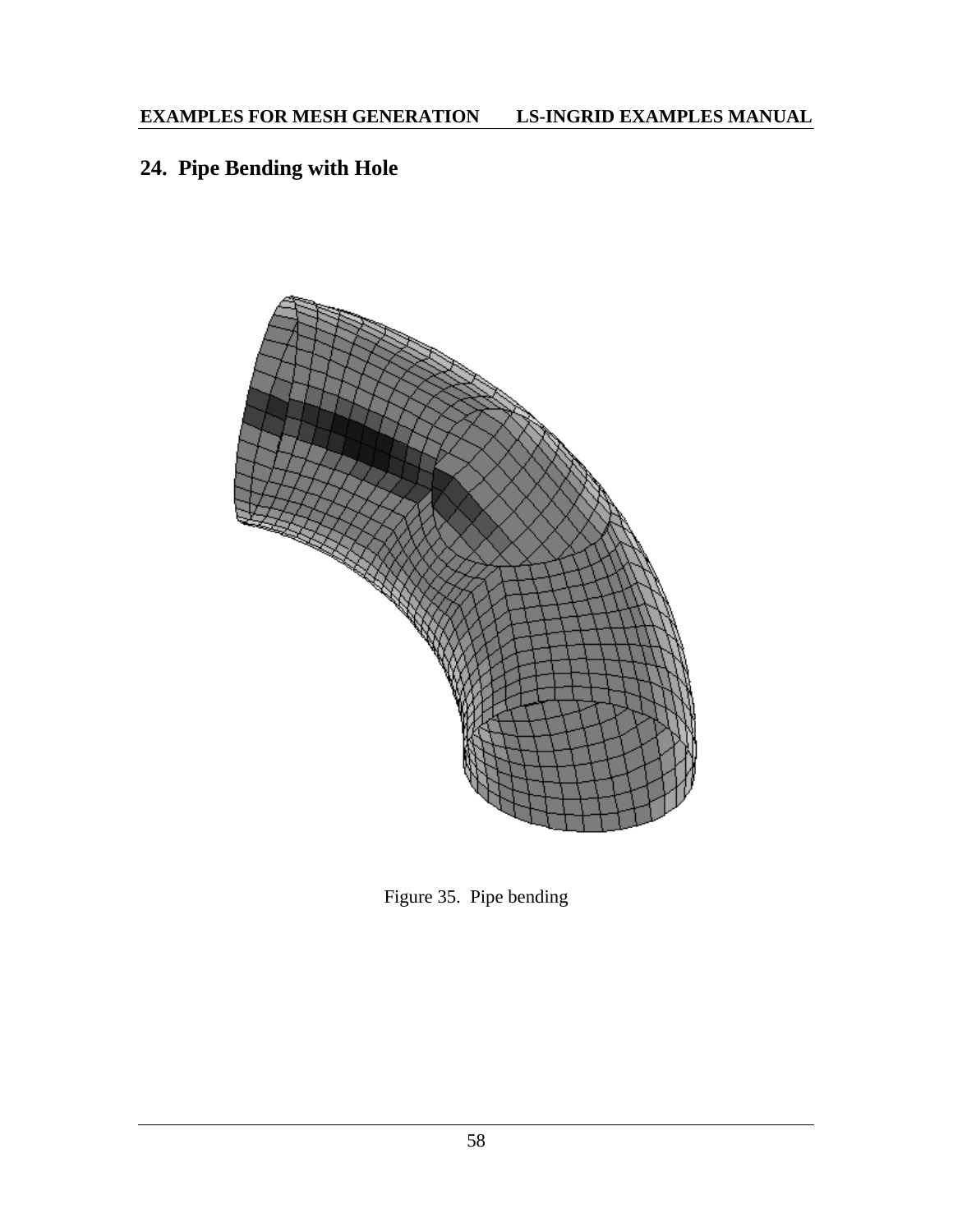#### **Input Deck**

pipe bending with hole sd 1 ts 0 2.5 0 0 1 0 7.5 0 2.5 c sd 1 torus sd 2 cyli 5.303 0 -5.303 0 1 0 2.0 start  $-1$   $-11$ ;  $-1 - 11;$  $1 11 21 31;$  $510$  $0<sub>5</sub>$  $0 0 0 0$ c 4 regions on top of each other rr 1 1 2 2 2 2 ry 30; c rotate region 30°  $\mathbf C$  $60^\circ$ rr 1 1 3 2 2 3 ry 60;  $\boldsymbol{\theta}$  $90^{\circ}$ rr 1 1 4 2 2 4 ry 90;  $\mathbf{u}$  $\mathbf C$ sfi  $-1$   $-2$ ;  $-1$   $-2$ ; 1 4; sd 1 c projection onto torus di  $-1$   $-2$ ;  $-1$ ; 2 3; c deletion for hole sfi  $-1$   $-2$ ;  $-1$ ;  $-2$   $-3$ ; sd 2 c projection onto cylinder end end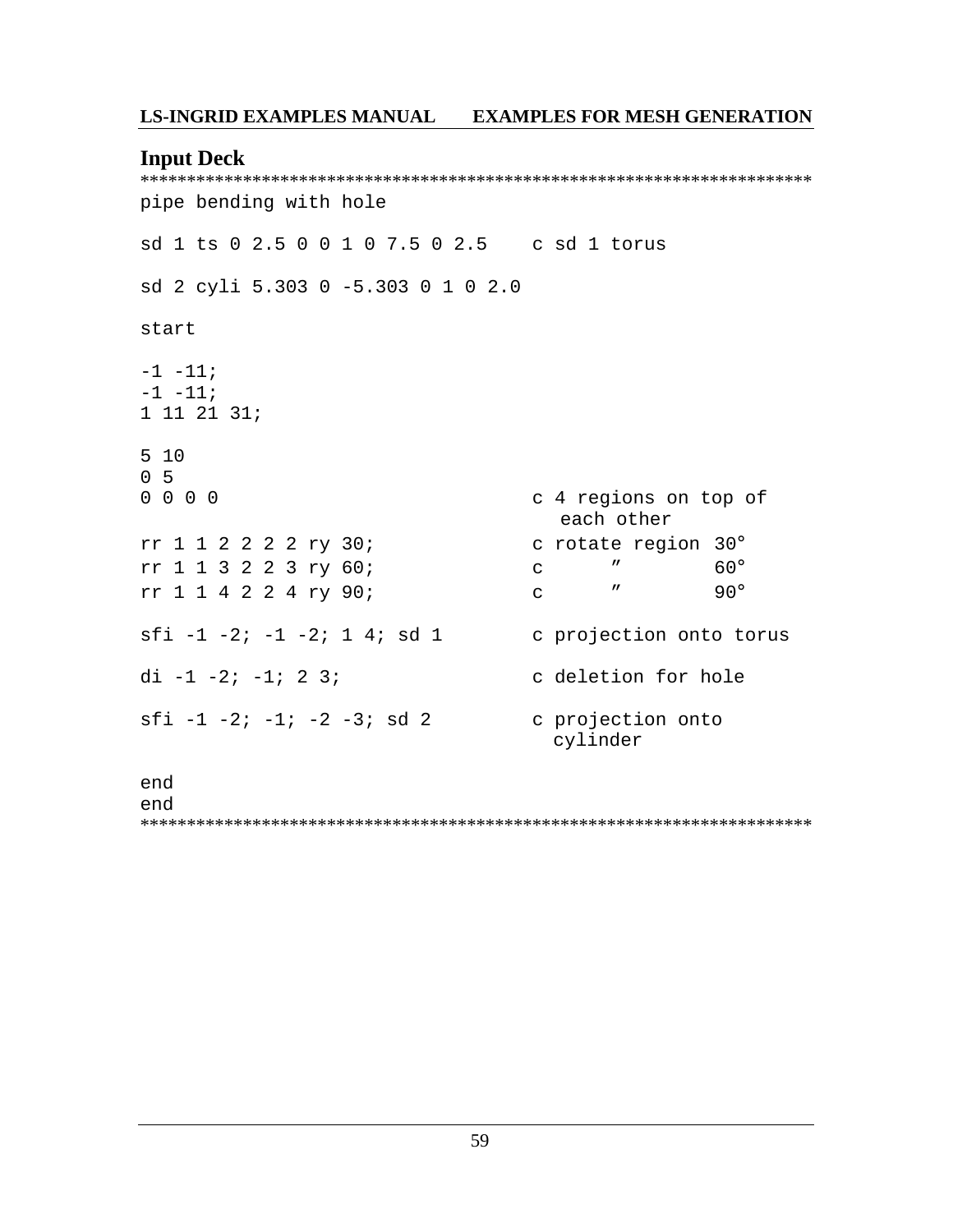## **EXAMPLES FOR MESH GENERATION LS-INGRID EXAMPLES MANUAL**

## **Comment**

One might think that this model is simple to generate, however it requires a different way of creating the geometry. The problem is that the geometry of the Index Progression should come *as close as possible* to the Surface Definition. In this example the RR (rotate region)-command has to be used to get the required geometry as shown in Figure 35a.

### **RR <region> data**

| RR             | rotate region                             |
|----------------|-------------------------------------------|
| $<$ region $>$ | region in reduced index space             |
| data           | see section Coordinate Transformation     |
|                | (LS-INGRID Commands and Reference Manual) |



Figure 35a. Geometry created with RR-command and Surface Definition (torus)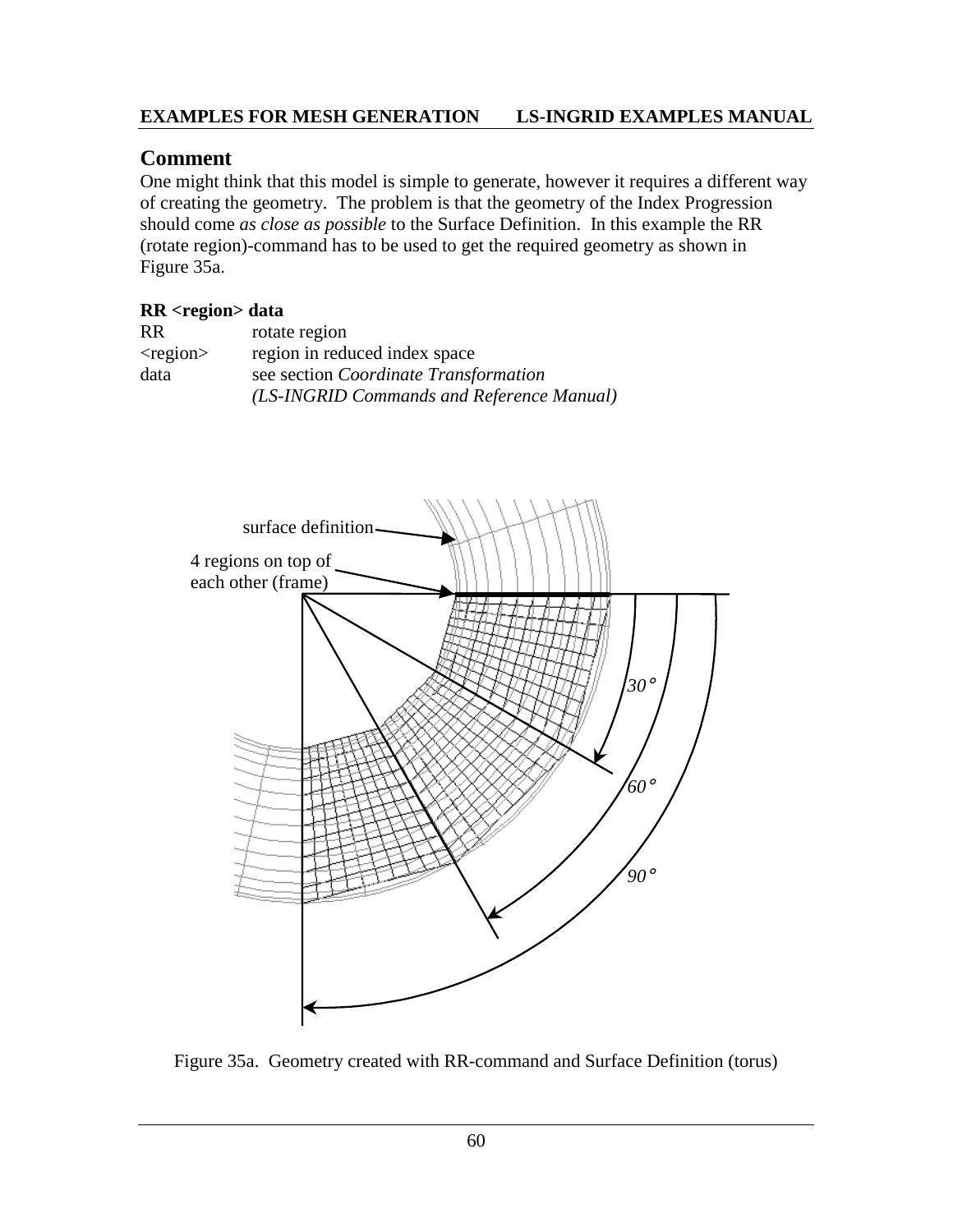## **TS**  $p_x p_y p_z q_x q_y q_z r_1 t_1 r_2$

| <b>TS</b>     | define a torus                                               |
|---------------|--------------------------------------------------------------|
| $p_x p_y p_z$ | primary point on the axis of rotation                        |
| $q_x q_y q_z$ | orientation vector for axis of rotation                      |
| $r_1$         | radius to the secondary axis                                 |
| $t_1$         | offset relative to the primary point on the axis of rotation |

 $r_2$  radius from the secondary axis to the torus surface

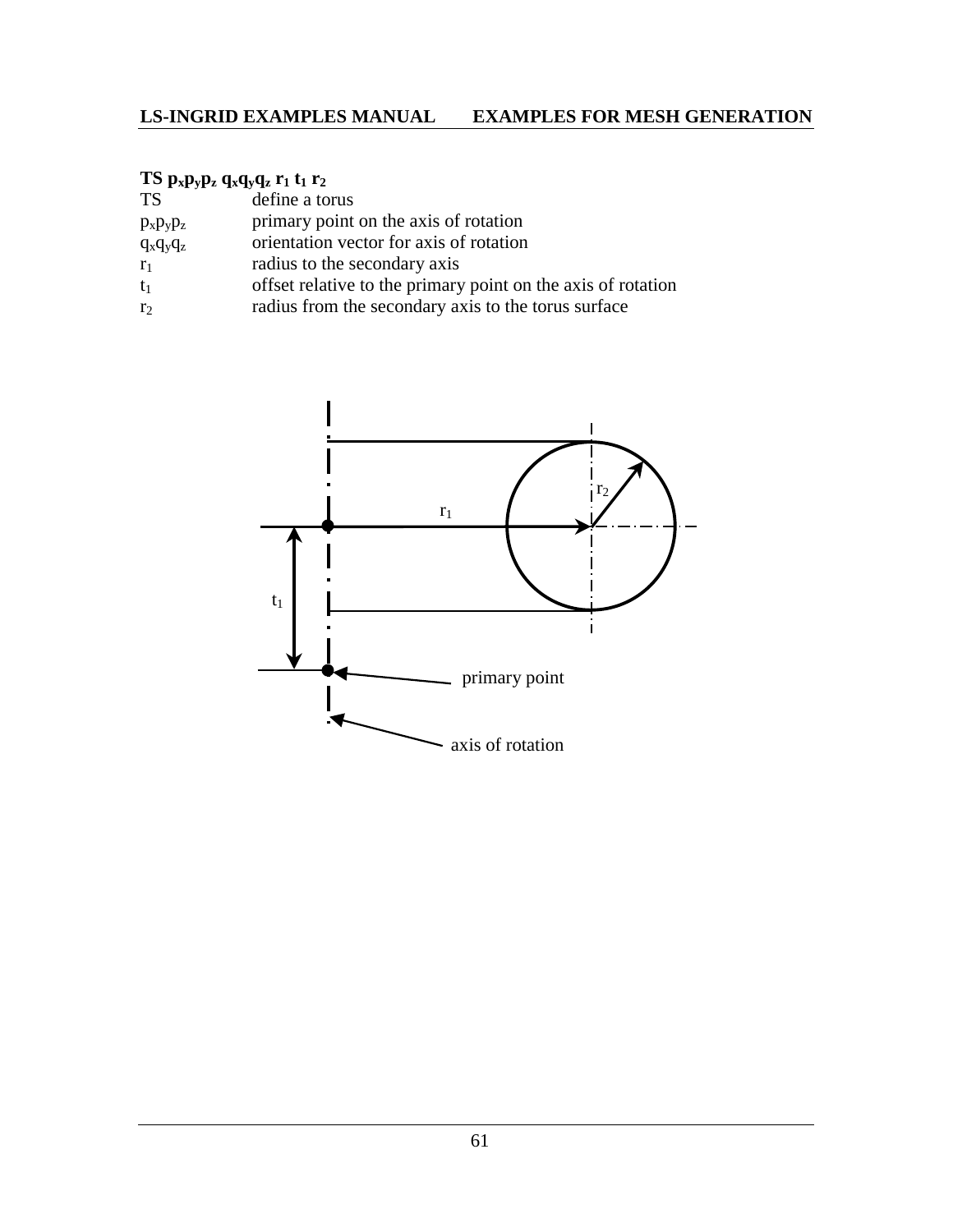# **25. Circular Flange with Hole**



Figure 36. Circular flange with hole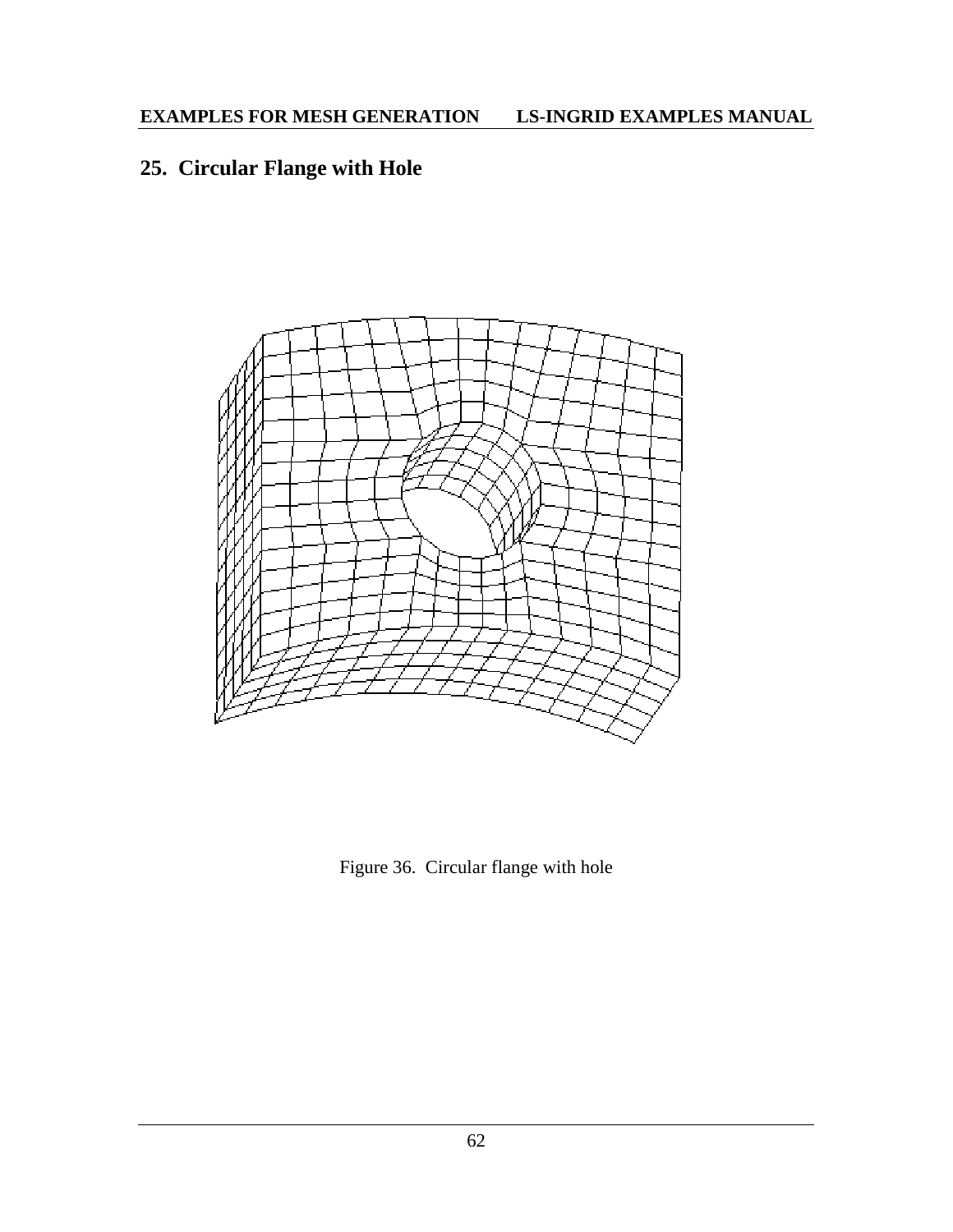## **Input Deck**

```
circular flange with hole
sd 1 cyli 0 -9.5 0 0 0 1 12.0
sd 2 cyli 0 -10 0 0 0 1 8.0
sd 3 cyli 0 0 0 0 0 1 1.0
sd 5 plan -3 0 0 1 0 0 0 c surface definition<br>sd 6 plan 3 0 0 1 0 0 0 c of planes
start
1611161611161\overline{6}c two indices on
-1 -1 1 1
-1 -1 1 1
                           c top of each other
1\overline{5}c deletion for hole
di 2 3; 2 3; 1 2;
sti -1; 1 4; 1 2; sd 5 c projections
sfi -4; 1 4; 1 2; sd 6
                           \overline{C}\overline{u}sfi -2 -3; -2 -3; 1 2; sd 3 c
                                 \mathbf{u}\overline{u}sfi 1 4; -1; 1 2; sd 2
                         \overline{C}sti 1 4i -4i 1 2i sd 1 c
                                 \overline{u}cpl 1 0 0 1 0 0 j + 0 i 3 j c element spacing
end
end
```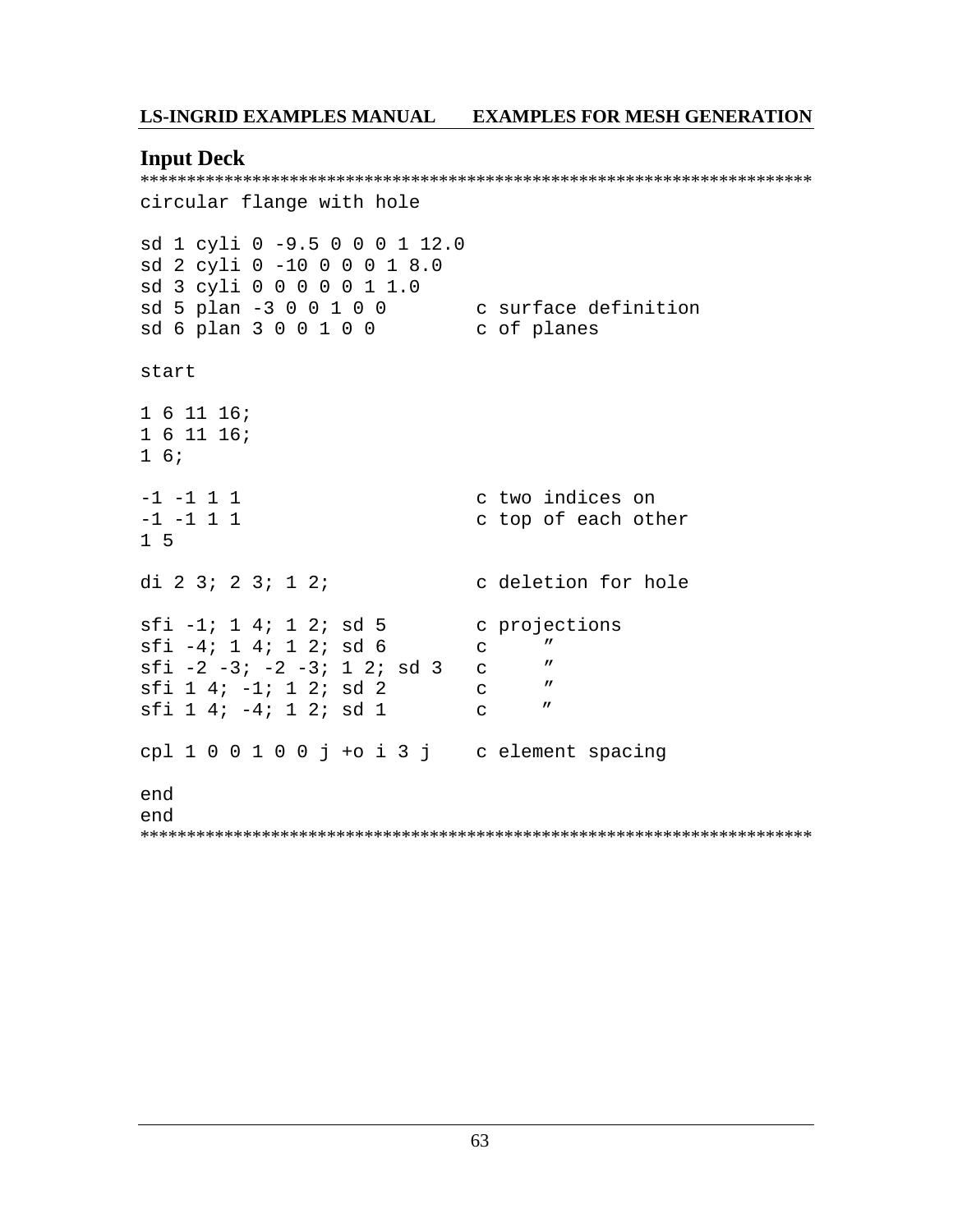## **EXAMPLES FOR MESH GENERATION LS-INGRID EXAMPLES MANUAL**

## **Comment**

Figure 36a shows the model without projections onto the planes (Surface Definitions 5 and 6). The Projection Method is searching for the closest point on the Surface Definitions (Cylinders with R12 and R8), therefore one have to force LS-INGRID to create a straight geometry on the side planes.



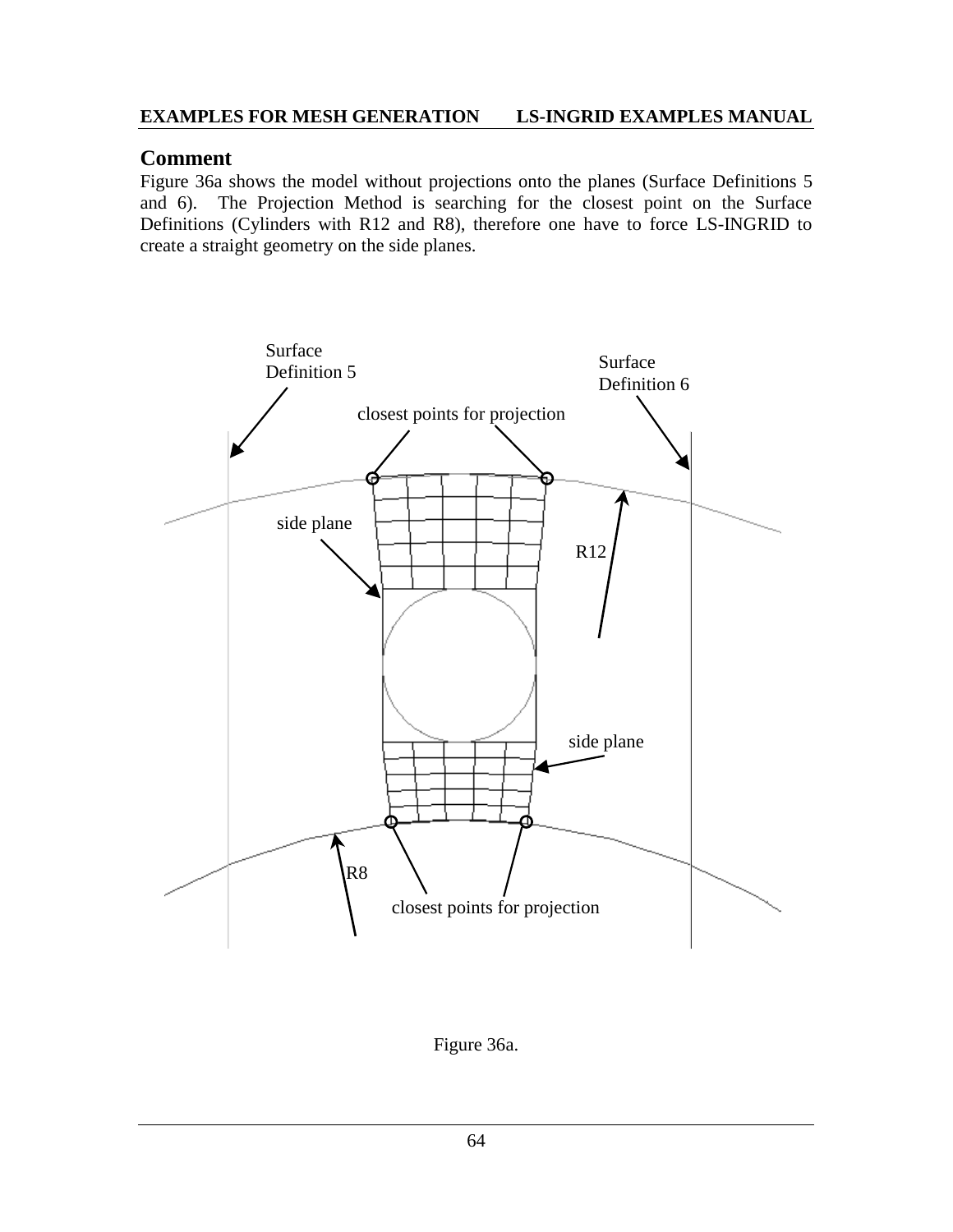## PLAN  $p_x p_y p_z v_x v_y v_z$

| Plan              | define a plane                                   |
|-------------------|--------------------------------------------------|
| $p_x p_y p_z$     | location of the plane                            |
| $V_X$ $V_V$ $V_Z$ | vector normal to the plane (no negative numbers) |

The CPL-command defines equal spaced elements within lines, planes and volumes with the effect of an improvement of the mesh quality.

## **CPL <region> dir**

| <b>CPL</b>     | center points along line                                                  |
|----------------|---------------------------------------------------------------------------|
| $<$ region $>$ | can be a line, plane or volume                                            |
| dir            | I, J or K-direction; do not input if $\langle$ region $\rangle$ is a line |

#### **+ or +o dir inc**

| $+$ or $+$ o | are offset commands; if $+$ is used, as in this example, then the offset<br>occurs from the last $\langle$ region $\rangle$ defined. If +o is used then the offset is<br>relative to the region defined by <region> or <reduced index="" space=""></reduced></region> |
|--------------|-----------------------------------------------------------------------------------------------------------------------------------------------------------------------------------------------------------------------------------------------------------------------|
|              | ( <index progression=""> in the LS-INGRID Manuals)</index>                                                                                                                                                                                                            |
| dir          | dir is the increment direction, e.g. I, J, K, IJ, IK, IJK, SIJ,<br>SIJ means switch I with J indices                                                                                                                                                                  |
|              |                                                                                                                                                                                                                                                                       |
| inc          | inc is the increment for the indices (not for switches)                                                                                                                                                                                                               |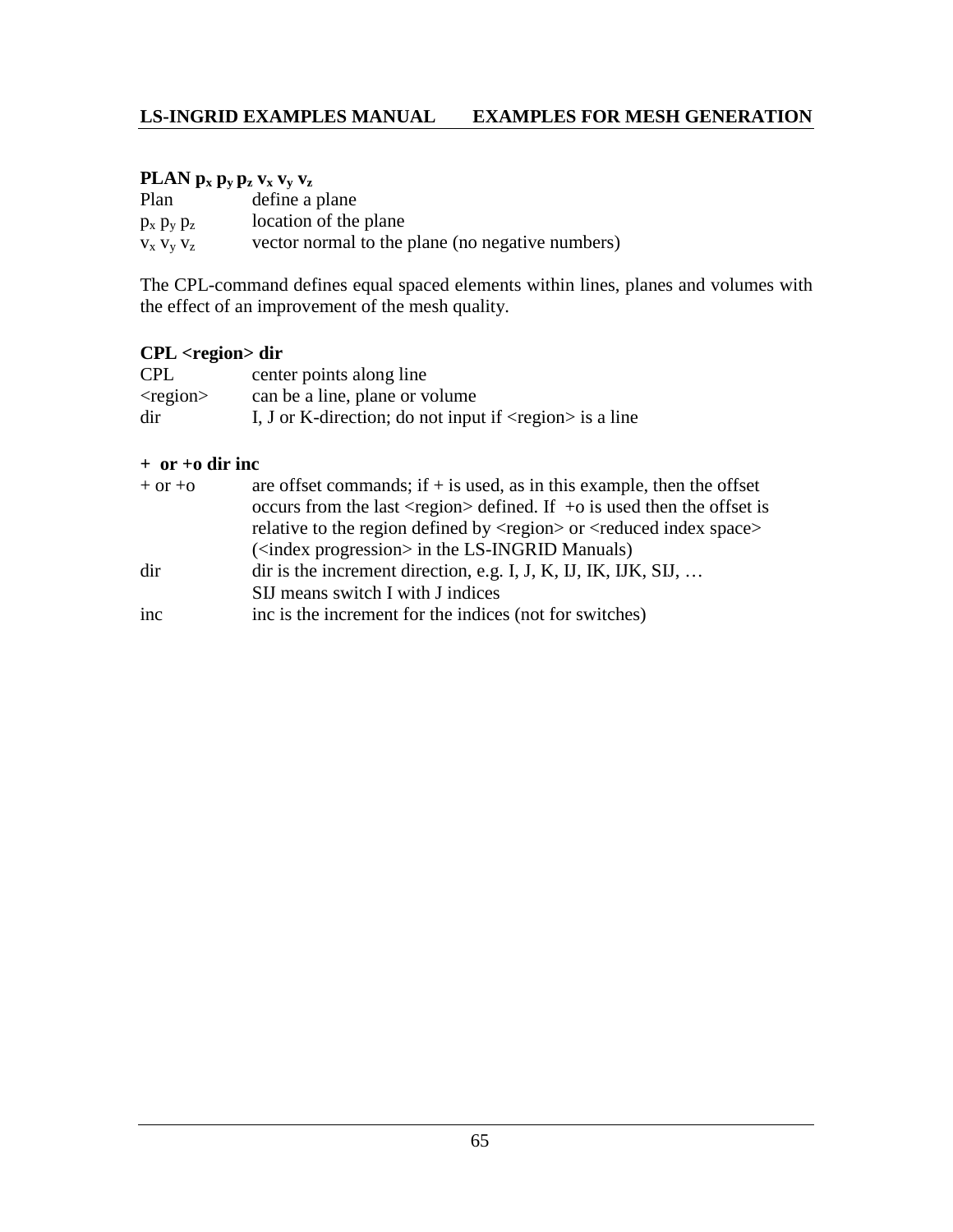## **26. Bracket with Hole**





Figure 37. Bracket with hole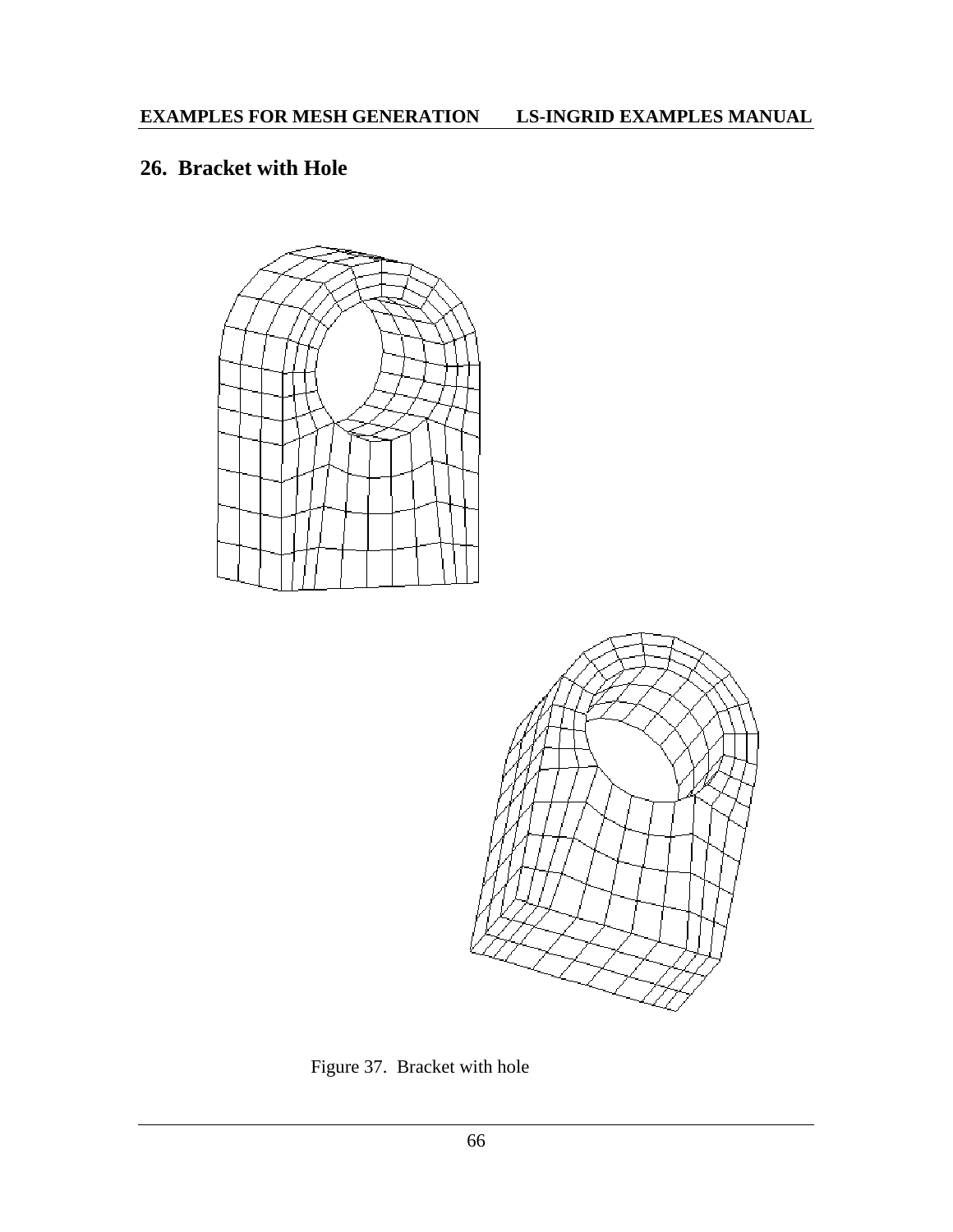#### **Input Deck**

```
bracket with hole
sd 1 cyli 0 3 0 0 0 1 1.0
sd 2 cyli 0 3 0 0 0 1 1.5
sd 3 plan -1.5 0 0 1 0 0
sd 4 plan 1.5 0 0 1 0 0
start
14912:15813;1\quad 4i-1.5 -1.0 1.0 1.50 \t2 \t3 \t30<sub>2</sub>d 2 2 0 3 4 0
pb 1 4 1 4 4 2 xy 0 4 c very important movement!!
sfi -2 -3; -2 4; ; sd 1
sfi -1 -4; 3 4 ; ; sd 2
sf 1 1 0 1 3 0 sd 3
sf 4 1 0 4 3 0 sd 4
end
end
```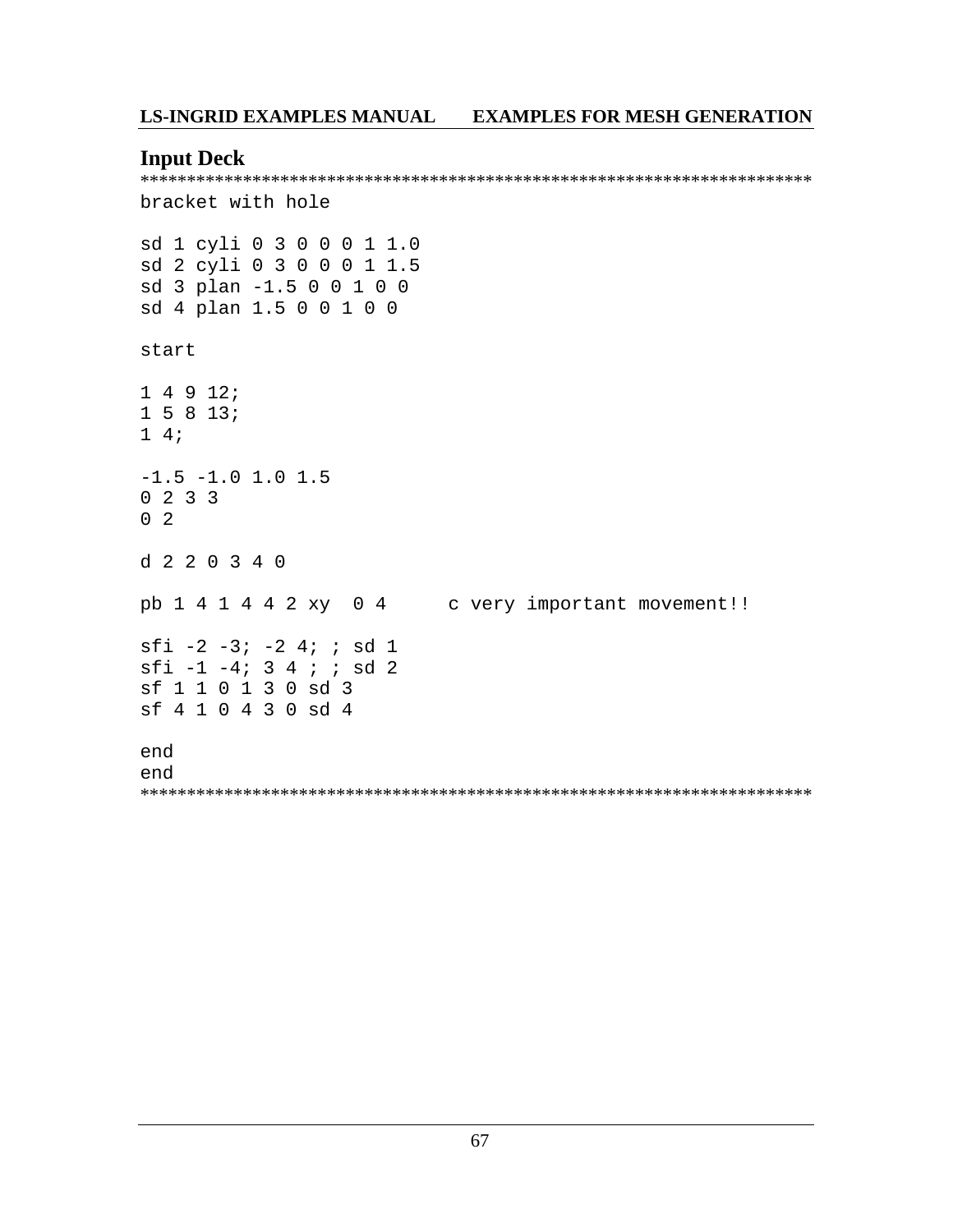# **Comment**

Figure 37a shows the definition of the model before the PB-command. Figure 37b is the result of the PB-command. Figure 37c is the result of the planes moving in the Ydirection. The gap shown in Figure 37d is produced because the shape of the Index Progression is not a closed structure.



Figure 37.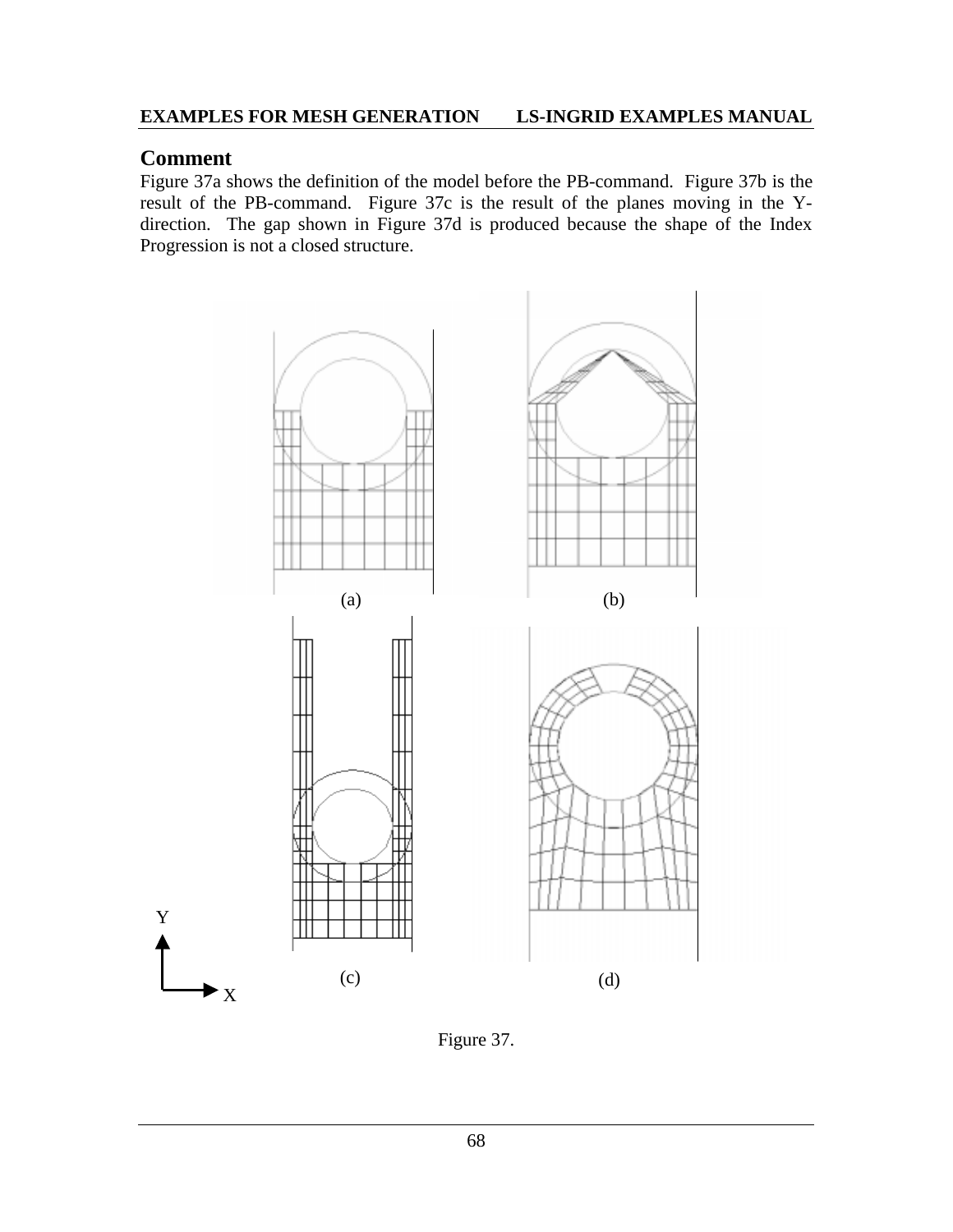# **27. Lower Die**



Figure 38. Lower die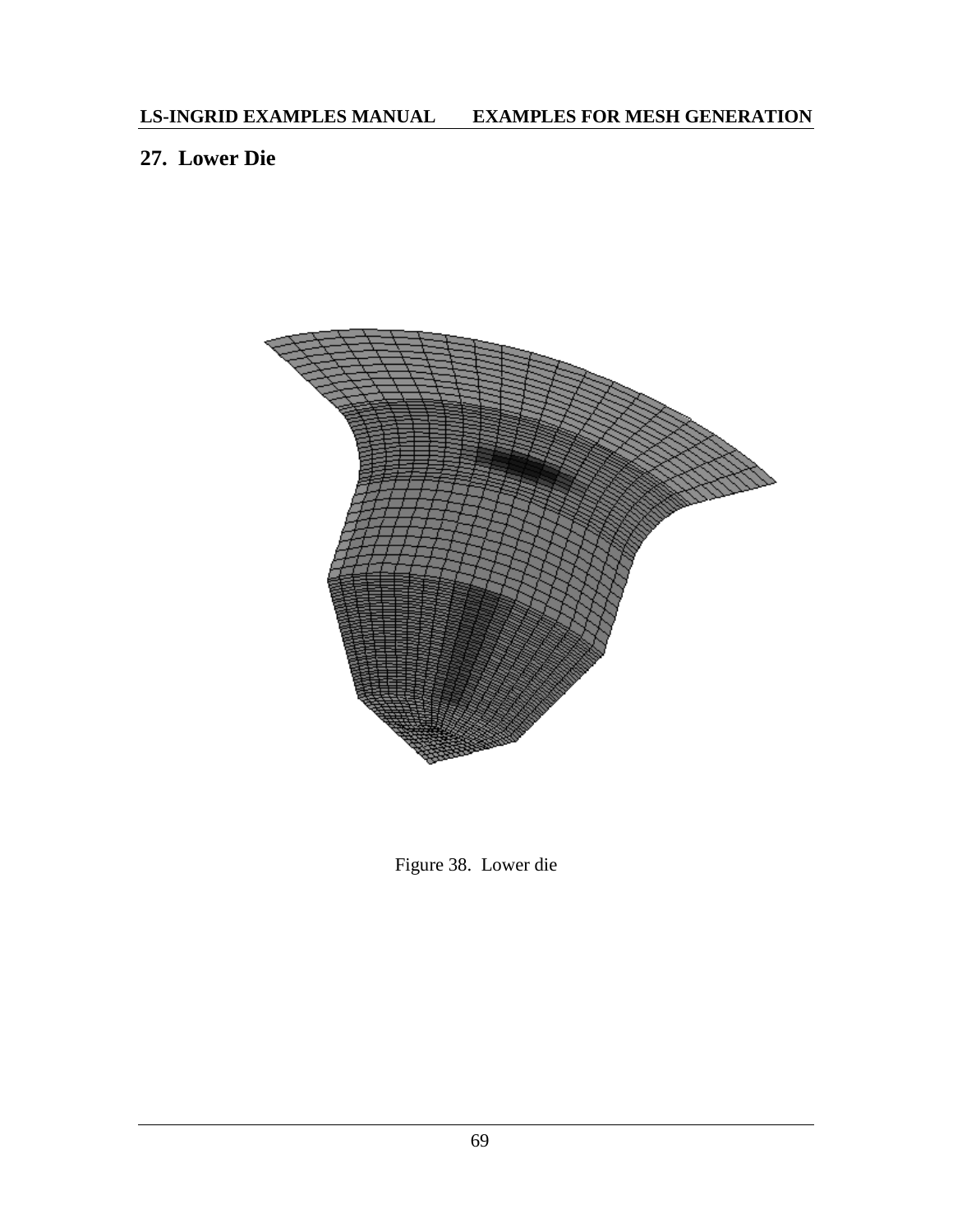#### **Input Deck**

\*\*\*\*\*\*\*\*\*\*\*\*\*\*\*\*\*\*\*\*\*\*\*\*\*\*\*\*\*\*\*\*\*\*\*\*\*\*\*\*\*\*\*\*\*\*\*\*\*\*\*\*\*\*\*\*\*\*\*\*\*\*\*\*\*\*\*\*\*\*\*\* lower die c ------------------------ c --- LINE DEFINITION 1 -- c --------------------------------------------------------- ------ c --- INPUT OF THE REAL GEOMETRY IN THE R-Z-COORDINATE SYSTEM -- c --------------------------------------------------------- ------ ld 1 lp 3 10 10 17.5 17.5 17.5 27.5 c 3 points lar 22.5 32.5 –5 c arc r=5 lp 1 32.5 32.5 c 1 point c --------------------------------------------------------- ------------- c --- SURFACE DEFINITION 1 ROTATE LINE DEFINITION 1 AROUND THE  $Z-AXIS$   $--$ c --------------------------------------------------------- ------------- sd 1 crz 1 c sd 1 rotate line definition 1 about Z-axis start  $-11$   $-31$   $41$   $51$ ; 1 21; 1 -21 31 -41; 10 17.5 22.5 32.5 0 90 10 17.5 27.5 32.5 cyli c cylindrical coordinates !!! di 2 4;  $1 2$ ;  $-1 -2$ ; c deleting unnecessary regions di 1 2; 1 2; -1 -4; di -1; 1 2; 2 4; di -2; 1 2; 1 2; sfi -1 -2 -3 4 ; 1 2; 1 -2 3 -4; sd 1 end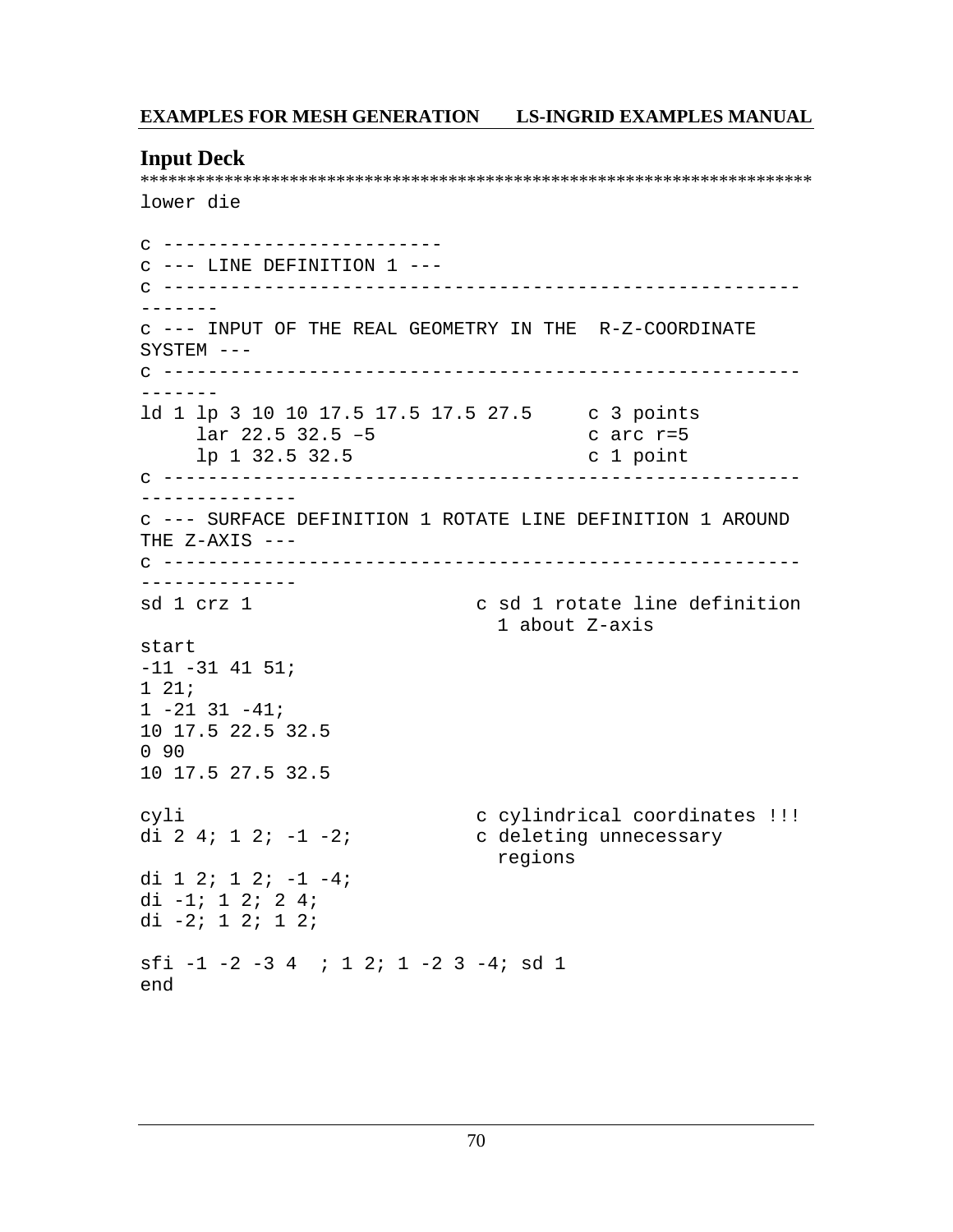```
c ----------------------------------------
c --- PART 2 (BOTTOM OF THE LOWER DIE) ---
c ---------------------------------------------------------
----------------
c --- SURFACE DEFINITION 2 AND 3 CREATE 2 CYLINDERS WITH
RADII 10 AND 6 ---
c ---------------------------------------------------------
----------------
c --- AND ROTATE THEM AROUND Z-AXIS
c ---------------------------------
sd 2 cyli 0 0 0 0 0 1 10.0
sd 3 cyli 0 0 0 0 0 1 [10.0*3/5.0]
start
1 11 21 31 41 ;
1 11 21 31 41 ;
-1;-1 -1 0 1 1
-1 -1 0 1 1
10.0
sfi -1 -5 ; -1 -5 ; ; sd 2
sfvi -2 -4 ; -2 -4 ; ; sd 3 c vertices within <region> is
                                 projected
di 1 2 0 4 5 ; 1 2 0 4 5 ; ;
di 1 3 ; 1 5 ; ;
di 3 5 ; 1 3 ; ;
end
end
***********************************************************************
```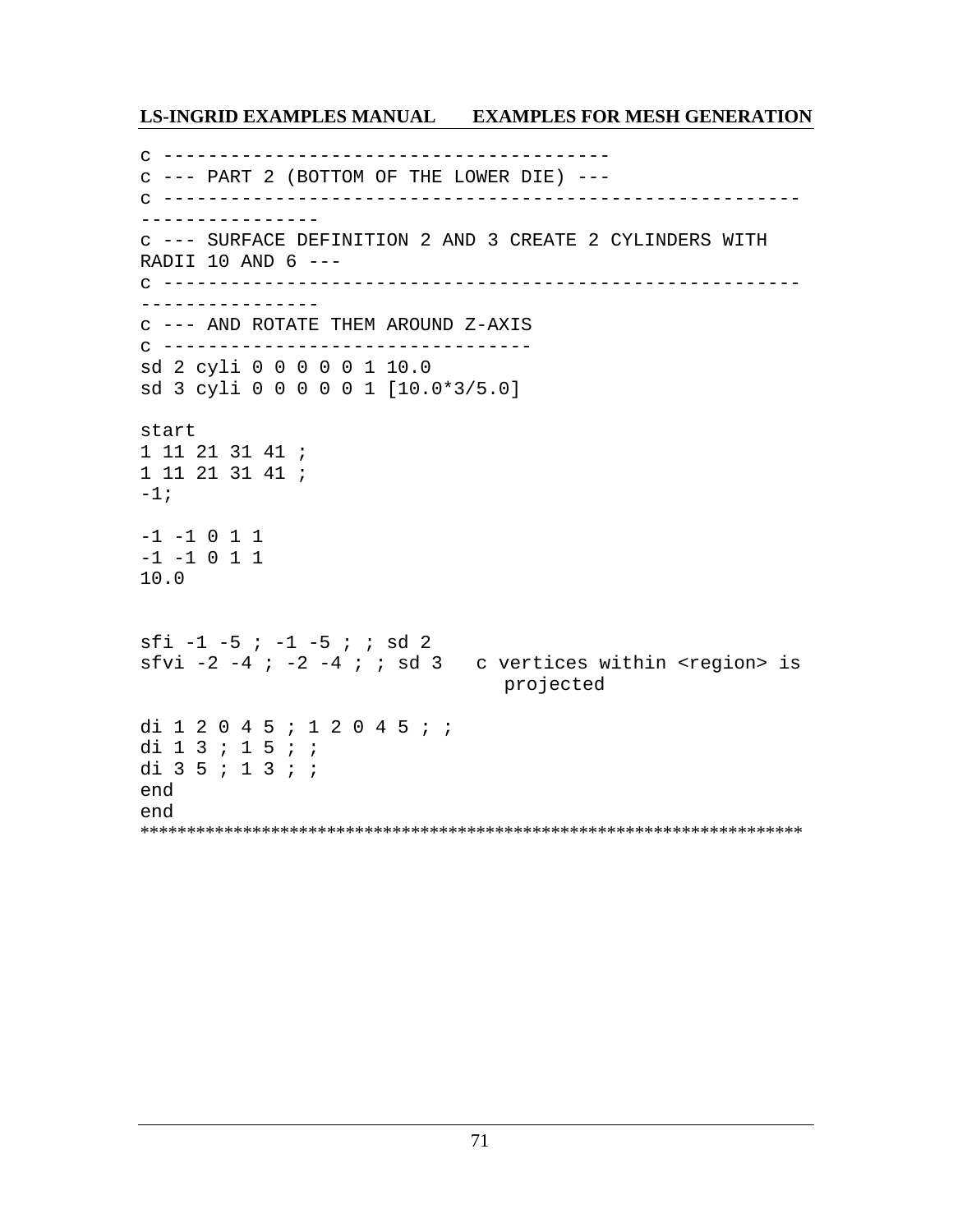# **Comment**

The Surface Definition of Part 1 is created by a 2-dimensional Line Definition (LD) rotated about the Z-axis (SD 1 CRZ 1).

### **LD n options**

| -LD     | 2-dimensional line definition          |
|---------|----------------------------------------|
| n       | line definition number                 |
| options | several possibilities to create a line |

### For example:

ld 1 lp 3 10 10 17.5 17.5 17.5 27.5 lar 22.5 32.5 -5 lp 1 32.5 32.5

## $LP n r_n z_n$

| LP <sub>n</sub> | line consists of n points in the $X-Y$ (R-Z)-Coordinate System |
|-----------------|----------------------------------------------------------------|
| $r_n z_n$       | coordinates of the points                                      |

# **LAR**  $r_1z_1$  **r**

| LAR      | defines a circular arc by the radius.                                                                                                               |
|----------|-----------------------------------------------------------------------------------------------------------------------------------------------------|
| $r_1z_1$ | The arc begins with the last defined point (here with LP n) and ends in                                                                             |
| r        | $r_1z_1$ .<br>radius r. If r>0 then the center point of the arc lies on the right side, if r<0<br>the center point of the arc lies on the left side |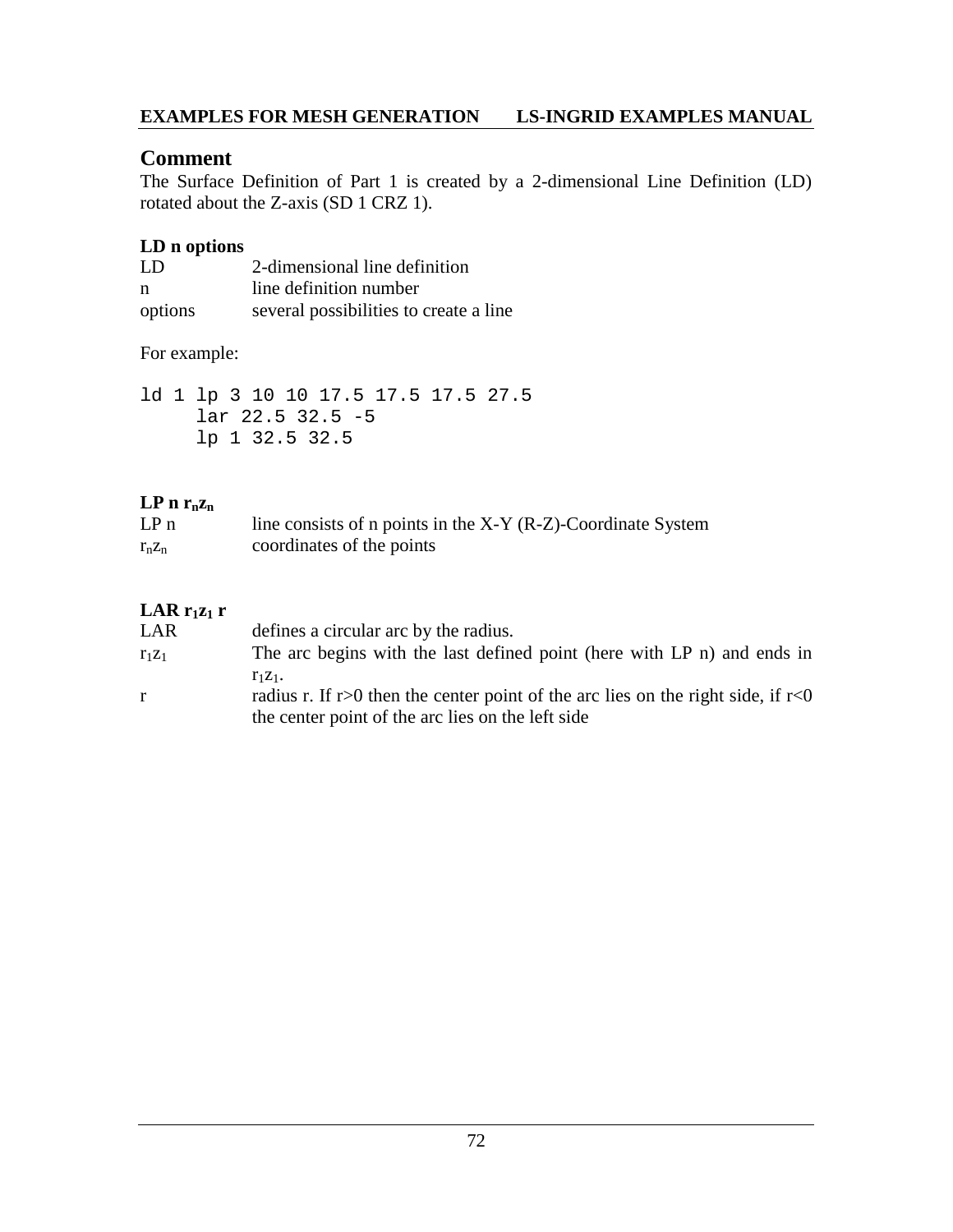The line definition can be visualized in LS-INGRID with the LV- or LVI-command as shown in Figure 38a. The dashed are included to show the Index Progression scheme.



Figure 38a. Line definition and the Index Progression scheme (dashed lines)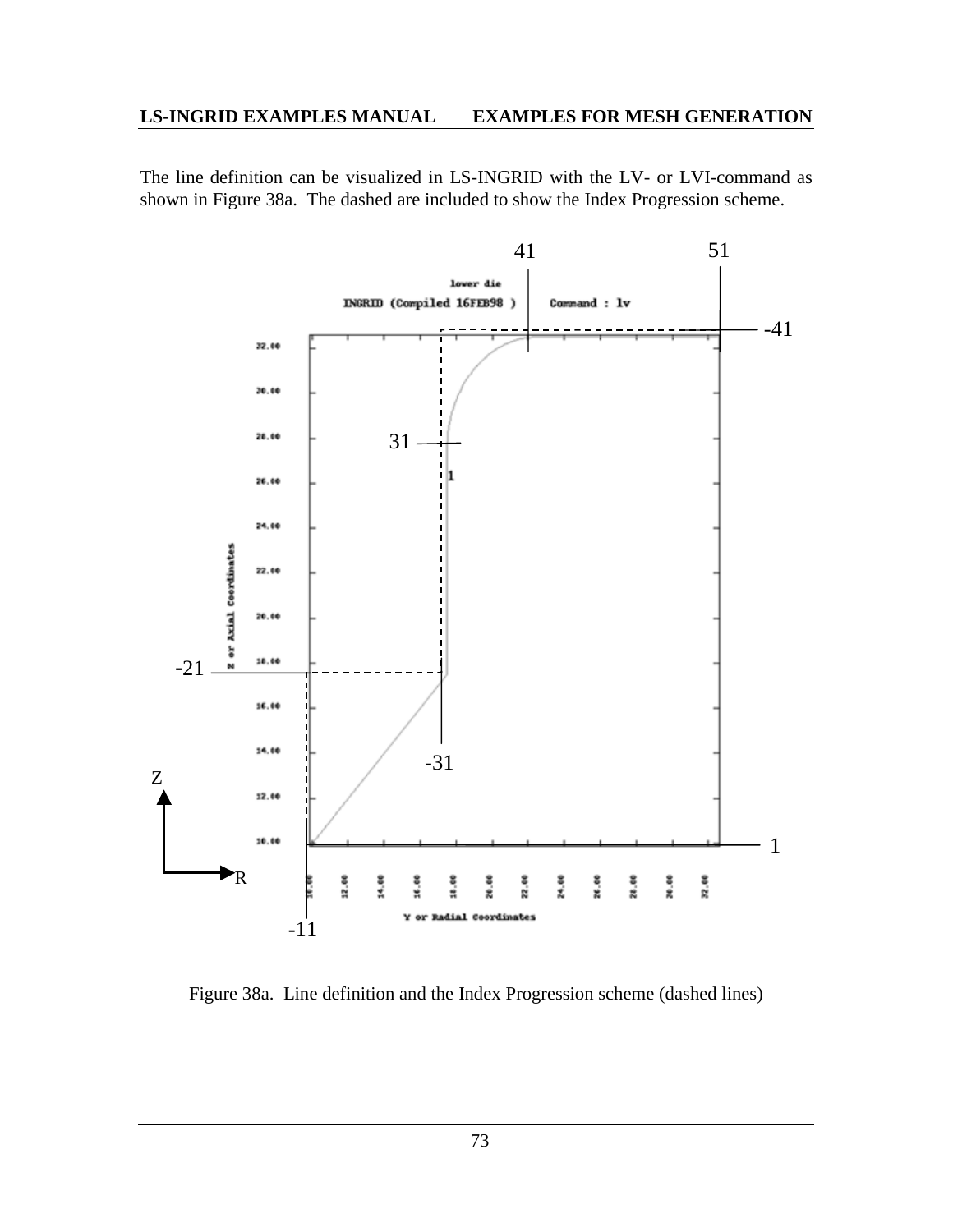Part 2 is shown in Figure 38b where the SFVI-command is used for the projection of the inner region. This produces a good mesh because only the vertices of the inner region were used for projection onto the closest point of the Surface Definition, as oppose using the nodes within the inner region as in the SF- and SFI-commands.

# **SFVI <index progression> itype**

### **SFV <region> itype**

SF surface command, projects only vertices of blocks onto the closest point on a surface

<index

| $\sim$ $\sim$ $\sim$ |                                                            |
|----------------------|------------------------------------------------------------|
|                      | progression in reduced index space                         |
| $<$ region $>$       | region in reduced index space                              |
| itype                | itype = sd n (surface definition n)                        |
|                      | itype $\neq$ sd n then put in an Surface Definition option |

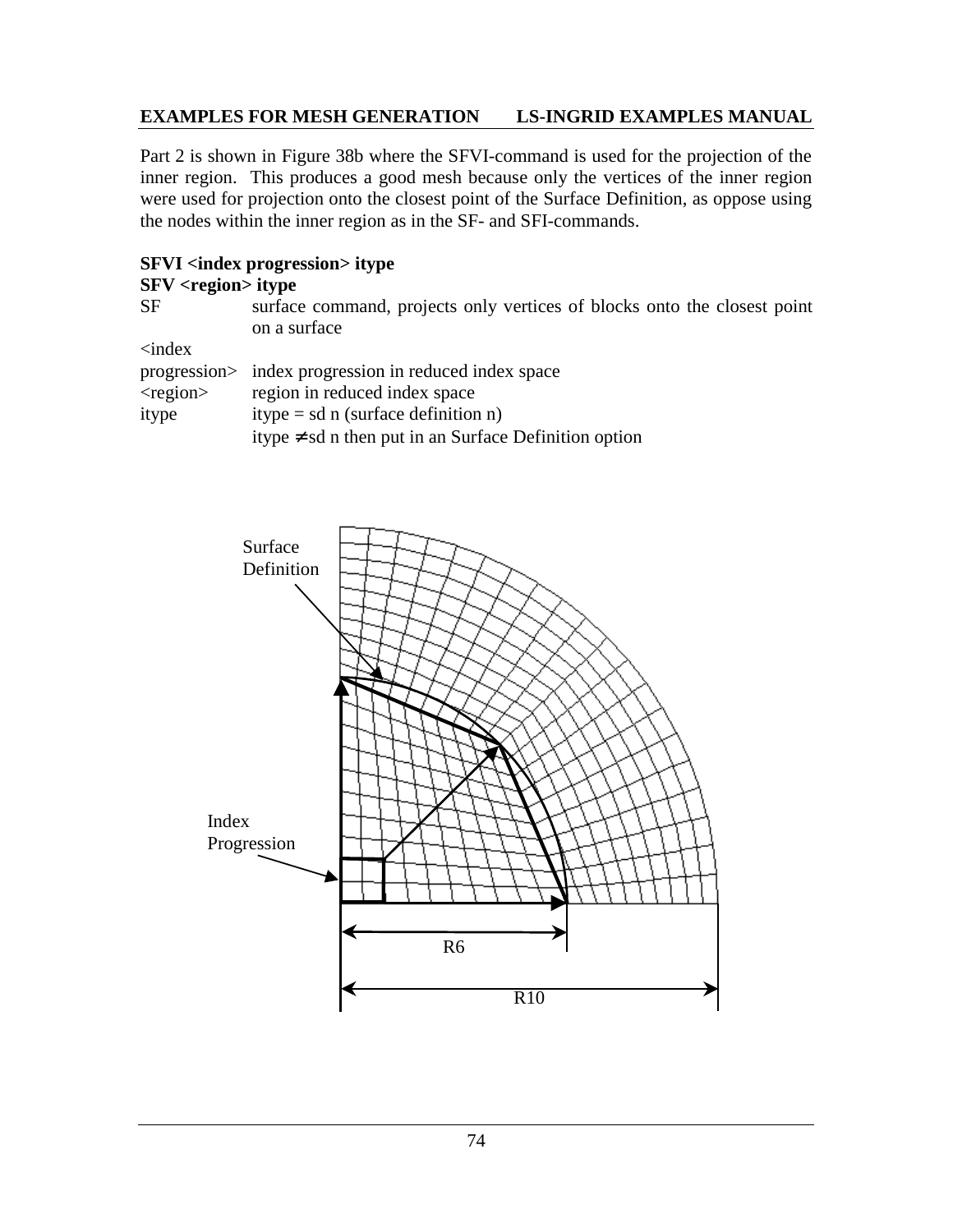# **28. Screw with Nut**



Figure 39. Screw with nut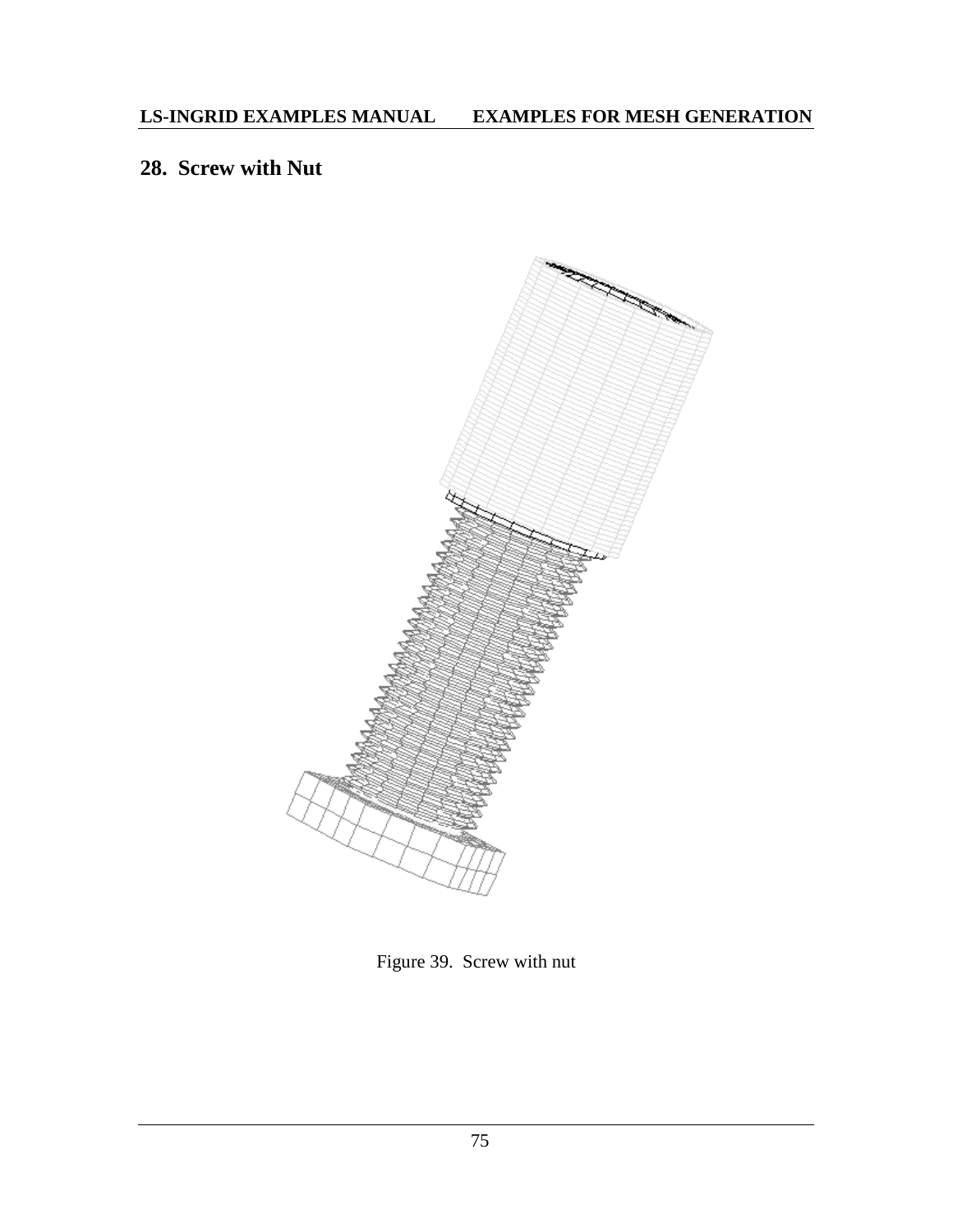#### **Input Deck**

screw with nut

c thread for nut start  $1 \t2 \t31$  $1 501;$  $1 \t2 \t31$ 0.255 0.33 0.35  $0.7200$ 1.45 1.475 1.50 pa 1 0 2 x 0.305 ma 0 2 0 z 1.00 cyli end start c nut  $1 \quad 3;$  $121;$  $1 51;$  $0.36$   $0.4$  $0, 360$ 1.50 2.50 cyli end sd 1 cy 0 0 0 0 0 1 .245 c head of screw start  $1\quad 4i$ 1 5 9 13 17 21 25;  $1 \overline{3}$  $250.45$  $0\quad 0\quad 0\quad 0\quad 0\quad 0\quad 0$ c 6 indices on top of each other !!  $0 0.19$ rr 0 2 0 0 2 0 rz 60; c rotate <region> rr 0 3 0 0 3 0 rz 120;  $\boldsymbol{\mathsf{H}}$  $\mathbf C$ rr 0 4 0 0 4 0 rz 180;  $\boldsymbol{\mathit{H}}$  $\mathsf{C}$ rr 0 5 0 0 5 0 rz 240;  $\boldsymbol{\eta}$  $\mathbf{C}$  $\overline{u}$ rr 0 6 0 0 6 0 rz 300;  $\mathbf{C}$ rr 0 7 0 0 7 0 rz 360;  $\overline{\phantom{a}}$  $\mathbf{C}$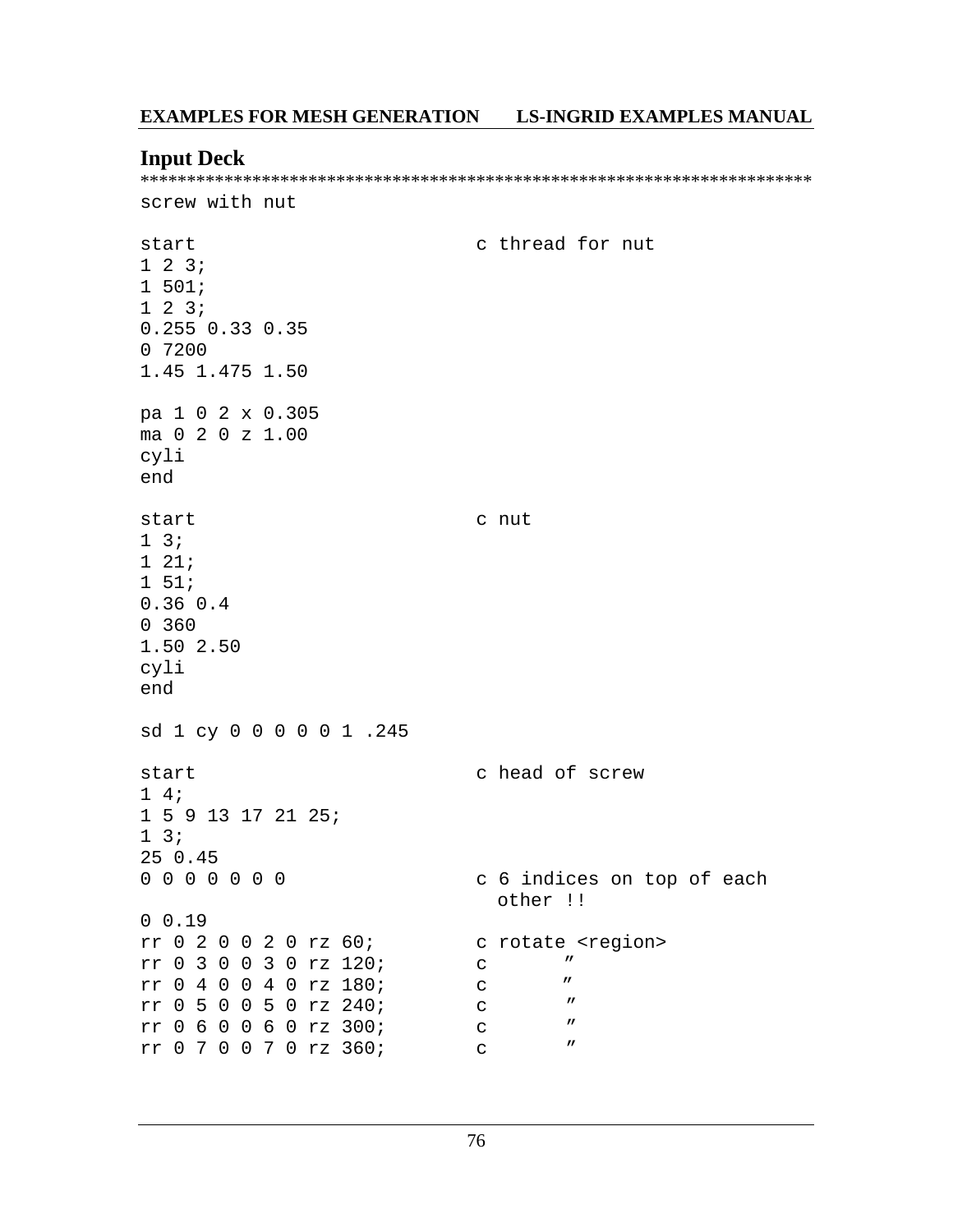| sf 1 0 0 1 0 0 sd 1<br>end                                                                                                          | c projection      |
|-------------------------------------------------------------------------------------------------------------------------------------|-------------------|
| start<br>1 11;<br>1 11;<br>1310;<br>$-1$ 1<br>$-1$ 1<br>0 0.2 1.5                                                                   | c bolt            |
| $sfi -1 -2i -1 -2i i sd 1$ c projection                                                                                             |                   |
| end                                                                                                                                 |                   |
| start<br>$1 \t2 \t3$<br>1 501;<br>$1 \t2 \t3i$<br>$0.25$ 0.275 0.3<br>0 9000<br>$0.20$ $0.225$ $0.25$                               | c thread for bolt |
| d 2 0 2 3 0 3                                                                                                                       |                   |
| pa 2 0 1 z 0.2125<br>pa 3 0 1 z 0.225<br>pa 2 0 2 x 0.27<br>pa 2 0 3 xz 0.275 0.2375<br>pa 3 0 2 xz 0.275 0.2375<br>ma 0 2 0 z 1.25 |                   |
| cyli<br>end<br>end                                                                                                                  |                   |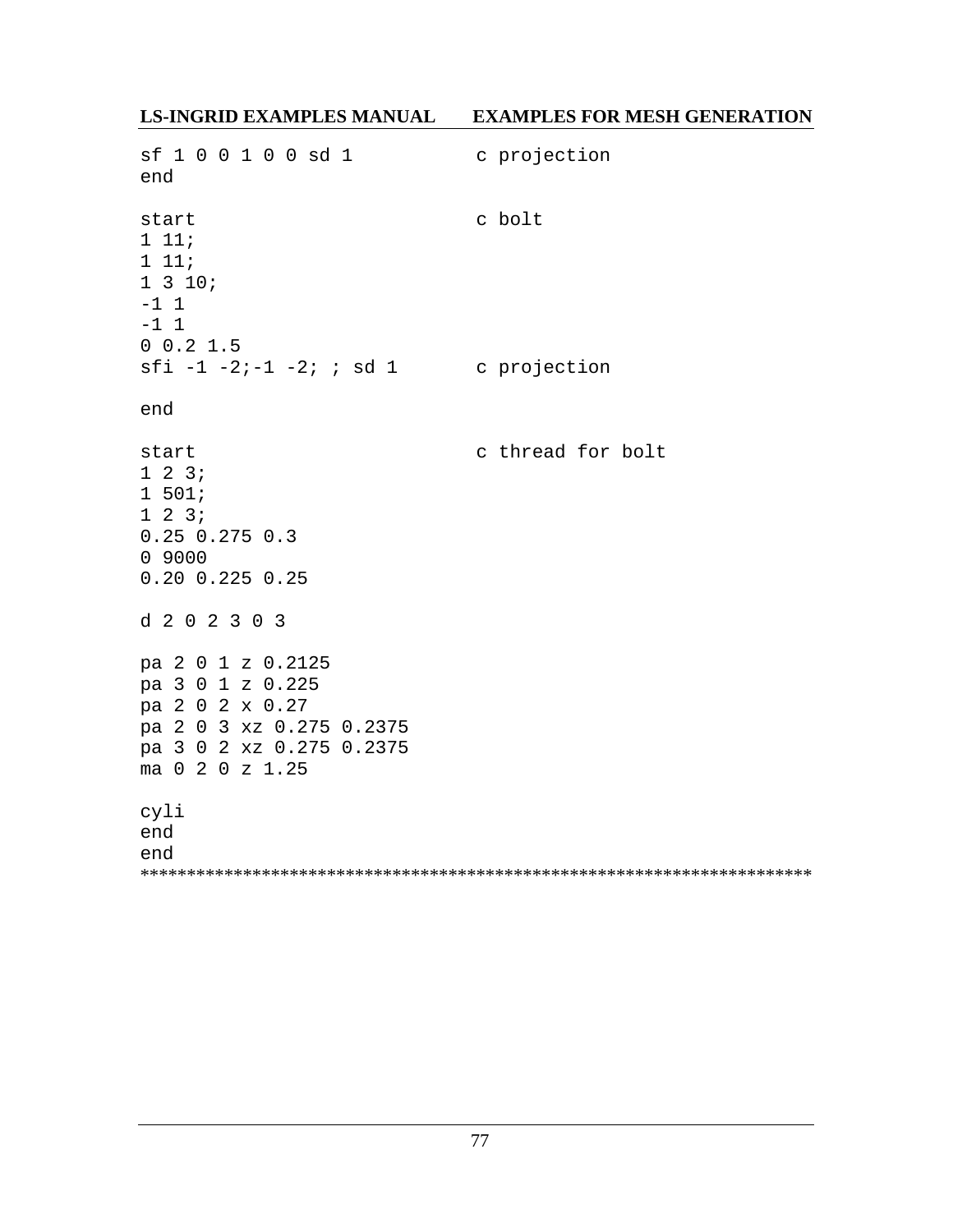# **Comment**

The threads are created with the same technique that was used to create the helix. The head of the screw is created with the RR-command as shown in Figure 39a.



Figure 39a. Head of the screw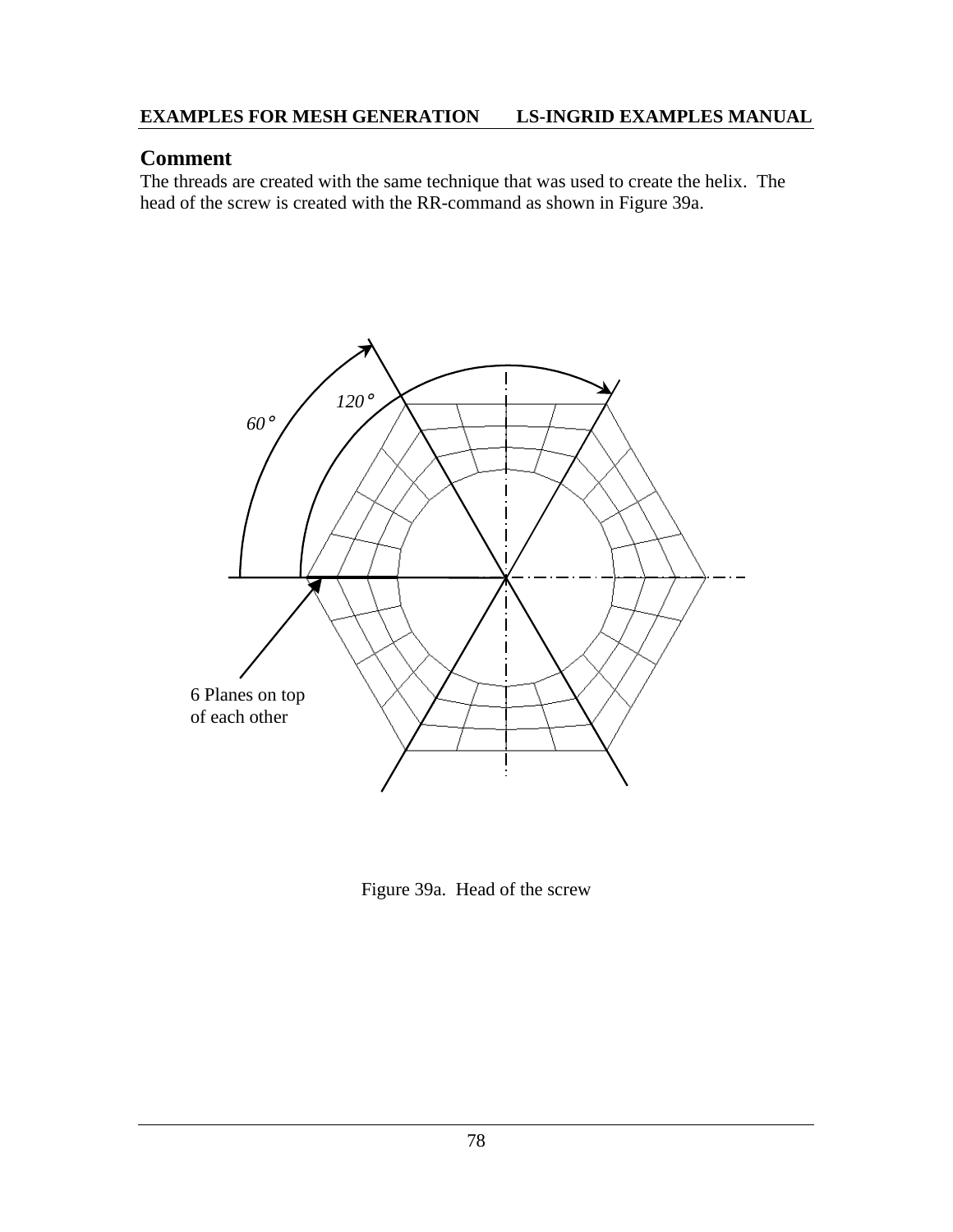# **29. 2D->3D Mesh Generation<sup>1</sup>**



Figure 40. Simple model

1 file is from Dr. Christine Espinosa @ DYNALIS, France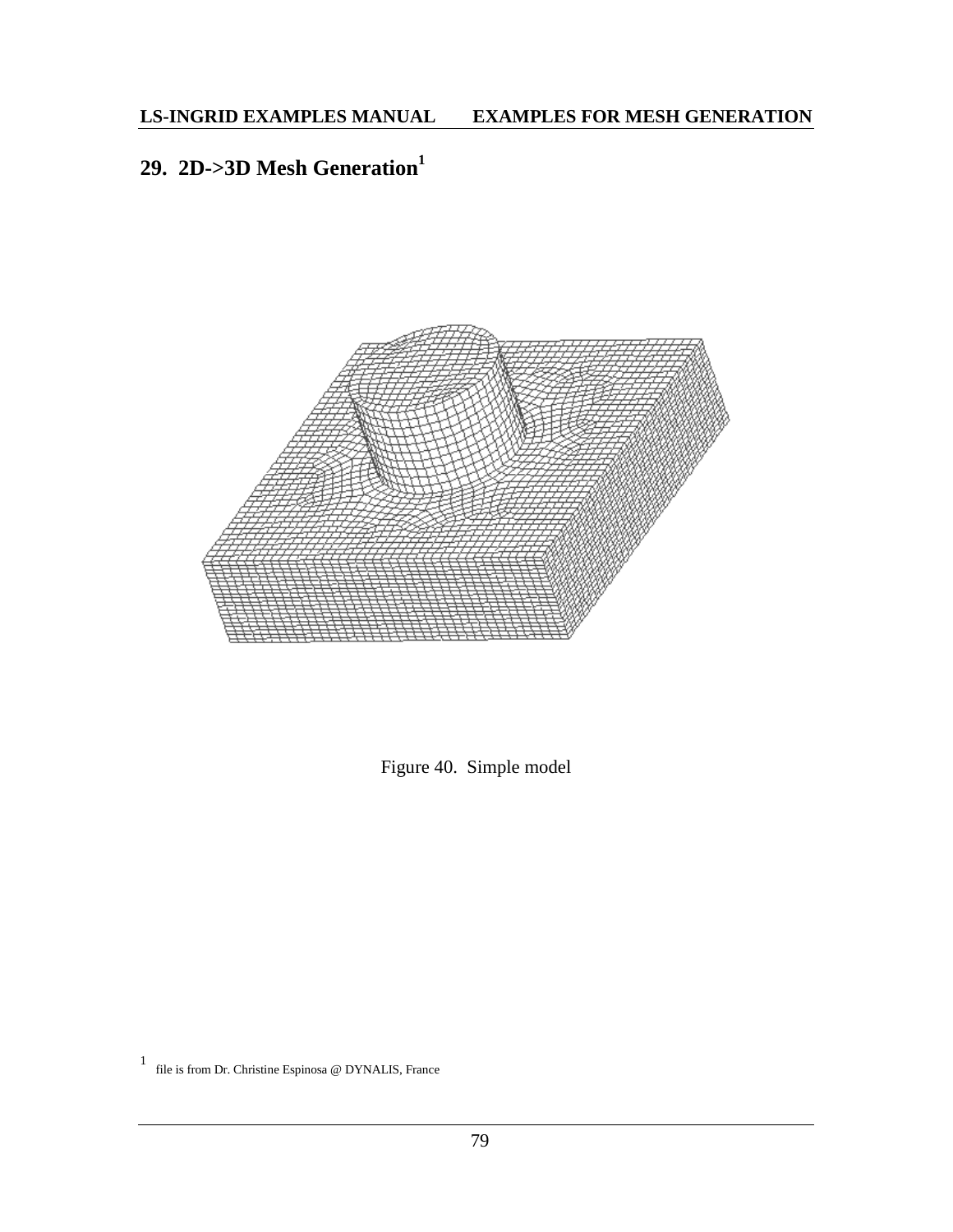#### **Input Deck**

```
DYNALIS: test utilisation des magic part
[ep=2]c parameters
[tm=0.1][diametre=1.6]
[distance=4]
ld 1 lp 2
                             c line definition 1
[-distance/2] [-distance/2] [distance/2] [-distance/2]
ld 2 lp 2c line definition 2
[distance/2] [-distance/2] [distance/2] [distance/2]
ld 3 lp 2
                             c line definition 3
[distance/2] [distance/2] [-distance/2] [distance/2]
ld 4 lp 2
                             c line definition 4
[-distance/2] [distance/2] [-distance/2] [-distance/2]
lcc 1 0 0 -180 180 [diametre/2] c define a arc
cont 1 - 1 [tm] 5
                             c automatic mesh command
cont 2 - 4 [tm] 1 2 3 4\mathbf{u}\mathbf{u}\mathbf{u}\mathbf{C}magic 1 1 2 yc start part 1
                             c create solid elements
drag move [ep/tm] my [ep];;
                               with drag operation
end
                             c end part 1
magic 2 2 1 2 yc start part 2
drag move [ep/tm] my [ep/2];;
                             c create solid elements
                               with drag operation
end
                             c end part 2
end
```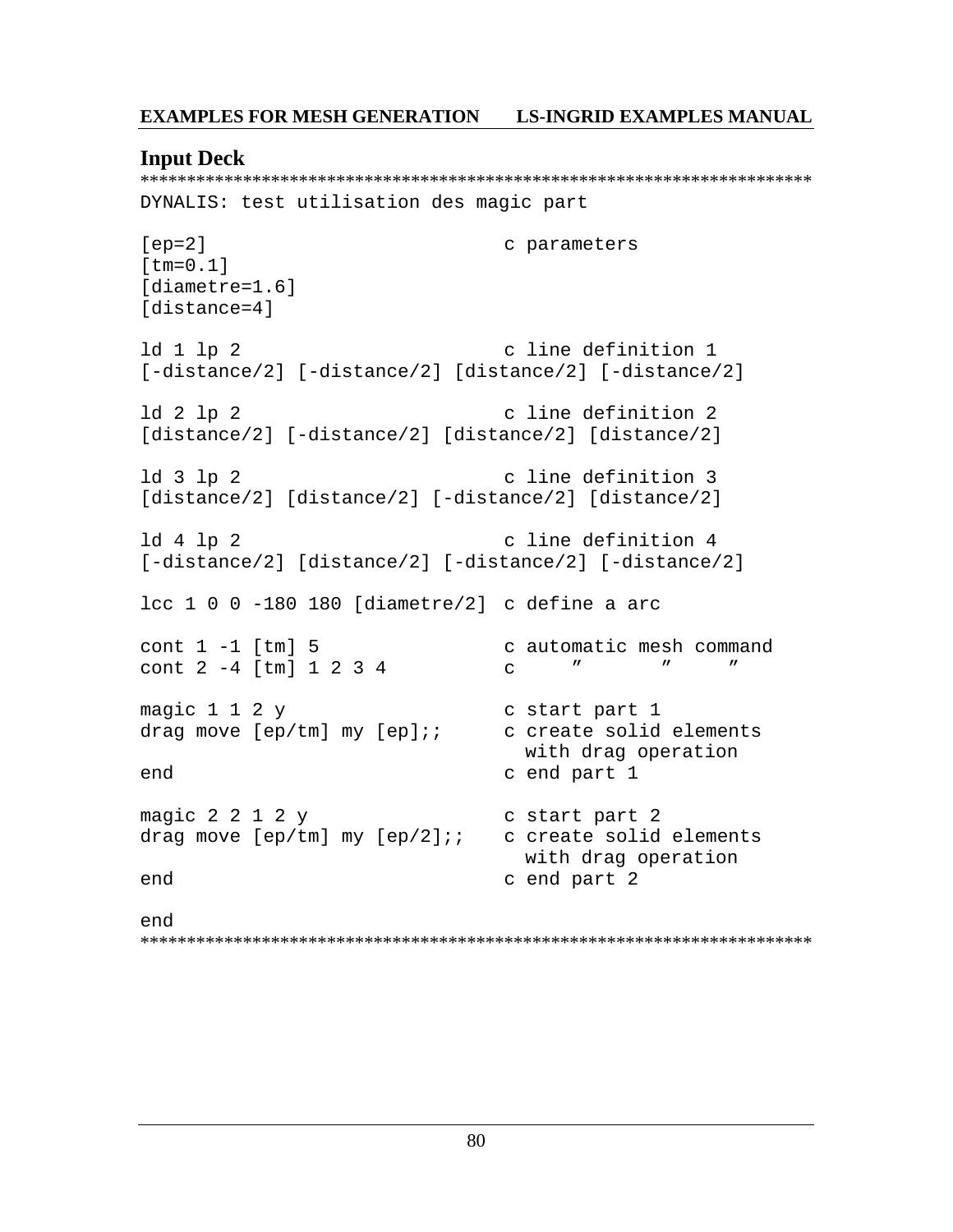# **Comment**

4 Line Definitions (LD-command) and a Circle (LCC-command) are used in order to generate this example.

### **LCC** n  $\mathbf{r}_c$   $\mathbf{z}_c$   $\mathbf{t}_1$   $\mathbf{t}_2$   $\mathbf{r}_1$ ... $\mathbf{r}_n$

| LCC.             | define n arcs                          |
|------------------|----------------------------------------|
| n                | number of arcs                         |
| $r_c$ $z_c$      | center of arcs (R-Z-Coordinate System) |
| $t_1 t_2$        | sweep angle from $t_1$ to $t_2$        |
| $r_1 \ldots r_n$ | radii of the next n arcs               |

The contours for the automatic mesh generation are specified with the CONT-command.

# **CONT** c n s  $l_1$  e<sub>1</sub>  $r_1...$   $l_n$  e<sub>n</sub>  $r_n$

| <b>CONT</b>      | define contour number c for automatic mesh generation                  |
|------------------|------------------------------------------------------------------------|
| $\mathbf{c}$     | number of contour                                                      |
| n                | number of lines $(l_1l_n)$ which represent the contour                 |
|                  | if $n<0$ then specify the global element size                          |
|                  | if $n>0$ then specify $e_n$                                            |
| <sup>S</sup>     | global element size (only if $n<0$ )                                   |
| $l_1l_n$         | number of the lines defined with LD, LCC, LEP, etc.                    |
|                  | LD is used for commands like LP, LAR, LAD, etc. which are dependent    |
|                  | of the last point definition                                           |
| $e_1e_n$         | if $e_n>0$ then $e_n$ is the number of elements along the line $l_n$   |
|                  | if $e_n < 0$ then $ e_n $ is the size of the elements along line $l_n$ |
| $r_1 \ldots r_n$ | element ratio, only if $l_n$ <0 then $r_n$ must be given               |
|                  |                                                                        |

The MAGIC-command creates the Parts.

### **MAGIC n c<sub>1</sub>…c<sub>n</sub> m k**

| <b>MAGIC</b> | create a part from n contours $c_1.c_n$ |
|--------------|-----------------------------------------|
| n            | number of contours                      |
| $C_1C_n$     | contours $c_1c_n$                       |
| m            | material m                              |
| k            | keep part $y(es)/n(o)$                  |
|              |                                         |

*Note: "MAGIC"-Parts can not be discontinuous but can contain holes and inner unclosed contours to modify the mesh.*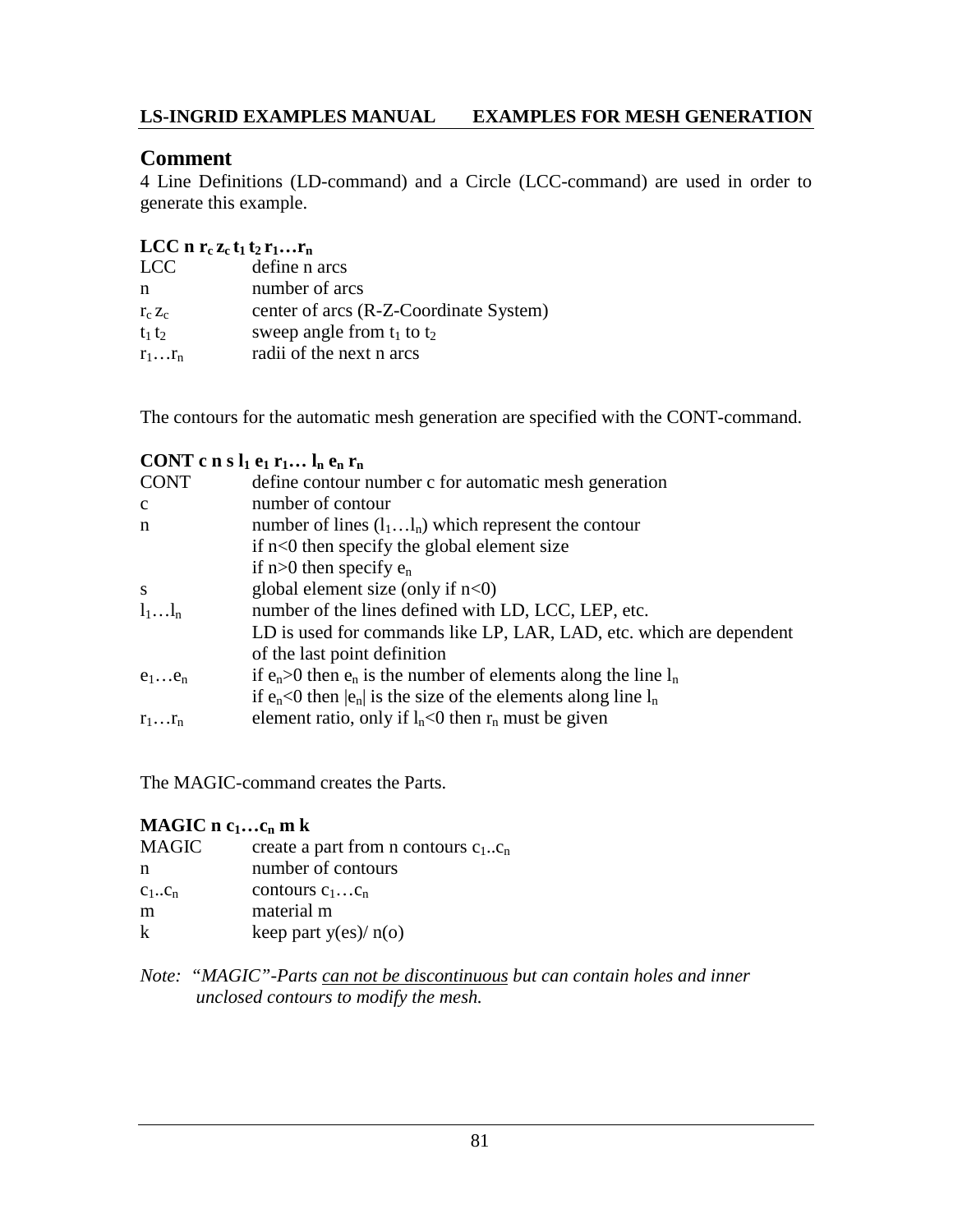# **DRAG MOVE n data ;;**

| <b>DRAG</b> | perform a drag mesh operation to create solid elements from plane           |
|-------------|-----------------------------------------------------------------------------|
|             | elements                                                                    |
| <b>MOVE</b> | moving option                                                               |
| n           | number of layers of solid elements to be formed by the moving option        |
| data        | new location, see section <i>Coordinate Transformation</i> in the LS-INGRID |
|             | <b>Commands and Reference Manual</b>                                        |
| $\vdots$    | end of data definition                                                      |
| $\vdots$    | end of drag definition                                                      |

For more options for the DRAG-command see *LS-INGRID Commands and Reference Manual*.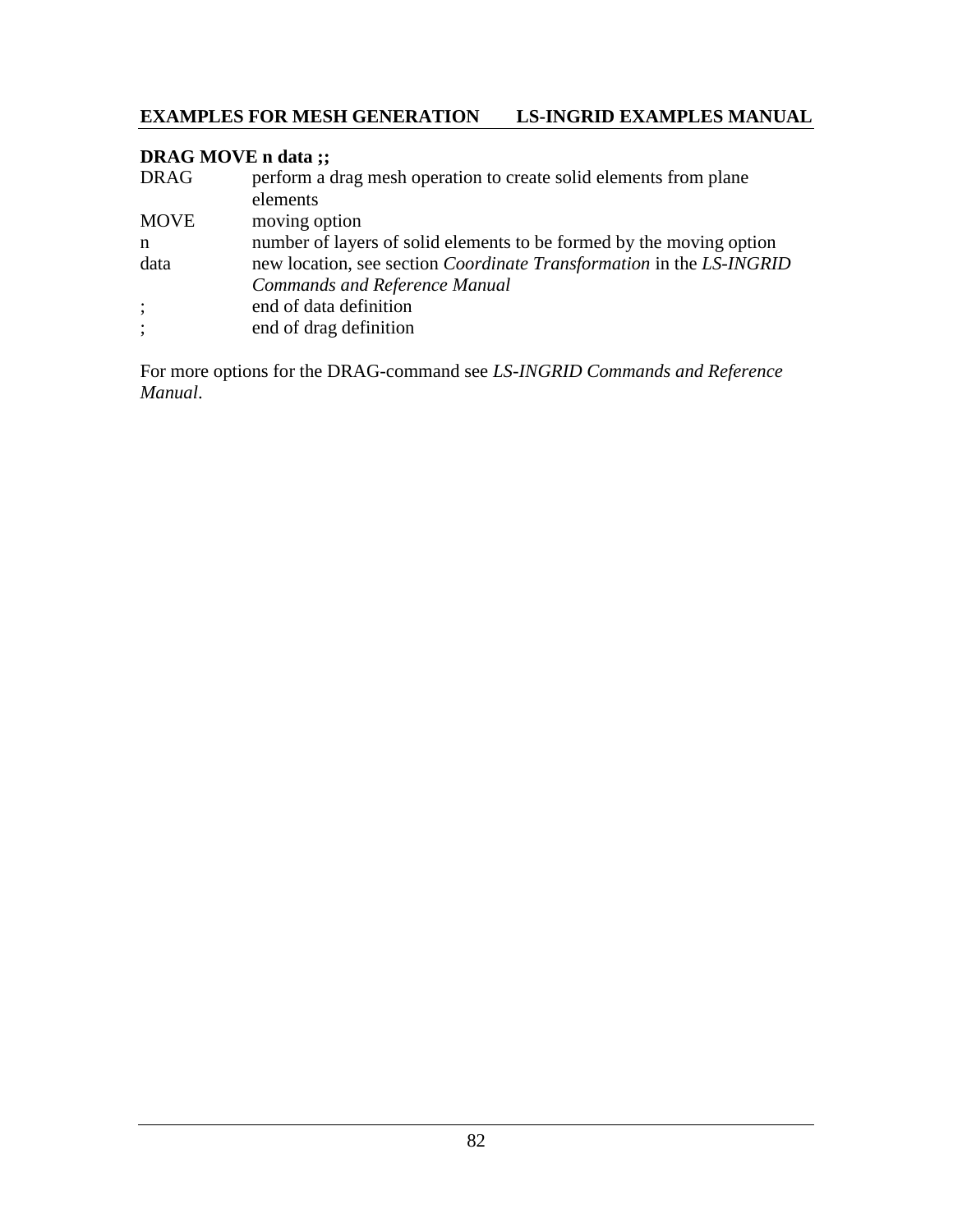# **30. Coordinate Transformation<sup>1</sup>**



Figure 41. Coordinate Transformation example

<sup>1</sup> file is from Dr. Christine Espinosa @ DYNALIS, France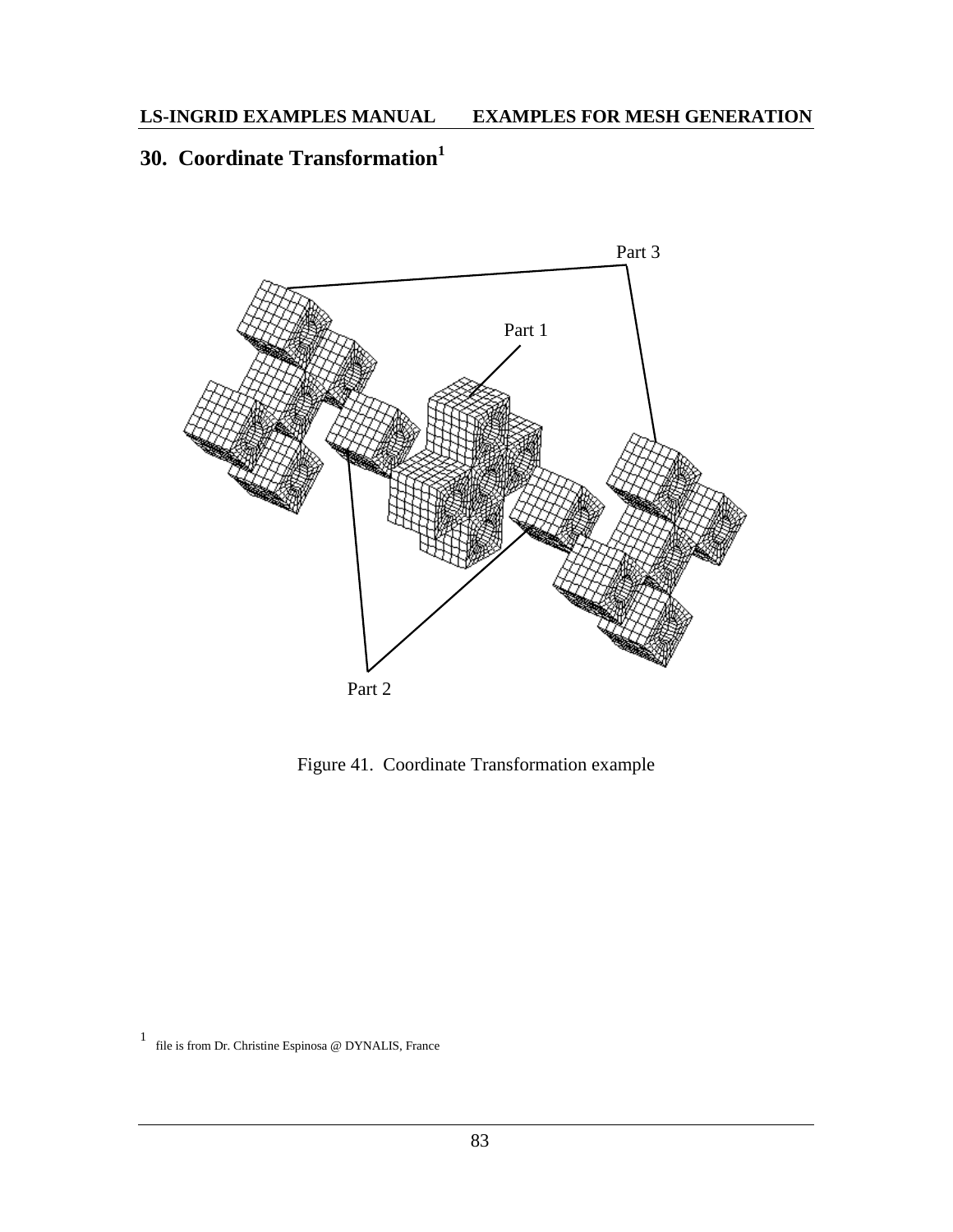#### **Input Deck**

\*\*\*\*\*\*\*\*\*\*\*\*\*\*\*\*\*\*\*\*\*\*\*\*\*\*\*\*\*\*\*\*\*\*\*\*\*\*\*\*\*\*\*\*\*\*\*\*\*\*\*\*\*\*\*\*\*\*\*\*\*\*\*\*\*\*\*\*\*\*\*\* Dynalis: Exemple de transformation geometrique

```
[mx=6] [my=3] [mz=3] c parameters
coor 4 my 4; my -4; mz 4; mz -4; c global coordinate
                               transformations
start c part 1
1 [1+mx];
1 [1+my] [1+2my] [1+3my] [1+4my];
1 [1+mz] [1+2mz] [1+3mz] [1+4mz];
-2 2
-2 -2 0 2 2
-2 -2 0 2 2
di ; 1 2 0 4 5; 1 2 0 4 5;
d 0 2 2 0 4 4 c deletion for hole
a 0 2 2 0 4 4 i 1.0 c projection for hole
repe 0 1 2 3 4; c copies into global
                               coordinate system
end
start c part 2
1 7;
1 4 7 10 13;
1 4 7 10 13;
-2 \quad 2-2 -2 0 2 2
-2 -2 0 2 2
di ; 1 2 0 4 5; 1 2 0 4 5;<br>d 0 2 2 0 4 4
                             c deletion for hole
a 0 2 2 0 4 4 i 1 c projection for hole
coor 2 rx -45 mx -8; rx 45 mx 8; c local coordinate
                               transformations
lrep 1 2; end on the copies into local
                               coordinate system
end
```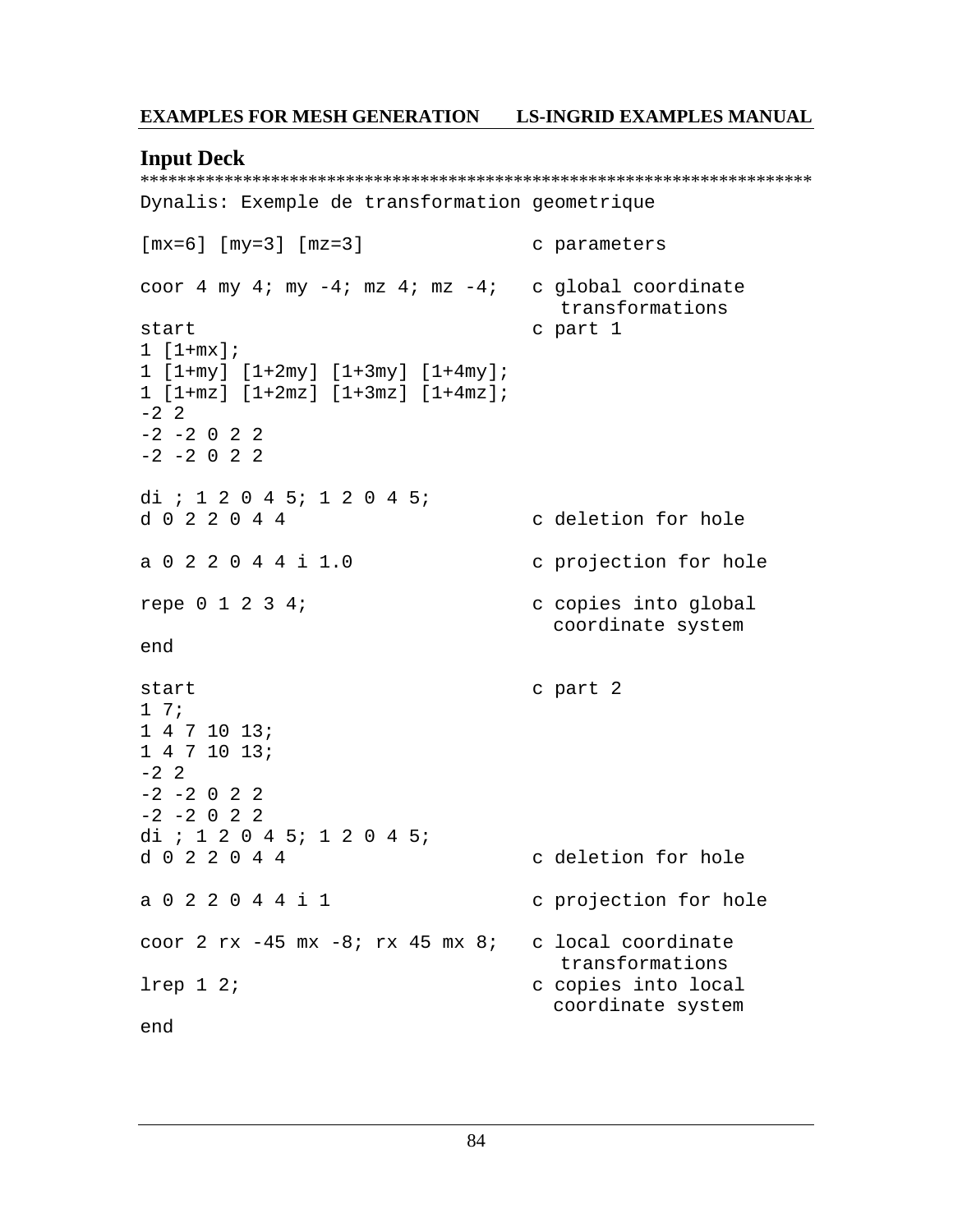c part 3 is a combination of global and local coordinate transformation coor 4 my  $[4*sqrt(2)]$ ; c global coordinate my  $[-4*sqrt(2)]$ ; mz  $[4*sqrt(2)]$ ; transformations  $mz$  [-4\*sqrt(2)]; c part 3 start  $1 \t7i$  $1471013;$  $1471013;$  $-2$  2  $-2$   $-2$  0 2 2  $-2$   $-2$  0 2 2 di ; 1 2 0 4 5; 1 2 0 4 5; d 0 2 2 0 4 4 a 0 2 2 0 4 4 i 1 coor 2 rx -45 mx -16; rx 45 mx 16; c local coordinate transformations  $lrep 1 2i$ c copies into local coordinate systems repe 0 1 2 3 4; c copies into global coordinate systems end end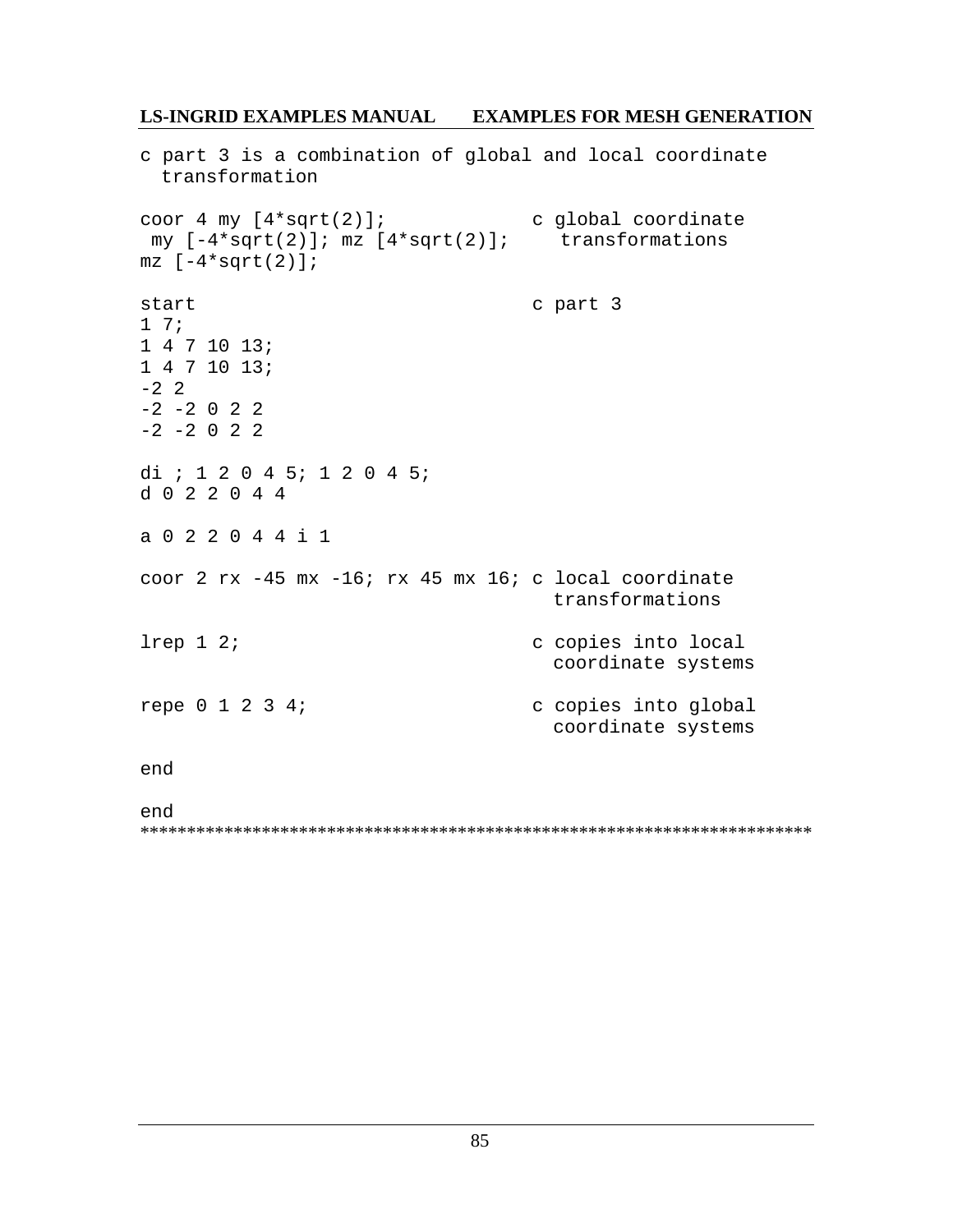## **Comment**

It is possible to perform Global and Local Coordinate Transformation as shown in this example.

### **COOR nc data**

| <b>COOR</b> | create global or local coordinate transformation       |
|-------------|--------------------------------------------------------|
| nc          | number of coordinate transformations                   |
| data        | data is described in section Coordinate Transformation |

The Global Coordinate Transformation is always defined in the Control Commands section of an LS-INGRID input file whereas the Local Coordinate Transformation is defined within the Part Definition. Part 1 is created with a Global Coordinate Transformation.

For example:

coor 4 my 4; my  $-4$ ; mz 4; mz  $-4$ ;

There are 4 Global Coordinate Transformations defined in all. The first is an offset in the Y-direction about 4 units, the second in Y-direction about –4 units and the third and fourth in Z-direction about 4 and –4 units respectively. Every transformation is finished with a semicolon and represents a new Coordinate System. The REPE-command at the end of a Part definition (Part Control Commands) copies the Part into the new Global Coordinate Systems.

### **REPE l1 … ln;**

| <b>REPE</b> | repeat command, copies the Part into the Global Coordinate System $l_n$ |
|-------------|-------------------------------------------------------------------------|
| $l_1l_n$    | number of Global Coordinate Systems defined in COOR                     |
|             | if $l_1=0$ then the part is not transformed                             |
| $\cdot$     | end of repe definition                                                  |

For example:

repe 0 1 2 3 4;

Part 1 is copied into the new Coordinate Systems  $l_1$ ,  $l_2$ ,  $l_3$  and  $l_4$ , but it is also kept in its original Coordinate System.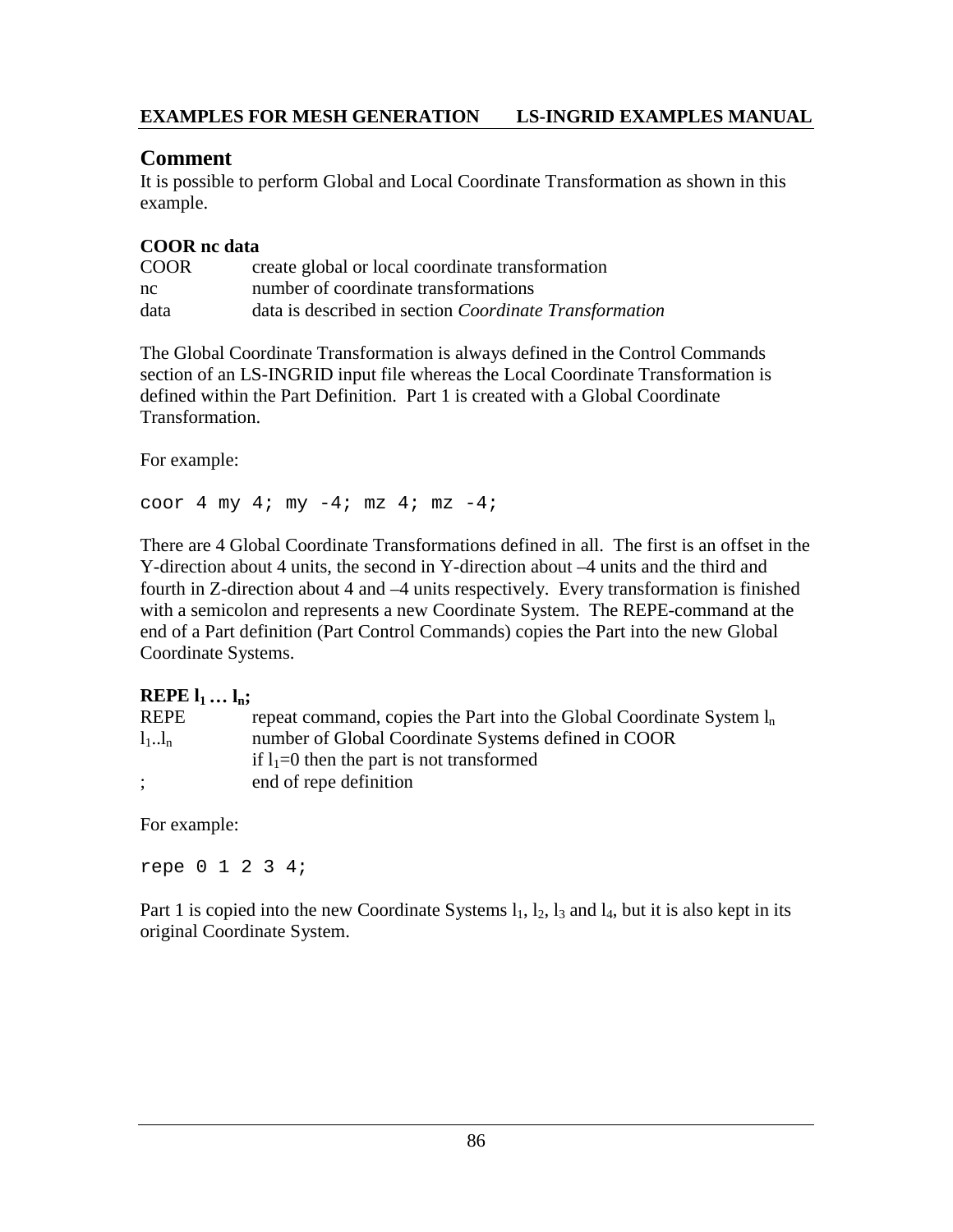For a Local Coordinate Transformation the REPE-command is replaced by the LREPcommand.

# **LREP**  $l_1... l_n$ ;

| <b>LREP</b> | copies the Part into the Local Coordinate System $l_1l_n$    |
|-------------|--------------------------------------------------------------|
| $l_1l_n$    | number of the local coordinate systems                       |
|             | if $l_1=0$ no transformation (copy) of the part is performed |
| $\cdot$     | end of lrep definition                                       |

For example:

lrep 1 2;

Part 2 is transformed into the Local Coordinate Systems  $l_1$  and  $l_2$ . Also possible is a combination of Local and Global Coordinate Transformation as shown in Part 3. For a detailed description and further options see the *LS-INGRID Commands and Reference Manual.*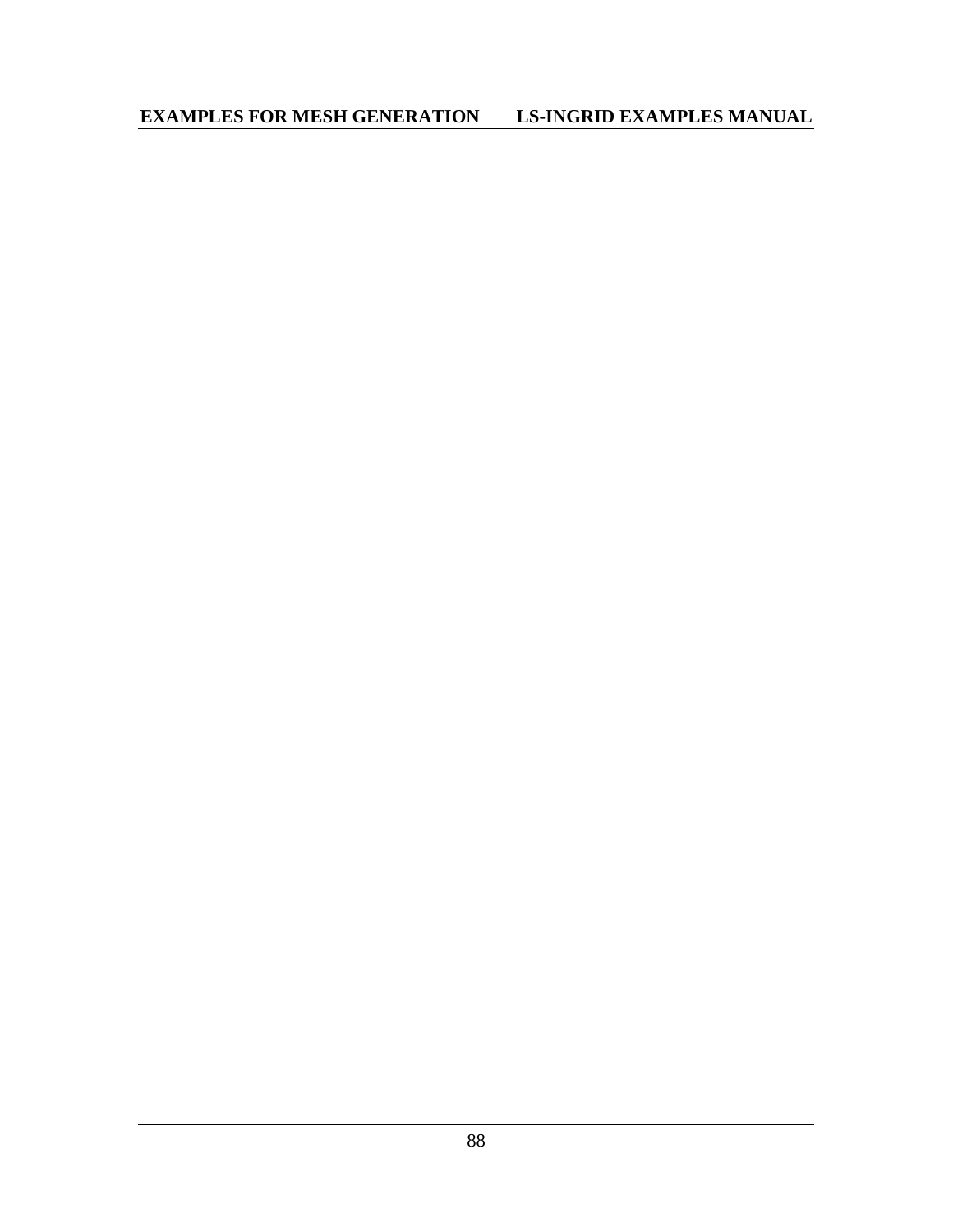# **EXAMPLES FOR LS-DYNA**

The following examples show the definition of Boundary Conditions, Contact, Load Curves, etc.

The default properties for a Part Definition are:

- 4-Node Shell Elements
- Shell Thickness  $= 0.0$
- 8-Node Solid Elements
- Cartesian Coordinate System
- Material Properties  $= 0$

It is possible to visualize several definitions in the Interactive Graphics-Phase. For details see the *LS-INGRID Graphical Interface User's Manual* and the *LS-INGRID Commands and Reference Manual*, Section *Interactive Commands*.

Some useful commands are:

| DI CSYM $n$       | display cyclic symmetry planes n                                                 |
|-------------------|----------------------------------------------------------------------------------|
| DI DX             | display X-translational boundary conditions                                      |
| DI DY             | Y-translational boundary conditions                                              |
| DI DZ             | $\,$ 6 $\,$<br>Z-translational boundary conditions                               |
| <b>DIRX</b>       | $\boldsymbol{\epsilon}\boldsymbol{\epsilon}$<br>X-rotational boundary conditions |
| DI RY             | 66<br>Y-rotational boundary conditions                                           |
| DI RZ             | $\ddot{\phantom{0}}\phantom{0}$<br>Z-rotational boundary conditions              |
| DI SI islid mslid | display slide surface <i>islid</i> (contact definition)                          |
|                   | $mslid = m$ master side                                                          |
|                   | $mslid = s$ slave side                                                           |
|                   | $mslid = b$ both sides                                                           |
| DI RBN            | display nodal Rigid Bodies                                                       |
| $M$ $n_1n_n$ ;    | display material $n_1 n_n$                                                       |
| $P n_1n_n$ ;      | display part $n_1 n_n$                                                           |
| $LCV$ $n$         | view loadcurve $n$                                                               |
| T tol             | merge duplicate nodes within tolerance tol                                       |
| TP tol            | same as the T-command with printing the number of nodes merged<br>together       |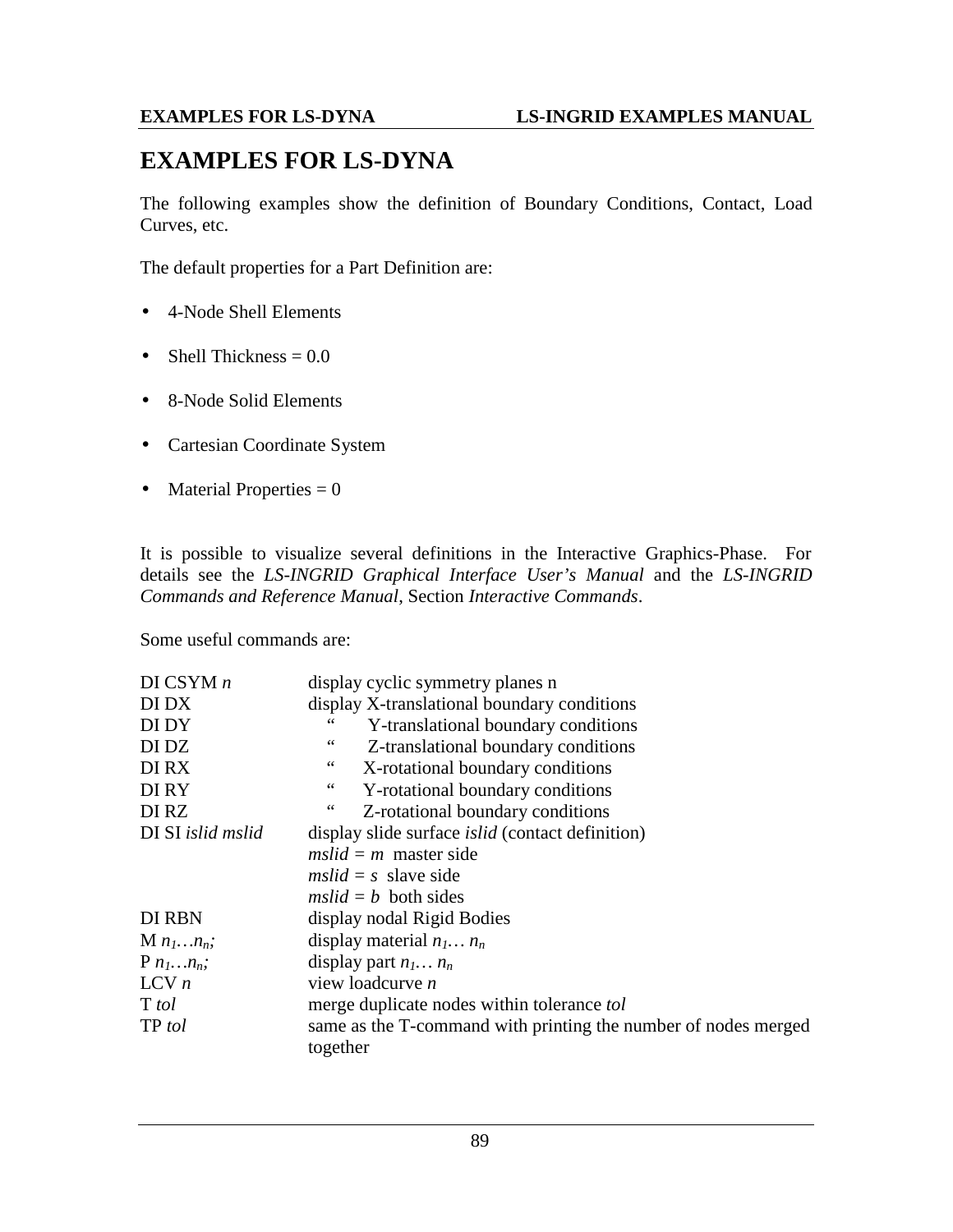# **1. Forging**



Figure 42. Simple forging model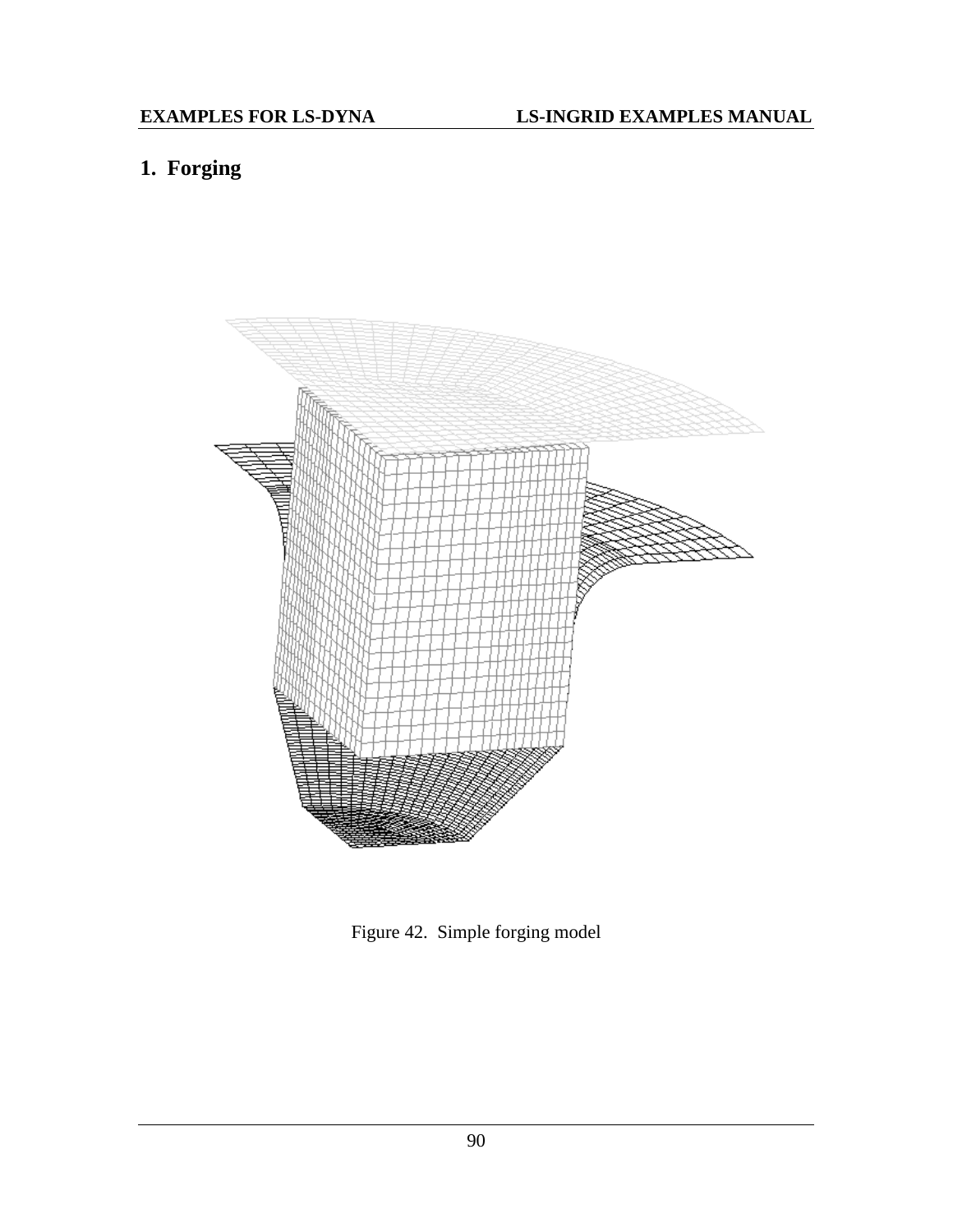#### **Input Deck**

\*\*\*\*\*\*\*\*\*\*\*\*\*\*\*\*\*\*\*\*\*\*\*\*\*\*\*\*\*\*\*\*\*\*\*\*\*\*\*\*\*\*\*\*\*\*\*\*\*\*\*\*\*\*\*\*\*\*\*\*\*\*\*\*\*\*\*\*\*\*\*\* Header c -------------------------------------- c --- OUTPUT FORMAT LS-DYNA3D KEYWORD -- c -------------------------------------- dn3d kw93 c ------------------------------------------ c --- TERMINATION TIME OF THE CALCULATION -- c ------------------------------------------ term 2.0 c ------------------------------------------------ c --- POST-PROCESSING (TAURUS) DATA OUTPUT TIME -- c ------------------------------------------------ plti 0.01 c -------------------------------------- c --- SPECIAL RESULTS IN ASCII-FORMAT -- c -------------------------------------- gmprt matsum 0.01 rbout 0.01 secforc 0.01; c -------------------------- c --- MATERIAL DEFINITION -- c -------------------------- c --------------------------------------------  $c$  --- MATERIAL 1 AND 2 RIGID BODY (TYPE 20) --c -------------------------------------------- mat 1 type 20 ro 7.85e-02 e 2.1e05 pr 0.3 shell sform bely sthick 1.0 endmat mat 2 type 20 ro 7.85e-02 e 2.1e05 pr 0.3 shell sform bely sthick 1.0 endmat c -------------------------------------------------------- c --- MATERIAL 3 ELASTIC PLASTIC WITH FAILURE (TYPE 24) -- c -------------------------------------------------------- mat 3 type 24 ro 7.85e-02 e 0.7e05 pr 0.3 sigy 80.0 etan 24.4 fail 4.0 endmat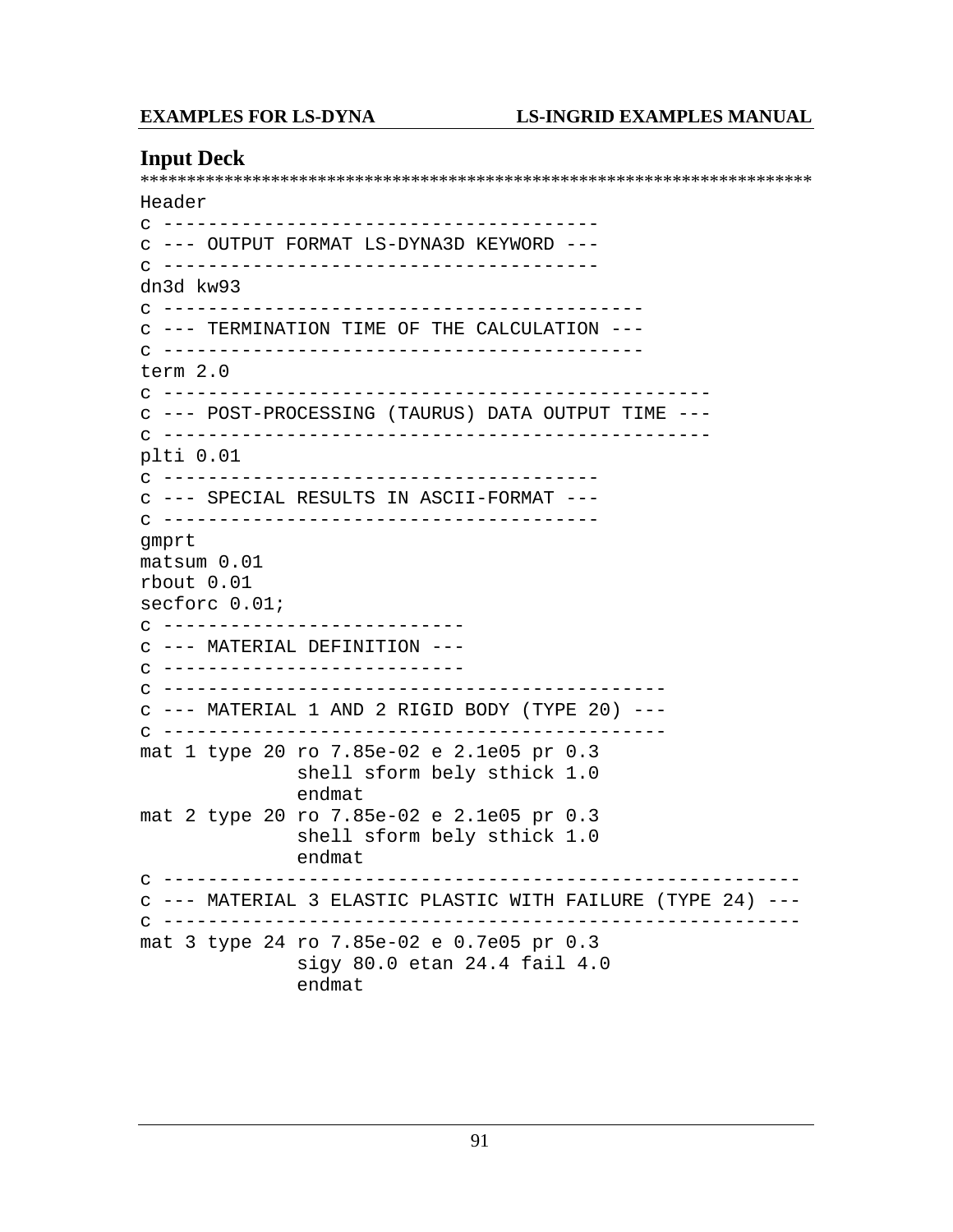c --------------------------------- c --- GLOBAL BOUNDARY CONDITIONS -- c --------------------------------- c --- SYMMETRY PLANES DEFINITION -- c --------------------------------- plane 2 0.0 0.0 0.0 0 -1 0 0.001 symm 0.0 0.0 0.0 -1 0 0 0.001 symm c ----------------------------- c --- LOADCURVE 1 DEFINITION -- c ----------------------------- lcd 1 2 0.0 0.0 2.0 7.0 c -------------------------------------------------------- c --- RIGID BODY DISPLACEMENT BOUNDARY CONDITIONS MATERIAL  $2 - -$ c -------------------------------------------------------- c --- WITH LOADCURVE 1 -- c ----------------------- mdbc 2 1 1.0 0 0 -1 0.0 2.0 c -------------------------------------------------------- c --- CONTACT DEFINITION CONTACT TYPE 14 SURFACE TO SURFACE c -------------------------------------------------------- si 1 t14 mate master 1,2 ; mate slave 3; fric 0.1 pnlt 1.0; c ---------------------- c --- BEGIN MODELLING -- c ------------------------------------ c --- LOWER DIE CONSISTS OF 2 PARTS -- c ------------------------------------  $c$  --- PART  $1$  --c ------------------------ c --- LINE DEFINITION 1 -- c --------------------------------------------------------- ------ c --- INPUT OF THE REAL GEOMETRY IN THE R-Z-COORDINATE SYSTEM -- c --------------------------------------------------------- ------ ld 1 lp 3 10 10 17.5 17.5 17.5 27.5 lar 22.5 32.5 -5 lp 1 32.5 32.5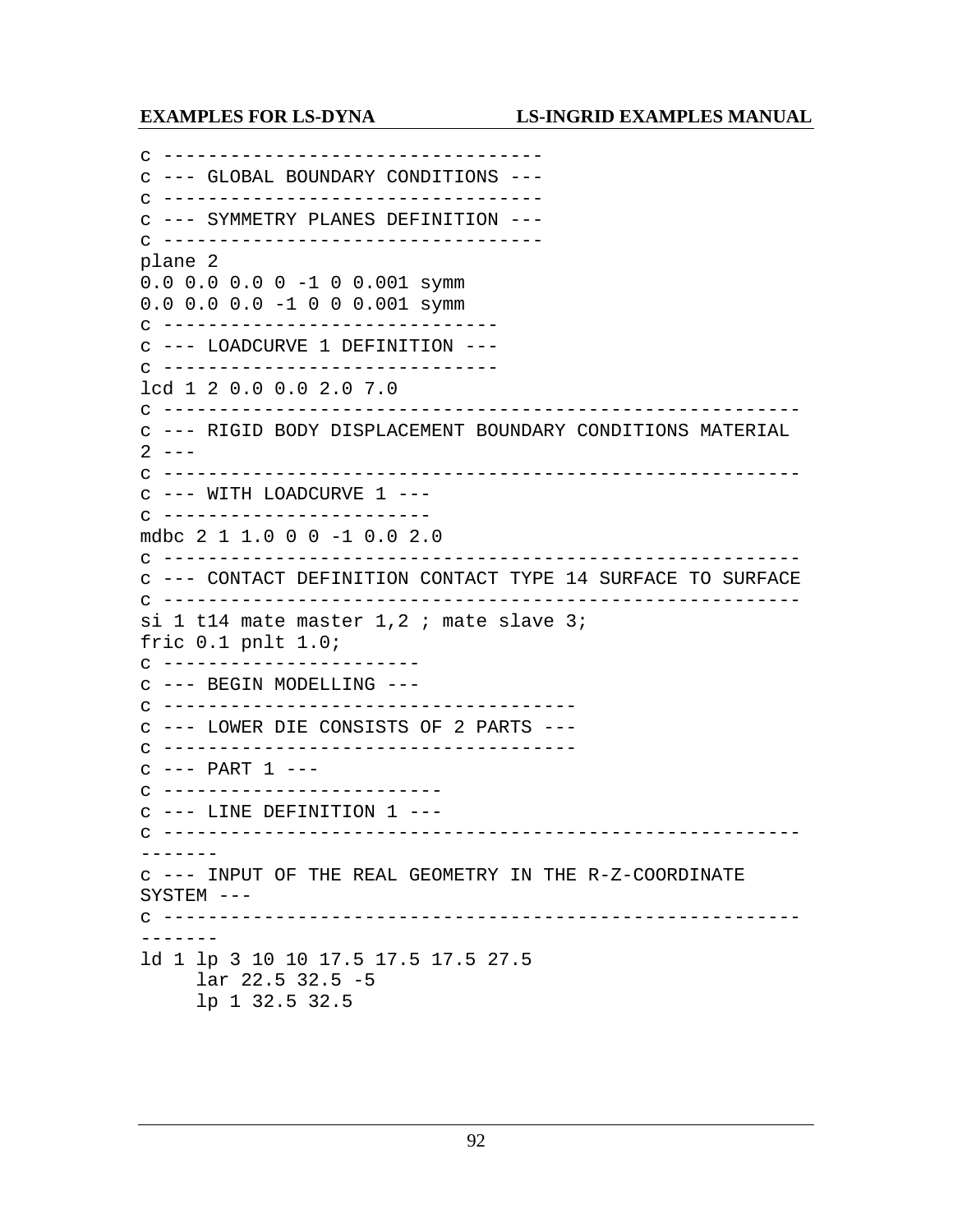c --------------------------------------------------------- ------------- c --- SURFACE DEFINITION 1 ROTATE LINE DEFINITION 1 AROUND THE  $Z-AXIS$  --c --------------------------------------------------------- ------------- sd 1 crz 1 c -------------------------- c --- INDEX PROGRESSION 1 -- c -------------------------- start c ------------------- 1 -11 -31 41 51; c --- I-DIRECTION --- 1 21; c --- J-DIRECTION --- -1 -21 31 -41; c --- K-DIRECTION -- c ------------------ c -------------------------- c --- INITIAL COORDINATES -- c -------------------------- c ----------------------------- 0 10 17.5 22.5 32.5 c --- (X-), R-DIRECTION --- 0 90 c --- (Y-), THETA-DIRECTION ---10 17.5 27.5 32.5 c --- Z-DIRECTION -- c ---------------------------- c ---------------------------------------------- c --- CYLINDICAL COORDINATE SYSTEM FOR PART 1 -- c ---------------------------------------------- cyli c --------------------------------------------- c --- DELETE UNNECESSARY BLOCKS AND SURFACES -- c --------------------------------------------- c ------------- di 3 5; 1 2; 1 2; c --- BLOCKS --di 1 2; 1 2; -1 2 4; c ---------------di 2 3; 1 2; -4; c --- SURFACES --di 2 3; 1 2; -1; c ---------------c --------------------------------------------------------- -------- c --- PROJECTION OF THE INDEX PART ONTO THE SURFACE DEFINITION 1 -- c --------------------------------------------------------- -------- sfi 1 -2 -3 4 5 ; 1 2; -2 3 -4; sd 1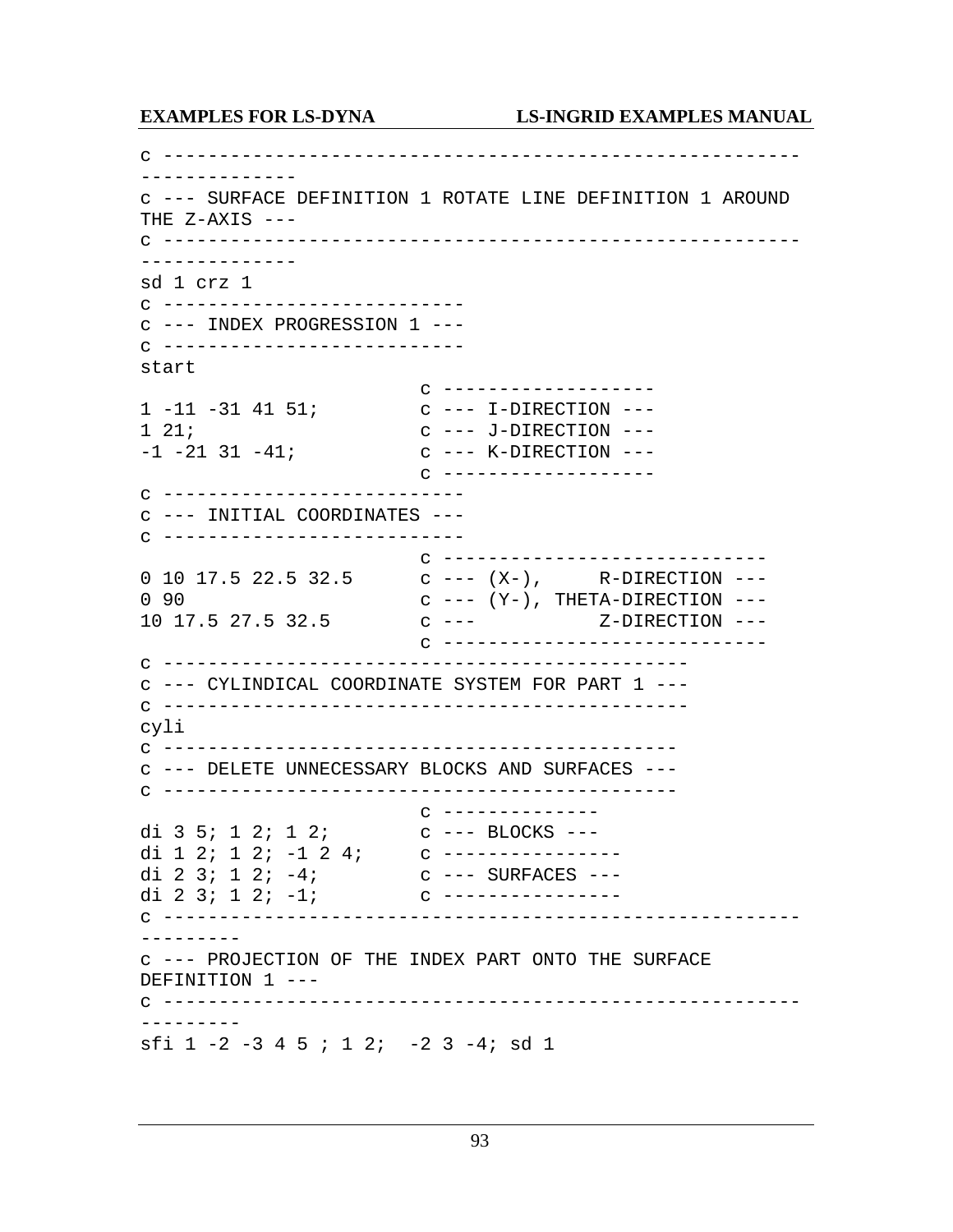c ---------------------------------------------------------  $$ c --- CONSTRAINS ON PART 1 FIXED IN ALL POSSIBLE DIRECTIONS  $- -$ c ---------------------------------------------------------  $$ b 1 1 1 5 2 4 111111 c ------------------------------------ c --- PART 1 CONSISTS OF MATERIAL 1 -- c ------------------------------------ mate 1 c -------------------- c --- END OF PART 1 -- c -------------------- end c --------------------------------------- c --- PART 2 (BOTTOM OF THE LOWER DIE) -- c --------------------------------------------------------- --------------- c --- SURFACE DEFINITION 2 AND 3 CREATE 2 CYLINDERS WITH RADII 10 AND  $6$  --c --------------------------------------------------------- --------------- c --- AND ROTATE THEM AROUND Z-AXIS c -------------------------------- sd 2 cyli 0 0 0 0 0 1 10.0 sd 3 cyli 0 0 0 0 0 1 [10.0\*3/5.0] c -------------------------- c --- INDEX PROGRESSION 2 -- c -------------------------- start c ------------------- 1 11 21 31 41 ; c --- I-DIRECTION ---1 11 21 31 41 ; c --- J-DIRECTION ----1; c --- K-DIRECTION -- c ------------------ c --------------------------- c --- INTITIAL COORDINATES -- c --------------------------- c ------------------- -1 -1 0 1 1 c --- X-DIRECTION ----1 -1 0 1 1 c --- Y-DIRECTION ---10.0 c --- Z-DIRECTION -- c -------------------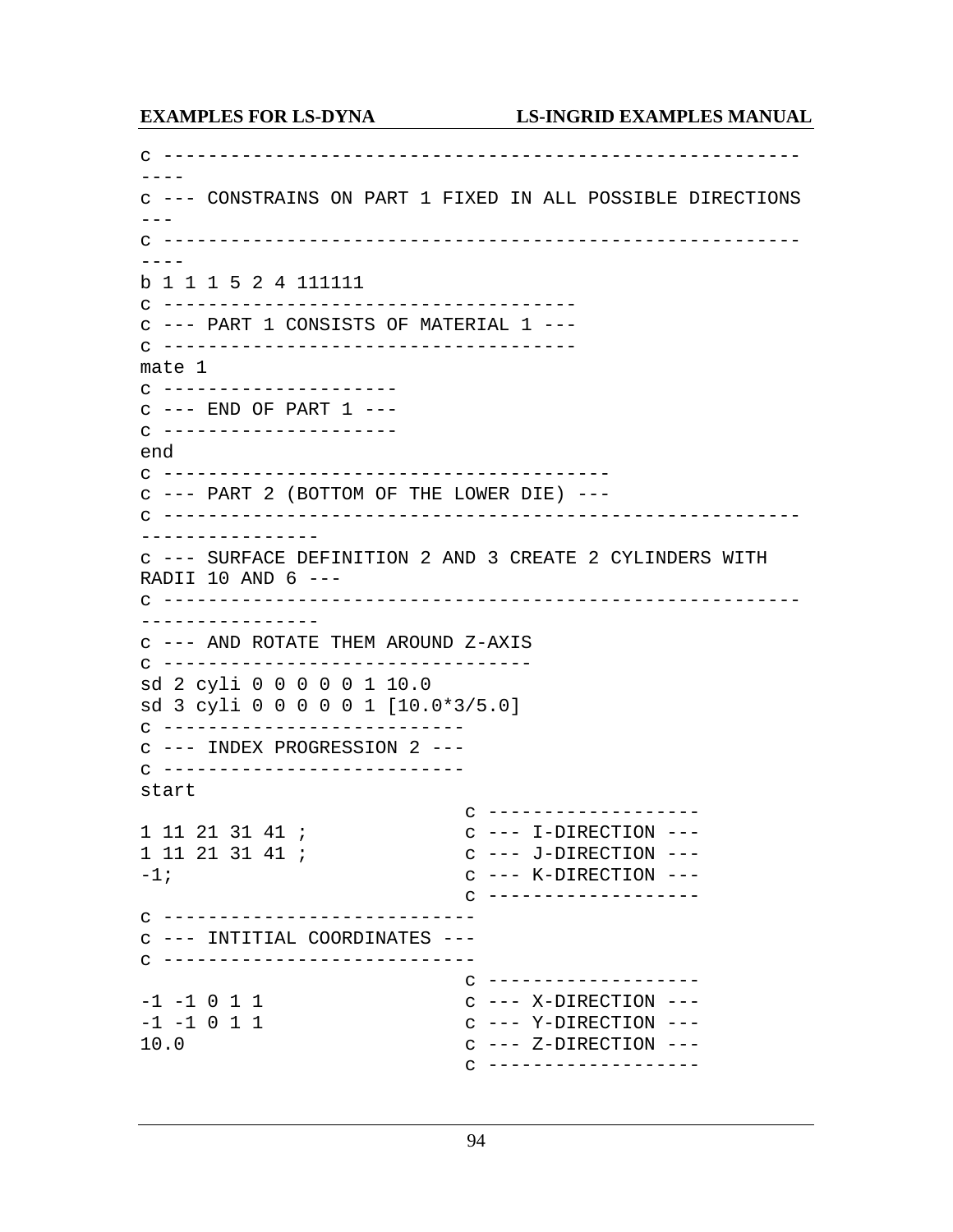c ------------------------------- c --- DELETE UNNECESSARY BLOCK -- c ------------------------------- c di 1 2 0 4 5 ; 1 2 0 4 5 ; ; c ----------------------------------------------- c --- PROJECTIONS ONTO THE SURFACE DEFINITIONS -- c ----------------------------------------------- sfi  $-1$   $-5$  ;  $-1$   $-5$  ; ; sd 2 sfvi -2 -4 ; -2 -4 ; ; sd 3 c -------------------------------- c --- DELETE UNNECESSARY BLOCKS -- c -------------------------------- di 1 2 0 4 5 ; 1 2 0 4 5 ; ; di 1 3 ; 1 5 ; ; di 3 5 ; 1 3 ; ; c ---------------------------------------------------------  $----$ c --- CONSTRAINS ON PART 2: FIXED IN ALL POSSIBLE DIRECTIONS -- c --------------------------------------------------------- ---- b 1 1 1 5 5 1 111111 c ------------------------------------ c --- PART 2 CONSISTS OF MATERIAL 1 -- c ------------------------------------ mate 1 c -------------------- c --- END OF PART 2 -- c -------------------- end c ---------------------------------- c --- END OF LOWER DIE DEFINITION -- c ---------------------------------- c ----------------------------------- c --- UPPER DIE CONSISTS OF 1 PART -- c -----------------------------------  $c$  --- PART  $3$  --c --------------------------------- c --- SURFACE DEFINITION 4 AND 5 -- c ---------------------------------------- c --- CYLINDER WITH RADII 32.5 AND 19.5 -- c ---------------------------------------- sd 4 cyli 0 0 0 0 0 1 32.5 sd 5 cyli 0 0 0 0 0 1 [32.5\*3/5.0]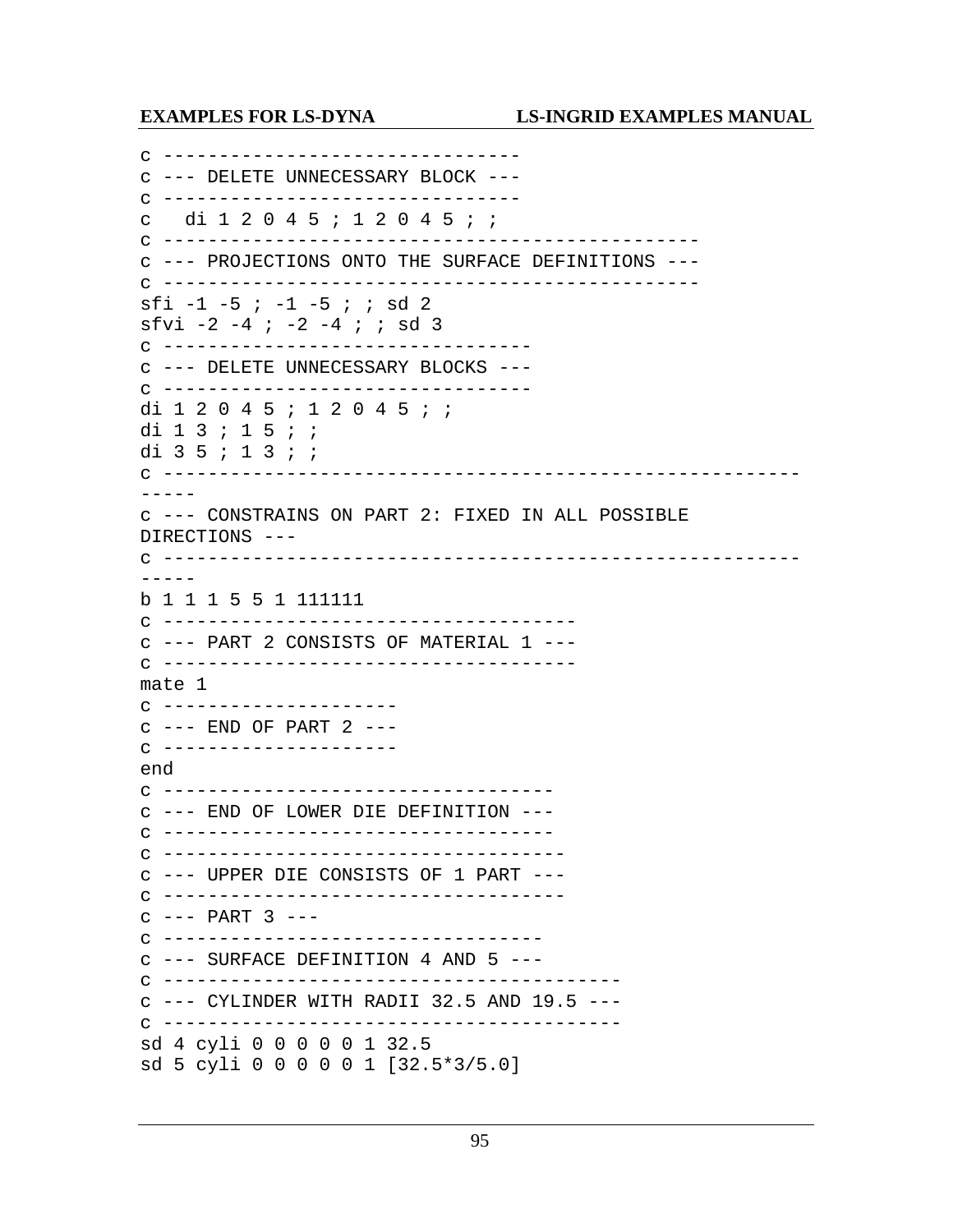c ------------------------ c --- INDEX PROGRESSION -- c ------------------------ start c ------------------- 1 16 31 46 61 ; c --- I-DIRECTION --- 1 16 31 46 61 ; c --- J-DIRECTION --- -1; c --- K-DIRECTION -- c ------------------ c -------------------------- c --- INITIAL COORDINATES -- c -------------------------- c ------------------- -1 -1 0 1 1 c --- X-DIRECTION ----1 -1 0 1 1 c --- Y-DIRECTION ---42.6 c --- Z-DIRECTION -- c ------------------ c ------------------------------- c --- DELETE UNNECESSARY BLOCK -- c ------------------------------- di 1 2 0 4 5 ; 1 2 0 4 5 ; ; c --------------------------------------------------------- ------------- c --- PROJECTION OF THE NECESSARY PLANES ONTO THE SURFACE DEFINITIONS -- c --------------------------------------------------------- ------------- sfi -1 -5 ; -1 -5 ; ; sd 4 sfvi -2 -4 ; -2 -4 ; ; sd 5 c -------------------------------------------- c --- DELETE BLOCKS (WE NEED ONLY A QUARTER)-- c -------------------------------------------- di 1 3 ; 1 5 ; ; di 3 5 ; 1 3 ; ; c ------------------------------------ c --- PART 3 CONSISTS OF MATERIAL 2 -- c ------------------------------------ mate 2 c ------------------------------- c --- END OF DEFINITION PART 3 -- c ---------------------------------- c --- END OF UPPER DIE DEFINITION -- c ---------------------------------- end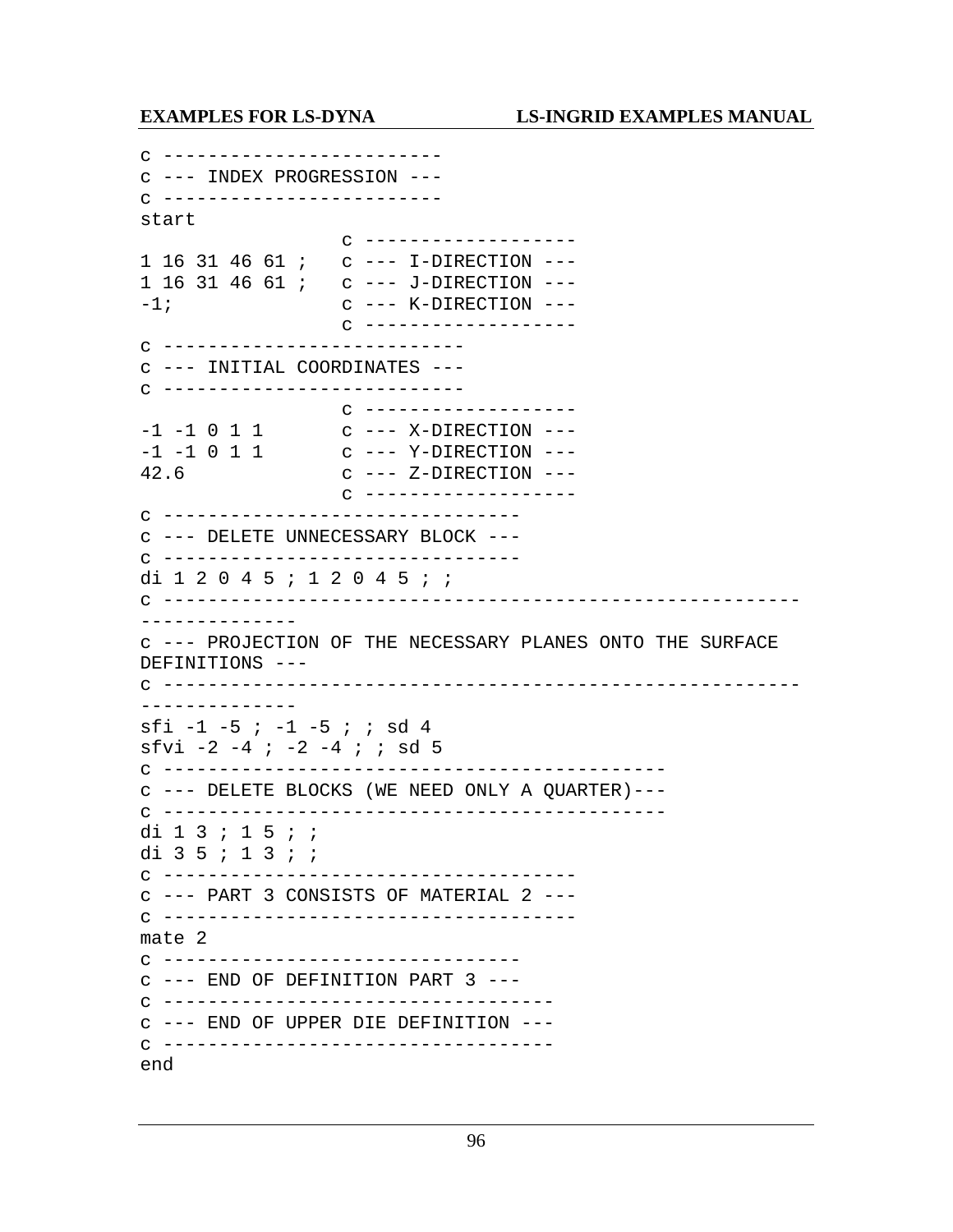c ----------------------------------- c --- WORKPIECE CONSISTS OF 1 PART -- c ----------------------------------- c --- PART 4 -- c -----------------------------  $c$  --- SURFACE DEFINITION  $6.7$  --c ---------------------------------------- c --- CYLINDER WITH RADII 17.49,10.494 -- c ---------------------------------------- sd 6 cyli 0 0 0 0 0 1 17.49 sd 7 cyli 0 0 0 0 0 1 [17.49\*3/5.0] c ------------------------ c --- INDEX PROGRESSION -- c ------------------------ start c ------------------- 1 11 21 31 41; c --- I-DIRECTION --- 1 11 21 31 41; c --- J-DIRECTION --- 1 21; c --- K-DIRECTION -- c ------------------ c -------------------------- c --- INITIAL COORDINATES -- c -------------------------- c ------------------- -1 -1 0 1 1 c --- X-DIRECTION ----1 -1 0 1 1 c --- Y-DIRECTION --- 17.500 42.500 c --- Z-DIRECTION -- c ------------------ c -------------------------- c --- DELETE UNUSED BLOCK -- c -------------------------- di 1 2 0 4 5 ; 1 2 0 4 5 ; ; c ----------------------------------------------------- c --- PROJECTION ONTO THE SURFACE DEFINITION 6 AND 7 --- C ----------------------------------------------------- sfi -1 -5 ; -1 -5 ; ; sd 6 sfvi  $-2$   $-4$  ;  $-2$   $-4$  ; ;sd 7 c -------------------------- c --- DELETE TO A QUARTER -- c -------------------------- di 1 3 ; 1 5 ; 1 2 ; di 3 5 ; 1 3 ; 1 2 ;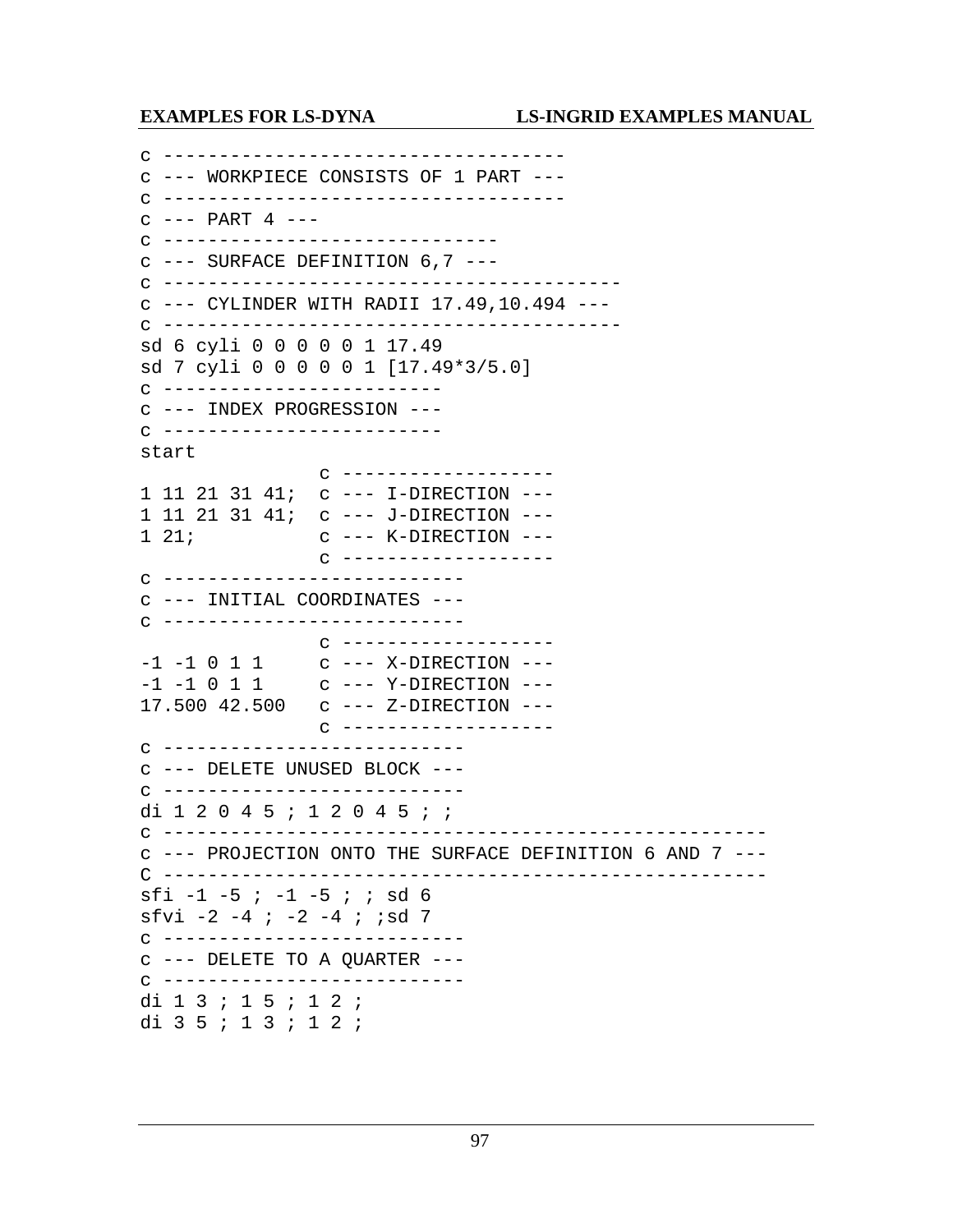c --- PART 4 CONSISTS OF MATERIAL 3 ---mate 3  $C$  --------------------- $C$  ---  $END$  OF PART  $4$  ---C ---------------------end C ------------------------------c --- END OF ALL DEFINITIONS ---C -----------------------------end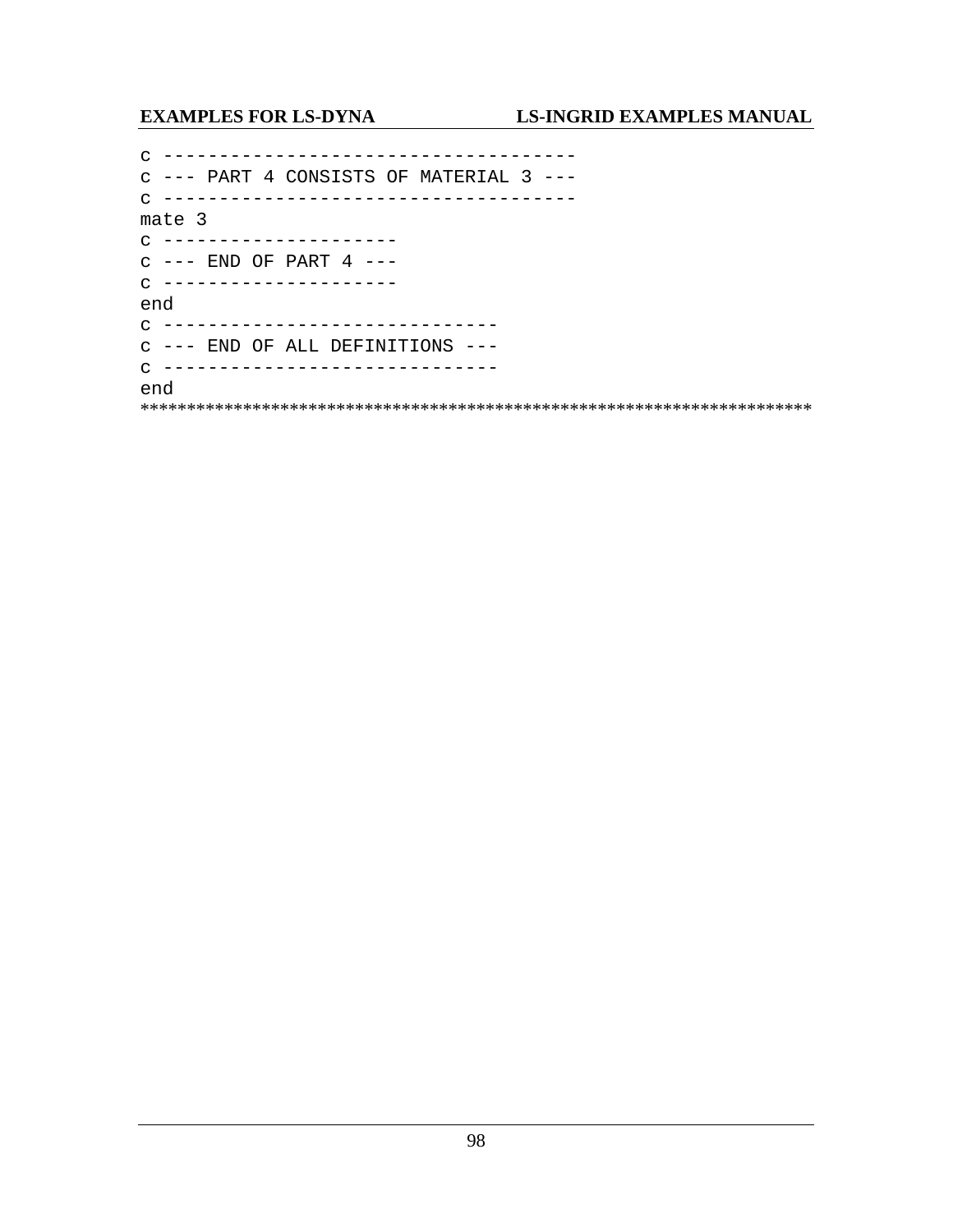## **Comment**

This Model is created in the following order:

- *creating the lower die*
- *creating the upper die*
- *creating the workpiece*
- *material definitions*
- *loads and boundary conditions*
- *contact definition*
- *output format and general LS-DYNA output options*

# **Material Definition**

Generally the code-dependent material is defined within the Control Commands section. Material type 20 (rigid body) is used for the dies and Material type 24 (elastic-plastic with failure) for the workpiece.

In general a material is defined with the following input data:

## **MAT n data ENDMAT**

| <b>MAT</b>    | begin material definition         |
|---------------|-----------------------------------|
| n             | material number                   |
| data          | code and material dependent input |
| <b>ENDMAT</b> | end of material definition n      |

For example:

mat 1 type 20 ro 7.85e-02 e 2.1e05 pr 0.3 shell sform bely sthick 1.0 endmat

Material 1 is defined as type 20 requiring the input of Density (ro), Young's Modulus (e), Poisson's Ratio (pr) and Bulk Modulus (k). Further it is defined as a shell (shell) with the shell formulation type Belytschko-Lin-Tsay (sform bely) and the thickness (sthick). The material definition is finished with the endmat-command.

For more LS-DYNA Materials see the *LS-INGRID Commands and Reference Manual*.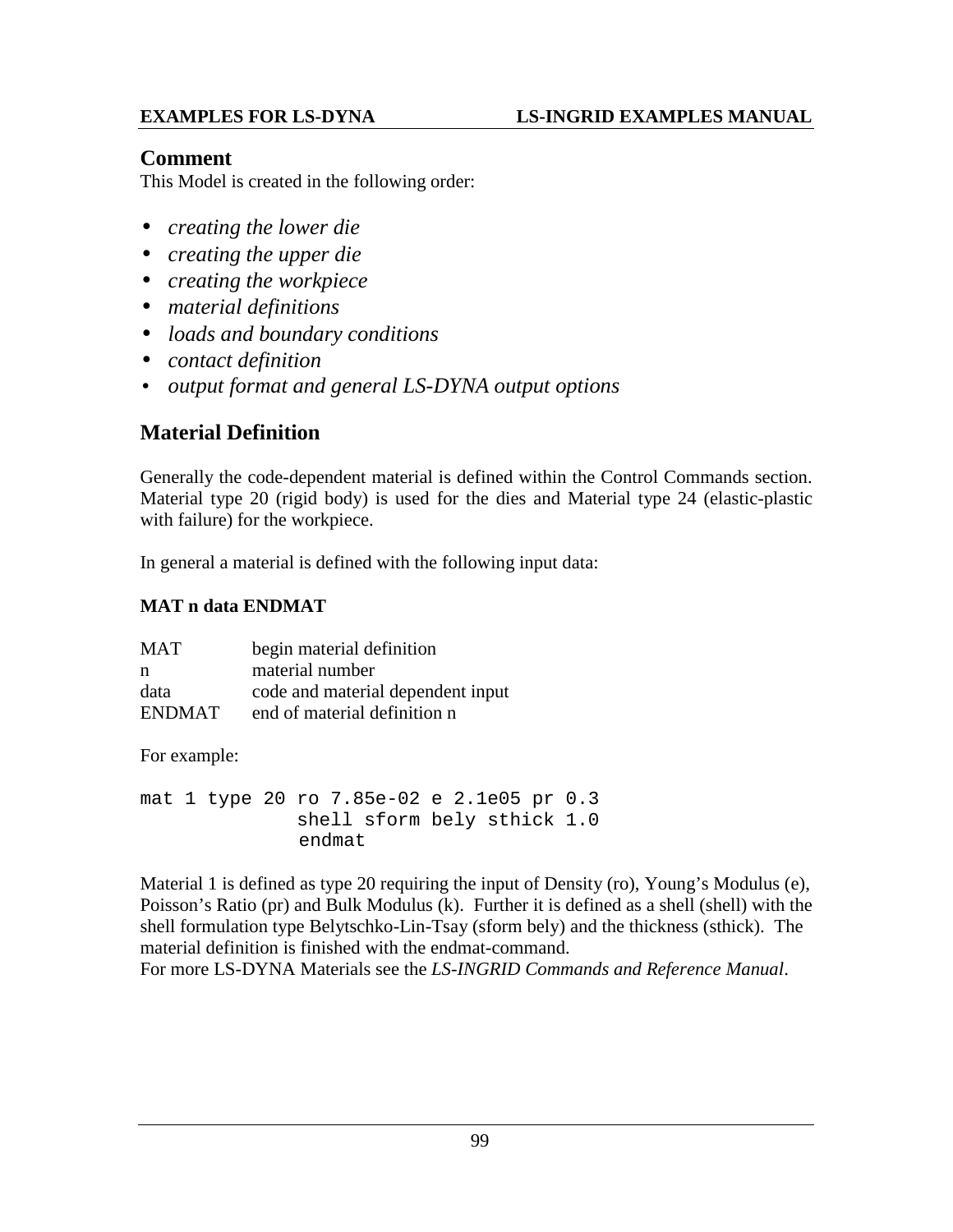### **Loads and boundary conditions**

Consider that the lower die is fixed. The movement of the upper die is defined with a displacement vs. time Load Curve. Symmetry-definitions are also necessary in order to calculate only a quarter of the model.

Symmetry is defined with the PLANE-command in the Control Commands section. *Note: The PLANE-command is used only once for the whole Model.*

#### **PLANE nplane data term**

| nplane | number of planes                                                              |
|--------|-------------------------------------------------------------------------------|
| data   | $p_x p_y p_z$ is any point on the plane                                       |
|        | $q_x q_y q_z$ is the vector normal to the plane                               |
|        | <i>tolerance</i> all nodes within a distance less than tolerance are included |
| term   | termination input                                                             |

For example:

plane 2 0.0 0.0 0.0 0 -1 0 0.001 symm 0.0 0.0 0.0 -1 0 0 0.001 symm

In this example there are 2 planes with the point  $(0,0,0)$  on each plane, the first normal vector is  $(0, -1, 0)$  and the second is  $(-1, 0, 0)$ . Both have the tolerance 0.001 and apply symmertic boundary conditions to the nodes within the tolerance (symm-command, also the termination input for every plane definition n). Symmetry planes are displayed with the DI SY-command.

For applying *local boundary conditions* (degrees of freedom) the B-command is used within the part definition. This command is also valid for constraining rigid bodies.

#### **B <region> code**

| $<$ region $>$ | all nodes within <region> are constrained with code</region>              |
|----------------|---------------------------------------------------------------------------|
| code           | six digit binary number which affect from left to the right the following |
|                | degrees of freedom:                                                       |
|                | 0=free; $1$ =fixed                                                        |
|                | $1st$ digit: x-displacement                                               |
|                | $2nd$ digit: y-displacement                                               |
|                | $3rd$ digit: z-displacement                                               |
|                | $4th$ digit: x-rotation                                                   |
|                | $5th$ digit: y-rotation                                                   |
|                | $6th$ digit: z-rotation                                                   |
|                |                                                                           |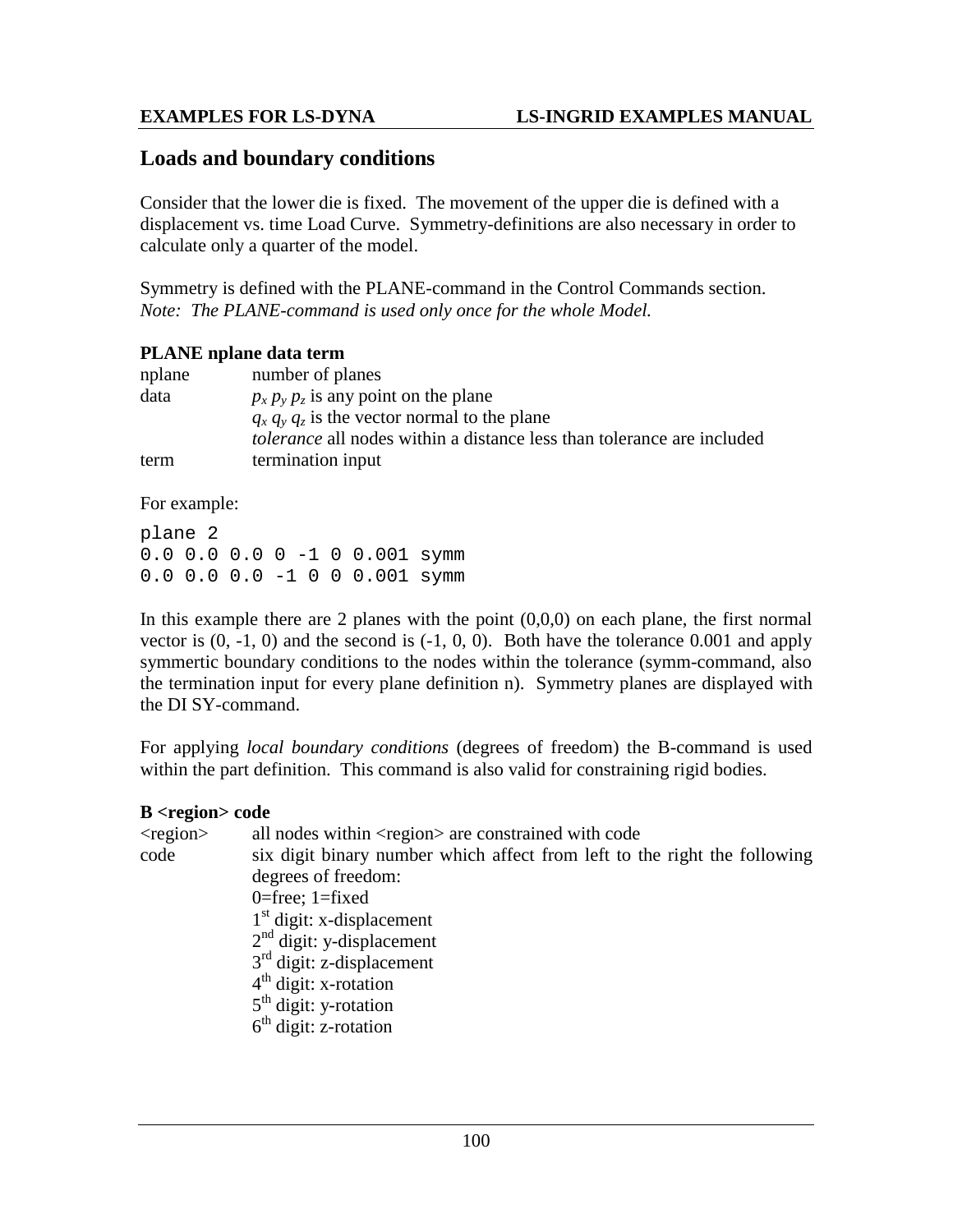For example:

b 1 1 1 5 2 4 111111

The Region  $\leq 1$  1 1 5 2 4> is fixed in all possible directions. These definitions can be visualized with the DI DX, DI DY, etc.-commands.

All Load Curves are created with the LCD command.

## $LCD n m t_m f_m$

| lcd n       | load curve definition n                   |
|-------------|-------------------------------------------|
| m           | number of m pairs of time function points |
| $t_{\rm m}$ | time of pair m                            |
| $f_{m}$     | value of pair m                           |

For example:

lcd 1 2 0.0 0.0 2.0 7.0

This is Load Curve definition 1 with 2 pairs of time function points. Visualizing is possible with the LCUR PLOT SELECT -commands input.

The commands to assign a Load Curve to a material boundary condition are materialdependent. All non-rigid bodies require the F\*\*-commands set within the Part Definition (see section *Loads and Boundary Conditions* in the *LS-INGRID Commands and Reference Manual).*

Rigid bodies (material type20) require the MDBC (Material Displacement Boundary Condition)- and the MVBC (Material Velocity Boundary Condition)-commands set in the Control Commands section. MDBC is used in this example.

### **MDBC** m lc amp  $f_x f_y f_z$  bt dt

| mdbc          | material displacement boundary condition |
|---------------|------------------------------------------|
| m             | material number                          |
| 1c            | load curve number                        |
| amp           | scale factor                             |
| $f_x f_y f_z$ | load direction                           |
| bt dt         | birth-and death-time                     |

For example:

mdbc 2 1 1.0 0 0 -1 0.0 2.0

Load Curve 1 is assigned to material 2 with the scale factor 1.0 and its loaded is the negative Z-direction  $(0\ 0\ -1)$  with birth-time 0.0 and death-time 2.0.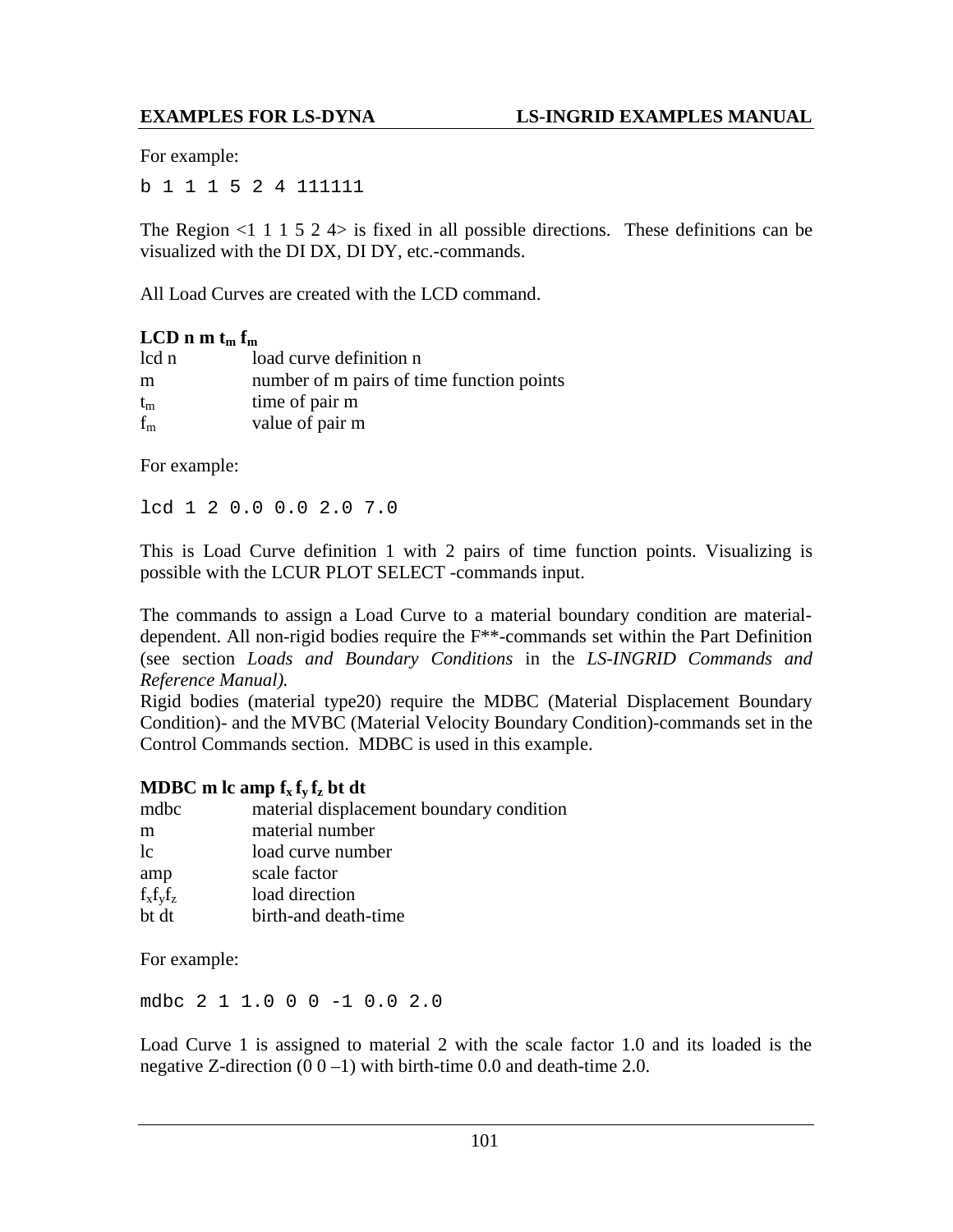# **Contact definition**

There are three ways of defining contact surfaces in LS-INGRID. The first is to define them by materials, as in this example, the second by specifying the master and the slave side by regions and the third to define contact surfaces within boxes. They are all applied by the SI (Sliding Interface)-command.

#### **SI islide options**

| SI      | sliding interface definition |
|---------|------------------------------|
| islide  | number of SI definition      |
| options | contact type, etc.           |

For example:

si  $1$  tl4 mate master  $1,2$  ; mate slave  $3$ ; fric 0.1 pnlt 1.0;

This is Sliding Interface definition 1 with Contact Type t14 (Automatic Surface to Surface). The Master side is defined by Material 1 and 2, the Slave side by Material 3. Furthermore Static and Dynamic Friction (fric) are 0.1 and the Penalty Factor is 1.

For further contact options and definitions see the *LS-INGRID Commands and Reference Manual* and the *LS-DYNA Manuals*. For manipulating and visualizing see LS-INGRID *Graphics Interface User's*-Manual.

# **Output format and general LS-DYNA options**

The output formats in LS-INGRID include all LS-DYNA versions, the LLNL DYNA3D, Patran Neutral File, etc. (see *LS-INGRID Commands and Reference Manual*). LS-DYNA3D Keyword format is chosen with the following input

### **DN3D KW93**

and PLTI *t*ime for the d3plot-files writing interval for postprocessing

# **PLTI 0.01**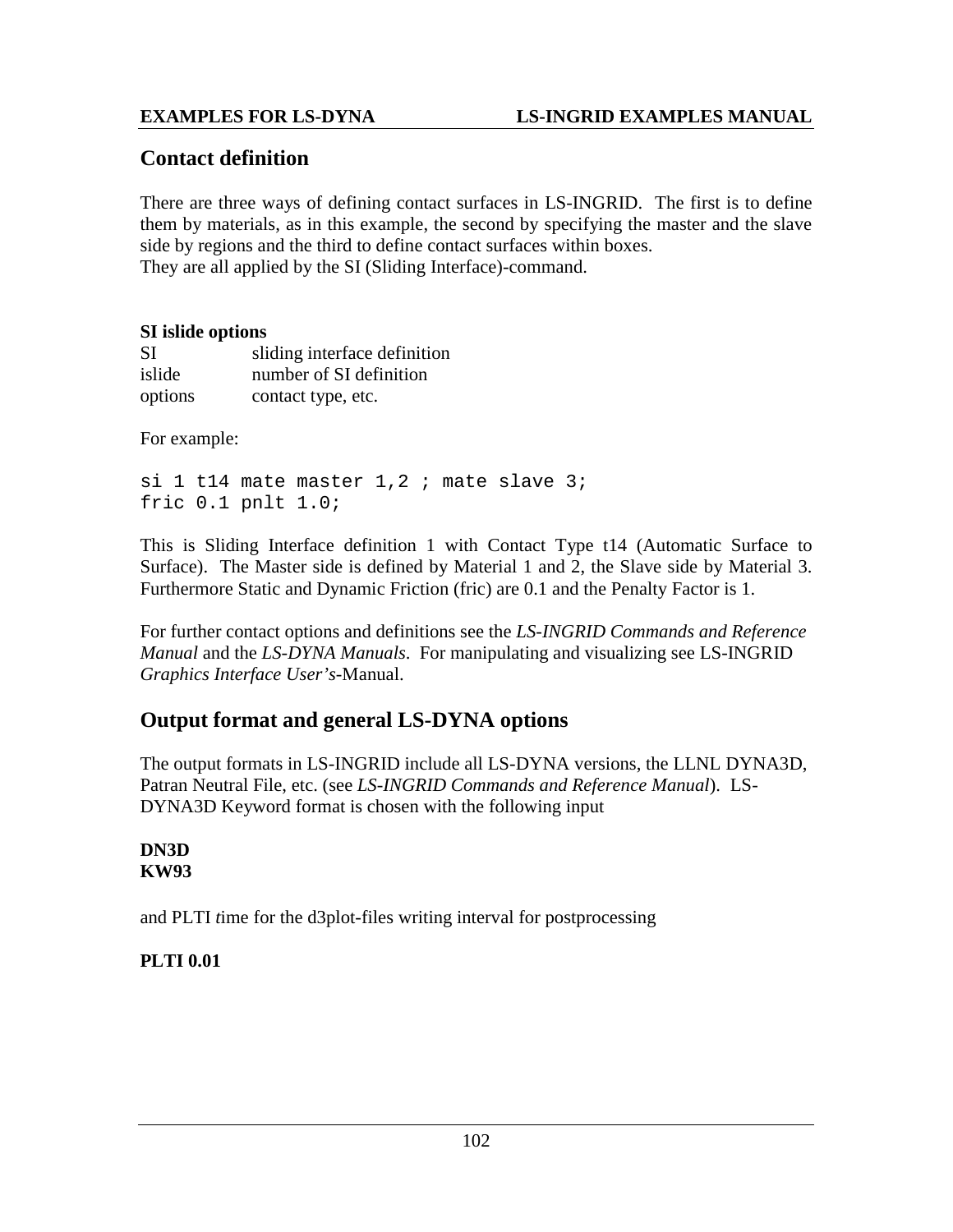#### **EXAMPLES FOR LS-DYNA LS-INGRID EXAMPLES MANUAL**

Specific ASCII outputs like Material Energies, etc. are defined with the GMPRTcommand.

| <b>GMPRT</b>         | c general printing options intervals |  |  |
|----------------------|--------------------------------------|--|--|
| <b>MATSUM 0.01</b>   | c material energies                  |  |  |
| <b>RBOUT 0.01</b>    | c rigid body acceleration output     |  |  |
| <b>SECFORC</b> 0.01; | c section forces                     |  |  |

and the Termination Time for the calculation

#### **TERM 2.0**

Further LS-DYNA output options are available such as Hourglassing, etc. For details see the *LS-INGRID Commands and Reference Manual (section LS-DYNA Commands and Materials)* and the *LS-DYNA Manual*.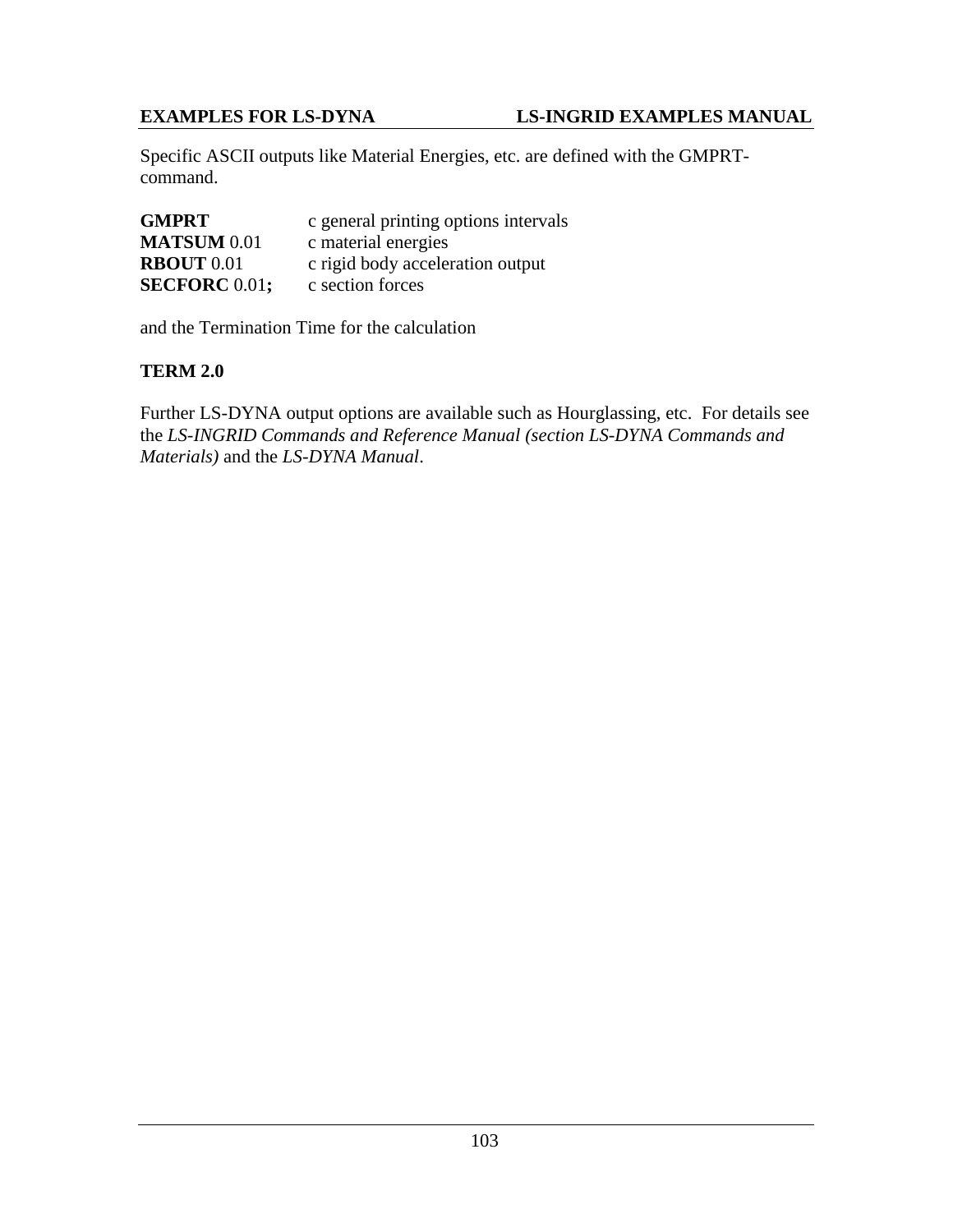# **2. Cyclic Symmetry**

*cyclic contact slave side*



Figure 42. Model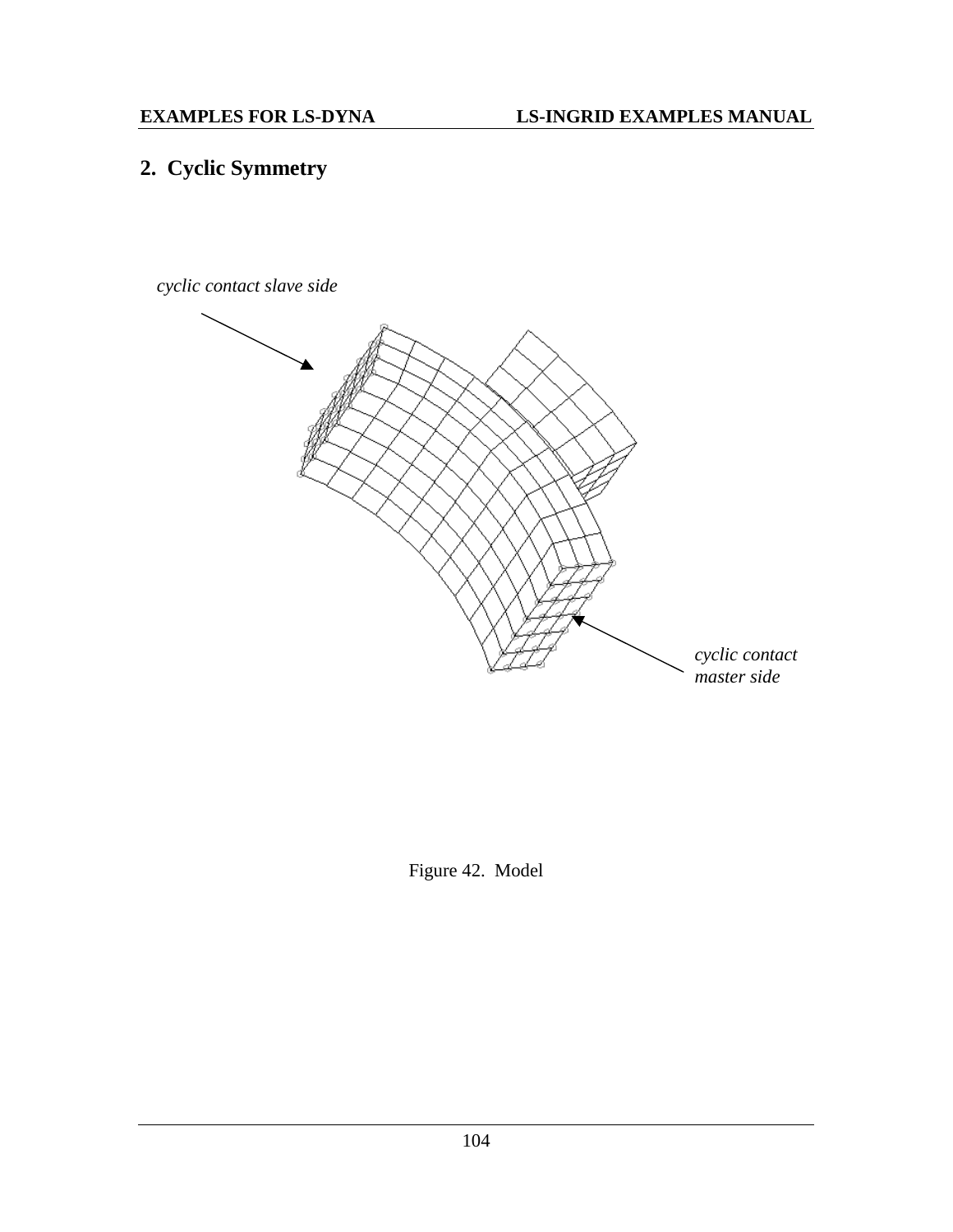#### **EXAMPLES FOR LS-DYNA**

#### **LS-INGRID EXAMPLES MANUAL**

#### **Input Deck**

DYN27.ING: Cyclic Symmetry Test Case dn3d v92 term 100.0 plti 1.0 c dyna3d options mat 1 type 3 e 2 pr 0.3 ro 7.85 sigy 2e-3 etan 0.0 endmat mat 2 type 3 e 2 pr 0.3 ro 7.85 sigy 2e-3 etan 0.0 endmat csym axis 0 0 1 ; c define cyclic symmetry axis  $si$  1 sv ; c contact definition 1 sliding with voids (default) start  $14;$  $1 11 i$  $17i$  $2.5$  3.0  $0.060.0$  $-1.0 1.0$ csy 0 1 0 0 1 0 s c cyclic symmetry contact side (slave side) c " (master side) csy 0 2 0 0 2 0 m si 200200 1 m c contact master side cyli c cylindrical coordinates c material 1 mate 1 end [vv=-150.0\*100/1e6] c calculation of variable vv start  $1\overline{5}$ ;  $15;$  $1\overline{5}$  ;  $3.14.1$  $20.040.0$  $-0.5$  0.5 velo [vv\*0.866] [vv\*0.500] 0.0 c initial velocity vector  $(\overline{V_xV_vV_z})$ si 100100 1s c contact slave side cyli c cylindrical coordinates  $mate2$ c material 2 end end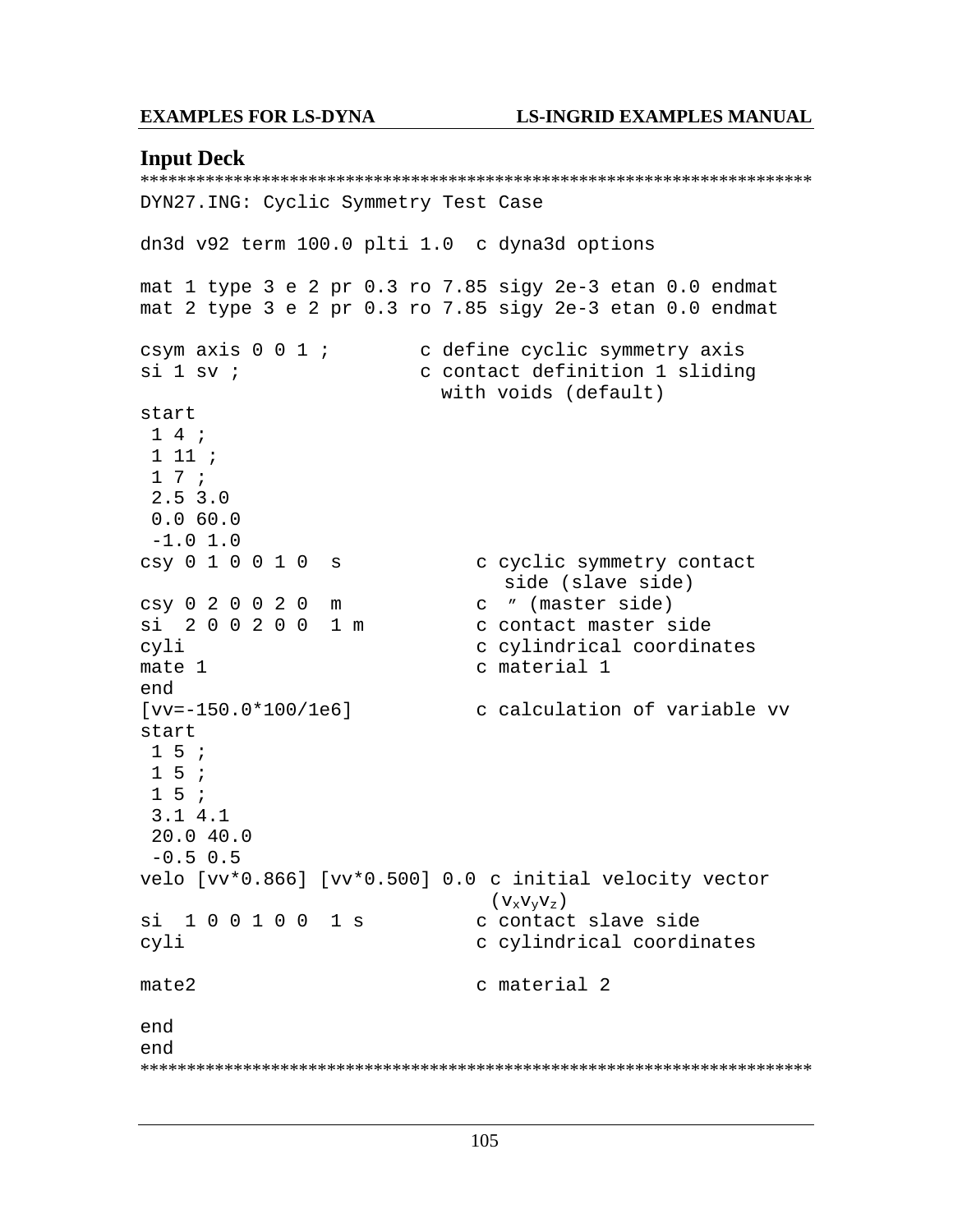## **Comment**

## **Loads and boundary conditions**

The Cyclic Symmetry definition is similar to the Contact Definition. It requires the definition of Contact Nodes within the Part definition and also the definition of the Cyclic Symmetry Axis (Control Commands).

### **CSYM pxpypz**

| c <sub>sym</sub> | cyclic symmetry interface                                                        |  |
|------------------|----------------------------------------------------------------------------------|--|
| $p_x p_y p_z$    | axis of rotation defined with the orientation vector $\vec{p}$ ( $p_x p_y p_z$ ) |  |

### **CSY <region> side**

| <b>CSYI</b> <index progression=""> side</index> |                                |  |  |  |
|-------------------------------------------------|--------------------------------|--|--|--|
| <b>CSV</b>                                      | cyclic interface nodes         |  |  |  |
| side                                            | side is either Slave or Master |  |  |  |

## **Contact definition**

The contact between surfaces is defined with the SI-command explained in the previous example before with the difference that Slave and Master sides are defined within the Part Definition.

**SI <region> islid mslid SII <index progression> islid mslid** si sliding interface definition islid sliding interface number mslid master/slave flag;  $M = Master$ ,  $S = Slave$ 

## **Output format and general LS-DYNA options**

The output format in this example is DN3D V92, i.e. LS-DYNA3D Version 920 structured format. The Termination time is term 100.0 and the d3plot-writing time interval for postprocessing is plti 1.0.